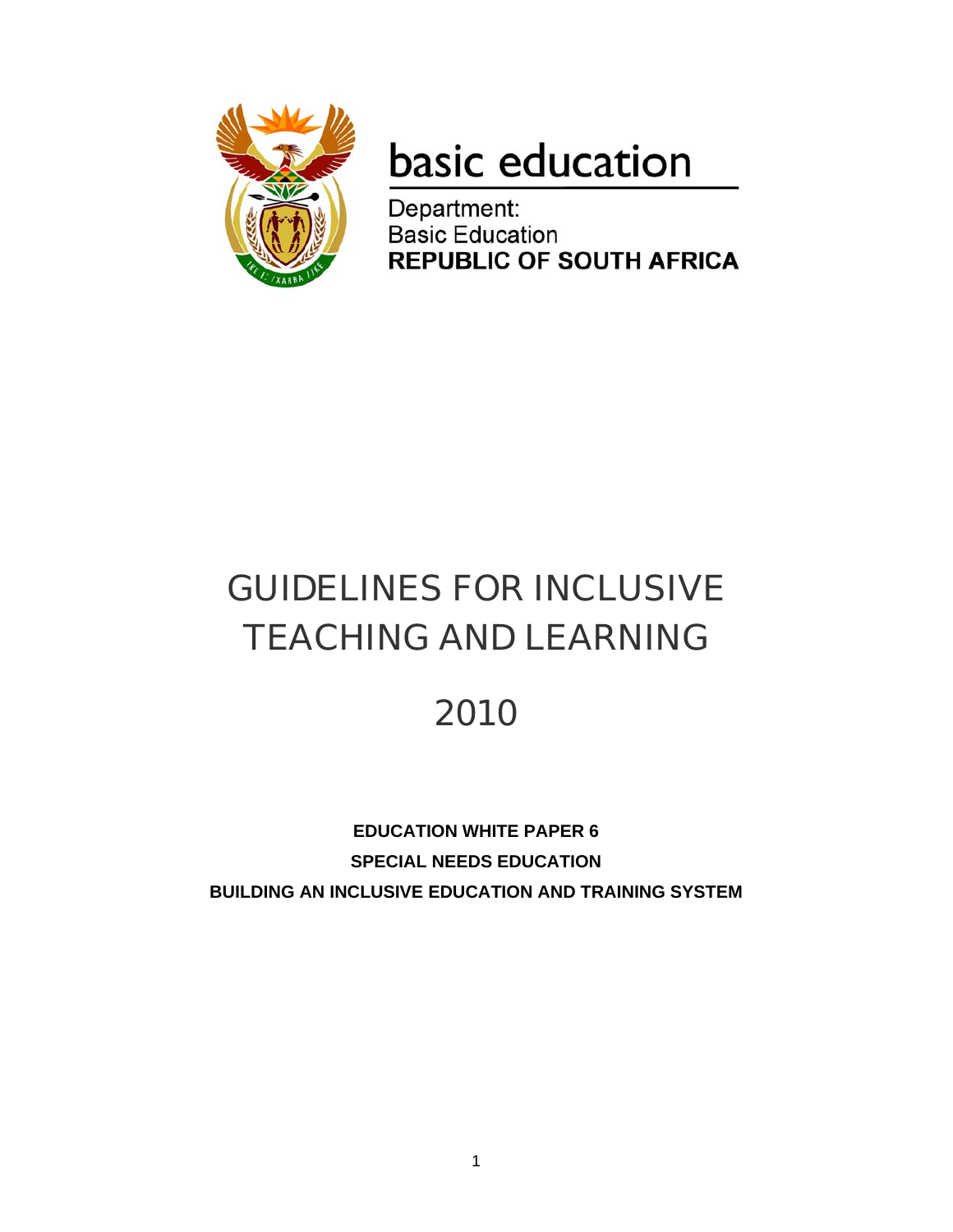#### **2010**

Directorate Inclusive Education Department of Basic Education Private Bag X895 Pretoria 0001 (012) 354 4094 Fax (012) 323 7749 www.education..gov.za www.thutong.org.za/Learningspaces/InclusiveEducation.aspx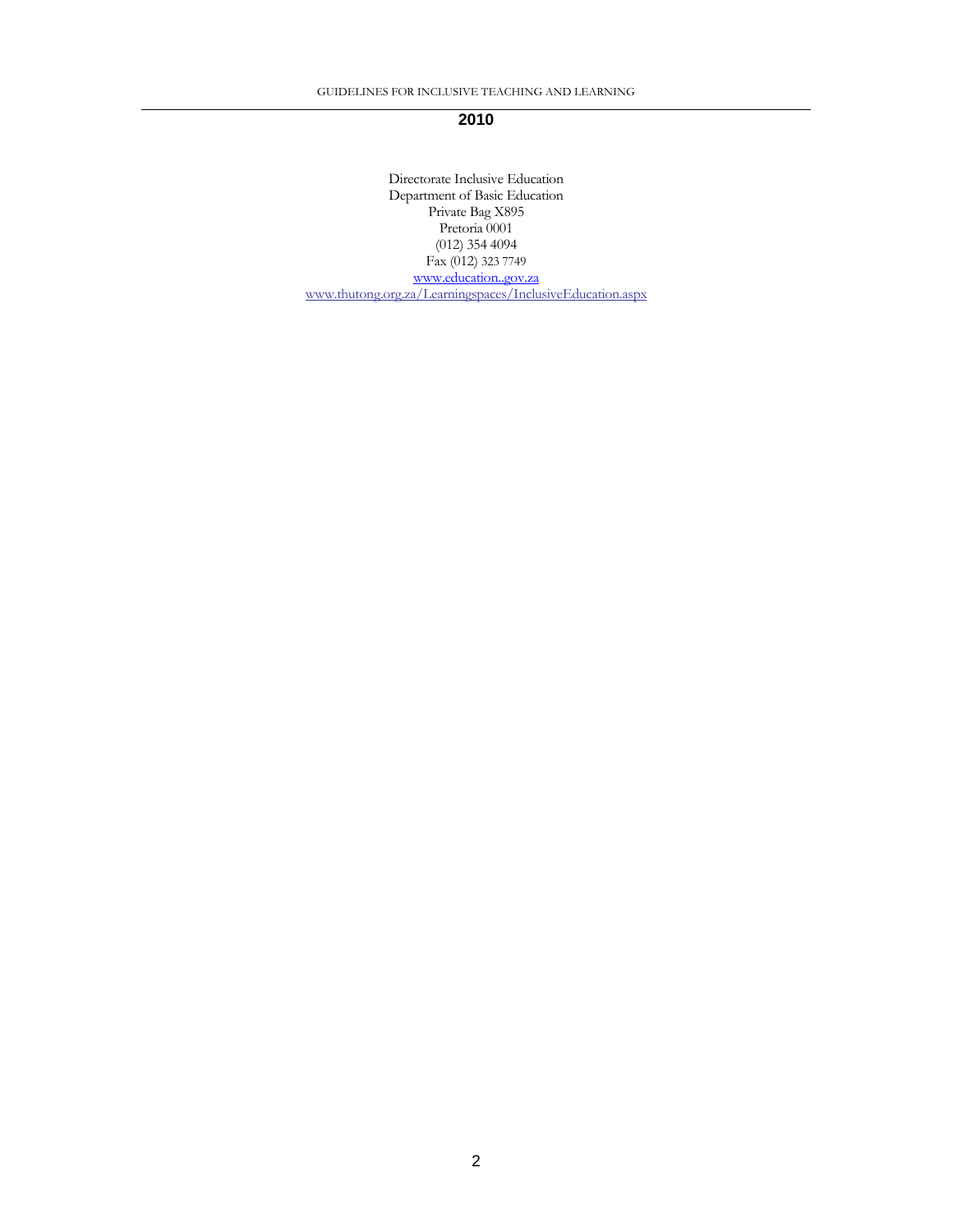# TABLE OF CONTENTS

|                | BARRIERS TO LEARNING AND THE NATIONAL CURRICULUM STATEMENT  12                           |  |
|----------------|------------------------------------------------------------------------------------------|--|
| 1.             |                                                                                          |  |
| 1.1            |                                                                                          |  |
| 1.1.1          |                                                                                          |  |
| 1.1.2          |                                                                                          |  |
| 1.1.3.         |                                                                                          |  |
| 1.1.4          |                                                                                          |  |
| 1.1.5          |                                                                                          |  |
| 1.1.6          |                                                                                          |  |
| 1.2            |                                                                                          |  |
|                |                                                                                          |  |
|                |                                                                                          |  |
|                | DIFFERENTIATION OF LEARNING PROGRAMMES, WORK SCHEDULES AND LESSON PLANS                  |  |
|                | TO ACCOMMODATE ALL LEARNERS IN AN INCLUSIVE EDUCATION SYSTEM  20                         |  |
| 2.1            |                                                                                          |  |
| 2.2            |                                                                                          |  |
|                |                                                                                          |  |
| 2.3            | Implications for differentiating learning programmes, work schedules and lesson plans    |  |
|                | at special schools, special schools as resource centres, and/or full-service schools. 22 |  |
| 2.3.1          |                                                                                          |  |
| 2.3.2          |                                                                                          |  |
| 2.3.3          |                                                                                          |  |
| 2.3.4          |                                                                                          |  |
| 2.4            | Features of the National Curriculum Statement and differentiation  25                    |  |
| 2.4.1          |                                                                                          |  |
| 2.4.2          |                                                                                          |  |
| 2.4.3          |                                                                                          |  |
| 2.4.4          |                                                                                          |  |
| 2.4.5<br>2.4.6 |                                                                                          |  |
| 2.4.7          |                                                                                          |  |
|                |                                                                                          |  |
|                |                                                                                          |  |
|                | DIFFERENTIATION AND LEARNING AREAS IN THE GENERAL EDUCATION BAND  29                     |  |
|                |                                                                                          |  |
| 3.1            |                                                                                          |  |
| 3.1.1          |                                                                                          |  |
| 3.1.2          |                                                                                          |  |
|                |                                                                                          |  |
| 3.2            |                                                                                          |  |
| 3.2.1<br>3.2.3 |                                                                                          |  |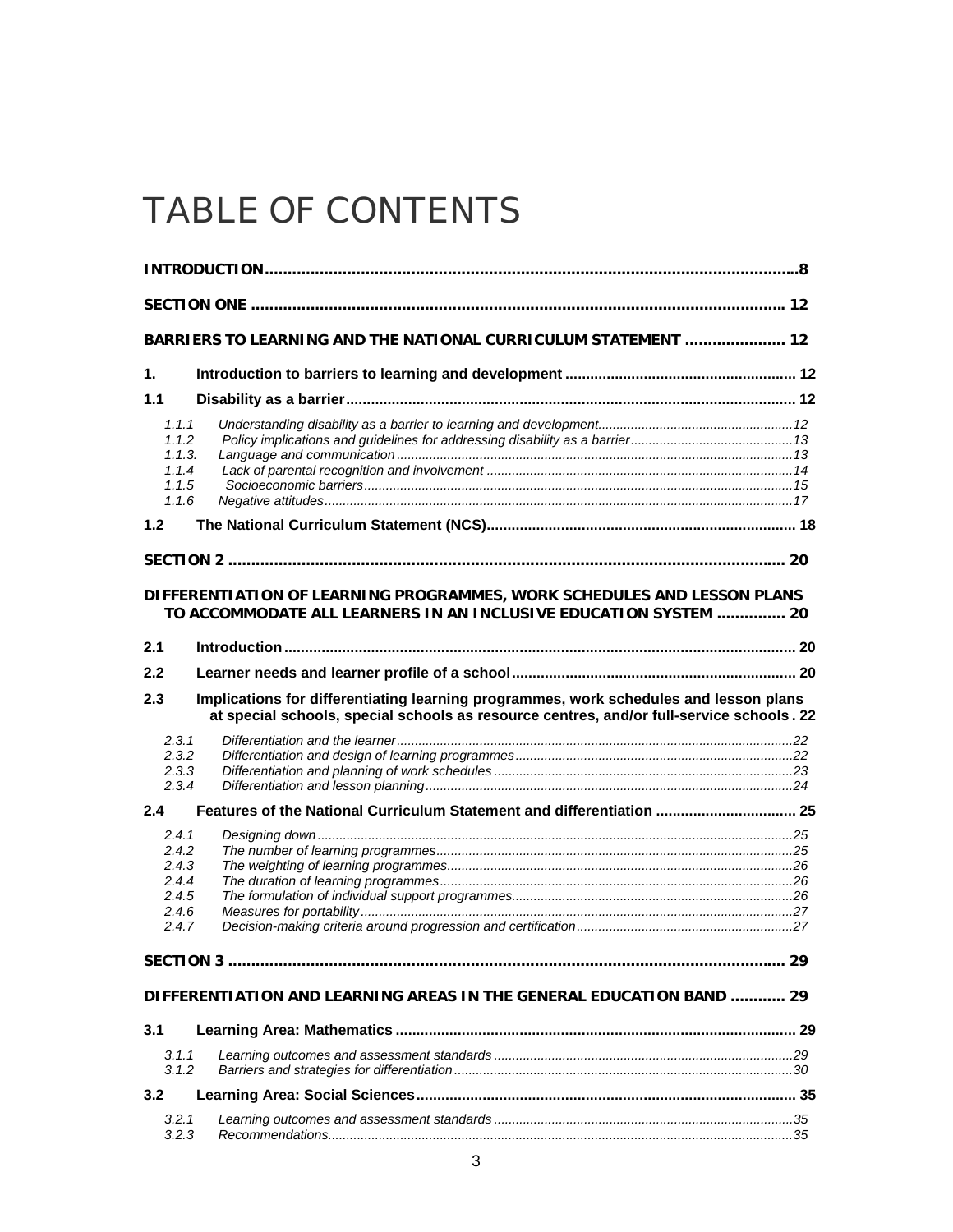| 3.2.4          |                                                                                       |  |
|----------------|---------------------------------------------------------------------------------------|--|
| 3.3            |                                                                                       |  |
| 3.3.1          |                                                                                       |  |
| 3.3.2<br>3.3.3 |                                                                                       |  |
| 3.4            |                                                                                       |  |
| 3.4.1          |                                                                                       |  |
| 3.4.2          |                                                                                       |  |
| 3.5            |                                                                                       |  |
| 3.5.1<br>3.5.2 |                                                                                       |  |
| 3.6            |                                                                                       |  |
| 3.7            |                                                                                       |  |
| 3.8            |                                                                                       |  |
| 3.8.1          |                                                                                       |  |
| 3.8.2          |                                                                                       |  |
|                |                                                                                       |  |
|                |                                                                                       |  |
|                |                                                                                       |  |
| 4.1            |                                                                                       |  |
| 4.2            |                                                                                       |  |
| 4.3            |                                                                                       |  |
| 4.3.1          |                                                                                       |  |
| 4.3.2          |                                                                                       |  |
|                |                                                                                       |  |
|                |                                                                                       |  |
| 4.4            |                                                                                       |  |
| 4.4.1          |                                                                                       |  |
| 4.4.2<br>4.5.2 |                                                                                       |  |
|                |                                                                                       |  |
|                |                                                                                       |  |
|                | INCLUSIVE STRATEGIES FOR LEARNING, TEACHING AND ASSESSMENT  66                        |  |
| 5.1            |                                                                                       |  |
| 5.2            | What are inclusive strategies for learning, teaching and assessment?  67              |  |
|                |                                                                                       |  |
| 5.3            |                                                                                       |  |
|                |                                                                                       |  |
|                |                                                                                       |  |
|                |                                                                                       |  |
| 6.1            |                                                                                       |  |
| 6.2            | How do we recognise the way in which different intelligences process information, and |  |
|                |                                                                                       |  |
|                |                                                                                       |  |
|                |                                                                                       |  |
|                | COMMON DISABILITIES, LEARNING DIFFICULTIES AND CHRONIC MEDICAL CONDITIONS             |  |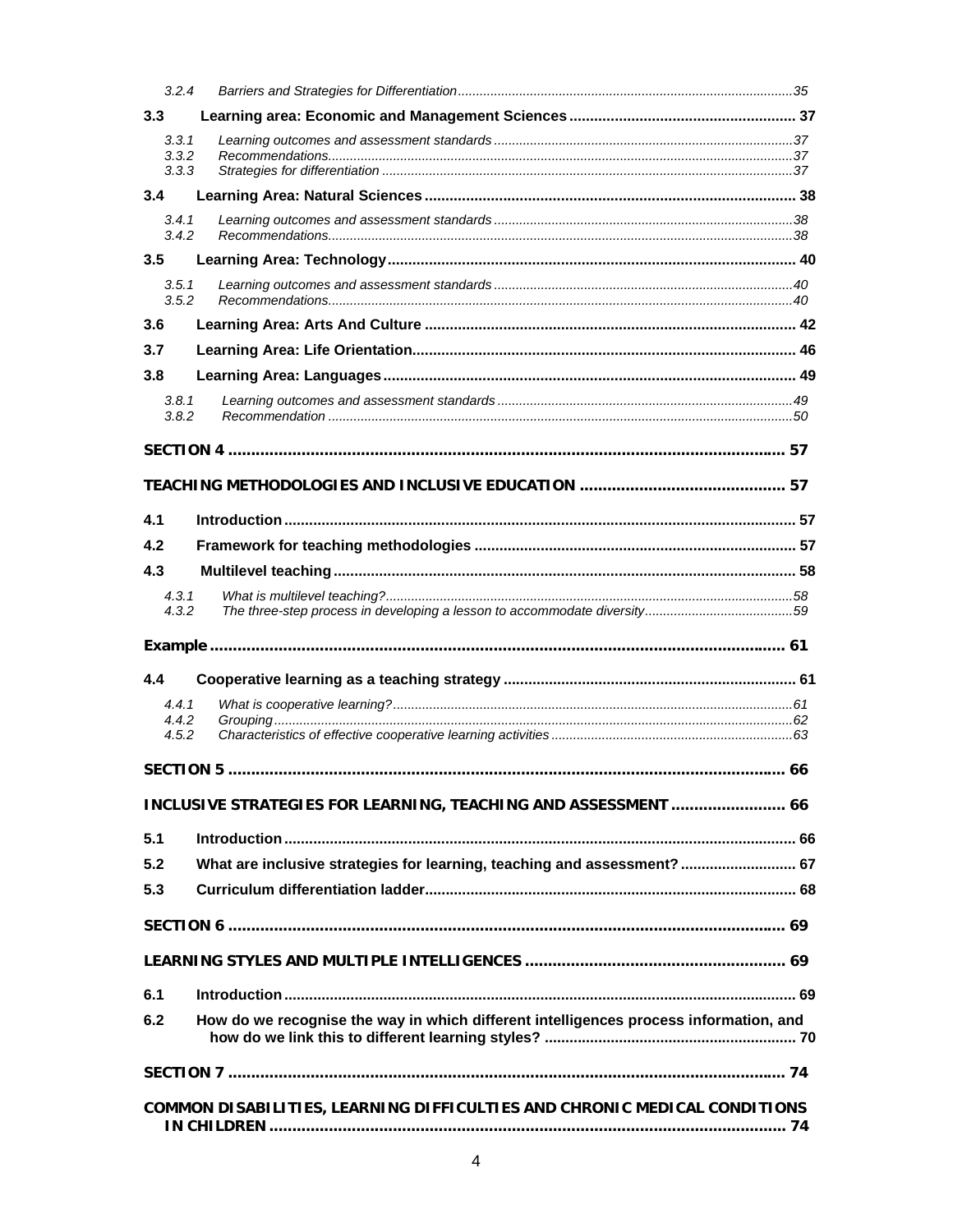| 7.1   |  |
|-------|--|
| 7.1.1 |  |
| 7.1.2 |  |
| 7.1.3 |  |
| 7.1.4 |  |
| 7.1.5 |  |
| 7.16  |  |
| 7.1.7 |  |
| 7.2   |  |
|       |  |
| 7.2.1 |  |
| 7.2.2 |  |
| 7.2.3 |  |
| 7.2.3 |  |
| 7.3   |  |
| 7.3.1 |  |
| 7.3.2 |  |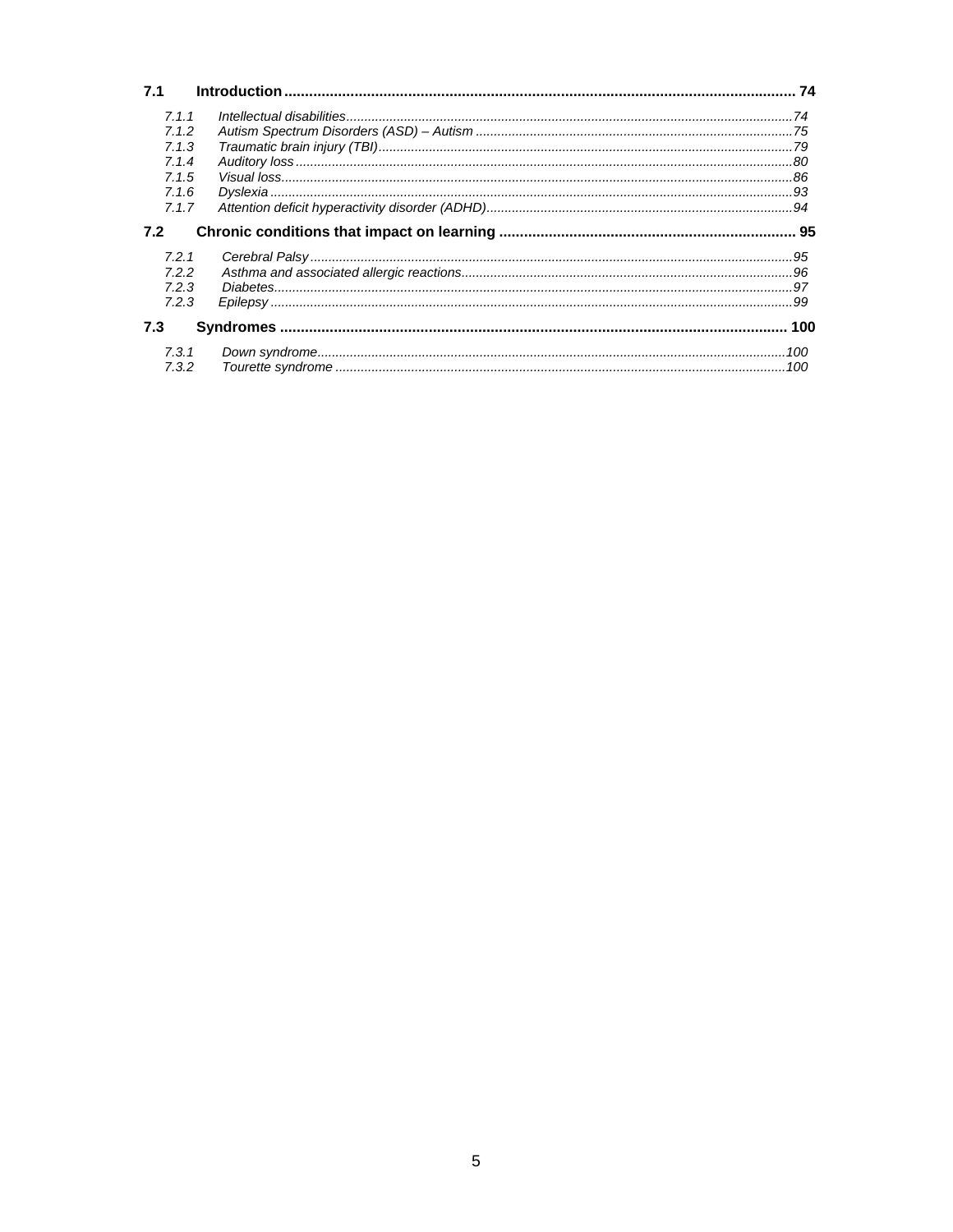# **Glossary**

| Augmentative and<br><b>Alternative</b><br><b>Communication</b><br>(AAC) | AAC strategies describe the way people supplement their communication<br>when they cannot speak clearly enough to be understood by those around<br>them. These strategies include a wide range of communication methods<br>ranging from gestures and communication boards to assistive communication<br>devices.                                                                                                                                                                                                                                                                                                                                                                                       |
|-------------------------------------------------------------------------|--------------------------------------------------------------------------------------------------------------------------------------------------------------------------------------------------------------------------------------------------------------------------------------------------------------------------------------------------------------------------------------------------------------------------------------------------------------------------------------------------------------------------------------------------------------------------------------------------------------------------------------------------------------------------------------------------------|
| <b>Barriers to learning</b>                                             | Refer to difficulties that arise within the education system as a whole, the<br>learning site and/or within the learner him/herself which prevent access to<br>learning and development for learners.                                                                                                                                                                                                                                                                                                                                                                                                                                                                                                  |
| <b>Category of</b><br>disability                                        | The current organiser for schools, funding and post provisioning in the special<br>education system. These organisers have been weighted and they include:<br>Multiply disabled, deaf, hard of hearing, blind, partially sighted, deaf/blind,<br>cerebral palsy, specific learning disability, behavioural disorder, mild or<br>moderate intellectual disability, severe intellectual disability, physical disability,<br>autistic spectrum disorders, epilepsy, attention deficit disorder, with/without<br>hyperactivity.                                                                                                                                                                            |
| Curriculum<br><b>Differentiation</b>                                    | It is the process of modifying or adapting the curriculum according to the<br>different ability levels and learning styles of learners in one class.<br>Differentiation is intrinsic to all aspects of flexible curriculum delivery, namely<br>the content selection, the way in which it is taught or presented and the way in<br>which the learner's performance is assessed. For example, the same activity<br>can be taught to a class with learners who have diverse needs ranging from<br>those with intellectual disabilities to those who are gifted, by differentiating<br>what is taught, how it is taught and how the learners demonstrate that they<br>have achieved the learning outcome. |
| <b>Curriculum</b><br><b>Adaptation</b>                                  | Refers to making aspects of the curriculum accessible such as the teaching<br>and learning materials, the classroom environment and assessment. For<br>example when material is made accessible by translating it into Braille,<br>language is simplified and additional time is allocated in assessment                                                                                                                                                                                                                                                                                                                                                                                               |
| <b>District Based</b><br><b>Support Teams</b><br>(DBST)                 | Groups of departmental professionals whose responsibility it is to promote<br>inclusive education through training, curriculum delivery, distribution of<br>resources, identifying and addressing barriers to learning, leadership and<br>general management.                                                                                                                                                                                                                                                                                                                                                                                                                                          |
| <b>Full-Service</b><br><b>Schools (FSS)</b>                             | Ordinary schools which are specially resourced and orientated to address a<br>full range of barriers to learning in an inclusive education setting.                                                                                                                                                                                                                                                                                                                                                                                                                                                                                                                                                    |
| <b>Institution Level</b><br><b>Support Teams</b><br>(ILSTs)             | Teams established by institutions in general, further and higher education, as<br>an institution-level support mechanism whose primary function is to put in<br>place co-ordinated school, learner and educator support services.                                                                                                                                                                                                                                                                                                                                                                                                                                                                      |
| <b>Individual Support</b><br><b>Plan</b>                                | A plan designed for learners who need additional support or expanded<br>opportunities, developed by educators in consultation with the parents and the<br>Institution-level Support Team.                                                                                                                                                                                                                                                                                                                                                                                                                                                                                                              |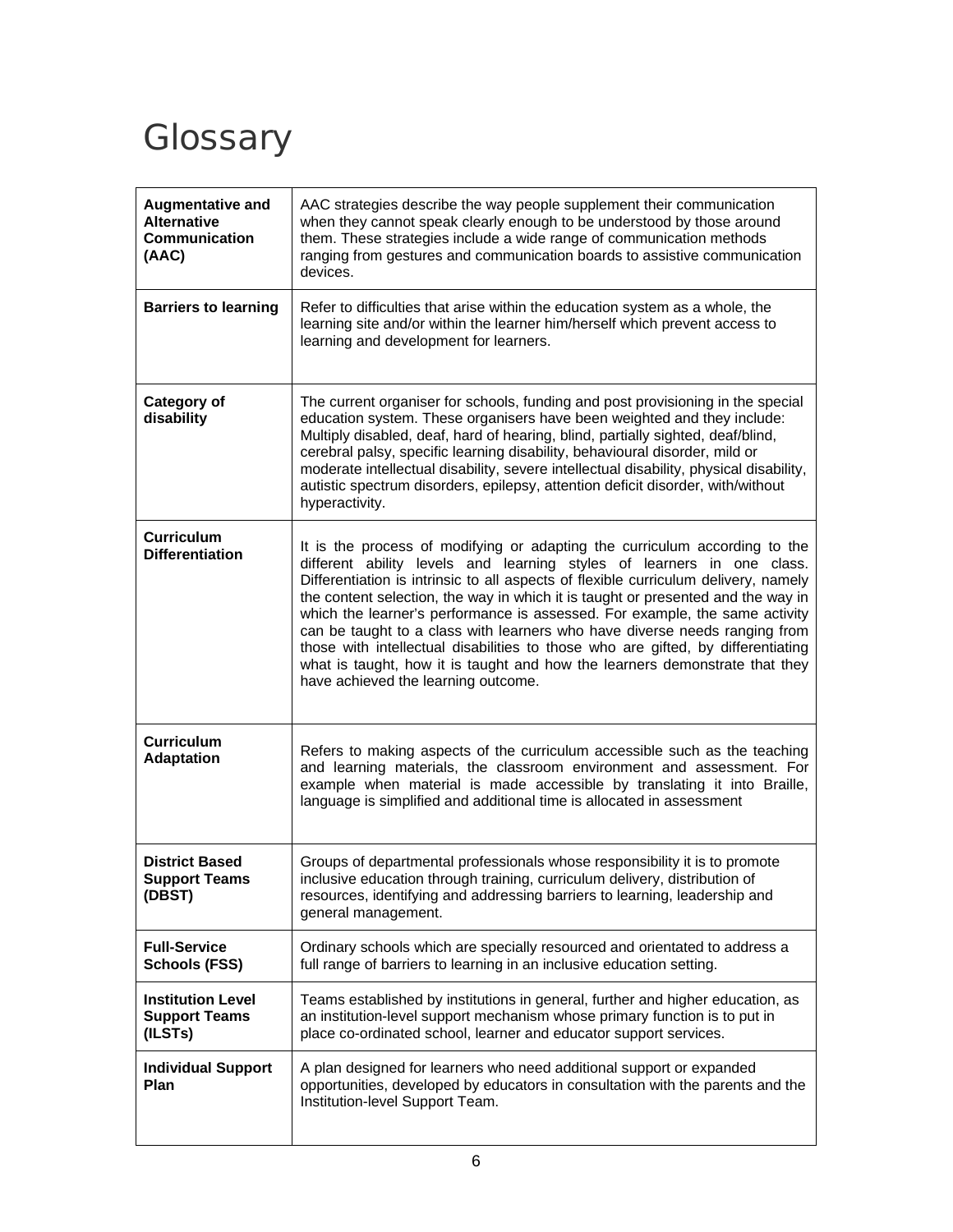| <b>Lead Professional</b>    | A Lead Professional is a member of the DBST who will coordinate the<br>assessment process and decision-making on support packages needed and<br>support provision and monitoring for learners.                                                                                                                                                          |
|-----------------------------|---------------------------------------------------------------------------------------------------------------------------------------------------------------------------------------------------------------------------------------------------------------------------------------------------------------------------------------------------------|
| Level of support<br>needs   | Scope and intensity of support needed at a system, school, educator and<br>learner level. The main organiser for schools, funding and post provisioning in<br>the inclusive education system.                                                                                                                                                           |
| Reasonable<br>Accommodation | Reasonable accommodation means necessary and appropriate modification<br>and adjustments not imposing a disproportionate or undue burden, where<br>needed in a particular case, to ensure to persons with disabilities the<br>enjoyment or exercise on an equal basis with others of all human rights and<br>fundamental freedoms                       |
| <b>Special Schools</b>      | Schools equipped to deliver education to learners requiring high-intensive                                                                                                                                                                                                                                                                              |
| (SSs)                       | educational and other support either on a full-time or a part-time basis.                                                                                                                                                                                                                                                                               |
| <b>Special</b>              | Special schools transformed to accommodate learners who have high                                                                                                                                                                                                                                                                                       |
| <b>Schools/Resource</b>     | intensity support needs, as well as provide a range of support services to                                                                                                                                                                                                                                                                              |
| <b>Centres (SpS/RCs)</b>    | ordinary and full-service schools.                                                                                                                                                                                                                                                                                                                      |
| <b>Support Needs</b>        | Process of determining the additional support provision that is needed. The                                                                                                                                                                                                                                                                             |
| <b>Assessment (SNA)</b>     | process is guided by the various sections of the SNA form                                                                                                                                                                                                                                                                                               |
| <b>Support Package</b>      | A package of support needed to address the barriers identified for each child<br>or school to address the challenges/barriers experienced by learners.<br>Packages vary from level 1 to level 5, in terms of intensity and variety. Each<br>consists of a variety of resources which may be human, physical, or material,<br>or a combination of these. |
| <b>Support</b>              | Support programmes refer to structured interventions delivered at schools and                                                                                                                                                                                                                                                                           |
| programmes                  | in classrooms within specific time frames.                                                                                                                                                                                                                                                                                                              |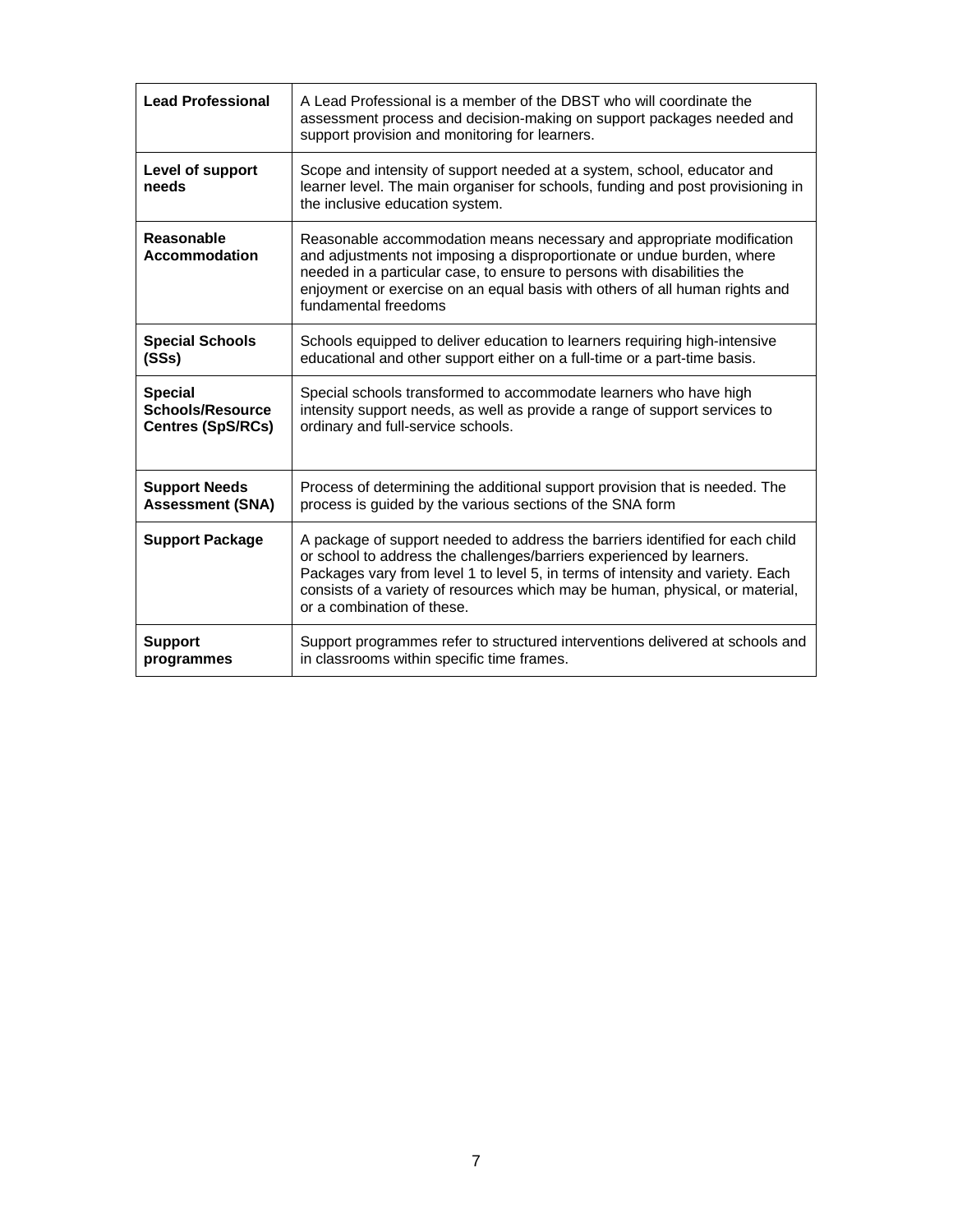#### **INTRODUCTION**

The right of every child to access quality education is enshrined in South Africa's Constitution. In 2001, the Minister of Education launched Education White Paper 6, the Policy on Inclusion, which spells out how barriers to learning should be removed from, and how inclusive education should be gradually introduced into, the entire education system.

In 1994, South Africa signed the Salamanca Declaration, which commits over 94 participating nations to pursue the goals of making education available for all children and youngsters.

In 2000 in Dakar, Senegal, the South African government committed to the Education For All (EFA) goals, which were first launched in Jomtien, Thailand in 1990. Two of the six EFA goals are to:

*"ensure that the learning needs of all young people and adults are met through equitable access to appropriate learning and life-skills programmes";* and

"*improve all aspects of the quality of education and ensure excellence of all so that recognized and measurable learning outcomes are achieved by all, especially in literacy, numeracy and essential life skills"* 

In 2007, South Africa signed the United Nations Convention on the Rights of Persons with Disability and, in 2008, was amongst the first 20 countries to ratify the Convention. Article 24 of this Convention specifically states that:

*"persons with disabilities should be guaranteed the right to inclusive education at all levels, regardless of age, without discrimination and on the basis of equal opportunity."*

In making education accessible to all, the Department of Education introduced the National Curriculum Statement (NCS), which is underpinned by the principles of social justice, human rights, a healthy environment, and inclusivity. The principle of inclusivity, in particular, highlights the need to celebrate diversity among our learners and encourages the creation of welcoming cultures in schools and ensuring participation of all learners so that they are all valued and they are all made to feel they belong.

In field testing the implementation of inclusive education, the Department of Education has paid specific attention to how children with barriers to learning – including disabilities – may be assessed to determine the levels of support needed to maximize opportunities for success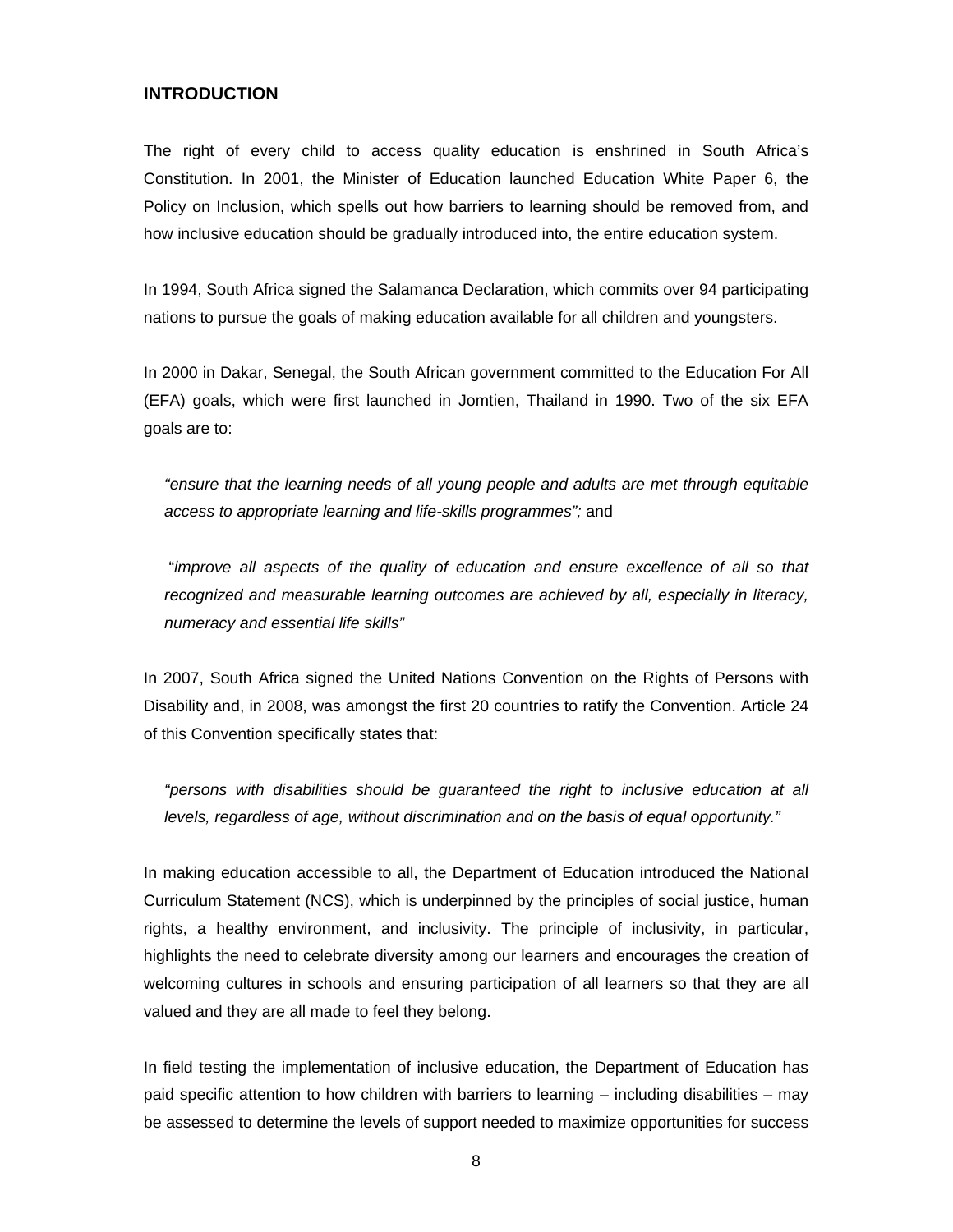in mainstream classrooms. The strategy for Screening, Identification, Assessment and Support (SIAS) has been developed and field tested with District Based Support Teams (DBSTs) as a tool for schools to plan for learner support. Once educators have determined the nature and extent of the support required by learners experiencing barriers to learning, planning for inclusive teaching and learning should follow naturally. This will usher in the changes the Guidelines to Inclusive Teaching and Learning seek to make.

These Guidelines should be seen as part of this two-pronged programme to make classrooms accessible to all kinds of learners. At this point of implementing the National Curriculum Statement, information on the various barriers to learning has to be provided, especially to those educators who are in designated full service schools, to fulfill the meaning of the notions that "no two children are alike" and "all children can learn".

This document caters for this need by providing additional information for educators on conditions, illnesses, disabilities and deprivations that impact on children's ability to learn effectively. It outlines characteristics, the barriers they present, and strategies for effective teaching. Even though disabilities are addressed, this is not done according the medical model. The information presented about disabilities in this document is information that is critical for teachers who have not yet dealt with learners with disabilities. We look at disabilities and learning difficulties from the point of view of learner-environment interaction, thereby promoting participatory approaches to learning and teaching. This approach also provides information on how specific barriers to learning present themselves, how they affect the learning experience, and how educators, particularly those in full-service schools, should mitigate the effect of the barrier(s).

Furthermore, these Guidelines seek to prevent the common misconception that barriers to learning exist only within the learner, and that barriers to learning are best taken care of during the practical session of a lesson by giving special needs learners less demanding tasks. This would constitute a lowering of expectations, something the National Curriculum Statement (NCS) is strongly against.

These Guidelines broaden the understanding of pivotal concepts on planning for diversity. They are meant especially to assist teachers to plan to address the diverse needs of their learner populations in an educationally sound and consistent way. Planning for diverse learner needs is presented as an integral part of curriculum planning, rather than an additional "nice-to-have" option. To illustrate this process, this document includes profiles of learners with specific needs, examples of learning programmes, schedules and lesson plans. These demonstrate how learners with specific needs could be supported. These Guidelines,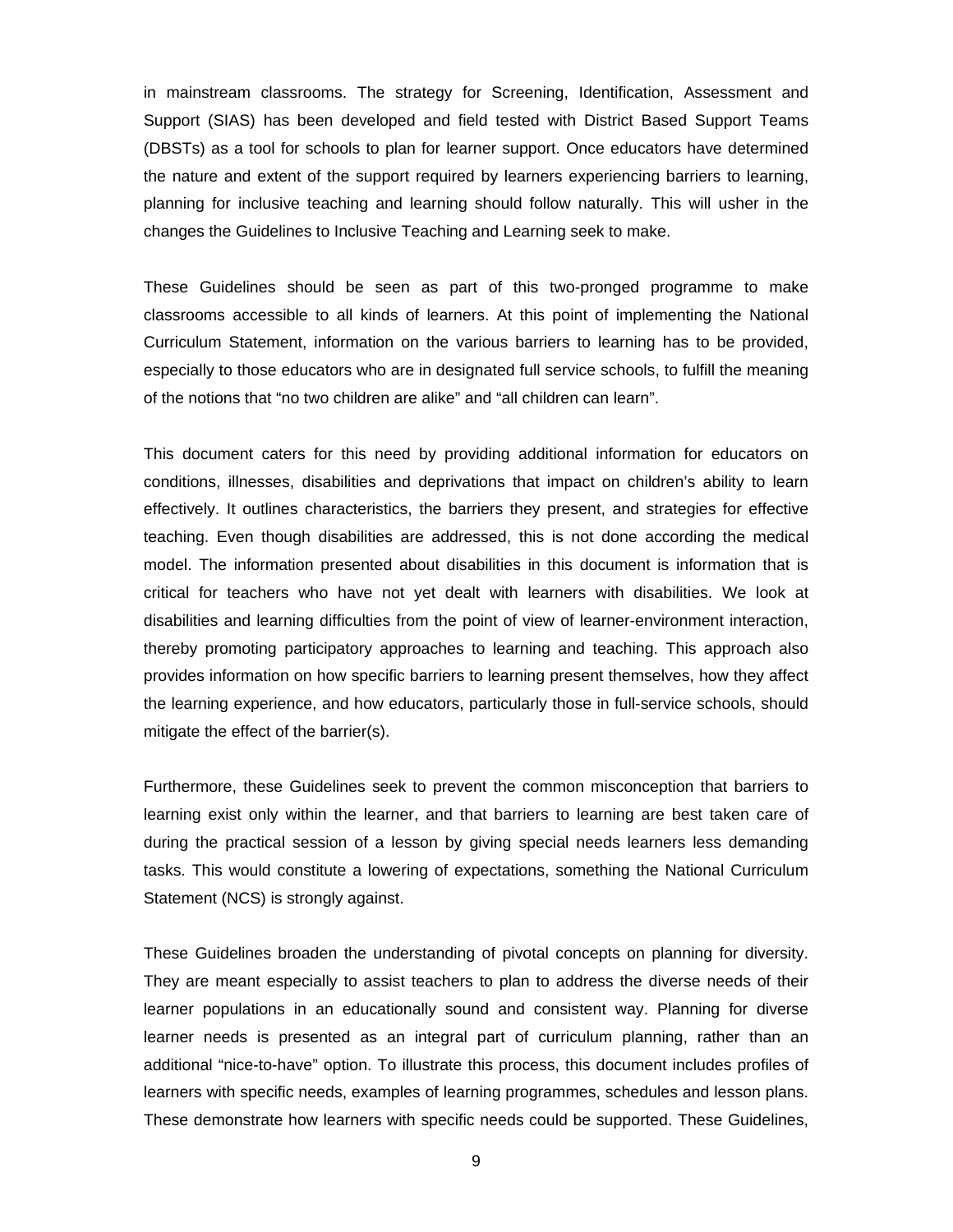therefore, have relevance for ordinary schools, full service schools, special schools, and special schools as resource centres.

This document explores two key curriculum processes: curriculum adaptation and curriculum differentiation. *Adaptation* is presented as a strategy for ensuring effective curriculum delivery to all learners, particularly learners with disabilities. *Differentiation* is presented as a key strategy to cater for the different levels of ability, and to mitigate the effects of various barriers to learning. *Adaptation* refers broadly to modification and/or adjustment of lessons, activities and materials to make them suitable for different learner needs. For example, a comprehension passage that is presented in the form of a picture, diagram or cartoon will be adapted for a blind or partially sighted learner to a narrative describing the pictorial scene. Such a description will include all of the picture's salient features to enable the learner to visualise the scene in question.

*Differentiation*, on the other hand, assumes that learners vary in their cognitive abilities. It is the responsibility of educators in inclusive schools to plan lessons in such a way that they range from the most basic level to the most complex level. All learners are exposed to the same concept. The content may be presented in multimedia format to enable learners with different "intelligences" to access it. Learners are given different options in presenting their work, so that every child is assessed in terms of his or her strengths. Teaching methodology is varied to include collaborative teaching. Grouping of learners is also varied to enable all learners to benefit from one another and push levels of participation beyond the mundane. At the level of the lesson plan, for example, *differentiation* implies adjusting tasks to appeal to the various interests, needs, aptitudes, experiences and previous achievements of individual learners. In this document, differentiation has not been extended to include strategies for learners with exceptional academic aptitudes.

This document also does not deal comprehensively with all administrative aspects such as recording progress, assessment and promotion issues.

In conclusion, these Guidelines are primarily intended to support those dedicated teachers who work to create inclusive educational environments in which all learners can attain knowledge, skills, attitudes and values that will better their lives. The Guidelines further seek to demystify the concept of barriers to learning by providing more information on what constitutes barriers to learning, while providing strategies that foster greater participation for all learners.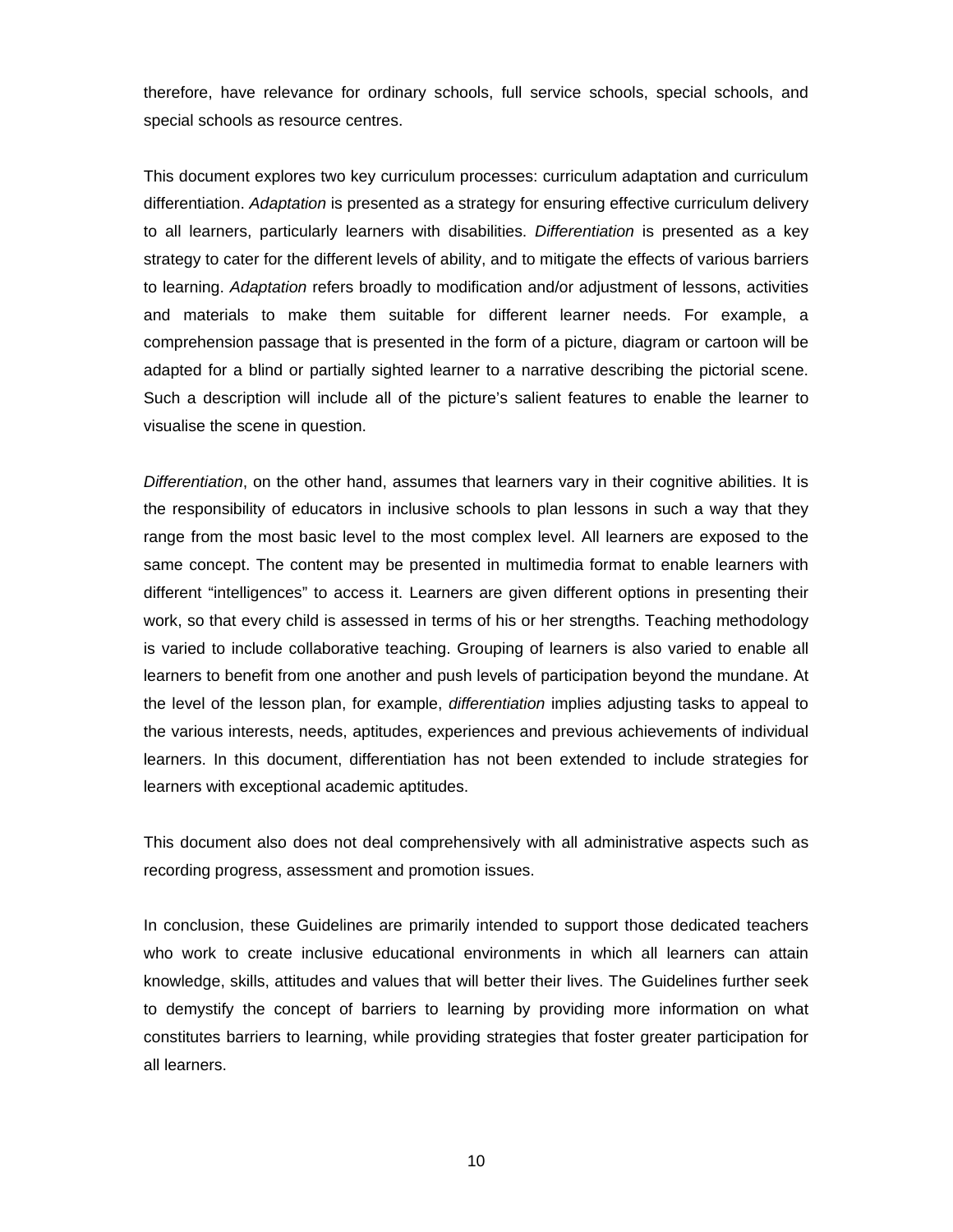What is presented here provides a starting point that forms a basis for more focused curriculum discussion on strategies for the different phases in the education system, as well as for specific challenges in the classroom environment, including multilingualism and the complex socio-cultural matrix that is South African society.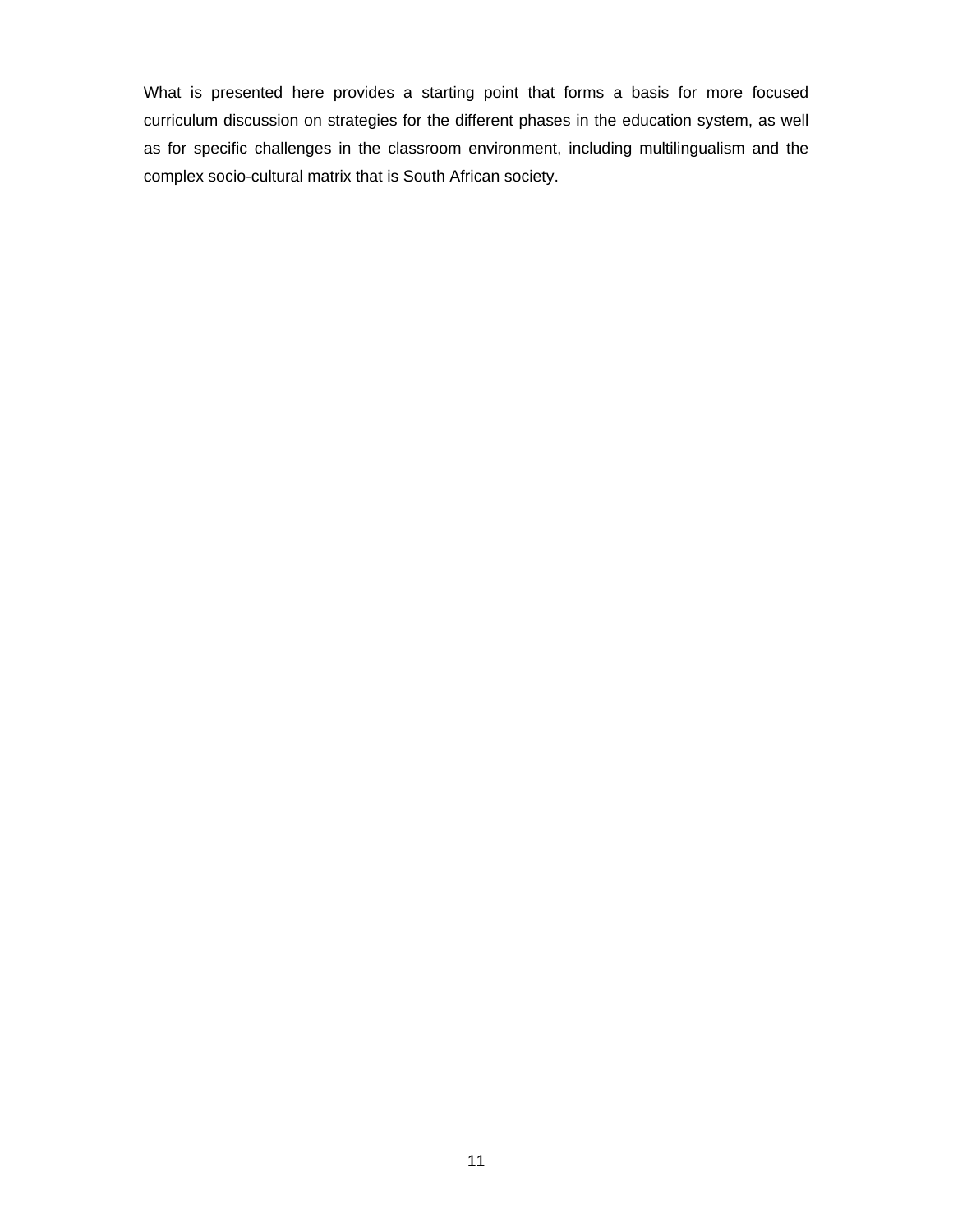#### **SECTION ONE**

#### **BARRIERS TO LEARNING AND THE NATIONAL CURRICULUM STATEMENT**

This chapter seeks to explore what constitutes barriers to learning. It looks at disability as a barrier as well as how language and communication issues are barriers for some learners. Major learning and participation barriers include social issues, negative attitudes, lack of acceptance, unfavourable socioeconomic factors, lack of community involvement, lack of parental recognition, and lack of parental participation. These lead to exclusion and the loss of opportunities. According to Education White Paper 6, barriers to learning may arise from a range of factors, including physical, mental, sensory, neurological and developmental impairments as well as psychosocial disturbances, differences in intellectual ability, differences in life experiences, and socioeconomic deprivation.

#### **1. Introduction to barriers to learning and development**

All barriers to learning and development should be addressed in our classrooms and schools. Frequent causes of barriers include:

- disability
- language and communication
- lack of parental recognition and involvement
- socioeconomic factors
- attitudes.

#### **1.1 Disability as a barrier**

#### **1.1.1 Understanding disability as a barrier to learning and development**

Most understandings of disability relate to individual deficits. As a result, disability has always been regarded as a learning barrier. The most common barriers include:

- visual loss
- hearing loss
- speech and language difficulties
- intellectual disabilities
- physical disabilities
- psychological disorders
- neurological disorders.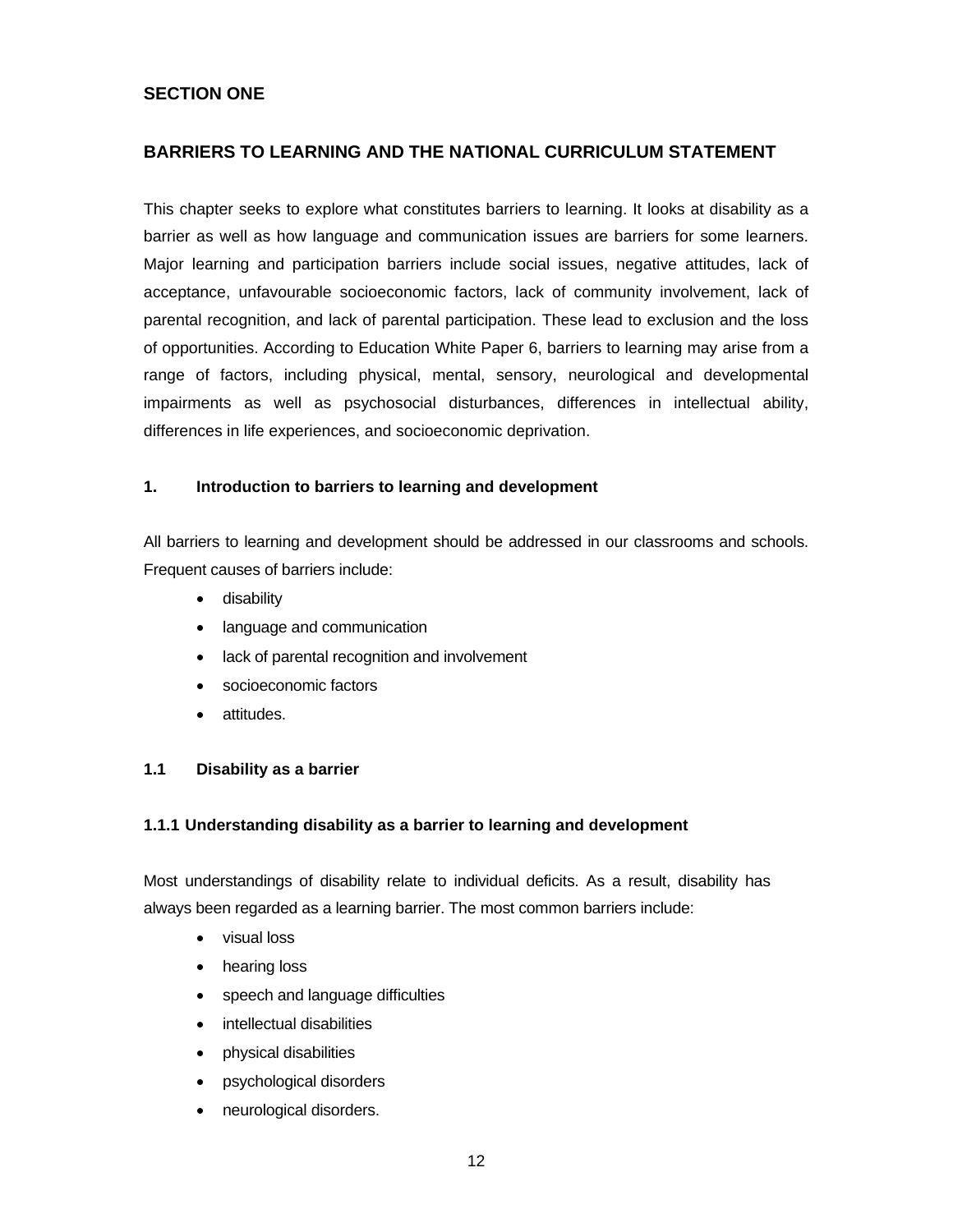#### **1.1.2 Policy implications and guidelines for addressing disability as a barrier**

Learners who experience barriers to learning as a result of disability should be welcomed in ordinary school environments with the necessary support, in order that they may achieve their full potential. Teams that include parents, teachers and other relevant professionals should establish the nature and extent of support needed by the learner, making use of the processes outlined in the *Strategy on Screening, Identification, Assessment and Support* (SIAS).

In situations where children with disabilities may not achieve certain assessment standards in specific learning areas on account of their disabilities, a policy for the straddling of grades needs to be developed in order to prevent such learners from being excluded, as research has proven that grade retention does not remedy such situations. Cases may include:

- Dyslexia and the acquisition of additional languages
- Dyspraxia and communication
- Dyscalculia and Numeracy.

In addition, norms and standards for the provision of resources and assistive devices for learners with disabilities have to be developed in order for funding to be channelled towards providing support for such learners in mainstream schools.

#### **1.1.3. Language and communication**

#### **1.1.3.1 What are the common barriers associated with language and communication?**

There are normally three main barriers related to language. Firstly, some learners find themselves in situations where the school's language of teaching and learning is either rarely or never used at home, thereby compromising effective learning.

The communication needs of learners requiring South African Sign Language (SASL) as a language of teaching and learning are sometimes not met due to difficulties experienced in recruiting SASL-proficient educators.

The provision of technical support for learners who require it in order to communicate, is equally important.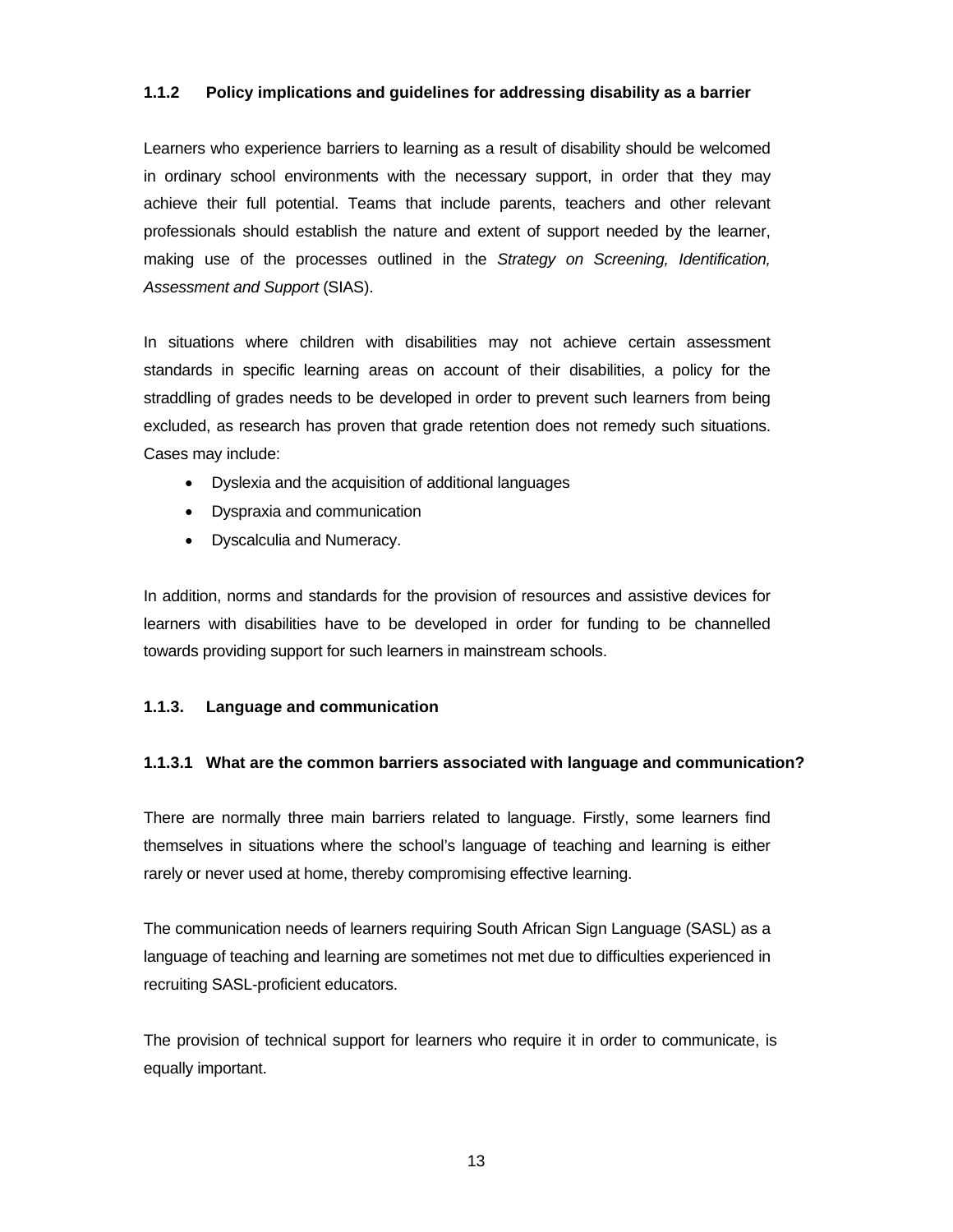#### **1.1.3.2 Guidelines to address language and communication barriers**

All learners are to learn their home language and at least one additional South African official language. For purposes of teaching and learning, South African Sign Language is treated as an official language. Braille – as a code – may be used as a medium of communication and learning.

When learners enrol in a school where the language of learning and teaching is not their home language, school management and teachers of all the learning areas and or programmes should ensure that support and supplementary learning in the language of learning and teaching is provided until such time that learners are able to learn effectively through the school's medium of choice. In such instances, it is the responsibility of each individual teacher to ensure that the language of learning and teaching does not become a learning barrier. Parents should be encouraged to participate in interventions regarding language.

Learners whose home language is not the school's language of learning and teaching should receive particular attention. Accelerated language acquisition should be supported so that the learner may work towards being assessed according to the assessment standards of the appropriate language level (home language, first additional language or second additional language).

#### **1.1.4 Lack of parental recognition and involvement**

### **1.1.4.1 Barriers and difficulties that arise as a result of a lack of parental recognition and involvement:**

- Parents whose children do not utilise oral communication experience communication barriers with their children (e.g., speaking parents of a deaf learner who uses SASL for communication and learning).
- Difficulties around parental support of learners may arise due to a range of situations (e.g., a parent who cannot read Braille would not be able to support a grade one learner with his or her Braille homework).
- Parents are not always adequately informed of their children's problems or progress and are therefore often deprived of the opportunity to participate in their children's development. Conversely, some parents do not keep their teachers informed.
- Parents who are unable to understand their children's emotional and/or behavioural problems may in some cases aggravate their children's barriers.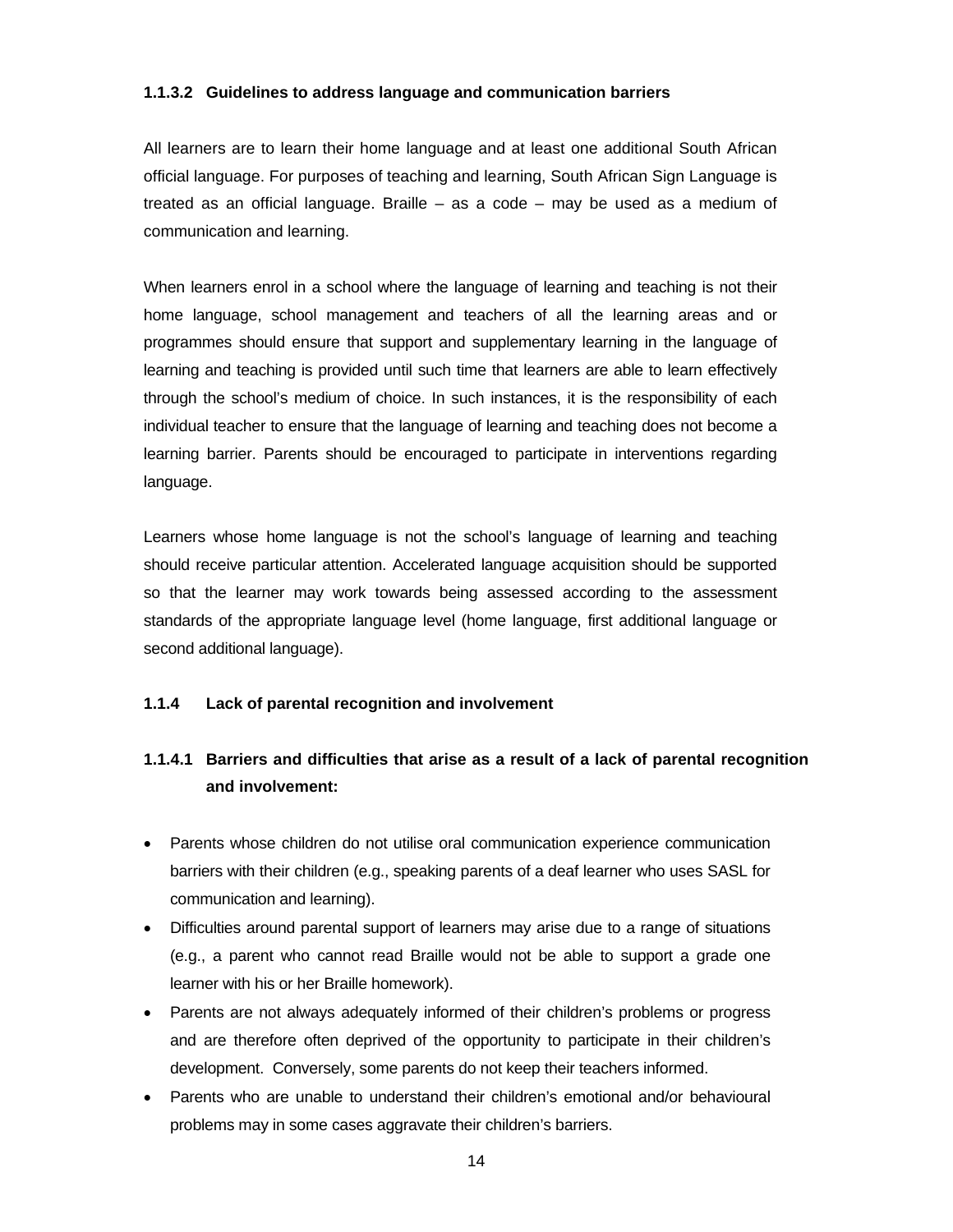• Parental non-involvement and non-recognition of the parents by the system create a lack of respect for parents as informed role-players in the assessment and development of their children.

### **1.1.4.2 Policy implications and guidelines fostering and promoting parental recognition and involvement**

- The roles of parents as partners in their children's learning and school life need to be supported and upheld.
- Parents have a key role in the screening, identification, assessment and support of their children for effective decision-making regarding the nature and extent of the support their children require.
- When parents take an active interest in their children's teaching, learning and assessment, this enhances inclusion.
- In the case of certain disabilities and illnesses, it is imperative that the parents consult community-based clinics and/or other professional practitioners (including teachers) in order to conduct an initial assessment and to plan a suitable course of action for the learner. Parents have a responsibility to share information with the school that will facilitate inclusion. Early identification of disability is crucial for effective strategic intervention.
- General newsletters can assist in keeping parents informed of school programmes and developments. This is particularly important for boarding schools, where distance works against parental involvement and participation in the school.
- Information sessions and workshops to enable parents to better understand their children and their emotional and behavioural problems are effective. Staff from districtbased support teams, including psychologists and social workers, could assist at such workshops.
- Where appropriate, school-based support teams should be strengthened by expertise from the local community, district-support teams and higher education.
- Schools need to be informed about, and responsive to, the communities from which their learners come. Issues of poverty, crime and violence also have an impact on learning.

#### **1.1.5 Socioeconomic barriers**

#### **1.1.5.1 Barriers created as a result of socioeconomic factors**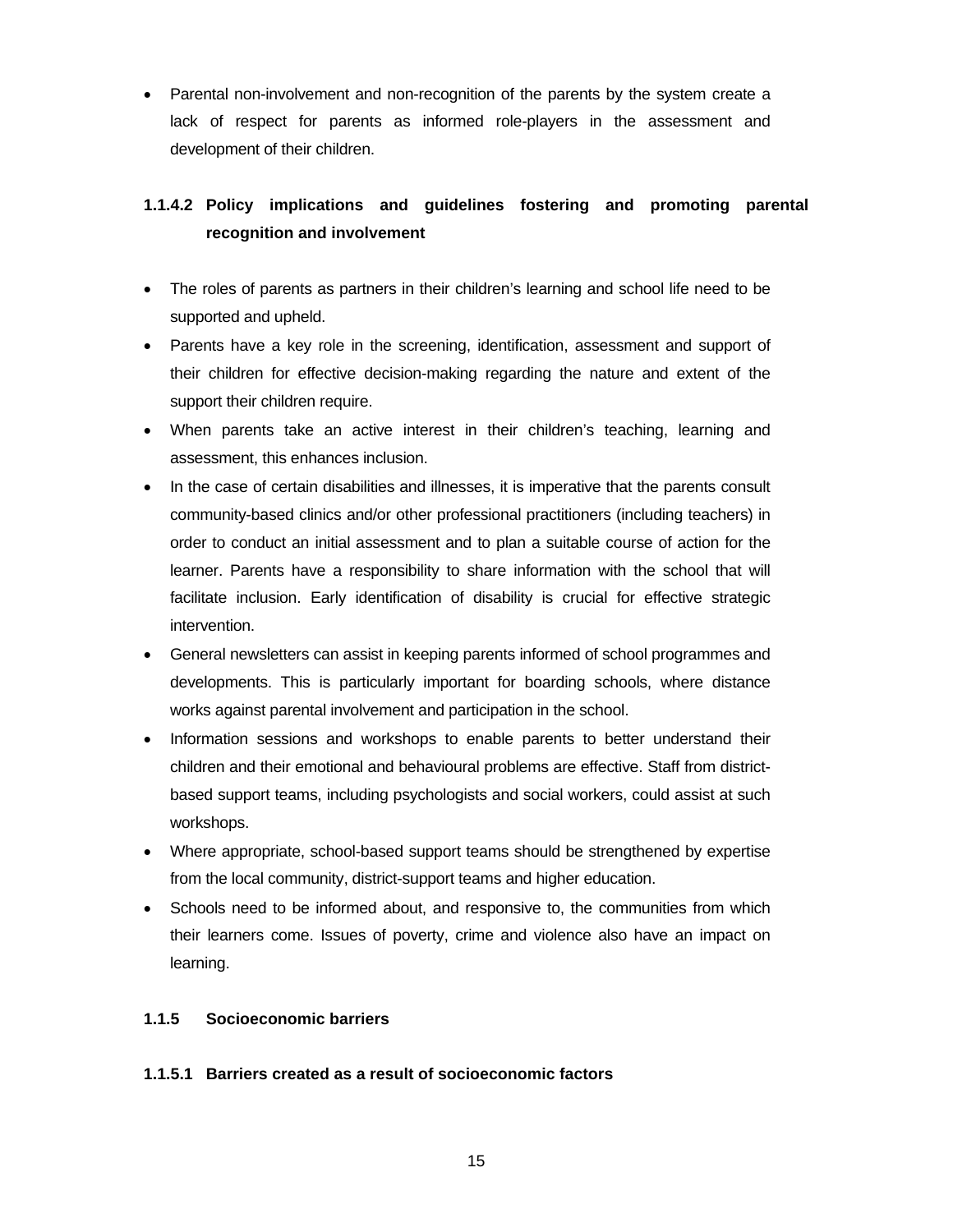- Poor reading and print background (learners have not had preschool exposure to literacy and print in general). The parents of such learners have often had limited education opportunities.
- A lack of exposure to numerical concepts.
- Sensory deprivation resulting from a lack of opportunities during early childhood to explore the immediate and broader environments.
- Poor oral language development as a result of a lack of communication, interaction and learning opportunities.
- A poor self-image.
- Children with absentee parents who often return to empty homes from school tend to experience social isolation and developmental deprivation.
- The impact of alcoholism, substance abuse, violence and neglect.
- Dysfunctional and anti-social behaviour patterns (e.g., petty theft and lying).
- Depression and hopelessness in adults and learners.
- Teenage pregnancy.
- Learner-headed households often require significant additional responsibilities from learners.
- Mobility of families could create a lack of continuity in learning as a result of schoolhopping.
- Changes in the family structure and family dynamics.
- Late school enrolment.
- Learners with challenging social conduct, including aberrant sexual behaviour.

#### **1.1.5.2 How can we overcome the socioeconomic barriers?**

This question does not imply a 'welfare' approach to poverty; it is a serious concern about the impact of poverty on learning and teaching.

- Teachers need to be sympathetic towards learners and facilitate the creation of a welcoming and supporting environment.
- Experiences that involve stimulation, enrichment and play must be created. These could be enrichment programmes that involve hands-on experiences, play with concrete objects. and reading to learners (to foster the understanding that print is meaningful.
- At a social level, an environment should be created that is comforting, is compatible with listening to learners' voices as well as the detection of distress and depression.
- The school needs to reach out to communities, and should be a secure haven for learners.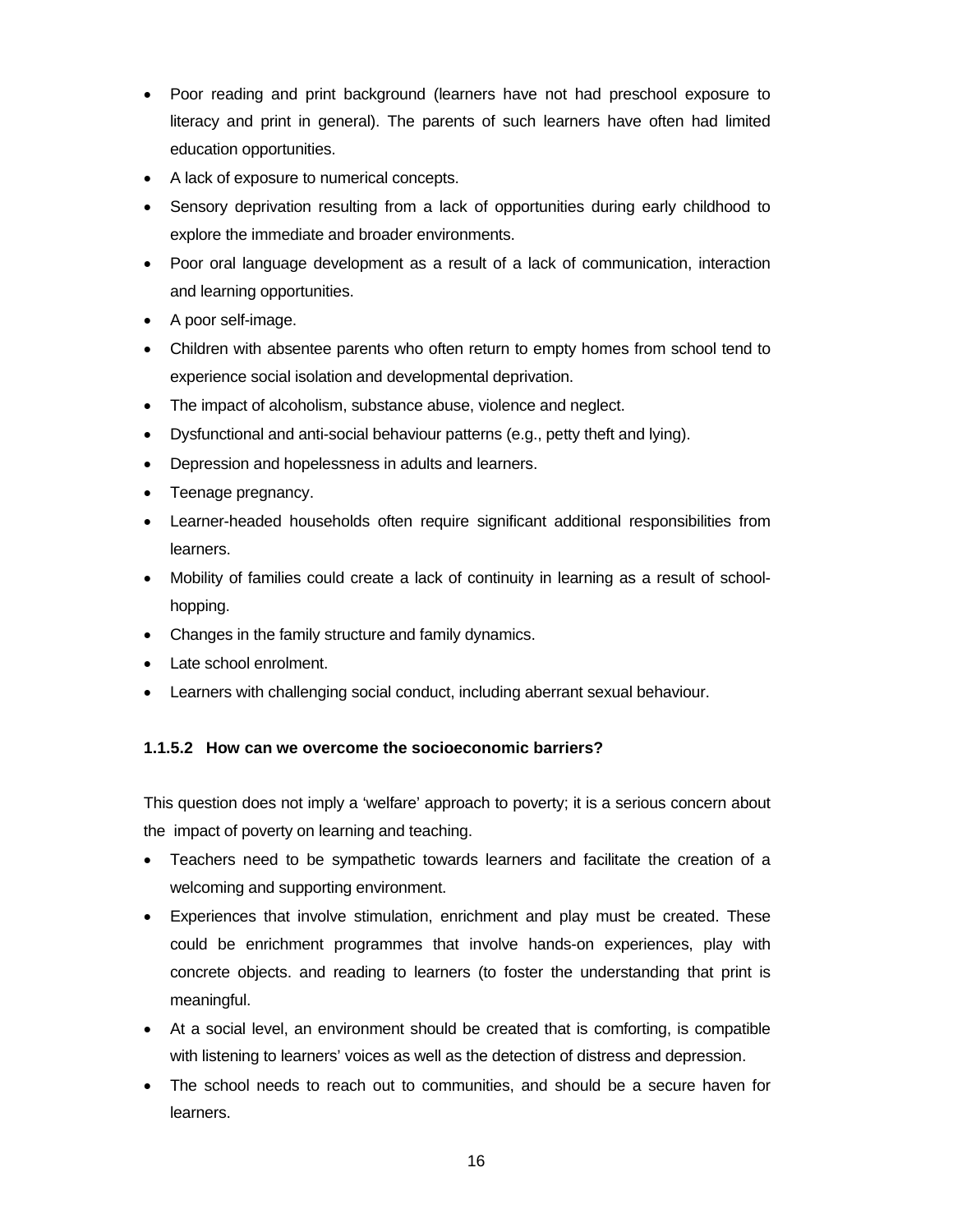- School nutrition programmes should help mitigate the effects of adverse socioeconomic factors.
- Schools should establish meaningful relationships with the courts, police, relevant NGOs (e.g., child welfare and SANCA) and the Department of Social Development. Joint procedures to discourage any form of abuse should be developed. When learners become perpetrators or victims of abuse and crime, relationships with these institutions are crucial. These issue are not limited to poor communities.
- Where district-based support teams have been established, such teams should be called upon to assist in matters of abuse and other learner-related issues. Where such support teams do not yet exist, institution-level support teams must be established.
- Use of accelerated academic bridging programmes and programmes-to-work links are vital for learners who enter the system late or who have experienced severe interruption in their schooling as a result of socioeconomic factors. Fast-tracking to acquire basic Literacy, Numeracy and Life skills through accelerated programmes, with a view to assisting the learner to catch up with his or her age cohort, is appropriate in such cases.
- Baseline assessment should be used to establish a learner's current academic level and to facilitate placement in the appropriate grade and/or set of learning programmes.

#### **1.1.6 Negative attitudes**

#### **1.1.6.1 Understanding negative attitudes as barriers to learning**

Negative and harmful attitudes towards difference in our society remain critical barriers to learning and development. Discriminatory attitudes resulting from prejudice against people on the basis of race, class, gender, culture, disability, religion, ability, sexual preference and/or other characteristics manifest themselves as barriers to learning when such attitudes are directed towards learners in the education system.

### **1.1.6.2 How can we overcome negative attitudes towards learners who experience barriers and stimulate their inclusion in ordinary education?**

- The labelling of learners should be discouraged since it learners find it difficult to grow beyond the limitations of the label. It is important for teachers, parents and peer groups to adopt positive attitudes towards all learners, regardless of perceived differences.
- Learners should not be categorised. They are often are placed in a particular learning environment because of the category of their disability rather than because of their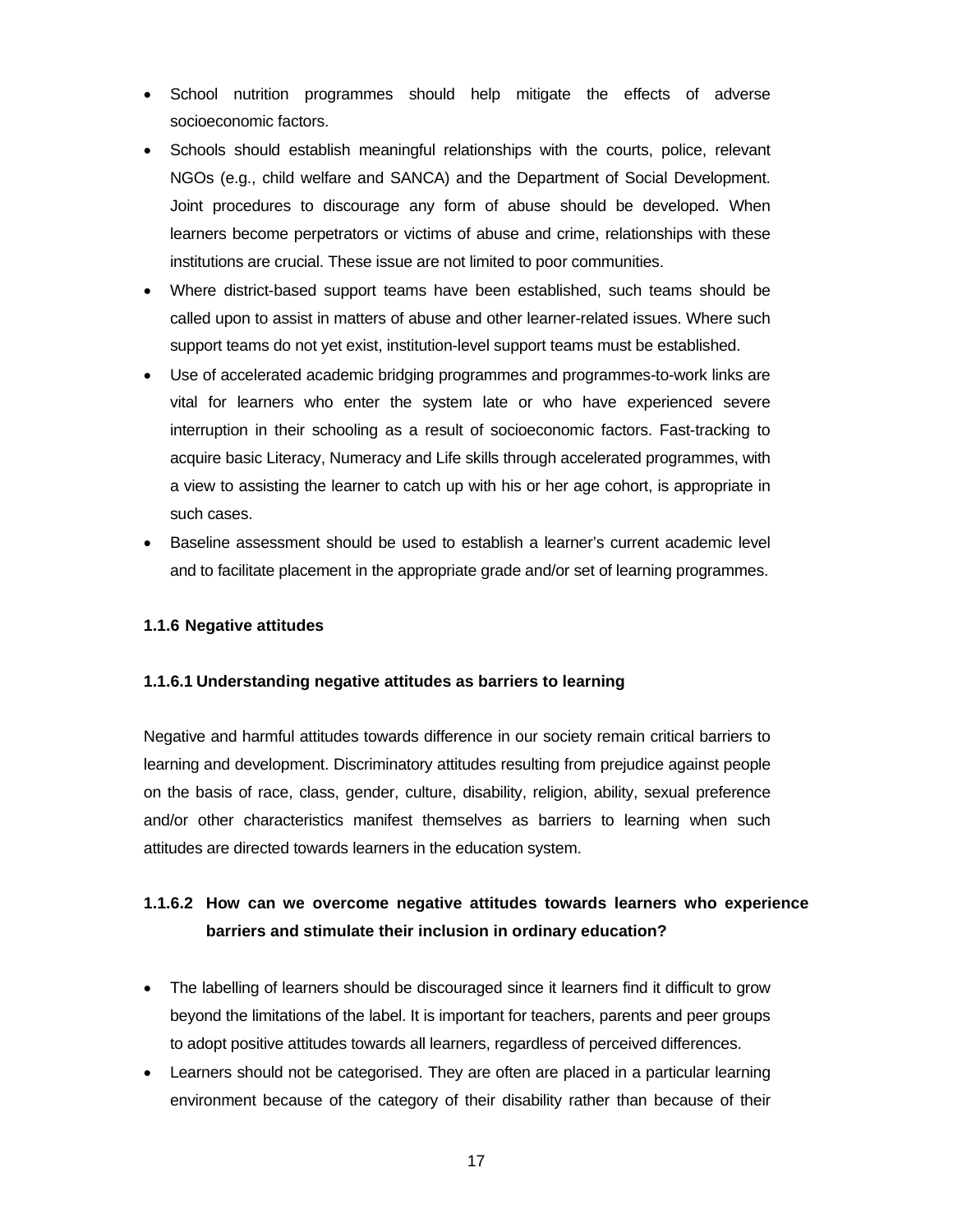specific learning needs. In many cases, categorisation was convenient for the system, and not in the learner's best interests.

- Do not discriminate against learners who are HIV-positive or who have AIDS. Ignorance about HIV/AIDS leads to false assumptions and/or discrimination. All learners and staff should be treated equally.
- All learners should be viewed in a positive light, and there should be a determined effort to establish what every learner's real strengths are for the purpose of development.
- Learners with disabilities find it difficult enough to develop as it is, without further external discouragement.
- Schools must be welcoming environments for all learners, since any negative attitudes on the part of adults and learners in a school environment influences learners.
- Schools should embark on positive awareness campaigns about difference and the value of celebrating diversity based on South Africa's Constitution.

#### **1.2 The National Curriculum Statement (NCS)**

The National Curriculum Statement (NCS) adopts an inclusive approach by specifying minimum requirements for all learners. The special educational, social, emotional and physical needs of learners will be addressed in the design and development of appropriate learning programmes (DoE 2, p 10.)

The National Curriculum Statement has several components that allow for adaptation. Its flexible features include:

- "The outcomes and assessment standards emphasize participatory, learner-centered and activity-based education. They leave considerable room for creativity and innovation on the part of educators in interpreting what and how to teach." Overview of the National Curriculum Statement (DoE 1, 2002).
- Learning outcomes do not prescribe content or method. Therefore, content and methodology could be appropriate for a learner's needs. (DoE 1, 2002 p 14).
- Activities can be flexible. Teacher's Guide for the Development of Learning Programmes (DoE 2, 2003 p 10).
- The context can be made relevant to the learners' needs (DoE 2, 2003, p 10).
- More time can be provided for the assessment and execution of a task. (DoE 2, 2003, p 11).
- Assessment strategies are flexible (DoE 3, p 1).
- The learning programme can be structured to meet the needs of the specific learners (DoE 3 p 2).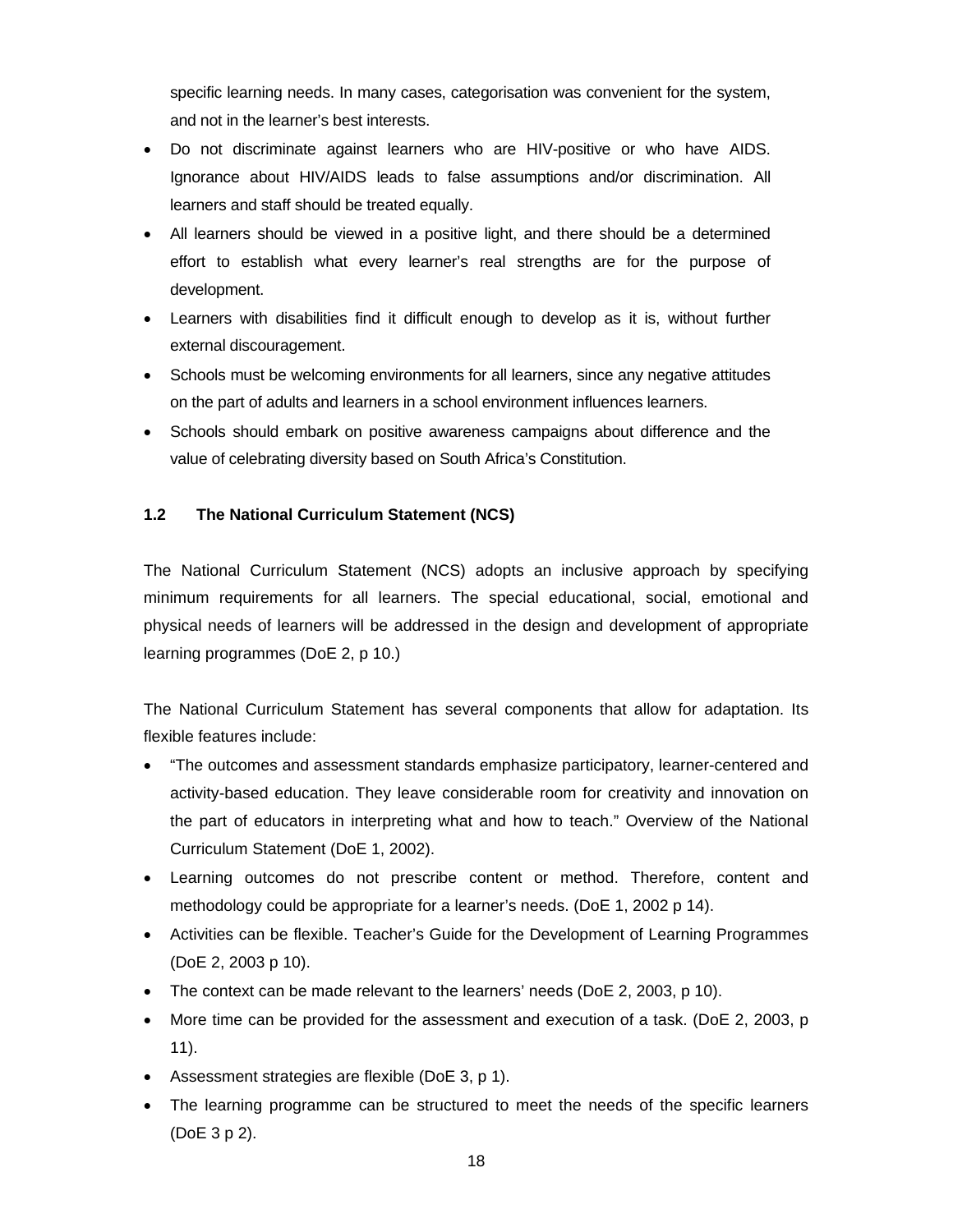- Learners can communicate using South African Sign Language (SASL), Braille, assistive devices or any other communication method. (DoE 3 p 1).
- Expectations can be adapted to the abilities of the learner within the framework of high expectations (DoE 2 p 12).
- The curriculum emphasises the principles of social justice, healthy environment, human rights and inclusivity (DoE 3 p 5).
- Teachers are encouraged to consider any particular barriers to learning and/or assessment that exist in different learning areas and make provision for these when developing learning programmes (DoE 3 p 7).
- Assessment standards can be divided into components (DoE, 2003: Teacher's Guide for the development of Learning Programmes, p 1).
- A lesson plan time allocation can range from a single activity, to a term's teaching, or more time if necessary, depending on learner needs (DoE, 2003: Teacher's Guide for the development of Learning Programmes, p 1).
- Time allocation and weightings regarding learning outcomes and learning programmes should vary according to learner needs (DoE 3 p 6).
- The number and nature of learning programmes at a special school, special school as resource centre, or full-service school can vary depending on the availability of staff, resources and learner needs.
- Flexibility in the selection of appropriate assessment standards according to the individual needs of a learner is possible on the recommendation of the assessment team in the case of a learner not capable of achieving a General Education Certificate (GEC).

Work schedules are not limited to a grade or year. Differently gifted learners may require the process to be accelerated or slowed down. The Guidelines to Inclusive Learning and Teaching are a sequel to the strategy for Screening, Identification, Assessment and Support (SIAS), which has been developed to enable teachers to identify learner needs. Learning programmes, work schedules and lesson plans have to be designed on the basis of the needs and strengths profiles of the majority of learners in a school, phase or grade. Lesson plans have to provide differentiated learning, teaching and assessment activities to ensure effective multilevel teaching. However, in addition to these forms of differentiation, teaching and assessment activities will be adapted at lesson plan level for learners who need **specific additional support** as a result of individual barriers to learning. Those involved in this process of adaptation must include the teachers and parents as well as school-based and district-based support teams (where they exist). Other relevant professionals from the communities can also be consulted.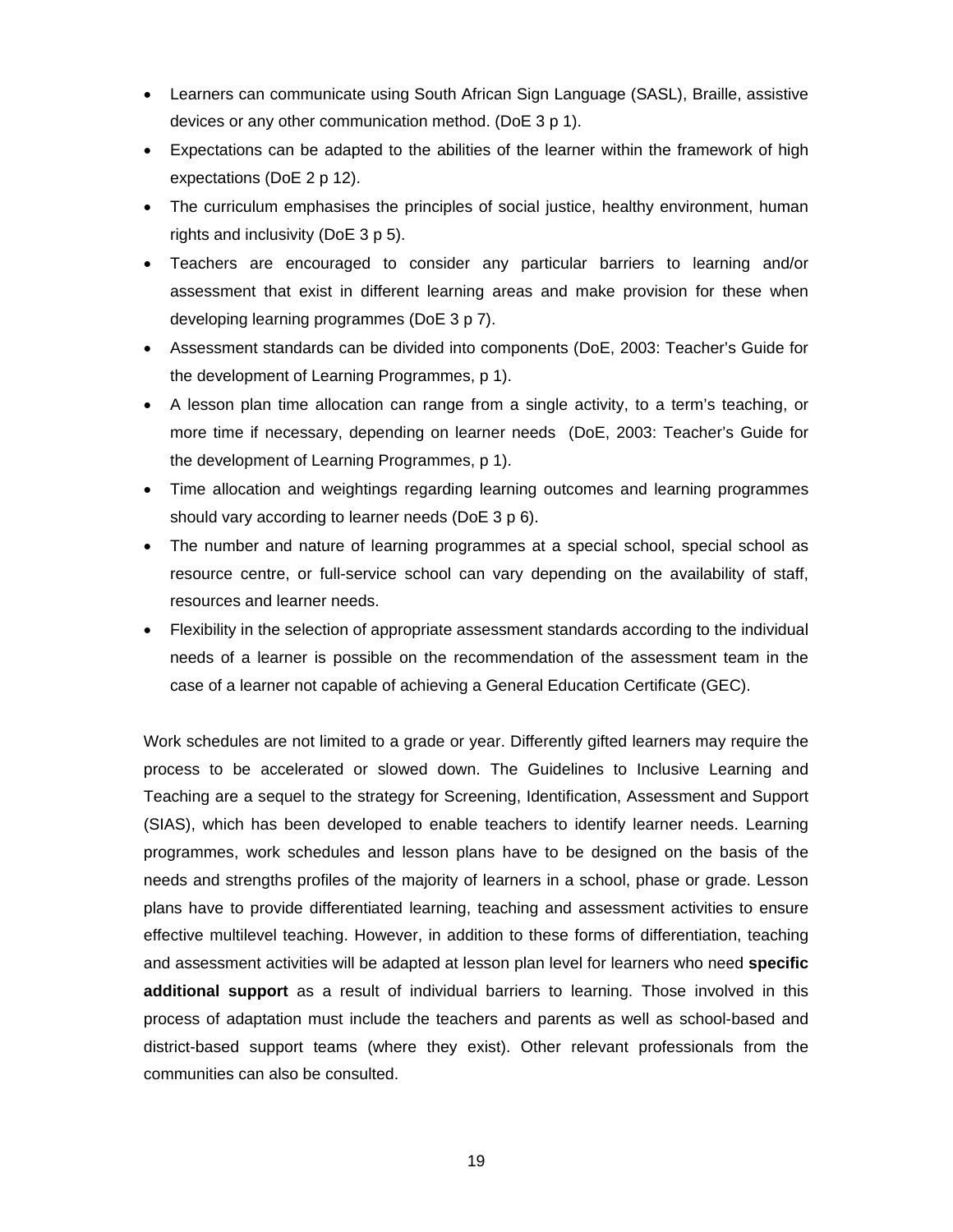## **DIFFERENTIATION OF LEARNING PROGRAMMES, WORK SCHEDULES AND LESSON PLANS TO ACCOMMODATE ALL LEARNERS IN AN INCLUSIVE EDUCATION SYSTEM**

#### **2.1 Introduction**

Learners presently in the General Education band who experience barriers to learning attend ordinary schools, full-service schools, special schools, or special schools as resource centres. Some of these schools already have a range of human and physical resources that can be utilised to expand opportunities for all learners. These may include teachers with specialised competencies, adapted or modified classrooms, workshops, computer rooms for addressing all barriers to the learning and teaching of work-related skills, where applicable.

Differentiation of existing learning programmes, work schedules and lesson plans as well as newly designed learning programmes, work schedules and lesson plans to meet learner needs must by no means compromise the standard of the curriculum as prescribed by the NCS Grade R-9 (2002). An attempt is made here to provide principals, school management teams, institution-level support teams, district-based support teams and all teachers with guidelines that will assist them with the differentiation, modification, adaptation, planning and management of the curriculum in order to address diversity.

#### **2.2 Learner needs and learner profile of a school**

The developmental needs of learners should not prevent them from accessing the National Curriculum Statement or progressing with their age cohort, as the value of peer interaction is essential for social development and self-esteem. The 1998 Policy on Assessment allows for learners to spend a maximum of one extra year per phase. An additional year, over and above what the policy currently states, may be granted by province's head of education. This would mean that, in some cases, learners experiencing barriers to learning may be older than their peers. In any school, whether it is an ordinary school, a full-service school, a special school, or a special school as a resource centre, there are learners with divers needs. The majority of these needs can be dealt with in a classroom at the lesson plan level through differentiated and/or adapted tasks or activities and alternative assessment within a framework of effective learner-centred teaching.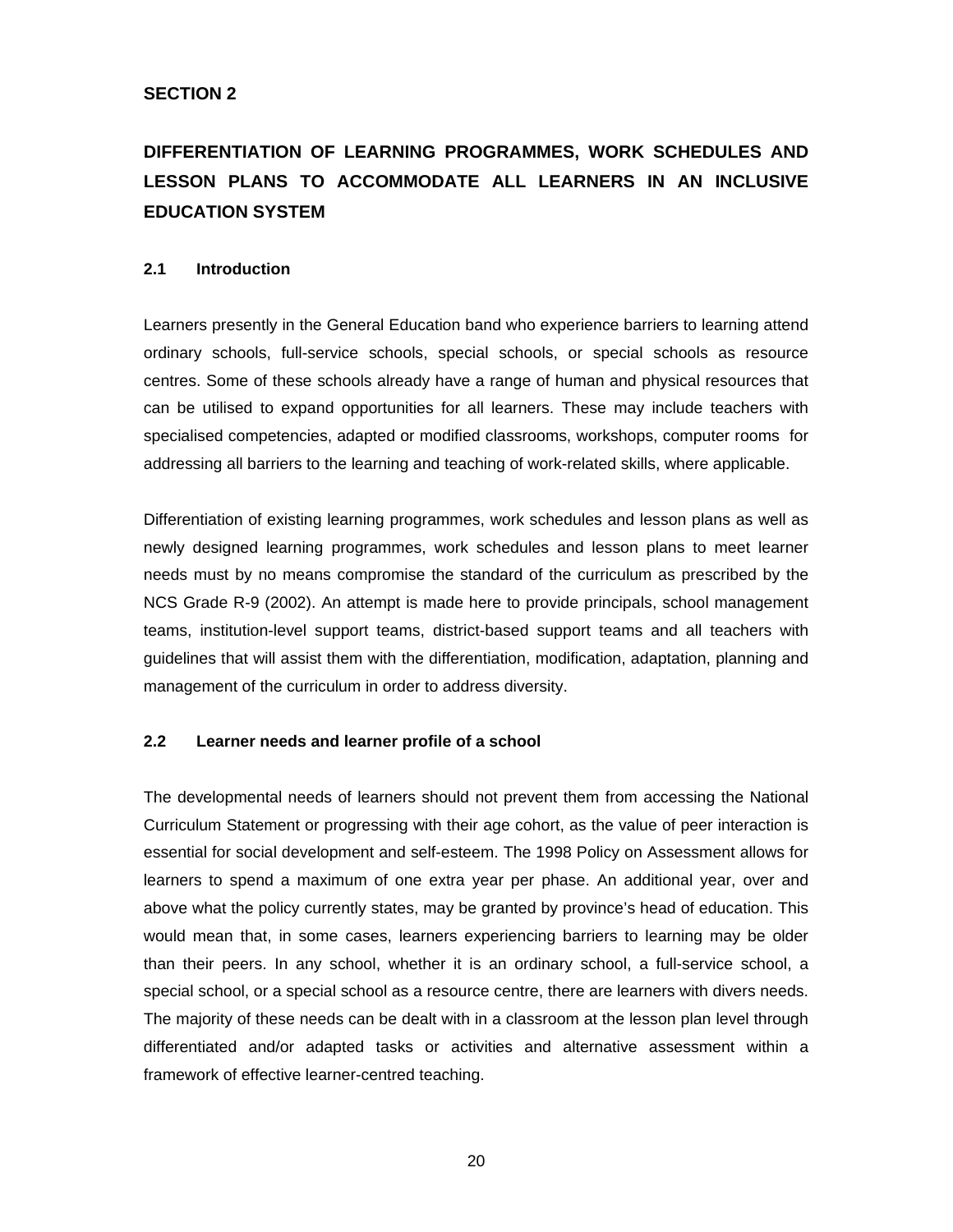However, a minority of learning and support needs, whether in an ordinary or any other type of school, centre or class, might require individualised attention. These needs will be determined through the SIAS process, especially through the Support Needs Assessment Section 3. In this case, an individual support plan (ISP) must be developed. This may include the development of several smaller, intermittent steps towards the attainment of assessment standards. It may also include providing support in terms of assistive devices, such as a Perkins Brailler. In this way, the level of development of learners can be taken into account so that they can still work in the same context and/or content towards achieving the same outcomes. All learners must, therefore, experience their learning as meaningful and they work towards the same type of activity. The provision of support plays a major role in accommodating these learners in an education system.

For the minority of learners, individual support plans in which the support needs of that particular learner must be addressed must be a viable option. Such individual adaptations should include a learning pathway that consists of an individual learning programme, a work schedule or year plan, and the specifically adapted lesson plans. They could also include a range of support interventions, such as peer support, assistive devices, and environmental adaptations. Such specialised planning should be done in collaboration with the institutionlevel support team (ILST), taking into account the provision of resources as well as the development of appropriate skills and knowledge, values and attitudes.

The support needs of the majority of learners in a special school, special school as resource centre, or full-service school will be different to those of the majority of learners in an ordinary school. Therefore, special schools, full-service schools, and special schools as resource centres need to take their learner profiles into account when designing learning programmes, work schedules and lesson plans. The levels and types of resources and activities in fullservice schools, special schools, and special schools as resource centres must be true to the profile of the majority of the learners in those schools. The provision of resources, whether human, physical or material is a further determining factor.

Home tasks are critical in the learning and development of a learner who experiences barriers to learning. Caution must be taken not to overload such a learner with homework. Where more than one educator teaches a particular class, it is essential that a homework timetable be in place. The homework tasks should be clearly explained in the classroom, and written down by the learners. When learners encounter barriers to reading and/or writing, alternative methods of recording homework tasks should be utilised. Peer support for learners experiencing barriers to learning is of great value and can be enhanced through a "buddy" system.

<u>21 and 21</u>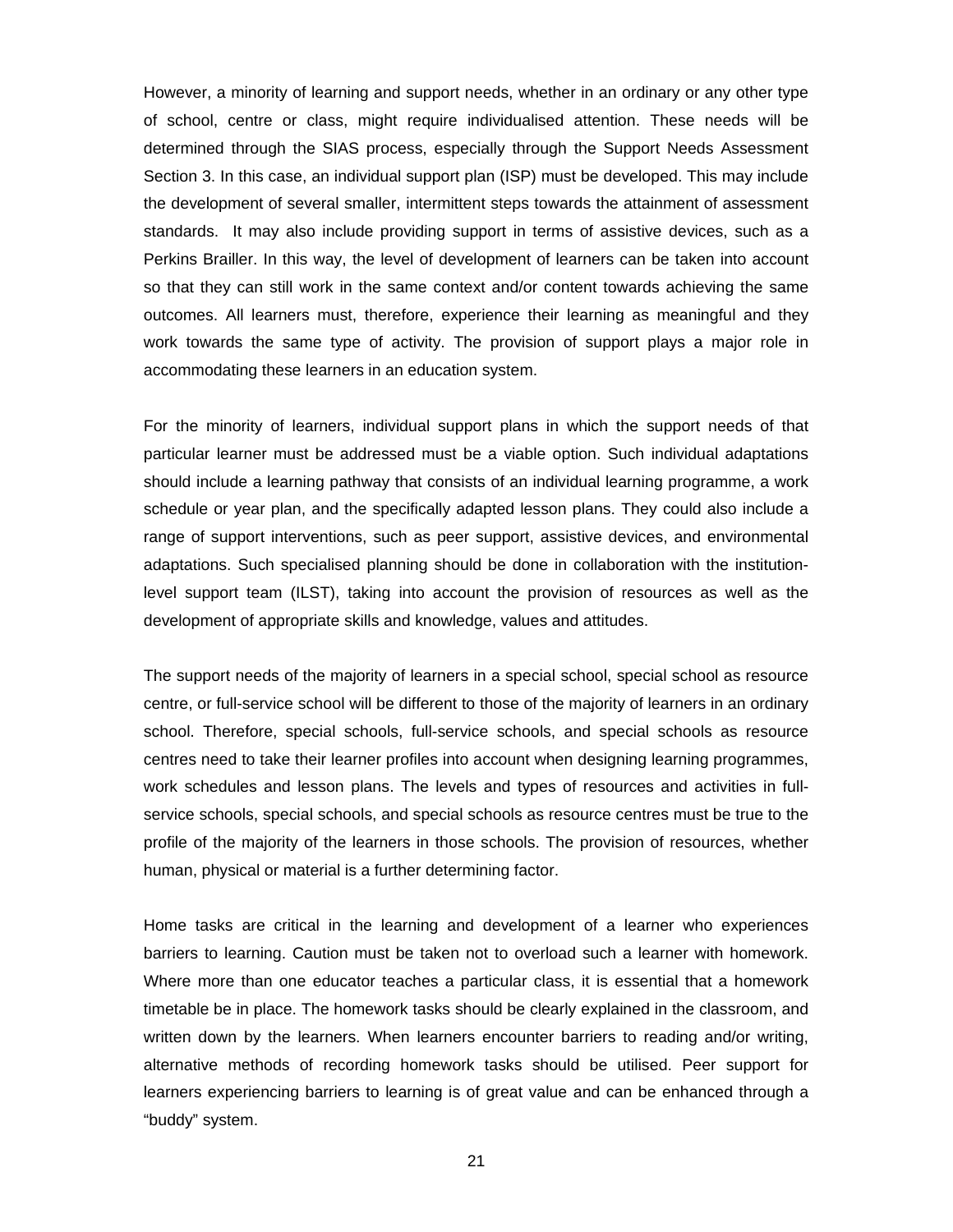**2.3 Implications for differentiating learning programmes, work schedules and lesson plans at special schools, special schools as resource centres, and/or full-service schools** 

#### **2.3.1 Differentiation and the learner**

A differentiated curriculum offers a variety of ways for learners who differ in abilities, knowledge and skills to access a shared curriculum. Educators offer adaptations to what learners learn (content), how learners learn (process), and how learners demonstrate what they have learned (product).

"*Differentiation is not a recipe for teaching. It is not an instructional strategy. It is not what a teacher does when he or she has time. It is a way about teaching and learning. It is a philosophy. As such, it is based on a set of beliefs, that:* 

- *Students who are the same age differ in their readiness to learn, their interests, their style of learning and their life circumstances;*
- *The differences in students are significant enough to make a major impact on what students need to learn, the pace at which they need to learn and the support they need from the teachers and others to learn it well.*
- *They will learn best when supportive adults push them slightly beyond where they can work without assistance….."*

*http://www.adifferentplace.org/*

#### **2.3.2 Differentiation and design of learning programmes**

A learning programme is a phase-long plan that details:

- The sequencing of learning outcomes and assessment standards across the phase to ensure a coherent teaching, learning and assessment programme;
- The core knowledge and concepts or knowledge foci selected to attain the learning outcomes;
- The context that ensures that teaching and learning are appropriate to the needs that exist in the communities, school and classroom; and
- The time allocation and weighting allocated to the different learning outcomes and assessment standards in the phase.

When developing the learning programme, teachers also need to consider:

• How integration within and across the learning areas will happen;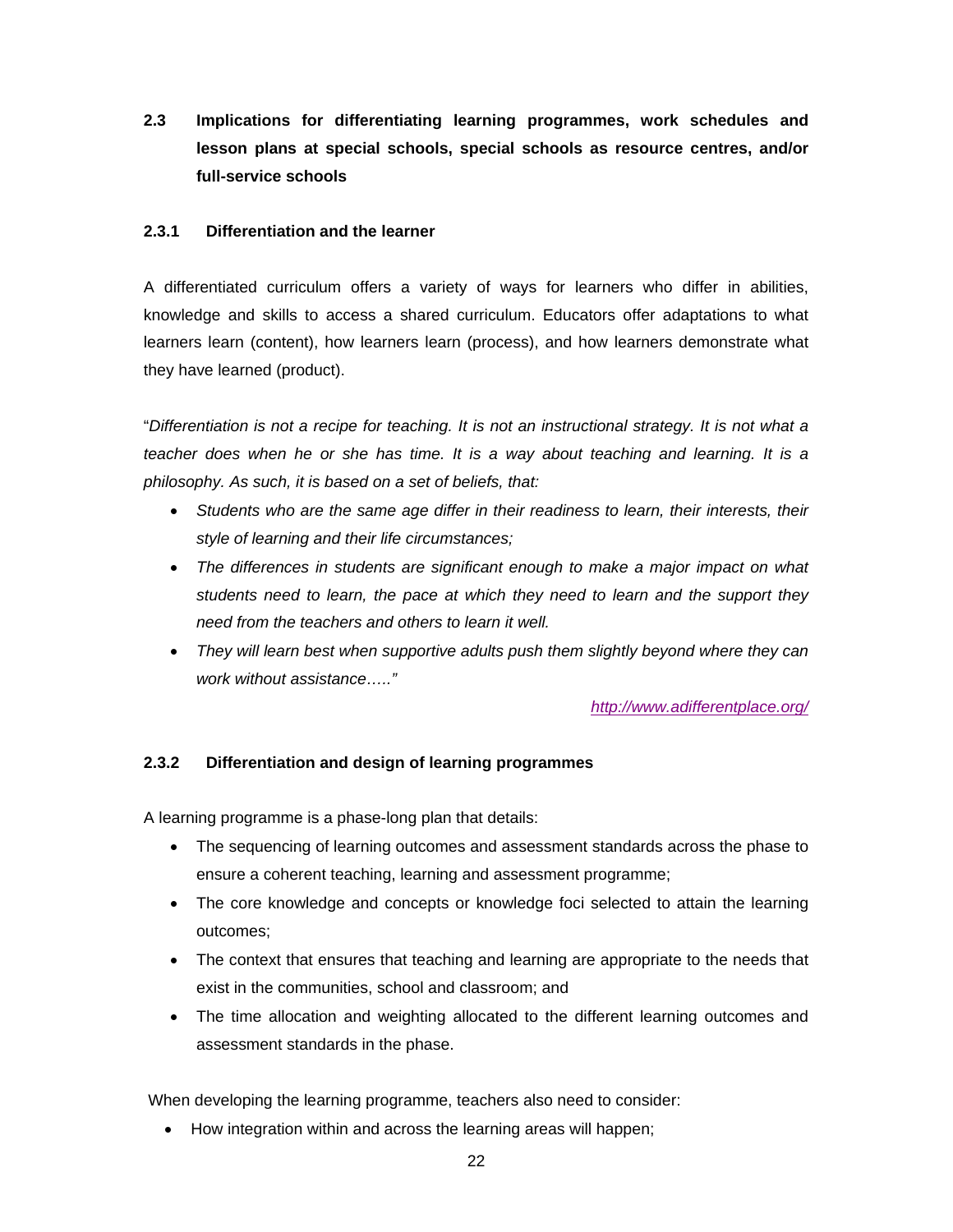- The resources needed to determine the teaching, learning and assessment activities; and
- Any special or national events likely to be included in the school calendar.

These considerations should be addressed in depth and detail when planning the work schedule and lesson plans.

A team-planning approach will promote coherence, integration and cohesion in the learning programme for the phase. Such and approach also provides for a framework for the development and effective use of learning and teaching support materials.

(*DoE 2: Teacher's Guide for the Development of Learning Programmes)*

The differentiation of the design of learning programmes in special schools, special schools as resource centres, and full-service schools to suit the needs, strengths and interests of learners experiencing barriers to learning could influence:

- The straddling of grades and phases
- The number of learning programmes
- The weighting of learning programmes
- The duration of learning programmes
- Measures for portability
- Decision-making criteria around progression and certification
- The formulation of individual learning programmes.

#### **2.3.3 Differentiation and planning of work schedules**

At the start of each year, baseline assessment tasks must be set in order to establish the nature and extent of learners' current achievement levels. Initial and ongoing observation should be done by the teacher to determine how, if needed, each lesson can be differentiated and adapted to accommodate all the learners in the class. This will also inform all support planning and developmental assessment. Educators should ensure that a range of activities and forms of assessment are used and applied in the class.

A *work schedule* is a *year-long programme* that shows how teaching, learning and assessment will be sequenced and paced in *a particular grade.* It is a delivery tool, a means of working towards the achievement of the learning outcomes specified in the learning programme, and it incorporates the assessment standards that will be achieved in that grade.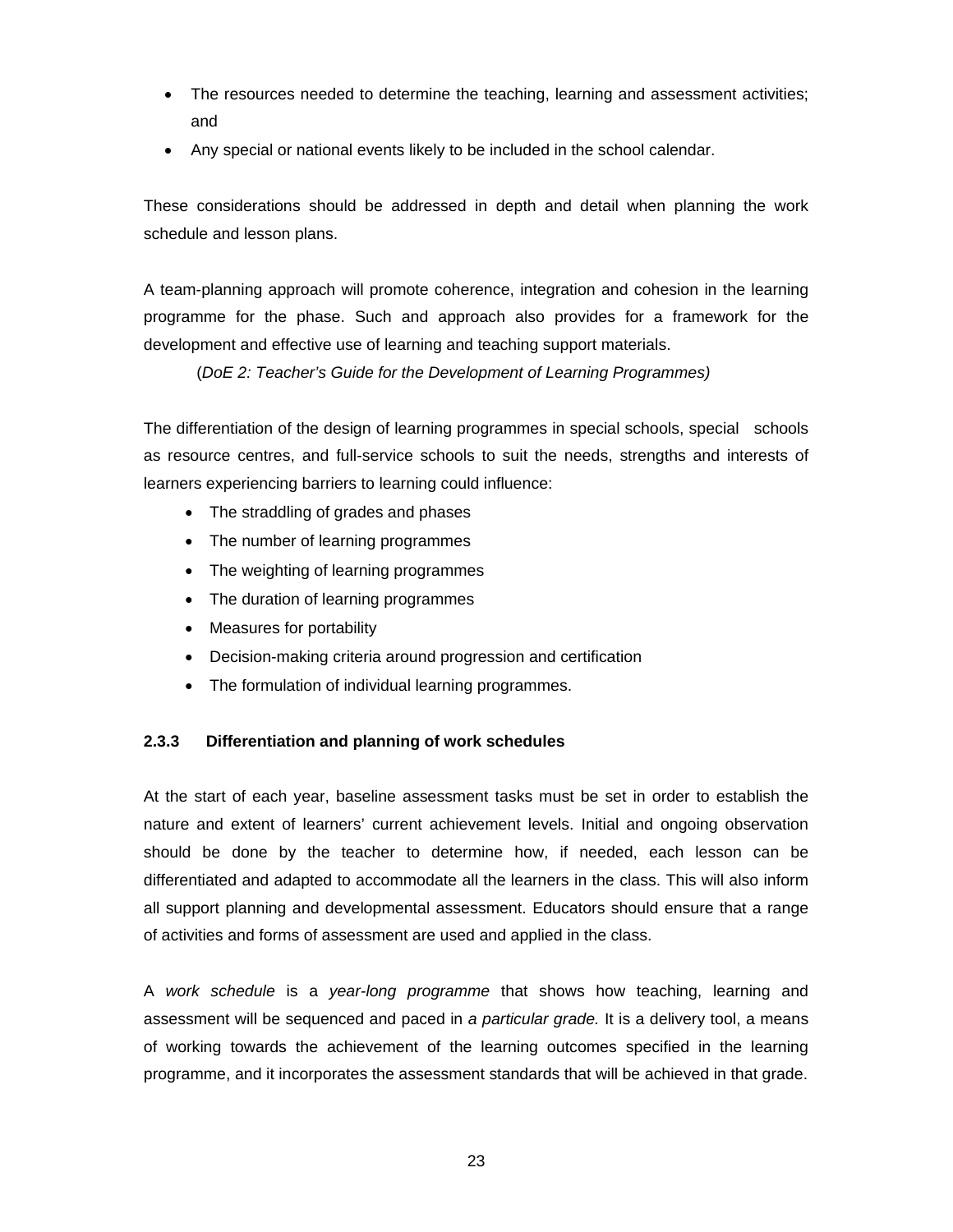The principles that inform differentiation apply to planning the work schedules for a class with divers learner needs. Baseline assessment, which needs to be conducted at the beginning of the year, should provide the teacher with the information that will inform the work schedule planning for the class. Learners with a divers array of needs will be accommodated in the number of activities planned, the strategies for facilitating teaching and learning, the resources needed, and the time needed for both learners who are straddling grades and learners who have to take on additional material to meet their academic potential.

#### **2.3.4 Differentiation and lesson planning**

Differentiation at the level of the lesson, task and activity – at the interface between the proposed curriculum and the learning needs of individual pupils – implies adjusting tasks to the various interests, needs, aptitudes, experiences and previous achievements of divers groups of pupils. (Richard Byers & Richard Rose 2004). This entails careful consideration of:

- **Content** so that learners work on various aspects of the same subject matter;
- **Interest** ensuring that activities have relevance to pupils' own experience and sources of motivation;
- **Level** enabling pupils to work on similar concepts at levels that reflect their previous achievements;
- **Access**  so that material is presented to learners through various modes, whether aural, visual, tactile, concrete, symbolic, linguistic or via information technology;
- **Structure**  whereby work may be presented, for example, in small, developmentally sequenced, subject-specific steps for some learners and in conceptually holistic integrated chunks for others;
- **Sequence**  allowing learners access to material in varying orders, which may be planned in advance or determined spontaneously through learner preference;
- **Pace** encouraging learners to work through material at varying speeds;
- **Response**  acknowledging that learners will respond to similar activities in a variety of ways, either because the teacher has planned to request different outcomes from different individual learners or because learners spontaneously respond in different ways;
- **Staff time**  allowing individual learners different amounts and qualities of staff support, varying from intensive one-on-one input, through pauses permitting delayed responses, to occasional guidance for learners who work mostly independently;
- **Teaching style**  ensuring that learners experience a range of approaches to teaching from didactic classroom presentations, through investigative, experiential field work to discursive tutorials;.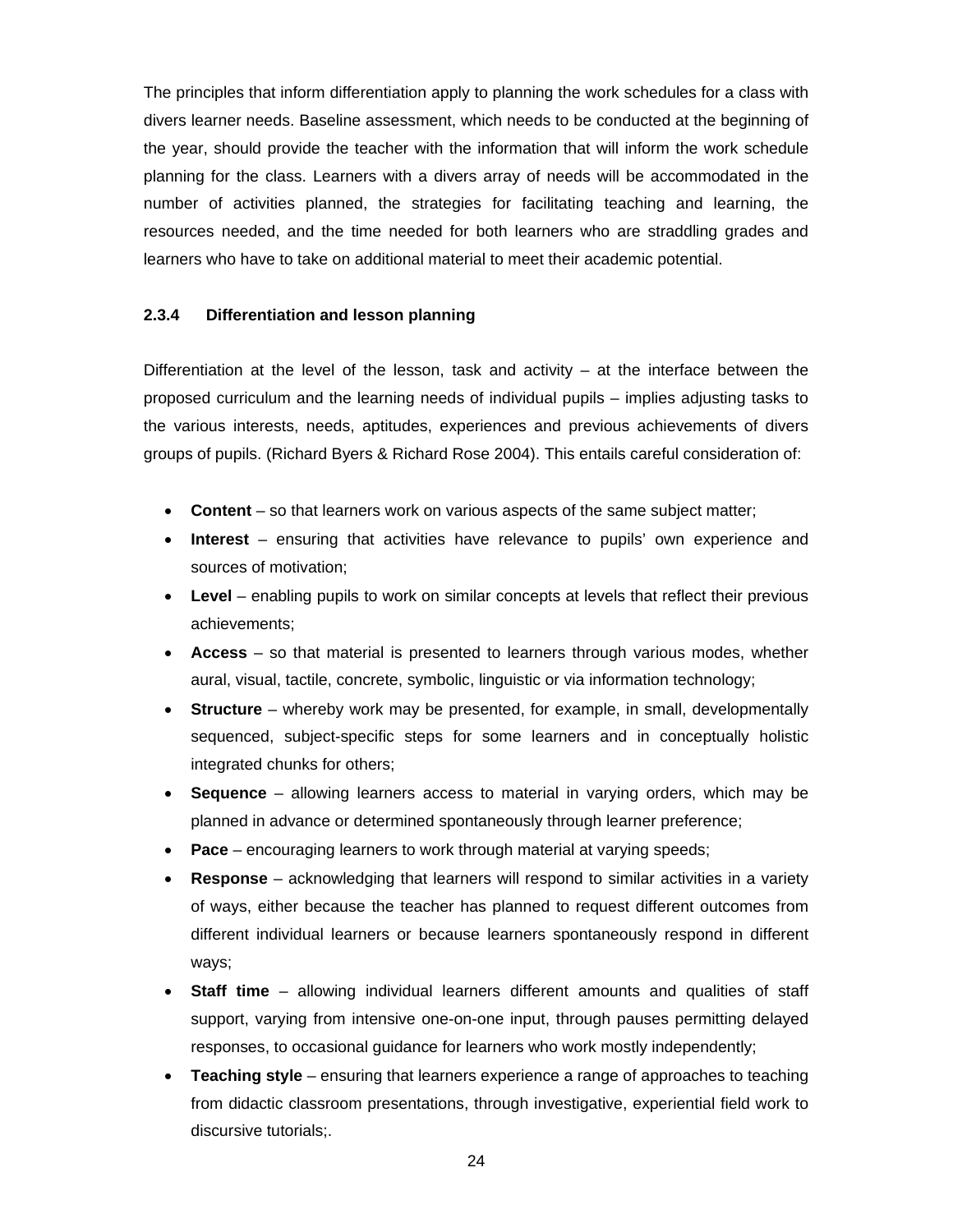- **Learning style**  giving learners opportunities to respond to teaching in a variety of ways, whether by listening passively, participating actively in explorations and discoveries or taking the lead in solving problems;
- **Grouping**  offering a balance of individual, paired, group and class, departmental and whole-school learning experiences.

(Byers et. al., p 79)

#### **2.4 Features of the National Curriculum Statement and differentiation**

#### **2.4.1 Designing down**

*Designing down* is one of the important features of outcomes-based education and the National Curriculum Statement. It involves breaking down the assessment standard in order to build it up in a logical, progressive way. Simply put, designing down involves looking at an assessment standard and dividing this minimum expected set standard for the year-end into smaller, achievable components that are spread across the duration of the year. In other learning areas, the content must be identified and the learning outcomes (which are process learning outcomes) should be applied to the content. This allows time for each component to be achieved step-by-step, working gradually towards achieving the assessment standard by year-end.

#### **2.4.2 The number of learning programmes**

The number of learning programmes in the General Education band at special schools, special schools as resource centres, and full-service schools could vary according to the needs, strengths and interests of the learners and individual schools' available human and physical resources.

It is essential that the learning outcomes and assessment standards – as stated in the eight learning areas in the General Education band – are addressed by the various learning programmes at a school, irrespective of the final number of learning programmes offered.

Learners should be in a position to select a set of learning programmes from a variety of learning programmes depending on available resources. It does not matter how many learning programmes are available, as long as they are designed down from the same assessment standards. The knowledge, skills and values learned in the practical components of learning programmes should be transferable to the cognitive component of the learning programme for the achievement of learning outcomes and assessment standards.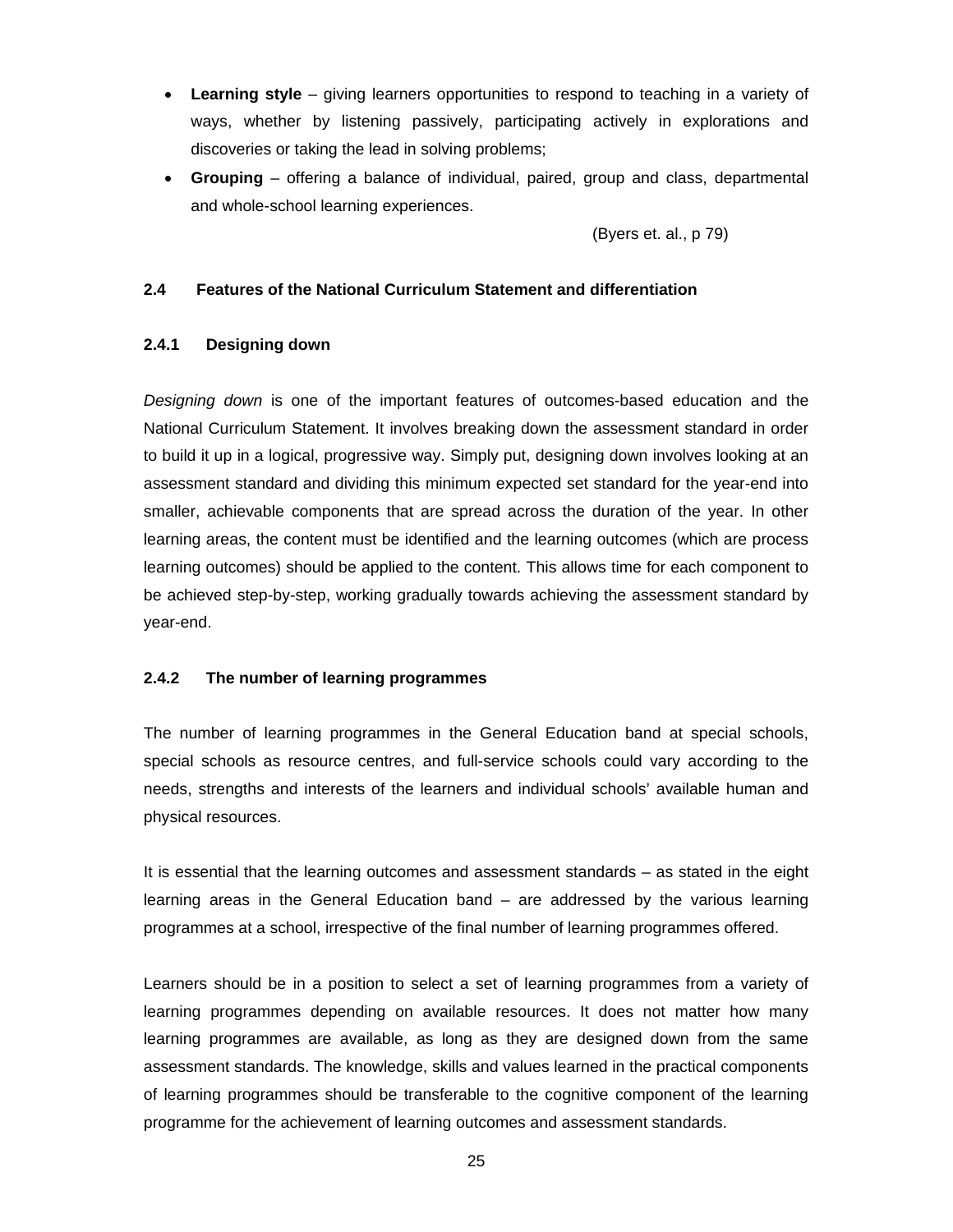In special circumstances, extended learning programmes could be implemented to address the needs of learners.

#### **2.4.3 The weighting of learning programmes**

The weighting of learning programmes refers to the percentage of time allocated to a specific learning programme. The mathematics and languages learning areas would be distinct learning programmes and will form the basis for all other learning. Other learning programmes could also address some of the learning outcomes and assessment standards required in the mathematics and language learning areas, thus facilitating total integration of the learning process across the eight learning areas.

The purpose of weighting is to:

- Give learners optimal opportunity to show their competence in achieving the learning outcomes: and
- Provide groups of learners who need temporary intervention the opportunity to engage with certain aspects of the curriculum.

The weighting of learning programmes in ordinary schools will mainly be according to the time allocations stipulated in the Overview document.

#### **2.4.4 The duration of learning programmes**

The duration of the learning programmes in ordinary schools is either 4 years in the Foundation Phase (including Grade R) or 3 years in the Intermediate and Senior Phases. The duration of a learning programme can be longer or shorter, based on the learners' range of needs.

The duration of the learning programmes will be linked to the learners' age upon admission and the duration of the learners' stays within the General Education band.

#### **2.4.5 The formulation of individual support programmes**

For learners with Autism Spectrum Disorder (ASD), for example, an individual support programme (ISP) will be the backbone and major vehicle for curriculum delivery in a special school as resource centre. The best practice is for a trans-professional team (including parents) to collaboratively develop an ISP based on an in-depth understanding of the learner.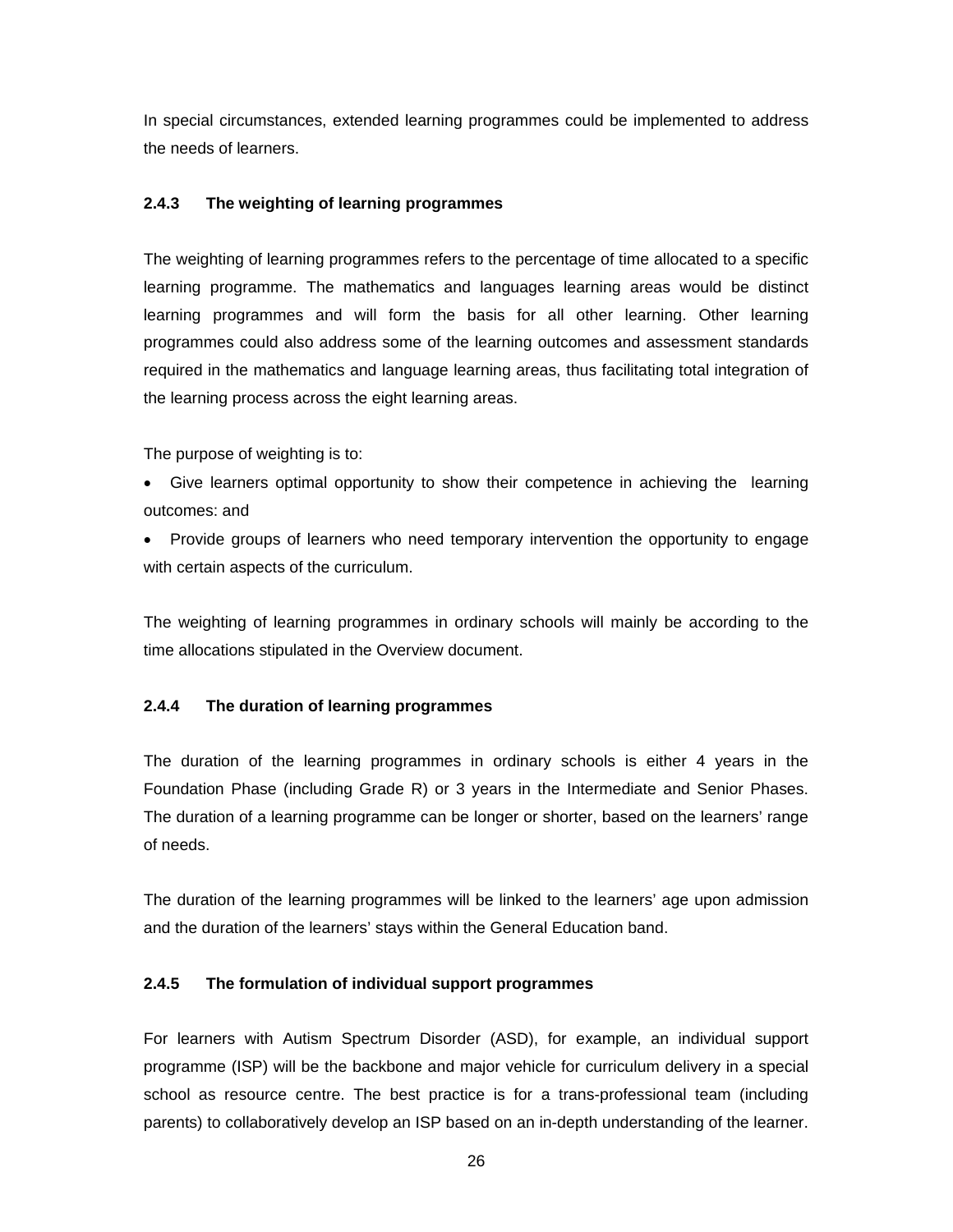Ideally, such a team would include a psychologist, speech therapist, occupational therapist, and educator, all of whom should be experienced in the field of ASD. Where the full complement of the team cannot be sourced, the educator and parents – as core members – should involve as many other professionals as possible.

Reference to an ISP for ASD learners is made as learners with ASD tend to have irregular learning profiles. For example, a 12-year-old learner might be capable of accessing the Grade 3 Numeracy learning area while functioning on a pre-grade R level in terms of literacy. Such learners cannot access all the learning areas or meet the NCS assessment standards. They have not acquired proficiency in reciprocal language use, a capacity that is assumed of learners entering Grade R. In order to address an ASD need such as developing a functional communication system, the formulation of individualised outcomes is crucial in order to meet the learner's needs. The ISP outcomes formulations and assessment standards, that must be consistently monitored, should reflect a broad, balanced and relevant curriculum to meet the learner's needs.

Whenever learners are ready and capable to access the NCS, be it with ASD-specific methodology, they should be supported in order to be able to do so effectively.

#### **2.4.6 Measures for portability**

Learners have the freedom to move between different types of schools. The district-based support team could be involved in the decision-making process. This means that a learner could, for reasons that would have to be in his or her best interest, be transferred from a special school or a special school as resource centre to an ordinary school or full-service school. It could also happen that a learner is transferred from an ordinary school to a special school or a special school as resource centre. Learning outcomes and assessment standards acquired in one type of school are, therefore, transferable to another type of school and will contribute to the eventual achievement of the General Education Certificate. The term, portability of learning and achievements refers to this type of movement of credit a learner has accumulated in school. The district-based support team could be involved in the decision-making process.

#### **2.4.7 Decision-making criteria around progression and certification**

The minimum requirements for achieving a General Education Certificate (GEC), as spelt out in the National Curriculum Statement, may not be compromised. However, within this flexible learner-based and learner-paced approach to the curriculum, all learners will be enabled to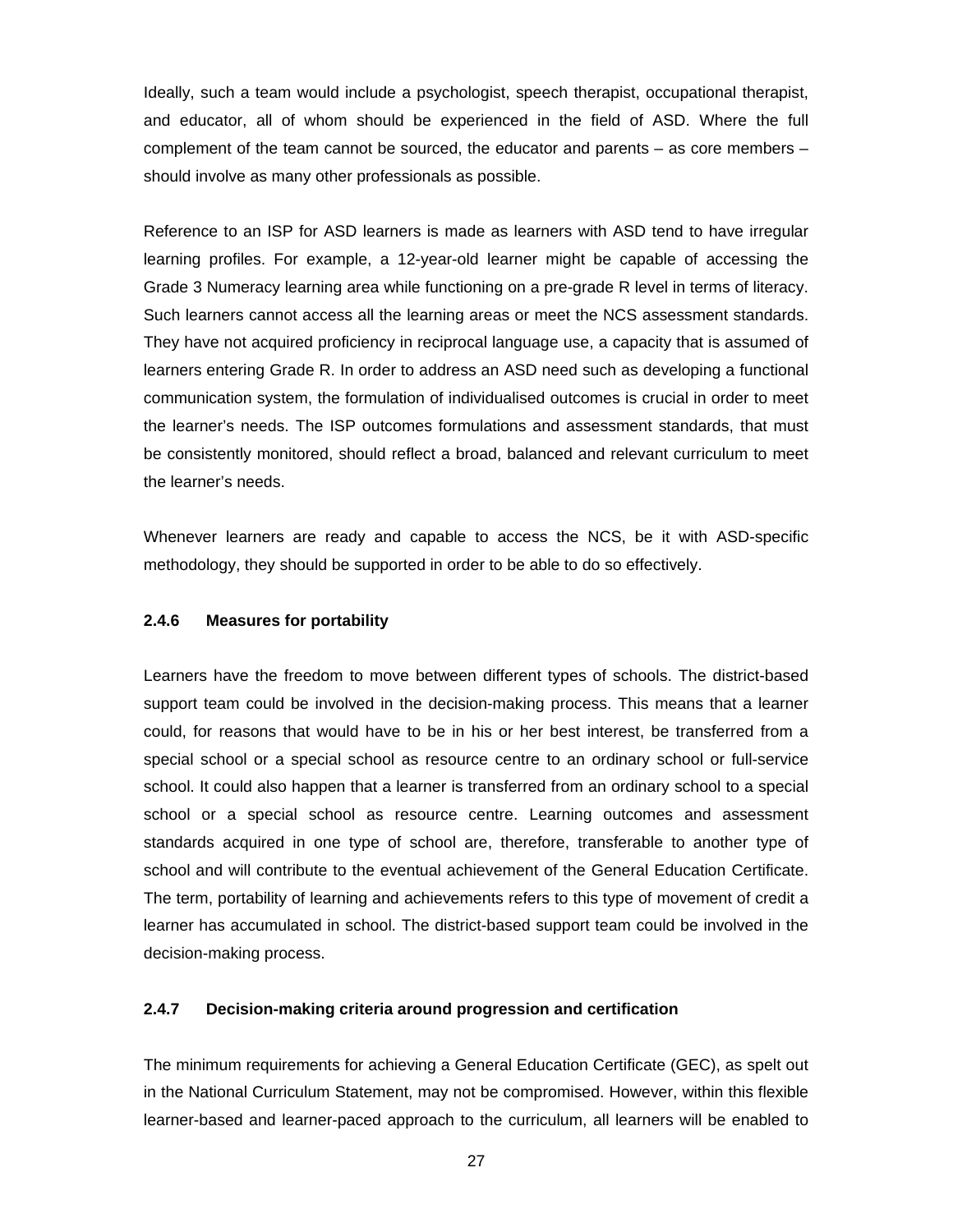achieve their full potential irrespective of whether or not the end result will be a formal General Education Certificate.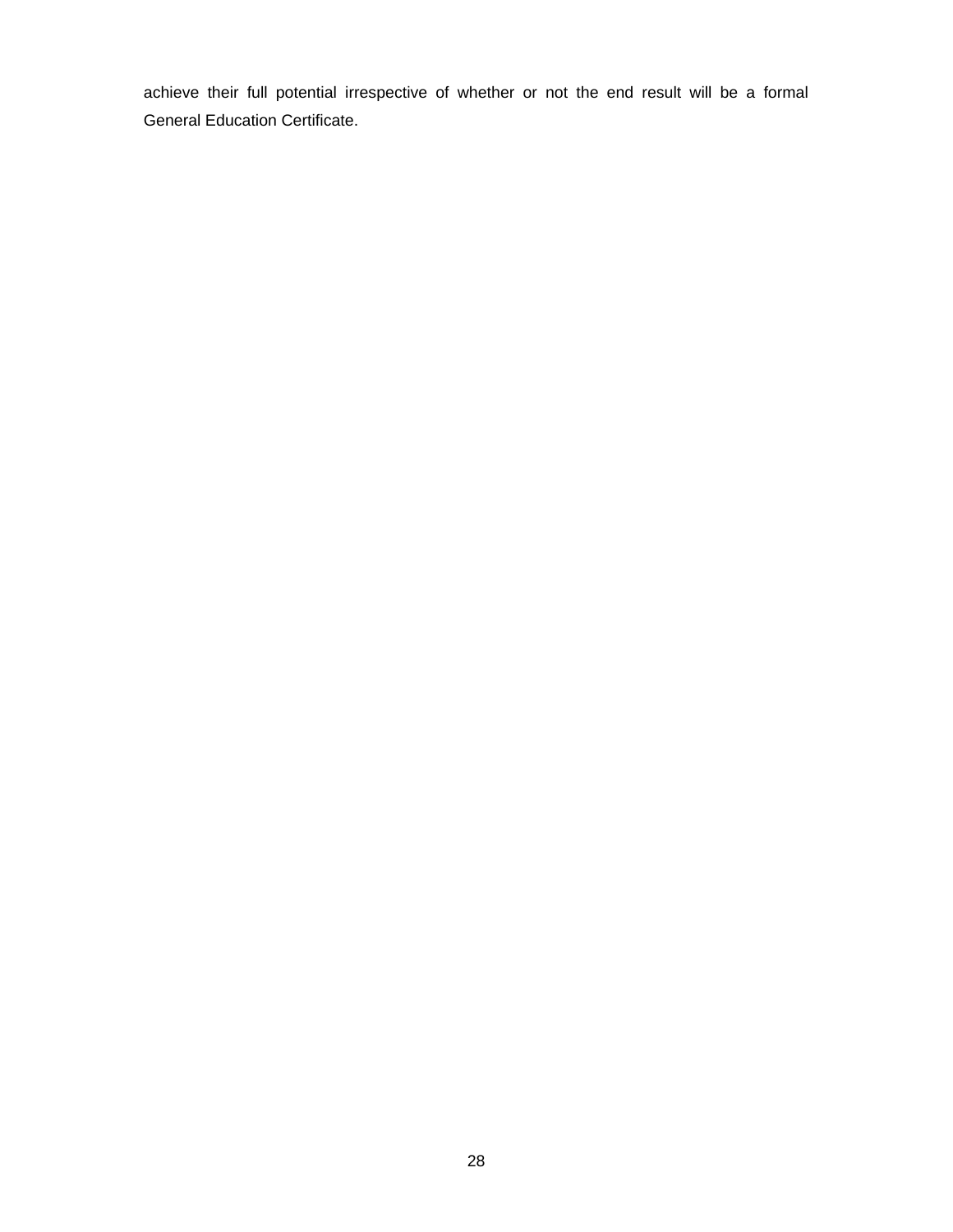#### **SECTION 3**

### **DIFFERENTIATION AND LEARNING AREAS IN THE GENERAL EDUCATION BAND**

The General Education phase offers a minimum of eight learning areas for all learners. Some of the common difficulties for learners are outlined below, with suggested strategies for educators.

#### **3.1 Learning Area: Mathematics**

#### **3.1.1 Learning outcomes and assessment standards**

Learning outcomes 1 (numbers, operations and relationships), 2 (patterns, functions and algebra), 3 (space and shape [geometry]), 4 (measurement) and 5 (data handling) all need adaptation to accommodate all learners, irrespective of their barriers to learning.

- Activity-based learning is essential. Practical experience and practical examples are therefore crucial. Learners experiencing barriers may need to use real objects, pictures, graphics, concrete objects etc. for a longer period in order to grasp mathematical concepts. Moving into abstraction too soon may hinder the understanding of concepts.
- Practicing of memory-training techniques, especially for numbers, is very important.
- The use of resources such as balances and counters are needed to assist learners to meaningfully master concepts in the assessment standards. These visual supports will help the learners to see the relationships between numbers.
- Learners experiencing barriers to learning may require more time to master concepts, understand terminology (vocabulary and grammar), execute tasks, acquire mathematical thinking as well as to be assessed. The number of examples and activities to be completed should be adapted to accommodate learners experiencing barriers to learning. However, the thought process used to do the calculation or solve the problem should not be compromised. The quality of the skills to solve problems should not be comprised for the quantity of problems solved.
- The use of a calculator should be allowed once a learner has understood the basic concepts of addition, subtraction, multiplication and division. Learners can also use calculators to verify calculations.
- Solving problems involving money could involve using real money and real objects or empty containers.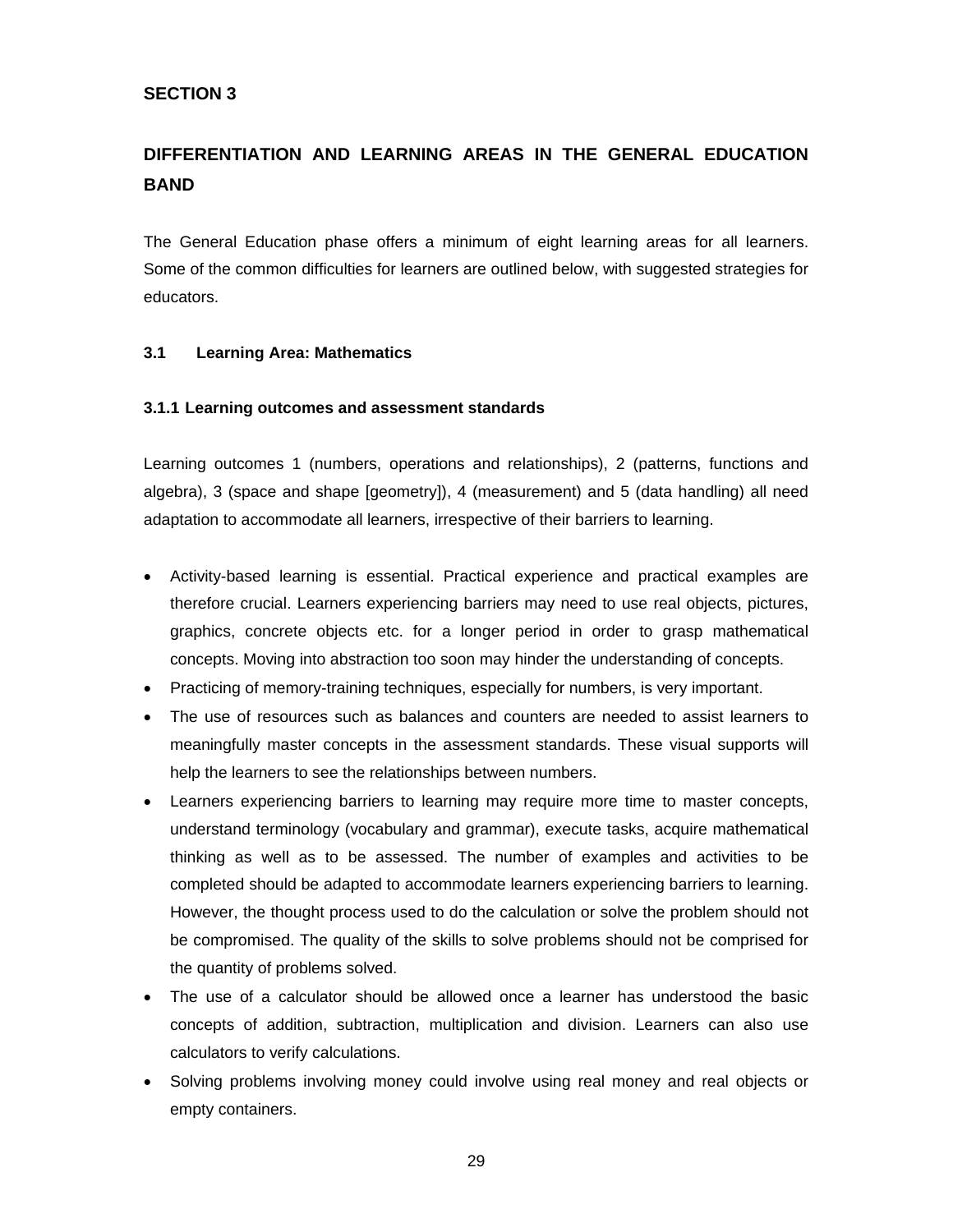- Learners struggling to understand the number system should still try all other areas of the mathematics learning area mathematics (learning outcomes and assessment standards) such as simple fractions, measurement, plots and graphs.
- Follow the step-by-step formal approach: First teach counting sequence, then cardinality (how many), then teach continue counting, then teach addition, before teaching "commutativity" and place value.

| <b>BARRIERS</b>    | <b>IMPLICATIONS</b>                   | <b>STRATEGIES</b>                                                                                    |
|--------------------|---------------------------------------|------------------------------------------------------------------------------------------------------|
| <b>EXPERIENCED</b> |                                       |                                                                                                      |
| <b>BY LEARNERS</b> |                                       |                                                                                                      |
| Numbers,           | Learners may:                         | Pair off:<br>$\bullet$                                                                               |
| operations and     | rote count with no<br>$\bullet$       | Give the learner any amount of shapes. The                                                           |
| relationships      | understanding of one-on-              | learner must                                                                                         |
|                    | one correspondence.                   | place the shapes on the number line (e.g., from                                                      |
|                    |                                       | number 1                                                                                             |
|                    | not recognise number                  | to 5). Do this exercise a few times.                                                                 |
|                    | symbols or number                     | Body exercises for pairing off:                                                                      |
|                    | names.                                | Beat the tin with the wooden spoon. Learner has                                                      |
|                    |                                       | to walk                                                                                              |
|                    | not count and say the                 | rhythmically on the beat of the drum, one step                                                       |
|                    | numbers in a one-to-one               | for each                                                                                             |
|                    | correspondence                        | number.                                                                                              |
|                    |                                       | Constant exposure by drawing attention to                                                            |
|                    | not understand quantity.<br>$\bullet$ | numbers through everyday experiences (e.g.,                                                          |
|                    |                                       | age, house numbers, clocks, money). Learners                                                         |
|                    | not remember or be able<br>$\bullet$  | must make the connection that the spoken                                                             |
|                    | to visualise and                      | number is represented in a visual form.                                                              |
|                    | remember how many                     | Matching number cards, pointing to the number<br>$\bullet$                                           |
|                    | they have counted                     | on the number line, matching number cards to                                                         |
|                    | (cardinality). When the               | their position on the number line.                                                                   |
|                    | learner is asked 'how                 | o Touch count each sequenced number.                                                                 |
|                    | many,' their response is              | o Move the object into a line as the number is                                                       |
|                    | invariably to recount the             | spoken.                                                                                              |
|                    | objects.                              | When counting objects on paper, cross out the<br>$\bullet$                                           |
|                    |                                       | object with a pen as the number is spoken.                                                           |
|                    |                                       | Draw a number line on the floor. The learner<br>$\bullet$                                            |
|                    |                                       | stands on the naught. Bounce the ball once on                                                        |
|                    |                                       | each number. No bounce on naught because it                                                          |
|                    |                                       | is an empty group!                                                                                   |
|                    |                                       | Count real objects often. Allow learners to touch<br>$\bullet$                                       |
|                    |                                       | or point to the objects while counting. One word                                                     |
|                    |                                       | per item. Encourage the learner to slow down                                                         |
|                    |                                       | when counting. Use shapes that are not too                                                           |
|                    |                                       | large or too small and do not roll.                                                                  |
|                    |                                       | Pairing off together with estimation:<br>$\bullet$                                                   |
|                    |                                       | Use the number line from 1 to 10. Ask the                                                            |
|                    |                                       | following questions:                                                                                 |
|                    |                                       | In my hand I have 8 shapes / blocks. Are there                                                       |
|                    |                                       | enough shapes for all the blocks? Yes / No.                                                          |
|                    |                                       | The learner can now put the blocks on the                                                            |
|                    |                                       | different numbers on the number line. Do the<br>same with other numbers.                             |
|                    |                                       |                                                                                                      |
|                    |                                       | Match numbers with shapes/pictures (e.g., $3 =$<br>$\bullet$<br>$\leftrightarrow \leftrightarrow$ ). |
|                    |                                       |                                                                                                      |
|                    |                                       | The learner needs to be taught that 'how many'<br>means to retain and recall the last number         |

#### **3.1.2 Barriers and strategies for differentiation**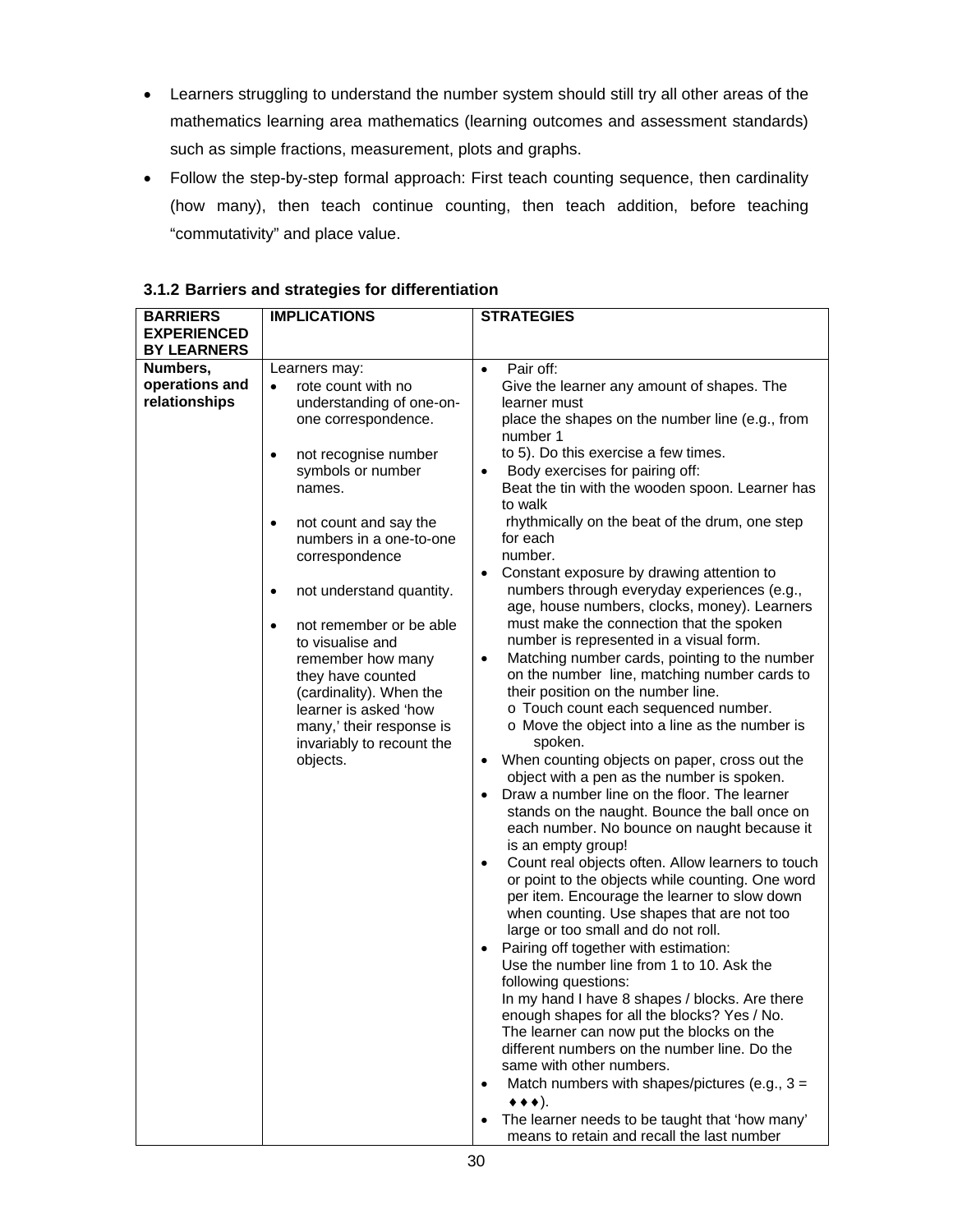| <b>BARRIERS</b>                          | <b>IMPLICATIONS</b>                                                                                                                                                                                                         | <b>STRATEGIES</b>                                                                                                                                                                                                                                                                                                                                                                                                                                                                                                                                                                                                                                                                                                                                                                                                                                                                                                                                                                                                                                                                                                                                                                                                                                                                                                                                                                                                                                                                                                   |
|------------------------------------------|-----------------------------------------------------------------------------------------------------------------------------------------------------------------------------------------------------------------------------|---------------------------------------------------------------------------------------------------------------------------------------------------------------------------------------------------------------------------------------------------------------------------------------------------------------------------------------------------------------------------------------------------------------------------------------------------------------------------------------------------------------------------------------------------------------------------------------------------------------------------------------------------------------------------------------------------------------------------------------------------------------------------------------------------------------------------------------------------------------------------------------------------------------------------------------------------------------------------------------------------------------------------------------------------------------------------------------------------------------------------------------------------------------------------------------------------------------------------------------------------------------------------------------------------------------------------------------------------------------------------------------------------------------------------------------------------------------------------------------------------------------------|
| <b>EXPERIENCED</b><br><b>BY LEARNERS</b> |                                                                                                                                                                                                                             |                                                                                                                                                                                                                                                                                                                                                                                                                                                                                                                                                                                                                                                                                                                                                                                                                                                                                                                                                                                                                                                                                                                                                                                                                                                                                                                                                                                                                                                                                                                     |
|                                          |                                                                                                                                                                                                                             | counted rather than recounting the number<br>sequence. Teach the cue 'put the number in<br>your head' (e.g., 'How many?' Response should<br>be 5, not 1,2,3,4,5).<br>Play counting games, which end before the<br>whole set has been counted, also to encourage<br>understanding cardinality.                                                                                                                                                                                                                                                                                                                                                                                                                                                                                                                                                                                                                                                                                                                                                                                                                                                                                                                                                                                                                                                                                                                                                                                                                       |
|                                          | Learners may<br>Confuse Next number /<br>One more / One less and<br>equal<br>Experience problems with<br>٠<br>number concept<br>not understand ordinal<br>٠<br>numbers: 1 <sup>st</sup> , 2 <sup>nd</sup> , 3 <sup>rd</sup> | Play counting games that start at numbers other<br>$\bullet$<br>than 1.<br>Repeated modelling and practice is needed to<br>teach the learner to count from the given<br>number. 'Count to 10. Start at 5.<br>Initially, use a number line / number grid as a<br>visual prompt. The learner can now visually<br>check which is more or less.<br>Quantity: Use everyday experiences<br>(particularly food) to estimate which is more or<br>less.<br>o Check by pairing objects for each group. The<br>learner then selects which group is<br>preferred.<br>o Using numbers with the same 'ten' (e.g.,<br>which is more, 25 or 21?).<br>o Using multiples of 10 (e.g., which is more, 30<br>or 20?).<br>o Using any two numerals (e.g., which is more,<br>27 or 31?).<br>Games<br>Walk to number 3. Give 1 step forward. Where<br>are you now? 4, therefore 4 steps are more than<br>3 steps.<br>Learner goes back to number 3.<br>Walk 2 steps forward. Where are you now? 5,<br>therefore 5 steps are more than 3 steps.<br>Learner goes back to number 3.<br>Walk 1 step backwards. Where are you now? 2,<br>therefore 2 steps are less than 3 steps.<br>Learner goes back to number 3.<br>Walk 2 steps backwards. Where are you now?<br>1, therefore 1 step is less than 3 steps.<br>Do a lot of these exercises.<br>Work with each number in isolation until<br>mastered.<br>These numbers must relate to real-life<br>experiences (e.g. lining up at the door and<br>sports day). Support auditory memory with a |
|                                          | Learners may<br>not be able to count in 2s,                                                                                                                                                                                 | card (visual cue) (e.g., visually and verbally<br>identify $1st$ , $2nd$ , $3rd$<br>Learners group real objects (e.g., in twos and<br>$\bullet$<br>then count in twos, moving two objects at a time                                                                                                                                                                                                                                                                                                                                                                                                                                                                                                                                                                                                                                                                                                                                                                                                                                                                                                                                                                                                                                                                                                                                                                                                                                                                                                                 |
|                                          | 3s (skip or interval<br>counting)                                                                                                                                                                                           | as they count).<br>Initially, the learner will need to be shown how<br>$\bullet$<br>to miss alternate numerals (e.g., jumping or<br>stepping over cards on the floor, 'jumping' over<br>numbers on a number line).<br>To prepare for addition, play counting games<br>٠                                                                                                                                                                                                                                                                                                                                                                                                                                                                                                                                                                                                                                                                                                                                                                                                                                                                                                                                                                                                                                                                                                                                                                                                                                             |
|                                          | not understand addition:                                                                                                                                                                                                    | that start at numbers other than 1.<br>In order to be able to add, it is very important for                                                                                                                                                                                                                                                                                                                                                                                                                                                                                                                                                                                                                                                                                                                                                                                                                                                                                                                                                                                                                                                                                                                                                                                                                                                                                                                                                                                                                         |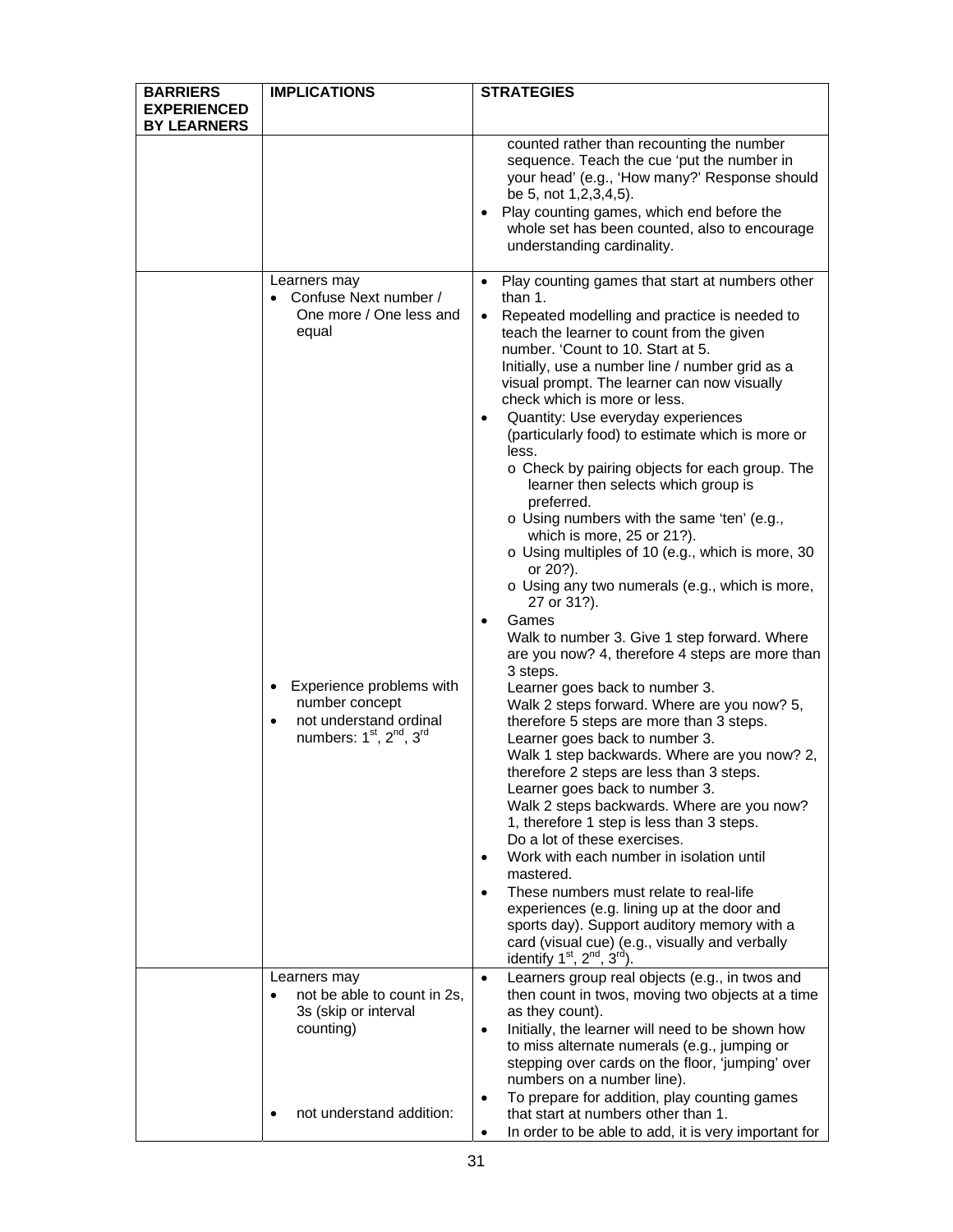| <b>BARRIERS</b>    | <b>IMPLICATIONS</b>                               | <b>STRATEGIES</b>                                                                                         |
|--------------------|---------------------------------------------------|-----------------------------------------------------------------------------------------------------------|
| <b>EXPERIENCED</b> |                                                   |                                                                                                           |
| <b>BY LEARNERS</b> |                                                   |                                                                                                           |
|                    |                                                   | understanding place value.                                                                                |
|                    |                                                   | Introduce the vocabulary or symbol to be used<br>$\bullet$                                                |
|                    |                                                   | while showing the process of adding objects                                                               |
|                    |                                                   | together. Record the number sentence                                                                      |
|                    |                                                   | underneath the concrete process.                                                                          |
|                    |                                                   | Pairing off with classification:                                                                          |
|                    |                                                   | Take different coloured shapes (two colours,                                                              |
|                    |                                                   | e.g., red and yellow). Place 3 yellow blocks left                                                         |
|                    |                                                   | and 7 red blocks right on the number line. $3 + 7 =$                                                      |
|                    |                                                   | 10.                                                                                                       |
|                    |                                                   | Number charts: The learner has to match the<br>$\bullet$<br>number on the number charts with the matching |
|                    |                                                   | number on the number line.                                                                                |
|                    |                                                   | The open number line:                                                                                     |
|                    |                                                   | $\bullet$<br>Walk up to number 5. Ask the following                                                       |
|                    |                                                   | questions:                                                                                                |
|                    |                                                   | How many steps must you take before you reach                                                             |
|                    |                                                   | number 9?                                                                                                 |
|                    | not be able to subtract                           | $5 + \square = 9$ .                                                                                       |
|                    |                                                   | Walk up to number 6. Place a shape or block on                                                            |
|                    |                                                   | the number 6. Now the learner has to bounce a                                                             |
|                    |                                                   | ball on each number up to number 10.                                                                      |
|                    | not understand borrowing                          | How many times did the ball bounce up to<br>$\bullet$                                                     |
|                    |                                                   | number 10? 4 times.                                                                                       |
|                    |                                                   | Therefore $6 + \square = 10$ . Do more examples.<br>$\bullet$                                             |
|                    |                                                   | Introduce visually using the game of ten-pin-<br>$\bullet$                                                |
|                    |                                                   | bowling. Verbalise the process (e.g., ten empty                                                           |
|                    |                                                   | bottles, five knocked down, five left).                                                                   |
|                    |                                                   | Record the number sentence. Use a variety of                                                              |
|                    | not understanding<br>$\bullet$<br>"commutativity" | other concrete materials to support the process.                                                          |
|                    | experience difficulty with                        | When learning subtraction, some learners do<br>$\bullet$                                                  |
|                    | place value                                       | well until they are asked to regroup or borrow. It                                                        |
|                    |                                                   | seems that no matter how many times you say,                                                              |
|                    |                                                   | 'Take the bottom number from the top number,'<br>they will subtract the smaller number from the           |
|                    |                                                   | lager number.                                                                                             |
|                    |                                                   | Colour code numbers, making the top number                                                                |
|                    |                                                   | red and the bottom number green. Say, 'Take                                                               |
|                    |                                                   | the green number from the red number.' By                                                                 |
|                    |                                                   | using colour to organise the thinking, the learner                                                        |
|                    |                                                   | seems able to grasp the concept.                                                                          |
|                    |                                                   | 34 (red)                                                                                                  |
|                    |                                                   | -27 (green)                                                                                               |
|                    |                                                   | Commutative: Train game:<br>$\bullet$                                                                     |
|                    |                                                   | Put 4 red shapes or blocks on number line                                                                 |
|                    |                                                   | (numbers 1 to 4). Put 5 blue shapes or blocks on                                                          |
|                    |                                                   | the following numbers of the number line. Now                                                             |
|                    |                                                   | put the two colours together on the right-hand-<br>side of the number line. Teacher writes the            |
|                    |                                                   | calculation on the blackboard. $4 + 5 = 9$ .                                                              |
|                    |                                                   | Repeat the calculation, but now the learner uses                                                          |
|                    |                                                   | 5 red blocks and 4 blue blocks. Now put all the                                                           |
|                    |                                                   | blocks together on the left-hand-side of the                                                              |
|                    |                                                   | number line. he teacher writes the calculation on                                                         |
|                    |                                                   | the blackboard. The learners are now allowed to                                                           |
|                    |                                                   | compare the two rows of blocks.                                                                           |
|                    |                                                   | Writing numbers helps the learner understand<br>$\bullet$                                                 |
|                    |                                                   | placing value in terms of how we write large                                                              |
|                    |                                                   | numbers, but addition helps the child                                                                     |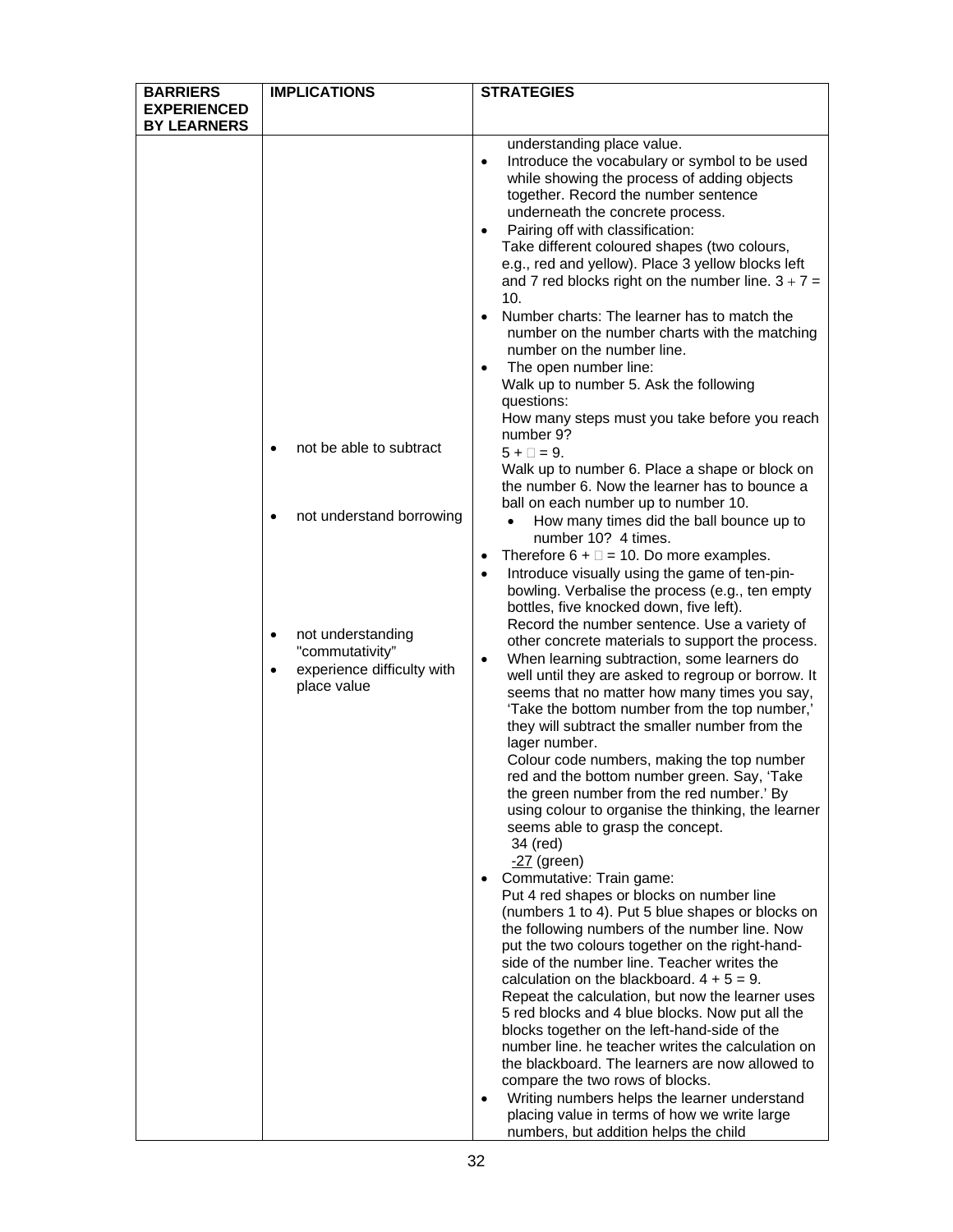| <b>BY LEARNERS</b><br>understand $10 = 10$ units, $5 = 5$ units, $2 = 2$<br>units and then $12 = 10 + 2$ .<br>$\bullet$<br>or she has no basis to cope with the decimal<br>Patterns,<br>Learners may<br>$\bullet$<br>functions and<br>not be able to follow or<br>$\bullet$<br>algebra<br>design simple patterns<br>(e.g., crayon, block, crayon, block).<br>$\bullet$<br>later 4 colours, shapes etc. Learners should<br>understand that a pattern is a repetition of a<br>sequence or actions.<br>$\bullet$<br>vertically. Give verbal and visual cues.<br>$\bullet$<br>example, $1 (+2) = 3 (+2) = 5 (+2) = 7 (+2) = 9$<br>$(+2) = 11 (+2) = $<br>Shape and<br>Learners may<br>Identifying and describing shapes<br>$\bullet$<br>space<br>(geometry)<br>have difficulty with the<br>naming the shape and its characteristics.<br>following concepts of<br>Multiple choice:<br>$\bullet$<br>shape and space:<br>naming shapes<br>of two or more (e.g., 'Give me the circle'.<br>identifying shapes<br>Repeat these steps until mastered.<br>sorting according to<br>Practice and generalisation:<br>٠<br>shape<br>$\bullet$<br>and thickness<br>o finding the shape in the environment<br>o drawing the shape<br>over/under<br>o tracing around the shape<br>through<br>o making the drawn shape into a picture<br>by<br>$\circ$ select the shape – by touch alone – from a<br>in/out<br>small selection 'feely bag'.<br>on/off<br>The following procedure is recommended for<br>٠<br>inside/outside<br>concept development:<br>behind/in front<br>o Model of concept:<br>top/bottom<br>The concept is modelled to the learner<br>$\circ$<br>near/next to<br>forward/backward<br>the concept, moves behind the chair or<br>back/front<br>places a plastic object behind the chair).<br>across<br>Experience the concept:<br>O<br>high/low<br>The learner repeatedly experiences the<br>$\circ$<br>middle | <b>BARRIERS</b><br><b>EXPERIENCED</b> | <b>IMPLICATIONS</b> | <b>STRATEGIES</b>                                                                                                                                                                                                                                                                                                                            |
|------------------------------------------------------------------------------------------------------------------------------------------------------------------------------------------------------------------------------------------------------------------------------------------------------------------------------------------------------------------------------------------------------------------------------------------------------------------------------------------------------------------------------------------------------------------------------------------------------------------------------------------------------------------------------------------------------------------------------------------------------------------------------------------------------------------------------------------------------------------------------------------------------------------------------------------------------------------------------------------------------------------------------------------------------------------------------------------------------------------------------------------------------------------------------------------------------------------------------------------------------------------------------------------------------------------------------------------------------------------------------------------------------------------------------------------------------------------------------------------------------------------------------------------------------------------------------------------------------------------------------------------------------------------------------------------------------------------------------------------------------------------------------------------------------------------------------------------------------------------------------------------------------------|---------------------------------------|---------------------|----------------------------------------------------------------------------------------------------------------------------------------------------------------------------------------------------------------------------------------------------------------------------------------------------------------------------------------------|
|                                                                                                                                                                                                                                                                                                                                                                                                                                                                                                                                                                                                                                                                                                                                                                                                                                                                                                                                                                                                                                                                                                                                                                                                                                                                                                                                                                                                                                                                                                                                                                                                                                                                                                                                                                                                                                                                                                            |                                       |                     |                                                                                                                                                                                                                                                                                                                                              |
|                                                                                                                                                                                                                                                                                                                                                                                                                                                                                                                                                                                                                                                                                                                                                                                                                                                                                                                                                                                                                                                                                                                                                                                                                                                                                                                                                                                                                                                                                                                                                                                                                                                                                                                                                                                                                                                                                                            |                                       |                     | Until the learner understands tens and units, he<br>system for money or for weights and measures.                                                                                                                                                                                                                                            |
|                                                                                                                                                                                                                                                                                                                                                                                                                                                                                                                                                                                                                                                                                                                                                                                                                                                                                                                                                                                                                                                                                                                                                                                                                                                                                                                                                                                                                                                                                                                                                                                                                                                                                                                                                                                                                                                                                                            |                                       |                     | Start by copying simple sequences using colours<br>or objects (e.g., red, blue, red, blue or objects<br>Make the sequences more complex using 3 and<br>Sequence numbered unifix blocks horizontally or<br>Let them repeatedly add the same number. For                                                                                       |
| side/corner/edge<br>language (e.g., playground equipment,<br>toward/away from<br>classroom situations hiding behind the<br>around<br>chair.<br>left/right<br>Practice with 3-dimensional objects:<br>$\circ$<br>The learner uses 3-dimensional socio-<br>$\circ$<br>(e.g., Duplo doll's house, Fisher Price<br>garage, tea sets).<br>Practice with 2-dimensional objects:<br>$\circ$<br>$\circ$<br>in books or worksheets.<br>left/right:<br>The following activities provide practice at<br>٠<br>developing spatial skills in each step of the                                                                                                                                                                                                                                                                                                                                                                                                                                                                                                                                                                                                                                                                                                                                                                                                                                                                                                                                                                                                                                                                                                                                                                                                                                                                                                                                                            |                                       |                     | The learner feels the outside of the shape while<br>Practice identifying the shape from a selection<br>Sorting shapes of varying size, texture, colour<br>using verbal cues (e.g. adult or peer shows<br>concept while hearing and using the<br>dramatic play equipment to practice the skill<br>The learner identifies or uses the concepts |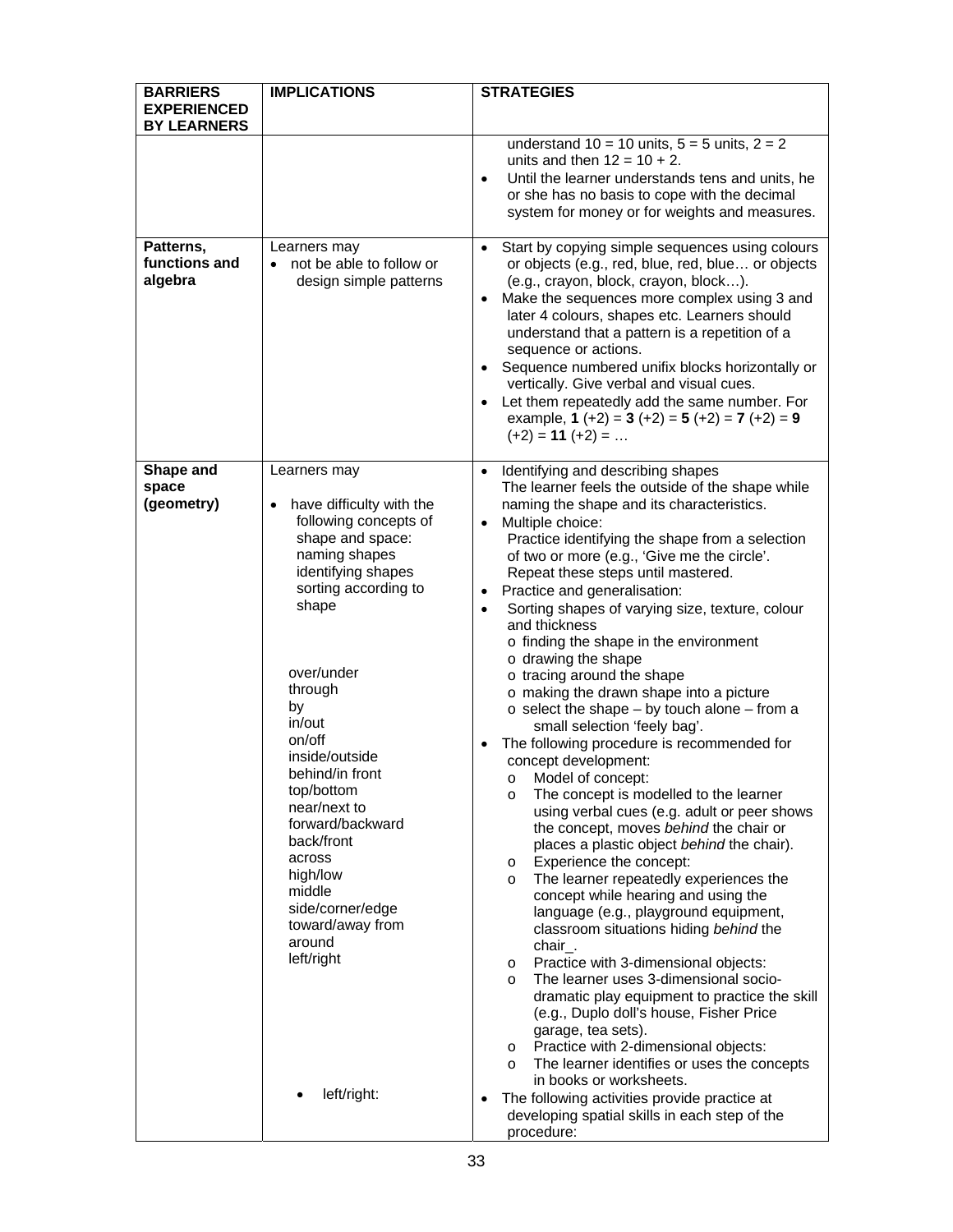| <b>BARRIERS</b>                          | <b>IMPLICATIONS</b>                                                                                                                                                                                                                                                                                                                                                                                                                                                      | <b>STRATEGIES</b>                                                                                                                                                                                                                                                                                                                                                                                                                                                                                                                                                                                                                                                                                                                                                                                                                                                                                                                  |
|------------------------------------------|--------------------------------------------------------------------------------------------------------------------------------------------------------------------------------------------------------------------------------------------------------------------------------------------------------------------------------------------------------------------------------------------------------------------------------------------------------------------------|------------------------------------------------------------------------------------------------------------------------------------------------------------------------------------------------------------------------------------------------------------------------------------------------------------------------------------------------------------------------------------------------------------------------------------------------------------------------------------------------------------------------------------------------------------------------------------------------------------------------------------------------------------------------------------------------------------------------------------------------------------------------------------------------------------------------------------------------------------------------------------------------------------------------------------|
|                                          |                                                                                                                                                                                                                                                                                                                                                                                                                                                                          |                                                                                                                                                                                                                                                                                                                                                                                                                                                                                                                                                                                                                                                                                                                                                                                                                                                                                                                                    |
| <b>EXPERIENCED</b><br><b>BY LEARNERS</b> |                                                                                                                                                                                                                                                                                                                                                                                                                                                                          | o barrier games: A simple game based on<br>giving and receiving instructions. Set it up<br>by providing each learner with an identical<br>set of materials. The instructor arranges his<br>or her materials and instructs the listeners<br>on how to reproduce this arrangement. The<br>listener uses questions to clarify information<br>that is incomplete or unclear. When the<br>instructions are completed, the players<br>compare their placement of materials.<br>Prevent left-right confusions by seating the<br>learners next to each other, facing the same<br>way. Turn all the pieces face up before<br>starting the game.<br>o listening skill games (using peers/audio<br>tapes).<br>$\circ$ drama and dance using positional<br>concepts.<br>o use everyday routines to practice spatial<br>concepts.<br>Peer or cross-age tutors can be utilised to<br>give instructions in the above activities in                |
|                                          |                                                                                                                                                                                                                                                                                                                                                                                                                                                                          | order to practice these concepts.<br>Initially teach left/right in relation to the learner's<br>٠<br>own hands and feet. 'Hokey Pokey' is a good<br>game for reinforcing these concepts. Use<br>practical activities to reinforce the concept.<br>Visual scanning left to right on the keyboard,<br>number line and games all need to be<br>specifically taught and practiced.                                                                                                                                                                                                                                                                                                                                                                                                                                                                                                                                                     |
| <b>Measurement</b>                       | Learners may experience<br>difficulty with<br>• time: night/day<br>morning/afternoon, today<br>age, before/after<br>date on written work<br>birthday: day and month<br>7 days in one week<br>order of days of the week<br>weekdays/weekend<br>yesterday/today/tomorrow<br>O'clock related to daily<br>activities<br>day/month/year am/pm<br>Seasons, special days or<br>events calendar<br>struggle to understand<br>• measuring: length<br>capacity/mass<br>temperature | constant use of a clock, pictures, real events<br>and/or calendar is very important when introducing<br>a new time concept:<br>discuss and describe vocabulary (e.g., morning<br>O<br>is before lunch, afternoon is after lunch).<br>relate to learners events for that time using<br>$\circ$<br>pictures/individual learner photos etc. (e.g., photo<br>or picture of learner in bed at night, walking to<br>school).<br>use individual timetables (displayed in visual<br>$\circ$<br>form) showing the sequence of events<br>teach recording of date (e.g., 12 January 2004).<br>$\circ$<br>memorise date and month of birthday and know<br>$\circ$<br>how to plot it on a calendar.<br>introduce concepts of weekdays and weekends<br>$\circ$<br>(e.g., on weekdays we go to school, and on<br>weekends we don't go to school).<br>the learner places flashcards with the word<br>'yesterday' and 'tomorrow' on blank calendar. |
|                                          |                                                                                                                                                                                                                                                                                                                                                                                                                                                                          | Introduce the learner to units of measurement<br>٠<br>The learner needs to be given the opportunity to<br>measure many items using a ruler, string and<br>other resources.<br>Select a range of everyday containers to<br>compare volumes.<br>Generalise the skill to cooking. A similar process<br>is used for mass. Compare learners' heights and                                                                                                                                                                                                                                                                                                                                                                                                                                                                                                                                                                                |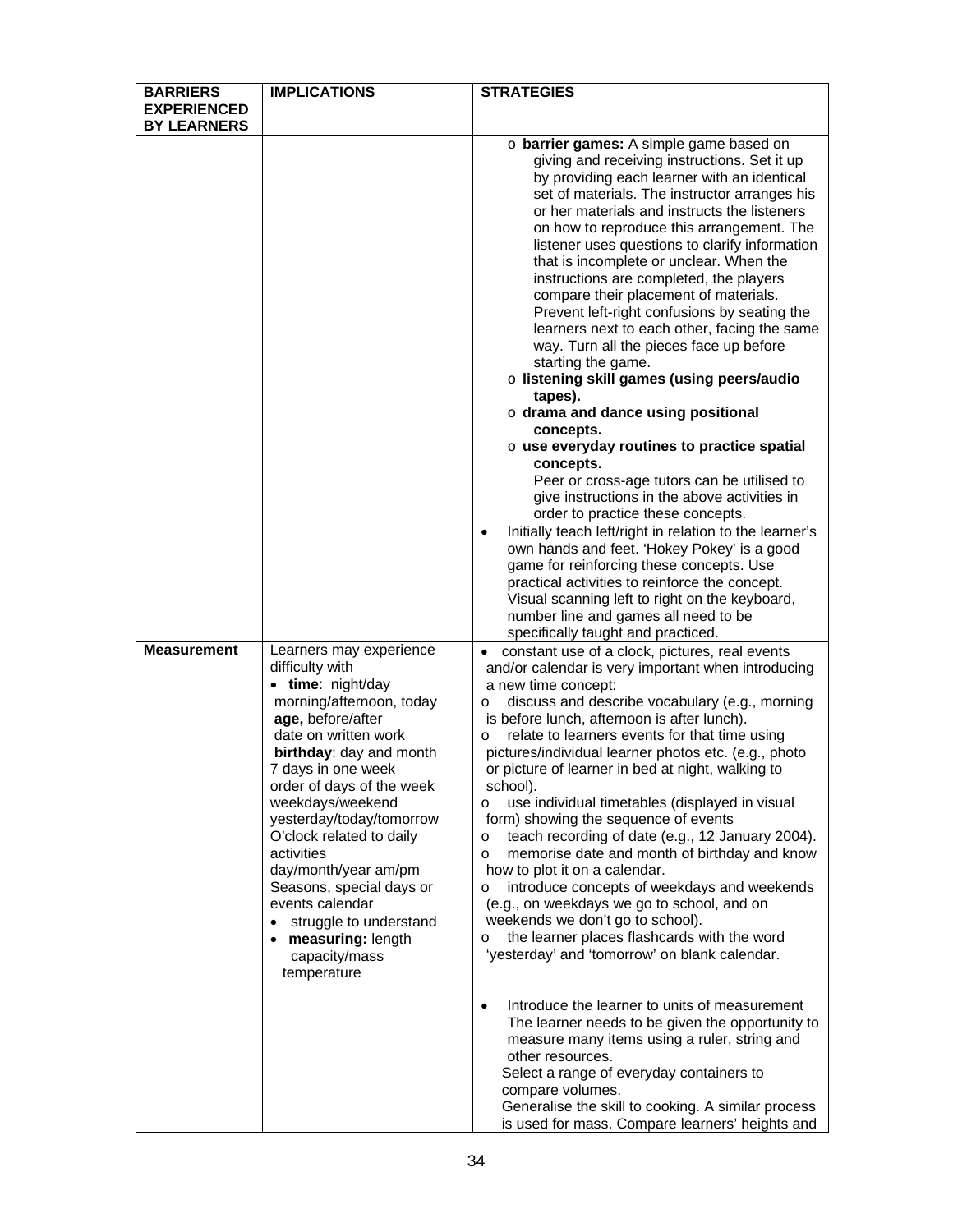| <b>BARRIERS</b><br><b>EXPERIENCED</b><br><b>BY LEARNERS</b> | <b>IMPLICATIONS</b> | <b>STRATEGIES</b>                                                                                                              |
|-------------------------------------------------------------|---------------------|--------------------------------------------------------------------------------------------------------------------------------|
|                                                             |                     | weights.<br>Weather: Relate to the maximum and minimum<br>temperatures from the TV, radio or newspapers.<br>Record in a graph. |

#### **3.2 Learning Area: Social Sciences**

#### **3.2.1 Learning outcomes and assessment standards**

- **3.2.1.1 History:** Learning outcomes 1 (historical enquiry), 2 (historical knowledge and understanding) and 3 (historical interpretation)
- **3.2.1.2 Geography:** Learning outcomes 1 (geographical enquiry), 2 (geographical knowledge and understanding) and 3 (exploring issues) all need adaptation to accommodate all learners, irrespective of their barriers to learning.

#### **3.2.3 Recommendations**

- When an assessment standard requires learners to show their understanding of chronology and time, visual and tactile timelines could be used to further demonstrate understanding.
- If learners have to compare two versions of a historical event, he or she should be allowed

to use visual, written or auditory sources.

 Ensure that learners have the vocabulary and that they understand the explanations, story

and discussions.

#### **3.2.4 Barriers and Strategies for Differentiation**

| <b>BARRIERS</b><br><b>EXPERIENCED BY</b><br><b>LEARNERS</b> | <b>IMPLICATIONS</b>                                                                                                                                                                                                                                                                       | <b>STRATEGIES</b>                                                                                                                                                                                                                                                                                                                                                                                                                                                                                                                                                                                              |
|-------------------------------------------------------------|-------------------------------------------------------------------------------------------------------------------------------------------------------------------------------------------------------------------------------------------------------------------------------------------|----------------------------------------------------------------------------------------------------------------------------------------------------------------------------------------------------------------------------------------------------------------------------------------------------------------------------------------------------------------------------------------------------------------------------------------------------------------------------------------------------------------------------------------------------------------------------------------------------------------|
| <b>Historical &amp;</b><br>Geographical<br>enquiry          | The learner may<br>$\bullet$<br>experience difficulty<br>in reading the texts<br>used in this learning<br>area.<br>Slower readers will<br>$\bullet$<br>experience barriers<br>to read the required<br>volume.<br>The learner may<br>$\bullet$<br>struggle to find<br>relevant information | Give learners an overview of the information<br>٠<br>before beginning the lesson.<br>Relevant key information could be photocopied,<br>$\bullet$<br>with the volume handled by the learner through<br>highlighting and/or underlining key words.<br>A reader could read the texts to the learner or<br>$\bullet$<br>texts could be listened to per audiotape.<br>Provide texts on a lower reading level.<br>٠<br>Provide demonstrations and sample items.<br>Visual aids: DVDs, videos, films, role-plays,<br>٠<br>models, real-life examples and excursions<br>could assist the learners to better understand |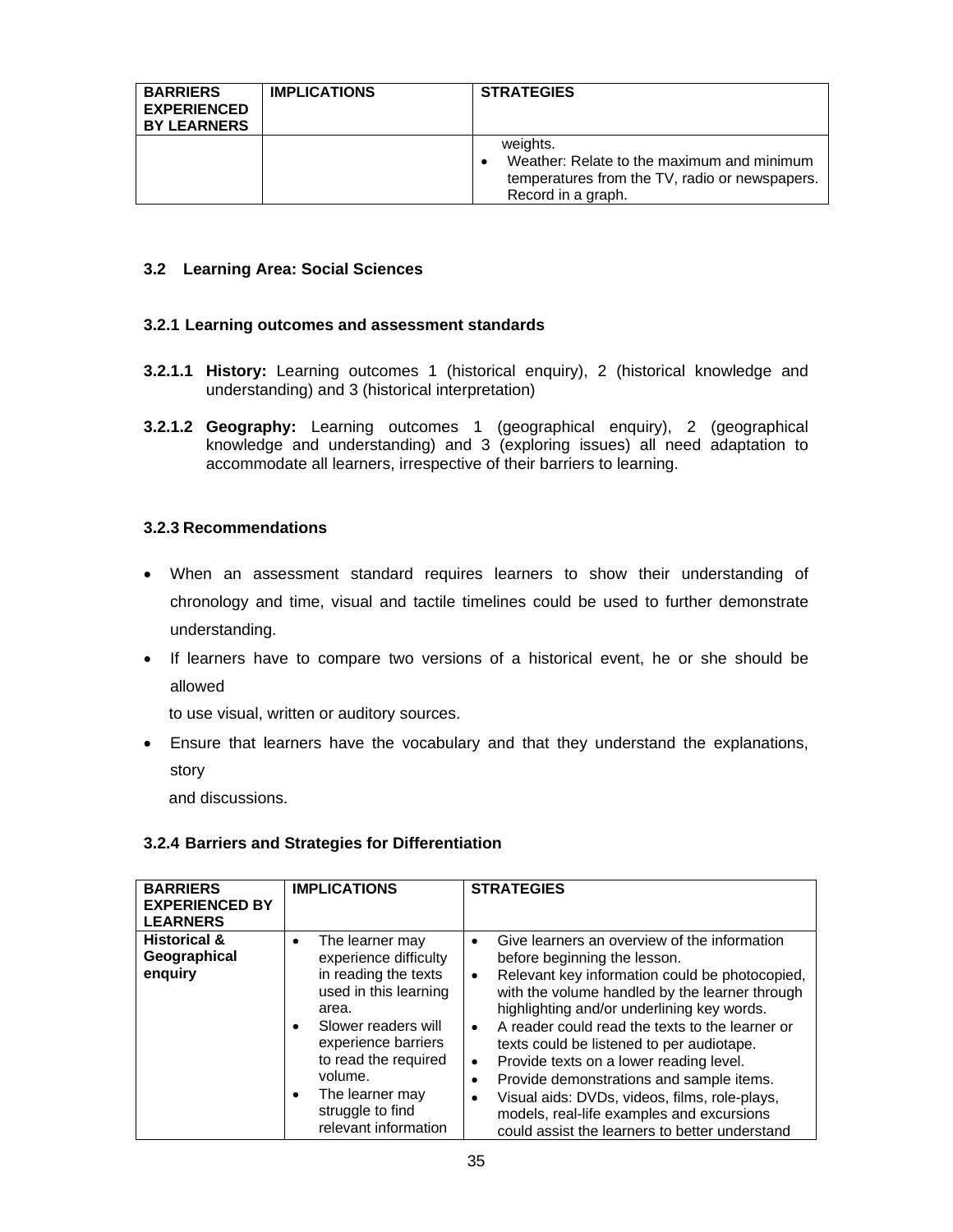| <b>BARRIERS</b>                                                           | <b>IMPLICATIONS</b>                                                                                                                                                                                                                                                                                                 | <b>STRATEGIES</b>                                                                                                                                                                                                                                                                                                                                                                                                                                                                                                                                                                                                                                                                                                                                                                                                                                                                                                                                                                                                                                                                                                                                                                                                                                                                                                                                                                                                          |
|---------------------------------------------------------------------------|---------------------------------------------------------------------------------------------------------------------------------------------------------------------------------------------------------------------------------------------------------------------------------------------------------------------|----------------------------------------------------------------------------------------------------------------------------------------------------------------------------------------------------------------------------------------------------------------------------------------------------------------------------------------------------------------------------------------------------------------------------------------------------------------------------------------------------------------------------------------------------------------------------------------------------------------------------------------------------------------------------------------------------------------------------------------------------------------------------------------------------------------------------------------------------------------------------------------------------------------------------------------------------------------------------------------------------------------------------------------------------------------------------------------------------------------------------------------------------------------------------------------------------------------------------------------------------------------------------------------------------------------------------------------------------------------------------------------------------------------------------|
| <b>EXPERIENCED BY</b>                                                     |                                                                                                                                                                                                                                                                                                                     |                                                                                                                                                                                                                                                                                                                                                                                                                                                                                                                                                                                                                                                                                                                                                                                                                                                                                                                                                                                                                                                                                                                                                                                                                                                                                                                                                                                                                            |
| <b>LEARNERS</b>                                                           | in the library, in a                                                                                                                                                                                                                                                                                                | the text.                                                                                                                                                                                                                                                                                                                                                                                                                                                                                                                                                                                                                                                                                                                                                                                                                                                                                                                                                                                                                                                                                                                                                                                                                                                                                                                                                                                                                  |
|                                                                           | book and/or a page.<br>The learner may<br>$\bullet$<br>experience problems<br>with extracting<br>specific information<br>from a text.                                                                                                                                                                               | Step-by-step research strategies need to be<br>$\bullet$<br>taught. Allow the learner to repeat in his or her<br>own words what he or she must do. A<br>sequence map can be used to map the<br>sequence that the learner needs to follow. This<br>map may be cued with pictures. For example:<br>Scan the text. Read the headings and<br>subheadings and look at pictures, graphs, etc.<br>Read the text. Highlight keywords. Answer the                                                                                                                                                                                                                                                                                                                                                                                                                                                                                                                                                                                                                                                                                                                                                                                                                                                                                                                                                                                   |
|                                                                           |                                                                                                                                                                                                                                                                                                                     | questions. Write a conclusion.<br>Encourage peer group work to complete an<br>$\bullet$<br>assignment. The participation of the learner in<br>the group could be adapted to address his or<br>her needs.<br>Reduce the amount of work on the worksheet<br>$\bullet$<br>and/or divide the worksheet into segments. The<br>learner may complete part one, part two is                                                                                                                                                                                                                                                                                                                                                                                                                                                                                                                                                                                                                                                                                                                                                                                                                                                                                                                                                                                                                                                        |
|                                                                           |                                                                                                                                                                                                                                                                                                                     | group work and part three is homework.                                                                                                                                                                                                                                                                                                                                                                                                                                                                                                                                                                                                                                                                                                                                                                                                                                                                                                                                                                                                                                                                                                                                                                                                                                                                                                                                                                                     |
| <b>Historical &amp;</b><br>geographical<br>knowledge and<br>understanding | Abstract concepts<br>$\bullet$<br>may not be relevant<br>to their life<br>experiences.<br>Abstract concepts<br>may not be<br>adequately<br>comprehended.<br>A lack of exposure to<br>٠<br>the topic being<br>discussed, a lack of<br>understanding of the<br>topic, and/or a lack<br>of experience of the<br>topic. | Teach the specific meanings of all terms and<br>$\bullet$<br>talk through the concepts and ideas with them.<br>Be aware of the different meanings a specific<br>word may have (e.g., the word 'stage' can<br>mean a period of time, a platform, a<br>performance/robbery, etc.).<br>Terminology research could be dealt with as<br>follows:<br>o Word: Continent<br>o Word(s) with similar meaning: Land mass<br>o Opposite meaning: Ocean<br>o Part/Whole: A continent is part of the<br>world<br>o Larger category: The world<br>o Smaller category: A country/island<br>o Function: Divide land and sea<br>o When does it occur: Always<br>o Where does it occur: The world<br>o Rhyming word: Government<br>Parents could help learners revise concepts<br>$\bullet$<br>and information.<br>The presentation of an assignment could be<br>$\bullet$<br>adapted in a variety of ways (e.g., cut and<br>paste, pictorial representation, a display, a<br>tape-recorded report, a model).<br>Complicated drawings and sketches could be<br>$\bullet$<br>done by the learner tracing or photocopying a<br>drawing.<br>Provide a copy of notes in order to help the<br>$\bullet$<br>learner who struggles to copy from the<br>blackboard.<br>Once a topic has been taught and learned, a<br>$\bullet$<br>game show format such as 'Who Wants To Be<br>A Millionaire' could be used to practice and<br>remember information. |
| <b>Exploring issues</b>                                                   | The learner may<br>$\bullet$<br>struggle to make<br>informed decisions<br>about<br>problems.                                                                                                                                                                                                                        | Encourage participation in groups and class<br>$\bullet$<br>discussions. Don't assume that the learner has<br>the same understanding of concepts as his or<br>her peers. Guide the learner by giving him or<br>her more than one possible answer to choose                                                                                                                                                                                                                                                                                                                                                                                                                                                                                                                                                                                                                                                                                                                                                                                                                                                                                                                                                                                                                                                                                                                                                                 |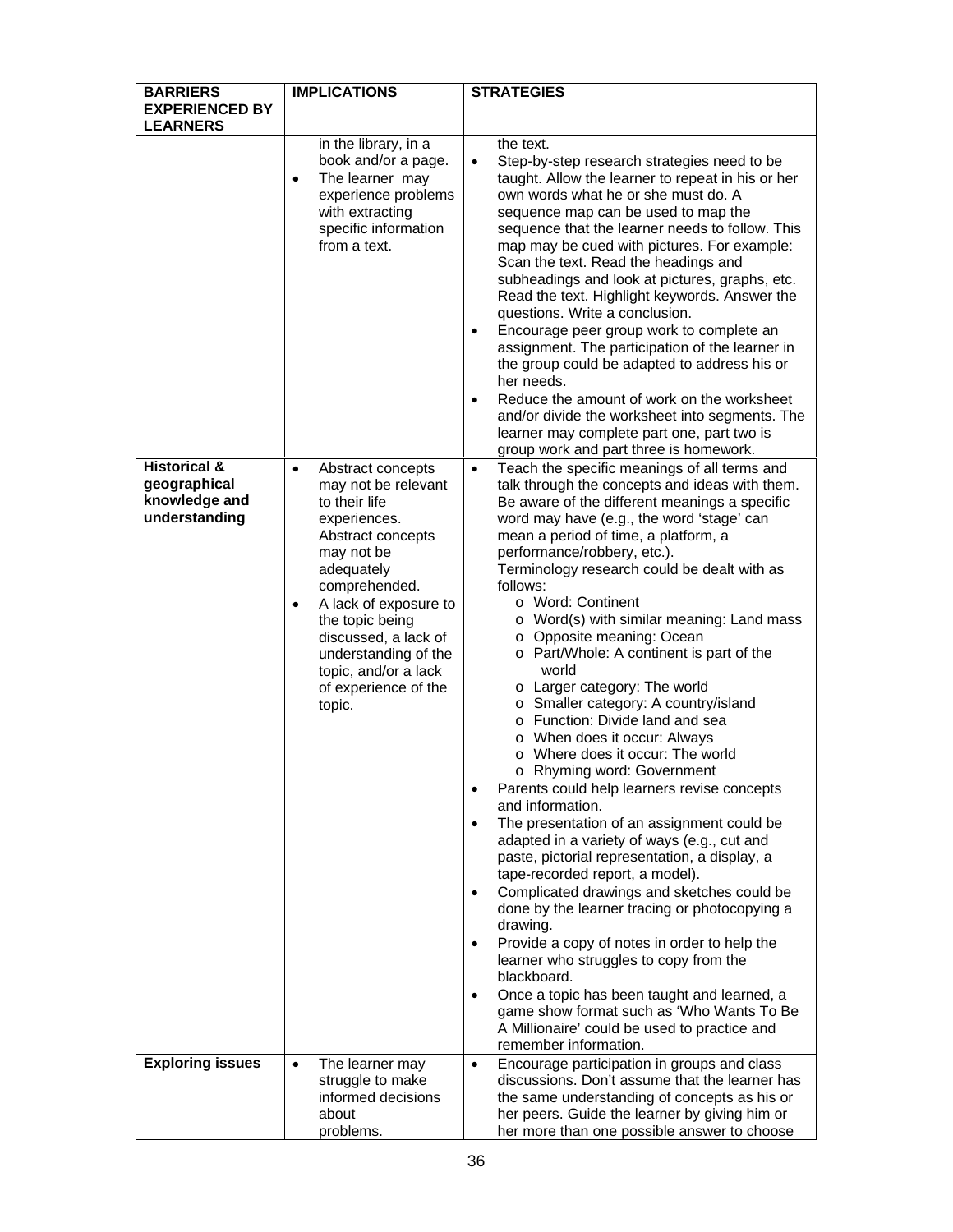| <b>BARRIERS</b><br><b>EXPERIENCED BY</b><br><b>LEARNERS</b> | <b>IMPLICATIONS</b>                                                                                                                                                                                                                                                                 | <b>STRATEGIES</b>                                                                                                                                                                                             |
|-------------------------------------------------------------|-------------------------------------------------------------------------------------------------------------------------------------------------------------------------------------------------------------------------------------------------------------------------------------|---------------------------------------------------------------------------------------------------------------------------------------------------------------------------------------------------------------|
|                                                             |                                                                                                                                                                                                                                                                                     | from.<br>Use visual organisers such as timelines and<br>٠<br>flowcharts.                                                                                                                                      |
| interpretation                                              | Due to the lack of life<br>experience, the<br>learner may<br>experience<br>difficulties<br>understanding or<br>interpreting abstract<br>concepts.<br>The learner may not<br>be able to<br>automatically<br>transfer knowledge<br>and skills learnt in<br>one setting to<br>another. | It will be necessary to talk learners through<br>$\bullet$<br>concepts and ideas. Ask relevant questions to<br>guide them to interpret information.<br>Be prepared to teach the skill in all new<br>settings. |

# **3.3 Learning area: Economic and Management Sciences**

# **3.3.1 Learning outcomes and assessment standards**

Learning outcomes 1 (economic cycle), 2 (sustainable growth and development), 3 (managerial, consumer and financial knowledge and skills) and 4 (entrepreneurial knowledge and skills) all need adaptation to accommodate all learners, irrespective of their barriers to learning.

# **3.3.2 Recommendations**

- Learners often have difficulty in understanding abstract concepts. This should become a very practical learning area right from grade R. Learners should use real-life examples of till slips, money, cheques, etc.
- Concepts such as profit and loss, tax, economic cycle, economic growth are abstract and difficult to master. It is of utmost importance that learners have enough time to construct meaning through the sharing of their understanding and through practical examples.

| <b>BARRIERS</b><br><b>EXPERIENCED BY</b><br><b>LEARNERS</b> | <b>IMPLICATIONS</b>                           | <b>STRATEGIES</b>                                                                                           |
|-------------------------------------------------------------|-----------------------------------------------|-------------------------------------------------------------------------------------------------------------|
| Economic cycle:                                             | Abstract concepts<br>٠<br>may not be relevant | Teach the specific meanings of all terms and<br>$\bullet$<br>talk them through the concepts and ideas. This |
| Managerial,                                                 | to the learner's life                         | should become a very practical learning area.                                                               |
| consumer and                                                | experiences that will                         | Learners should use real examples of till slips,                                                            |
| financial                                                   | also be problematic                           | money, cheques, etc. Use the correct                                                                        |
| knowledge and                                               | with entrepreneurial                          | terminology at all times and ensure that the                                                                |

# **3.3.3 Strategies for differentiation**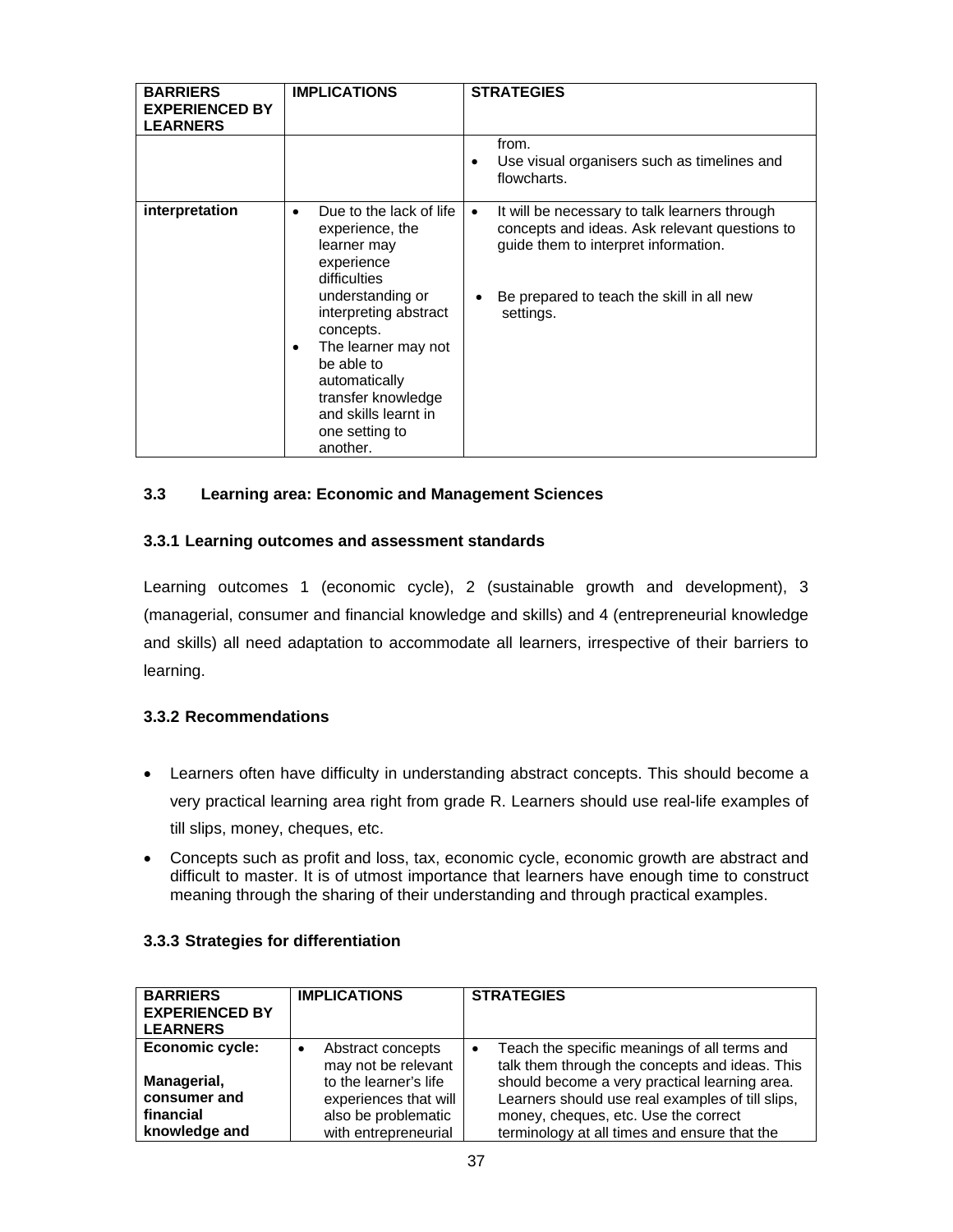| <b>EXPERIENCED BY</b><br><b>LEARNERS</b><br>skills.<br>skills:                                                                                                                                                                                                                                                                                                                                                                                                                                                                                                                                                                                                                                                                                                                                                                                                                                                                                                                                         | <b>BARRIERS</b> | <b>IMPLICATIONS</b> | <b>STRATEGIES</b>                                                                                                                                                                                                                                                                                                 |
|--------------------------------------------------------------------------------------------------------------------------------------------------------------------------------------------------------------------------------------------------------------------------------------------------------------------------------------------------------------------------------------------------------------------------------------------------------------------------------------------------------------------------------------------------------------------------------------------------------------------------------------------------------------------------------------------------------------------------------------------------------------------------------------------------------------------------------------------------------------------------------------------------------------------------------------------------------------------------------------------------------|-----------------|---------------------|-------------------------------------------------------------------------------------------------------------------------------------------------------------------------------------------------------------------------------------------------------------------------------------------------------------------|
|                                                                                                                                                                                                                                                                                                                                                                                                                                                                                                                                                                                                                                                                                                                                                                                                                                                                                                                                                                                                        |                 |                     |                                                                                                                                                                                                                                                                                                                   |
|                                                                                                                                                                                                                                                                                                                                                                                                                                                                                                                                                                                                                                                                                                                                                                                                                                                                                                                                                                                                        |                 |                     |                                                                                                                                                                                                                                                                                                                   |
| Lack of exposure<br>$\bullet$<br>Sustainable growth<br>to, understanding<br>Allow enough time to practice entrepreneurial<br>$\bullet$<br>and development:<br>of, and experience<br>skills in the classroom and school.<br>of, the abstract<br>The presentation of an assignment could be<br>$\bullet$<br>concepts on<br>demonstrated practically using real money,<br>economic cycle.<br>by role-playing 'shop'/'bank'.<br><b>Entrepreneurial</b><br>$\bullet$<br>knowledge and<br>skills<br>Due to the lack of<br>help them understand and interpret this<br>life experience, the<br>information.<br>learner may<br>$\bullet$<br>experience<br>examples and excursions could assist the<br>difficulties in the<br>learners.<br>understanding and<br>Be prepared to teach the skill in all new<br>$\bullet$<br>interpretation of<br>settings.<br>abstract concepts.<br>The learner may not<br>be able to<br>automatically<br>transfer knowledge<br>and skills learnt in<br>one setting to<br>another. |                 |                     | learners have a clear concept of their meaning.<br>Refer to terminology research in social science.<br>bank slips and business slips in the classroom<br>It will be necessary to talk learners through the<br>concepts and ideas. Ask relevant questions to<br>DVDs, videos, films, role-plays, models, real-life |

# **3.4 Learning Area: Natural Sciences**

# **3.4.1 Learning outcomes and assessment standards**

Learning outcomes 1 (scientific investigations), 2 (constructing science knowledge) and 3 (science, society and the environment) all need adaptation to accommodate all learners, irrespective of their barriers to learning.

#### **3.4.2 Recommendations**

- Learning and teaching support material should accommodate different communication needs.
- The use of real objects or representations of such objects would facilitate learning (e.g., having real flowers instead of pictures, or using a globe while explaining certain aspects of earth or space). Should the learners not have access to real objects or natural phenomena, this should be made available to them.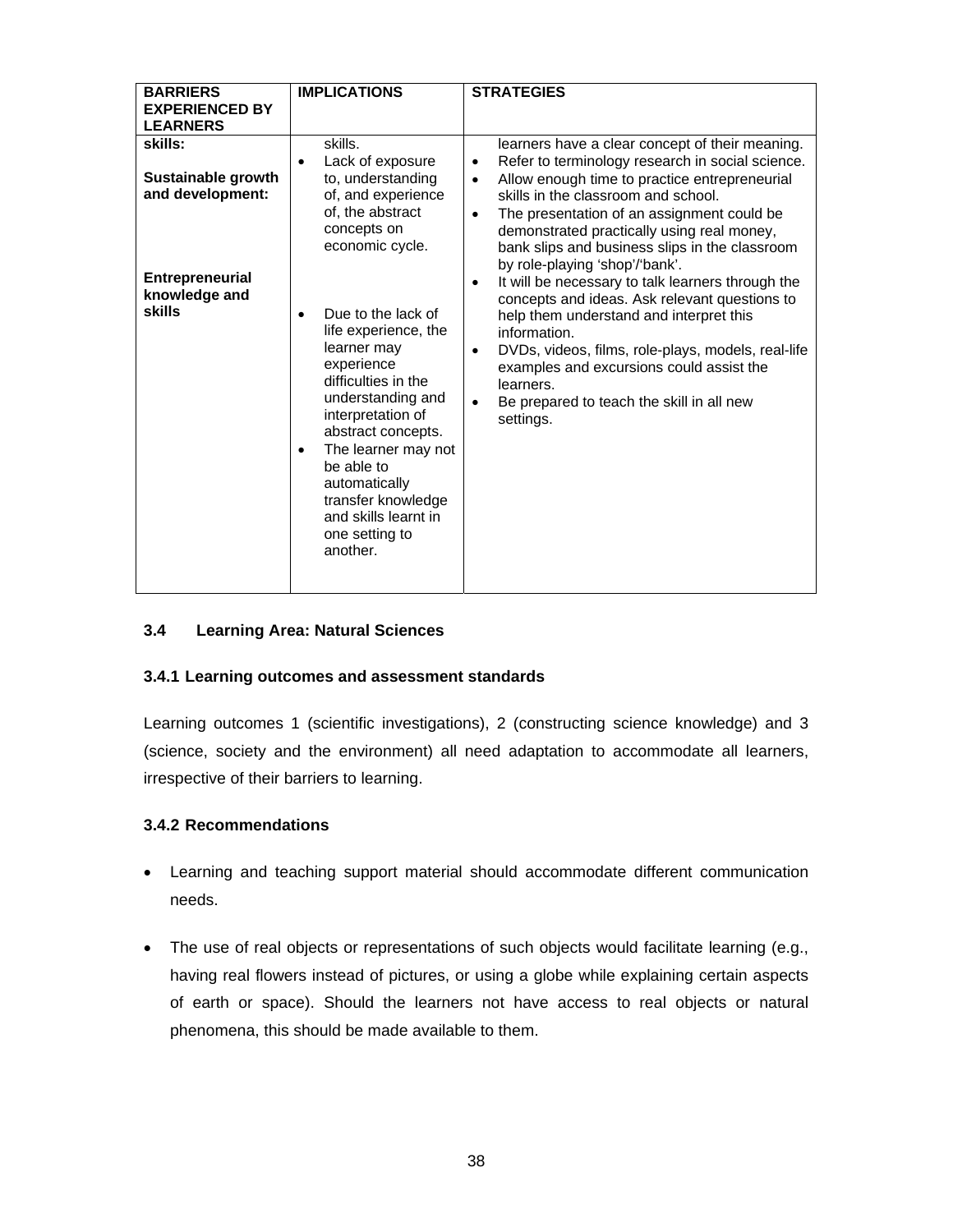| <b>BARRIERS</b><br><b>EXPERIENCED BY</b> | <b>IMPLICATIONS</b>                                                                                                                                                                                                                                                                                                                                                                                                                                                                                   | <b>STRATEGIES</b>                                                                                                                                                                                                                                                                                                                                                                                                                                                                                                                                                                                                                                                                                                                                                                                                                                                                                |
|------------------------------------------|-------------------------------------------------------------------------------------------------------------------------------------------------------------------------------------------------------------------------------------------------------------------------------------------------------------------------------------------------------------------------------------------------------------------------------------------------------------------------------------------------------|--------------------------------------------------------------------------------------------------------------------------------------------------------------------------------------------------------------------------------------------------------------------------------------------------------------------------------------------------------------------------------------------------------------------------------------------------------------------------------------------------------------------------------------------------------------------------------------------------------------------------------------------------------------------------------------------------------------------------------------------------------------------------------------------------------------------------------------------------------------------------------------------------|
| <b>LEARNERS</b>                          |                                                                                                                                                                                                                                                                                                                                                                                                                                                                                                       |                                                                                                                                                                                                                                                                                                                                                                                                                                                                                                                                                                                                                                                                                                                                                                                                                                                                                                  |
| <b>Scientific</b><br>investigations      | Safety: Due to<br>$\bullet$<br>limited motor                                                                                                                                                                                                                                                                                                                                                                                                                                                          | Use peer support and adult support.<br>$\bullet$<br>Use pictures to enhance safety procedures.<br>٠                                                                                                                                                                                                                                                                                                                                                                                                                                                                                                                                                                                                                                                                                                                                                                                              |
|                                          | control, lack of<br>understanding<br>and/or lack of<br>memory for the<br>correct procedure,<br>the student may be<br>at risk of injury.<br>The learner may<br>$\bullet$<br>have difficulty<br>understanding<br>some terms specific<br>to the learning area<br>(e.g., habitat,<br>botanist, radical<br>root).<br>The learner may<br>experience difficulty<br>in reading the texts<br>used in this learning<br>area.<br>Slower readers will<br>$\bullet$<br>experience barriers<br>to read the required | Allow the student more time to complete<br>$\bullet$<br>experiments.<br>Key information could be photocopied, with<br>volume handled by the learner through<br>highlighting and/or underlining key words.<br>A reader could read the texts to the learner or<br>$\bullet$<br>texts could be listened to per audiotape.<br>Provide texts on a lower reading level.<br>$\bullet$<br>Visual aids: DVDs, videos, films, role-plays,<br>$\bullet$<br>models, real-life examples and excursions<br>could assist the learner to better understand the<br>text.<br>Step-by-step research strategies need to be<br>$\bullet$<br>taught. Allow the learner to repeat in his or her<br>own words what he or she must do. A<br>sequence map can be used to map the<br>sequence that the learner needs to follow. This<br>map may be cued with pictures. For example:<br>Scan the text. Read the headings and |
|                                          | volume.<br>The learner may<br>$\bullet$<br>struggle to find<br>relevant information<br>in the library, a<br>book and/or a page.<br>The learner will<br>$\bullet$<br>experience<br>problems with<br>extracting specific<br>information from a<br>text.                                                                                                                                                                                                                                                 | subheadings and look at pictures, graphs etc.<br>Read the text. Highlight keywords. Answer the<br>questions. Write a conclusion.<br>Encourage peer group work to complete an<br>$\bullet$<br>assignment. The participation of the learner in<br>the group could be adapted to address his or<br>her needs.<br>Reduce the amount of work on the worksheet<br>and/or divide the worksheet into segments. The<br>learner may complete part one, part two is<br>group work and part three is homework.                                                                                                                                                                                                                                                                                                                                                                                               |
| <b>Constructing</b><br>science knowledge | Abstract concepts<br>may not be relevant<br>to their life<br>experiences that will<br>also be problematic<br>with comprehension<br>skills.<br>Lack of exposure<br>$\bullet$<br>to, understanding<br>of, and experience<br>of the topic<br>discussed.                                                                                                                                                                                                                                                  | Teach the specific meanings of all terms and<br>talk learners through the concepts and ideas.<br>Be aware of the different meanings a specific<br>word may have in different contexts (e.g., the<br>word 'base' can mean a platform, the bottom of<br>an object, etc.).<br>Refer to terminology research in social science.<br>$\bullet$<br>Parents could help learners revise concepts<br>$\bullet$<br>and information.<br>The presentation of a assignment could be<br>$\bullet$<br>adapted in a variety of ways, (e.g., cut and<br>paste, pictorial representation, a display, a<br>tape- recorded report, a model).<br>Complicated drawings and sketches could be<br>$\bullet$<br>done by the learner tracing or photocopying a<br>drawing.                                                                                                                                                  |
|                                          | The learner may<br>$\bullet$<br>experience barriers<br>with types of<br>questions because<br>they may struggle to<br>understand what                                                                                                                                                                                                                                                                                                                                                                  | Use simpler language and shorter questions.<br>$\bullet$<br>Ask fewer questions.<br>$\bullet$<br>Ask multiple-choice questions.<br>$\bullet$<br>Reduce page turning. Try to put answers and<br>$\bullet$<br>questions on same page.                                                                                                                                                                                                                                                                                                                                                                                                                                                                                                                                                                                                                                                              |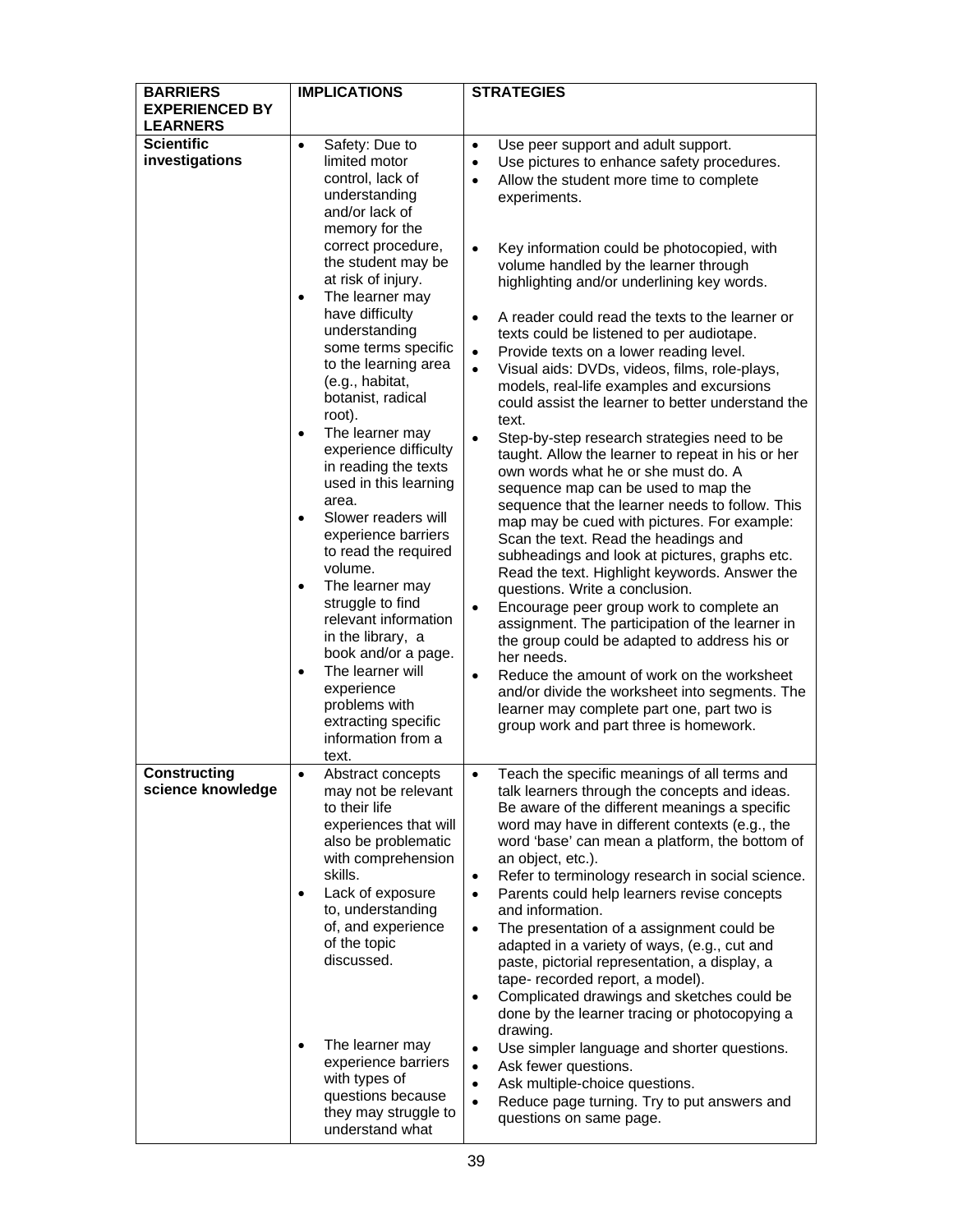| <b>BARRIERS</b><br><b>EXPERIENCED BY</b><br><b>LEARNERS</b> | <b>IMPLICATIONS</b>                                                                                                                                                                                                                                                                                                                                          | <b>STRATEGIES</b>                                                                                                                                                                                                                                                                                                                                                                                                 |
|-------------------------------------------------------------|--------------------------------------------------------------------------------------------------------------------------------------------------------------------------------------------------------------------------------------------------------------------------------------------------------------------------------------------------------------|-------------------------------------------------------------------------------------------------------------------------------------------------------------------------------------------------------------------------------------------------------------------------------------------------------------------------------------------------------------------------------------------------------------------|
|                                                             | information is<br>required. Learners<br>may have problems<br>with the 'how, why<br>and when'<br>questions.<br>The learner may<br>$\bullet$<br>experience<br>problems with the<br>planning of a task.                                                                                                                                                         | Provide good guidelines in order to sequence<br>$\bullet$<br>the task in a structured way. Talk the learners<br>through the assignment and make use of visual<br>cues. Make sure the learner understands the<br>steps of conducting an experiment (e.g., aim,<br>method, observation and conclusion). A<br>sequence map with picture cues can be used to<br>map the sequence that the learner needs to<br>follow. |
| <b>Science, society</b><br>and the<br>environment           | Due to the lack of<br>$\bullet$<br>life experience, the<br>learner may<br>experience<br>difficulties<br>understanding or<br>interpreting the<br>integration between<br>science, society and<br>environment.<br>The learner may not<br>$\bullet$<br>be able to<br>automatically<br>transfer knowledge<br>and skills learnt<br>from one setting to<br>another. | It will be necessary to talk learners through<br>$\bullet$<br>concepts and ideas. Ask relevant questions to<br>help understand and interpret this information.<br>Use visual organisers such as timelines and<br>flowcharts to help learners.<br>Be prepared to teach the skill in all new<br>$\bullet$<br>settings.                                                                                              |

# **3.5 Learning Area: Technology**

# **3.5.1 Learning outcomes and assessment standards**

Learning outcomes 1 (technological processes and skills), 2 (technological knowledge and understanding) and 3 (technology, society and the environment) all need adaptation to accommodate all learners, irrespective of their barriers to learning.

# **3.5.2 Recommendations**

• In learning outcome 1 (technological processes and skills), the assessment standards could be demonstrated using the strategy of peer groups, buddy system and/or pairs. One learner can describe while the other learner designs and/or makes an artefact, or manipulates the tools according to the description given by the other learner. (The one becomes the "hands" of the one giving the instruction.)

| <b>BARRIERS</b><br><b>EXPERIENCED BY</b><br><b>LEARNERS</b> | <b>IMPLICATIONS</b> | <b>STRATEGIES</b>                             |
|-------------------------------------------------------------|---------------------|-----------------------------------------------|
| <b>Technological</b>                                        | The learner may     | The teacher may adapt the project in such a   |
| processes and                                               | experience          | way that the learner works in a larger scale. |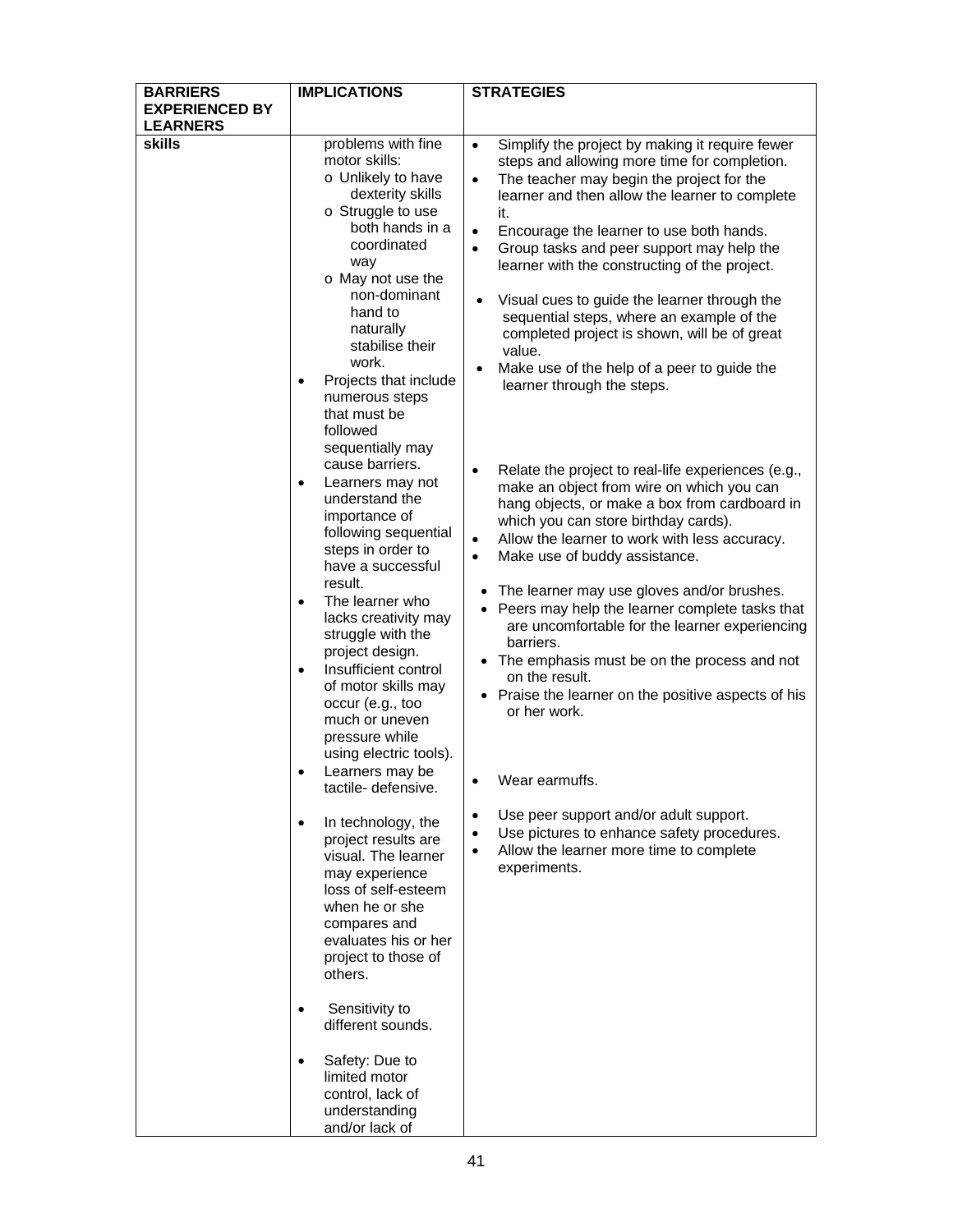| <b>BARRIERS</b>                                        | <b>IMPLICATIONS</b>                                                                                                                                                                                                                                                             | <b>STRATEGIES</b>                                                                                                                                                                                                                                                                                                                                                                                                                                                                                                     |
|--------------------------------------------------------|---------------------------------------------------------------------------------------------------------------------------------------------------------------------------------------------------------------------------------------------------------------------------------|-----------------------------------------------------------------------------------------------------------------------------------------------------------------------------------------------------------------------------------------------------------------------------------------------------------------------------------------------------------------------------------------------------------------------------------------------------------------------------------------------------------------------|
| <b>EXPERIENCED BY</b>                                  |                                                                                                                                                                                                                                                                                 |                                                                                                                                                                                                                                                                                                                                                                                                                                                                                                                       |
| <b>LEARNERS</b>                                        |                                                                                                                                                                                                                                                                                 |                                                                                                                                                                                                                                                                                                                                                                                                                                                                                                                       |
|                                                        | memory for the<br>correct procedure,<br>the learner may be<br>at risk of injury.                                                                                                                                                                                                |                                                                                                                                                                                                                                                                                                                                                                                                                                                                                                                       |
| <b>Technological</b><br>knowledge and<br>knderstanding | Abstract concepts<br>$\bullet$<br>may not be relevant<br>to the learner's life<br>experiences that will<br>also be problematic<br>with comprehension<br>skills.<br>Lack of exposure<br>to, understanding<br>of, and experience<br>of the topic<br>discussed.<br>The learner may | Teach the specific meaning of all terms and talk<br>$\bullet$<br>learners through the concepts and ideas. Be<br>aware of the different meanings a specific word<br>may have (e.g., the word 'stage' can mean a<br>period of time, a platform, a performance, a<br>robbery).<br>Parents could help learners revise concepts<br>$\bullet$<br>and information.<br>Provide good guidelines in order to sequence<br>$\bullet$<br>the project in a structured way. Talk the<br>learners through the assignment and make use |
|                                                        | experience<br>problems with task<br>planning.<br>The learner may<br>$\bullet$<br>have difficulty to<br>read instructions<br>related to<br>computers.                                                                                                                            | of visual cues. Make sure the learners<br>understand the project planning steps.<br>Flashcards with pictures that clearly explain the<br>$\bullet$<br>computer commands could be used.                                                                                                                                                                                                                                                                                                                                |
| Technology,<br>society and the<br>environment          | Due to a lack of life<br>$\bullet$<br>experience, the<br>learner may<br>experience<br>difficulties<br>understanding and<br>interpreting the<br>relationships<br>between science,                                                                                                | It will be necessary to talk learners through<br>$\bullet$<br>concepts and ideas. Ask relevant questions to<br>help them understand and interpret this<br>information.<br>Be prepared to teach the skill in all new<br>$\bullet$                                                                                                                                                                                                                                                                                      |
|                                                        | technology and the<br>environment.<br>The learner may not<br>$\bullet$<br>be able to<br>automatically<br>transfer knowledge<br>and skills learnt<br>from one setting to<br>another.                                                                                             | settings.                                                                                                                                                                                                                                                                                                                                                                                                                                                                                                             |

# **3.6 Learning Area: Arts And Culture**

#### *The arts and culture learning programme*

#### **Learning outcomes and assessment standards**

Learning outcomes 1 (creating, interpreting and presenting), 2 (reflecting), 3 (participating and collaborating) and 4 (expressing and communicating) all need adaptation to accommodate all learners, irrespective of their barriers to learning.

The arts and culture learning area is designed in such a way that all children can participate in arts and culture activities and achieve the learning outcomes. Inclusivity is an essential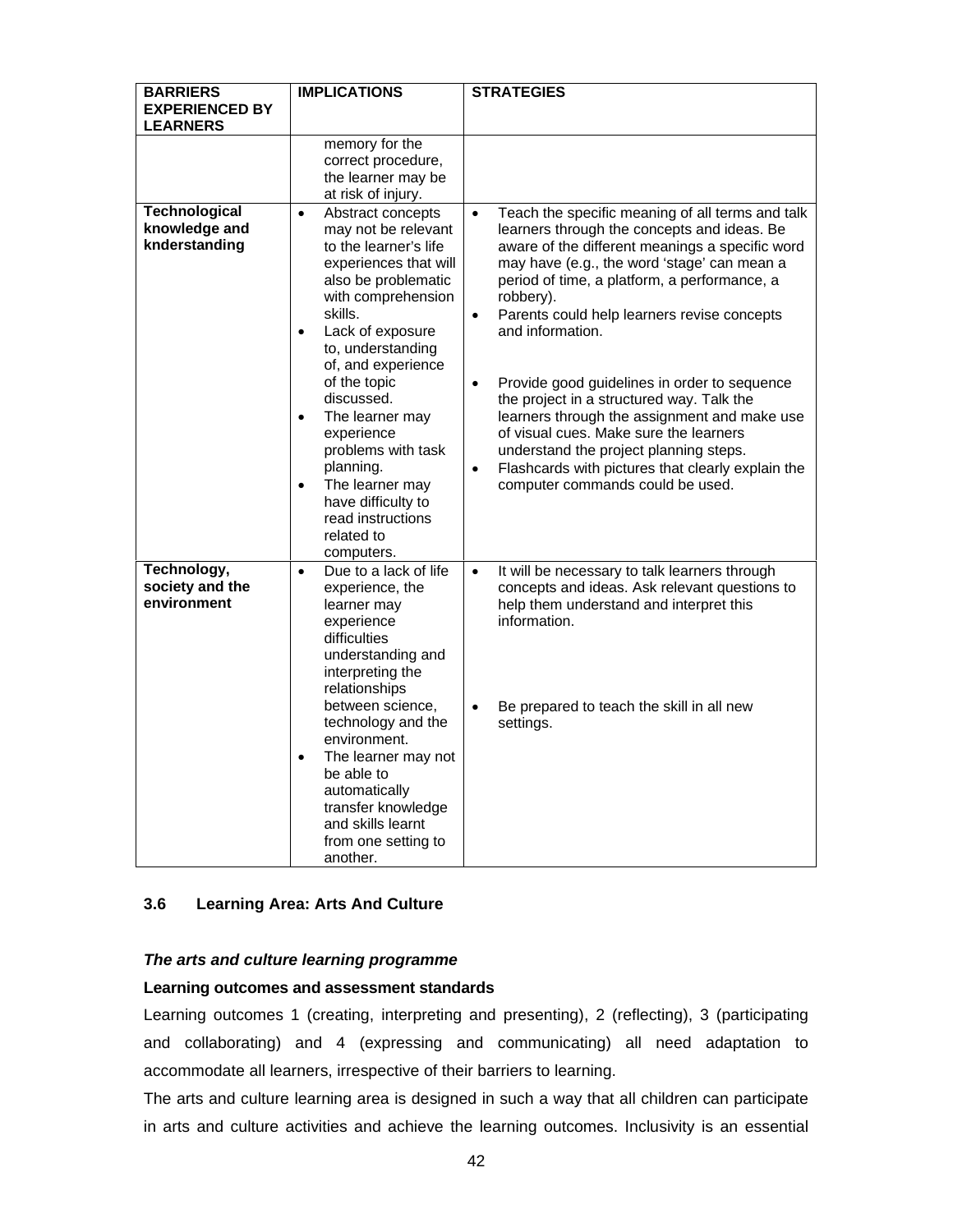part of arts and culture. Learners experiencing barriers to learning must always be accommodated.

Educators need to be aware of barriers to learning and ensure that their teaching methods reflect awareness of multiple intelligences and different ways of learning and knowing. Teachers need to interpret and adapt the activities and assessment strategies to address barriers to learning.

The arts and culture curriculum allows for this sort of flexibility. Learner diversity can be accommodated by using some general guidelines for adaptation and assessment.

# **Recommendations**

- Scaffold tasks to allow for gradual learning of skills and/or techniques in developmental steps.
- Allow for a variety of modes of response on the part of the learners to cater for different learning paces where assessment standards require of learners to talk, share, tell and express.
- When assessing a learner's participation in a process, focus on the role that the learner must play in the process according to the specific barrier experienced by the learner. Do not expect all learners to display the same levels of participation in a process.
- Provide appropriate learning, teaching and support material in a variety of media to give learners access to materials for the creation of products.
- Provide instructions in a variety of media and in varying detail to cater for all barriers to learning. The instruction must match what you expect from the learner, taking into account that your expectations will differ, in order to accommodate the different barriers to learning in your classroom.
- The music assessment standards need to be adapted to allow all learners to participate in this art form.

The focus*,* therefore, is on the *experience of the process* rather than merely the creation of a product.

| <b>BARRIERS</b><br><b>EXPERIENCED BY</b><br><b>LEARNERS</b> | <b>IMPLICATIONS</b>                                                                        | <b>STRATEGIES</b>                                                                                                                                                                                                                                         |
|-------------------------------------------------------------|--------------------------------------------------------------------------------------------|-----------------------------------------------------------------------------------------------------------------------------------------------------------------------------------------------------------------------------------------------------------|
| Creating,<br>interpreting and<br>presenting                 |                                                                                            |                                                                                                                                                                                                                                                           |
| Visual arts:                                                | The learner may<br>experience<br>problems with fine<br>motor skills:<br>○ Unlikely to have | The teacher may adapt the project in such a<br>٠<br>way that the learner can work in a larger scale.<br>Simplify the project by making it require fewer<br>٠<br>steps and allocate more time for completion.<br>The teacher may begin the project for the |

The teacher must be aware of the restriction posed by the learning barrier.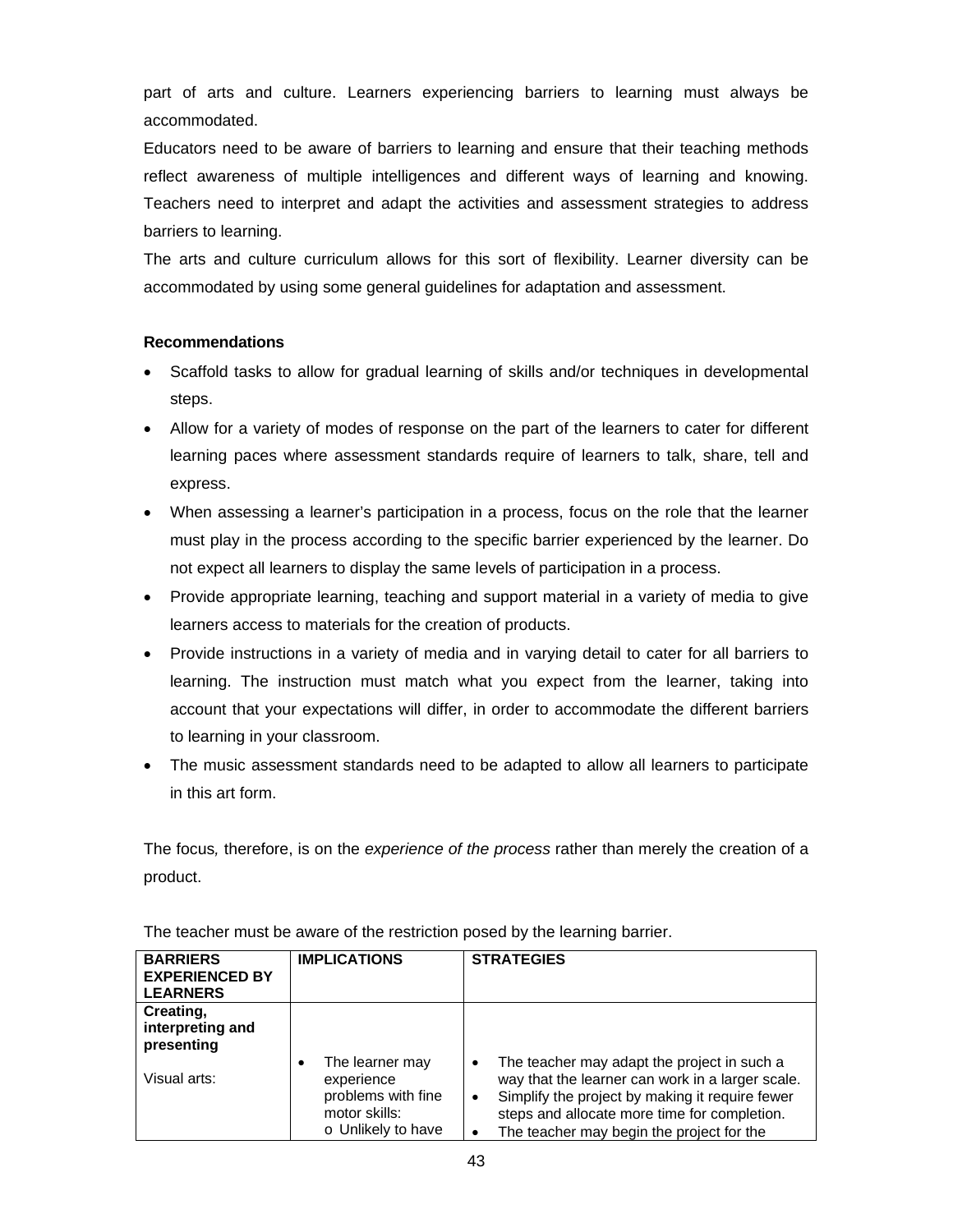| <b>BARRIERS</b>                          | <b>IMPLICATIONS</b>                                                                                                                                                                                | <b>STRATEGIES</b>                                                                                                                                                                                                                                                                                                                                                                                                            |
|------------------------------------------|----------------------------------------------------------------------------------------------------------------------------------------------------------------------------------------------------|------------------------------------------------------------------------------------------------------------------------------------------------------------------------------------------------------------------------------------------------------------------------------------------------------------------------------------------------------------------------------------------------------------------------------|
| <b>EXPERIENCED BY</b><br><b>LEARNERS</b> |                                                                                                                                                                                                    |                                                                                                                                                                                                                                                                                                                                                                                                                              |
|                                          | dexterity skills                                                                                                                                                                                   | learner and then allow the learner to complete                                                                                                                                                                                                                                                                                                                                                                               |
|                                          | o Struggle to use<br>both hands in a<br>coordinated<br>way<br>o May not use the<br>non-dominant<br>hand to<br>naturally<br>stabilise their                                                         | it.<br>Encourage the learner to use both hands.<br>$\bullet$<br>Group tasks and peer support may help the<br>$\bullet$<br>learner construct the project.<br>Art activities need to be based on real-life<br>$\bullet$<br>experiences.<br>Be specific with instructions (e.g., design a<br>$\bullet$<br>pattern, use curved lines and only two colours).                                                                      |
|                                          | work.<br>Lack of creativity.<br>Struggle to<br>represent 3-<br>dimensional<br>objects.                                                                                                             | The learner may trace the object.<br>$\bullet$<br>Simplify the task. The learner doesn't have to<br>$\bullet$<br>paint a flower; he or she may paint an apple or<br>ball.<br>The learner may wash or wipe his or her hands<br>$\bullet$<br>frequently. Provide him or her with gloves,<br>brushes and glue sticks.<br>Visual cues to guide the learner through the<br>$\bullet$<br>sequential steps, where an example of the |
| Drama:                                   | Sensitive to touch<br>$\bullet$<br>textures (e.g., glue,<br>clay and paint).<br>Projects that<br>include numerous                                                                                  | completed project is shown, will be of great<br>value.<br>$\bullet$<br>Make use of the help of a peer to guide the<br>learner through the steps.<br>Choose groups carefully. Group peers need to<br>$\bullet$                                                                                                                                                                                                                |
| Music:                                   | steps that must be<br>followed<br>sequentially may<br>cause barriers.                                                                                                                              | be supportive.<br>Encourage participation.<br>$\bullet$<br>Allow enough observation time, until the learner<br>$\bullet$<br>feels confident to participate.<br>Talk the learners through the activity. Ensure<br>$\bullet$                                                                                                                                                                                                   |
|                                          | Lack of confidence<br>to participate.<br>Reluctant to share<br>own ideas with<br>peers.                                                                                                            | that every learner understands what is<br>expected from him or her.<br>Use visual or verbal cues to prepare the learner<br>٠<br>for response at a given time. Peers may help<br>with cues.<br>Lots of practice helps ensure automatic<br>$\bullet$<br>response. Give appropriate models.                                                                                                                                     |
| Dance:                                   | Response time may<br>be slower.                                                                                                                                                                    | Visual aids will help learners read dialogue.<br>$\bullet$                                                                                                                                                                                                                                                                                                                                                                   |
|                                          | Response time may<br>be slower.<br>Experiences<br>$\bullet$<br>difficulty in<br>remembering action<br>sequences.<br>Experiences<br>$\bullet$<br>difficulty in<br>independent finger<br>movement, a | Choose a musical instrument that will be more<br>$\bullet$<br>suited to the learner's needs (e.g., drums or<br>keyboards may be easier to learn than a<br>guitar).<br>Remove unnecessary keys of colour coding the<br>$\bullet$<br>notes may be useful.                                                                                                                                                                      |
|                                          | problem when<br>playing musical<br>instruments.<br>Experiences pincer<br>grip problems and<br>general fine motor<br>control problems.<br>Response time may<br>be slower.                           | Provide visual and verbal cues. Divide the<br>$\bullet$<br>dance group into two groups. The first group<br>dances first and the second group echoes the<br>first group. This will prepare the learner to<br>respond at the correct time.<br>Simplify the sequence of steps (e.g., leap twice<br>$\bullet$<br>with full pirouettes in between, and allow the<br>learner to do the two leaps without the turns).               |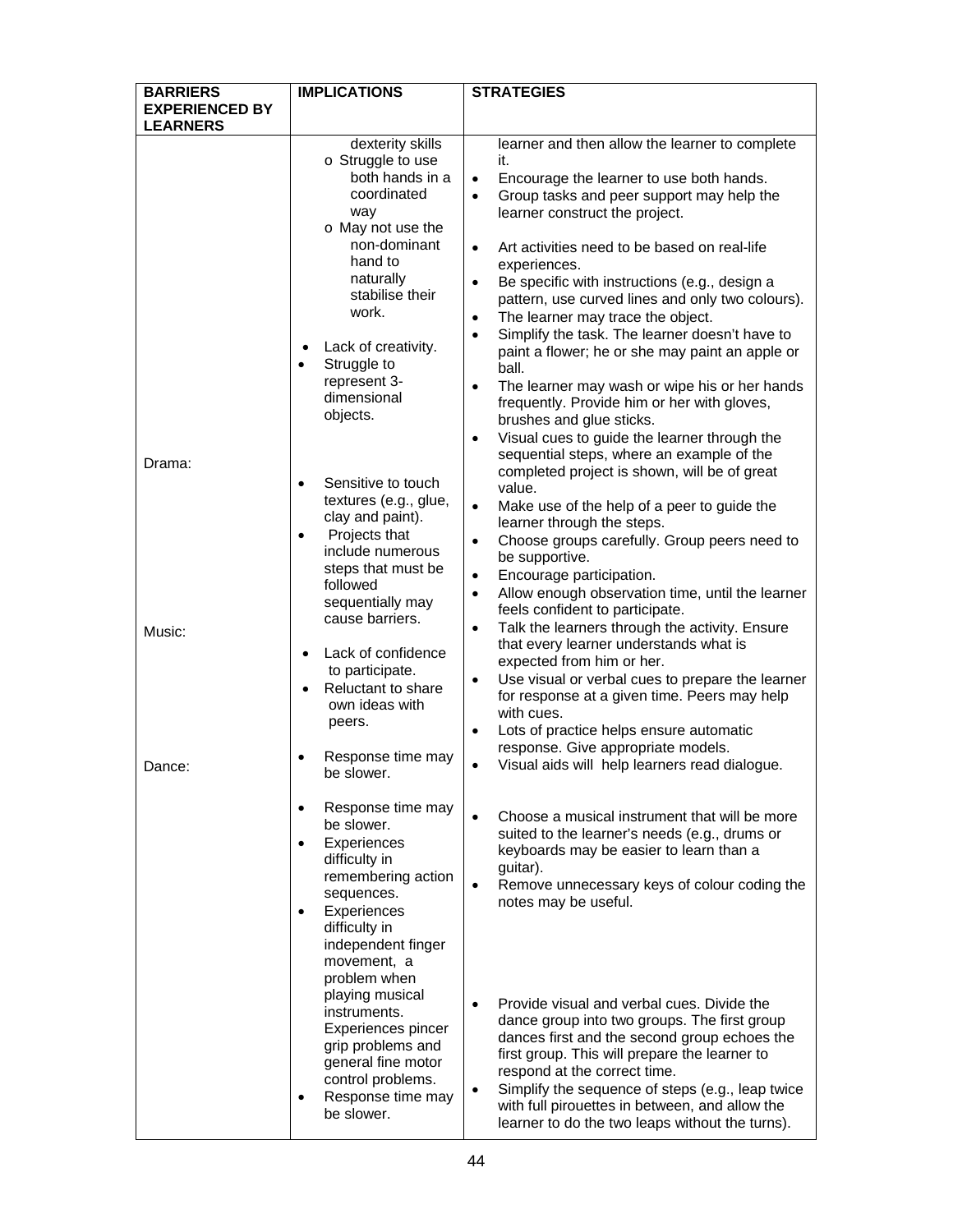| <b>BARRIERS</b>                                                         | <b>IMPLICATIONS</b>                                                                                                                                                           | <b>STRATEGIES</b>                                                                                                                                                                                                                                                                                                                                                                                                                                                                                                                                           |
|-------------------------------------------------------------------------|-------------------------------------------------------------------------------------------------------------------------------------------------------------------------------|-------------------------------------------------------------------------------------------------------------------------------------------------------------------------------------------------------------------------------------------------------------------------------------------------------------------------------------------------------------------------------------------------------------------------------------------------------------------------------------------------------------------------------------------------------------|
| <b>EXPERIENCED BY</b><br><b>LEARNERS</b>                                |                                                                                                                                                                               |                                                                                                                                                                                                                                                                                                                                                                                                                                                                                                                                                             |
|                                                                         | The learner may<br>$\bullet$<br>experience<br>problems with gross<br>motor skills:<br>• Balance.<br>• Coordination.<br>May be struggling to<br>remember<br>steps of sequence. | Practice each step individually before placing<br>$\bullet$<br>the steps in sequence.<br>Sequences should be built up slowly. Add only<br>$\bullet$<br>one new step at a time to a known sequence.<br>Separate leg and arm movements before the<br>$\bullet$<br>two movements are combined.<br>A learner could be placed in the middle of the<br>$\bullet$<br>group. In this position, he or she can model on<br>another student.<br>Allocate enough rehearsal time.<br>$\bullet$<br>Provide visual cues to indicate the sequence of<br>$\bullet$<br>steps. |
| Participating and<br>collaborating:<br>Expressing and<br>communicating: | The learner may<br>experience<br>problems with<br>listening, speaking,<br>and reading skills.                                                                                 | See the section on languages. Adaptive<br>$\bullet$<br>strategies for listening, speaking and reading<br>are dealt with comprehensively there.<br>Allow learners to respond in other ways, taking<br>$\bullet$<br>barriers to learning into account.<br>The use of gestures, body language, sign<br>$\bullet$<br>language, and mime actions must be<br>encouraged.<br>Each learner must be accommodated in a<br>$\bullet$<br>drama group by allowing him or her to                                                                                          |
| Visual arts:                                                            | Experiences<br>$\bullet$<br>problems to create<br>visual images.                                                                                                              | contribute to the product in a manner that<br>accommodates their learning barrier.<br>Allow learners to work with assistants (i.e.,<br>$\bullet$<br>peers) to record their product or allow learners<br>to describe the what, how and why of the                                                                                                                                                                                                                                                                                                            |
| Drama:                                                                  | Experiences<br>$\bullet$<br>problems to perform<br>in a group                                                                                                                 | process.<br>Allow learners to work with a medium that suits<br>$\bullet$<br>their abilities.<br>Work with different materials that differ in<br>$\bullet$<br>texture so that learners can use their tactile<br>senses to create a visual product.<br>Learners can contribute to the creative process<br>$\bullet$<br>by providing input into the words and actions of                                                                                                                                                                                       |
|                                                                         | The learner who<br>$\bullet$<br>experiences a<br>barrier with voice in<br>drama.                                                                                              | the actors, and can contribute to the product by<br>assisting with the refinement thereof during the<br>development process.<br>They can also be used to assess final products<br>$\bullet$<br>according to given criteria.                                                                                                                                                                                                                                                                                                                                 |
|                                                                         | The use of dramatic<br>$\bullet$<br>devices may<br>become a barrier.                                                                                                          | It is not only the actor who develops the<br>$\bullet$<br>product. Role-players such as playwrights and<br>directors also contribute to the process and<br>product.<br>An individual's strengths may lie in different<br>$\bullet$<br>roles in the process.                                                                                                                                                                                                                                                                                                 |
| Music:                                                                  | The planning,<br>making and use of<br>a puppet in a<br>puppet show with<br>music and<br>movement.                                                                             | Allow for gestures, body language and facial<br>$\bullet$<br>expressions as forms of communication.<br>Learners that excel at visual art may choose to<br>$\bullet$<br>create the backdrops for a drama piece, while<br>the learner that excels at drama will perform a<br>role, while a learner that excels in music can<br>contribute accordingly. Some learners may<br>choose to write a drama.<br>Allow each learner to fulfil a role in the process<br>$\bullet$<br>and product that takes his or her learning                                         |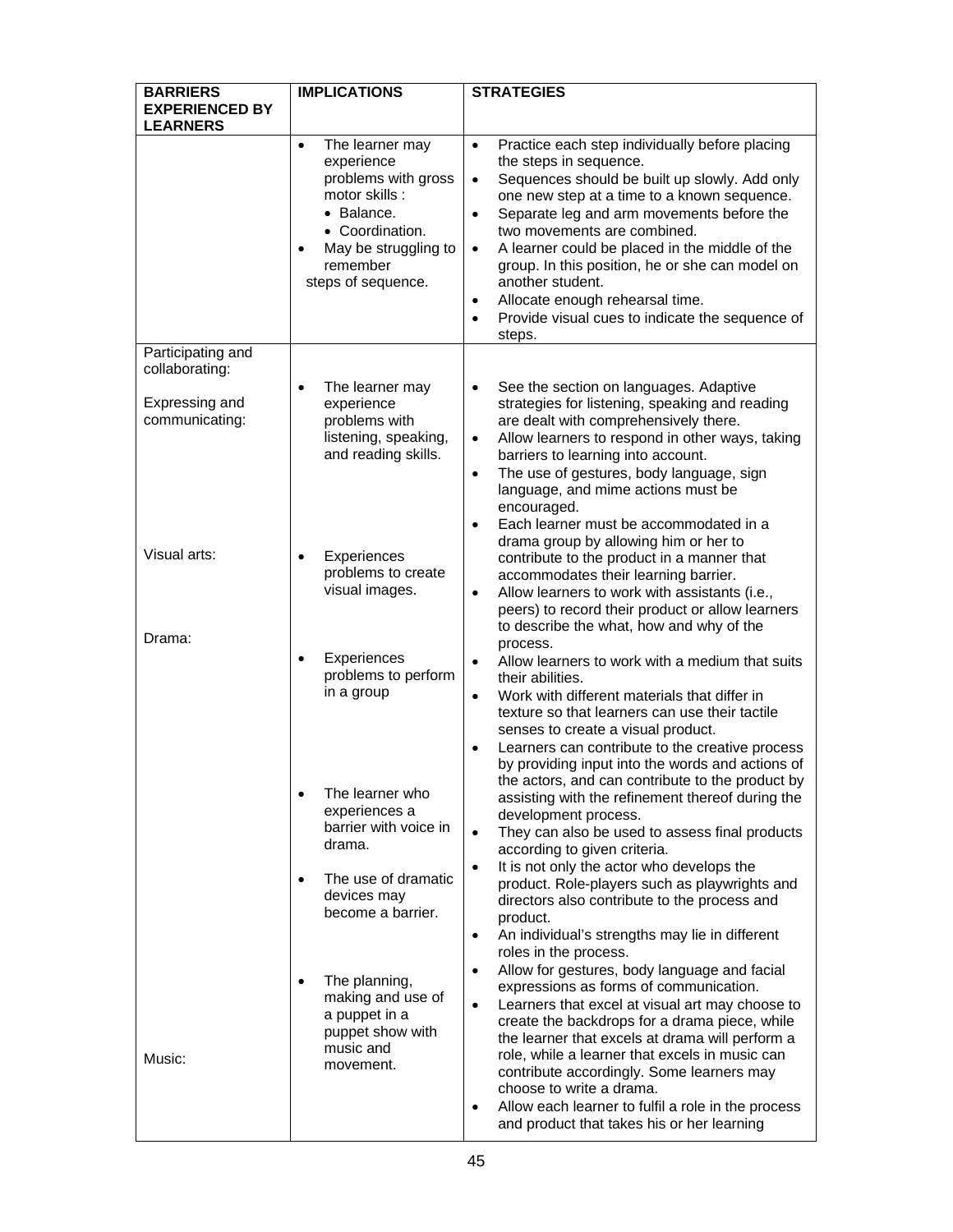| <b>BARRIERS</b>       | <b>IMPLICATIONS</b>                                                                                                                                                                                                          | <b>STRATEGIES</b>                                                                                                                                                                                                                                                                                                                                                                                                                                                                                                                                                                                                                                                                                                                                                                                                                                                                                                                                                                                                                                                                                                                                                                                                                                                                                 |
|-----------------------|------------------------------------------------------------------------------------------------------------------------------------------------------------------------------------------------------------------------------|---------------------------------------------------------------------------------------------------------------------------------------------------------------------------------------------------------------------------------------------------------------------------------------------------------------------------------------------------------------------------------------------------------------------------------------------------------------------------------------------------------------------------------------------------------------------------------------------------------------------------------------------------------------------------------------------------------------------------------------------------------------------------------------------------------------------------------------------------------------------------------------------------------------------------------------------------------------------------------------------------------------------------------------------------------------------------------------------------------------------------------------------------------------------------------------------------------------------------------------------------------------------------------------------------|
| <b>EXPERIENCED BY</b> |                                                                                                                                                                                                                              |                                                                                                                                                                                                                                                                                                                                                                                                                                                                                                                                                                                                                                                                                                                                                                                                                                                                                                                                                                                                                                                                                                                                                                                                                                                                                                   |
| <b>LEARNERS</b>       |                                                                                                                                                                                                                              |                                                                                                                                                                                                                                                                                                                                                                                                                                                                                                                                                                                                                                                                                                                                                                                                                                                                                                                                                                                                                                                                                                                                                                                                                                                                                                   |
| Dance:                | Demonstration of<br>$\bullet$<br>rhythm and<br>changes in tempo<br>may cause barriers.<br>Demonstrate<br>$\bullet$<br>singing and<br>movement.<br>Demonstrate a<br>$\bullet$<br>graphic<br>representation of<br>music notes. | barrier into account.<br>Help them understand and experience that<br>$\bullet$<br>people with differing abilities complement one<br>another in the artistic process in developing a<br>composite product.<br>Do not expect any one learner to be able to<br>$\bullet$<br>fulfil all roles.<br>Emphasise that the focus is contribution to a<br>process.<br>A visual demonstration and/or representation of<br>$\bullet$<br>these will need to be given via actions (e.g.,<br>clapping and beating a drum).                                                                                                                                                                                                                                                                                                                                                                                                                                                                                                                                                                                                                                                                                                                                                                                        |
|                       | <b>Express different</b><br>$\bullet$<br>movement patterns<br>to express feelings,<br>ideas or moods.<br>Perform dance<br>$\bullet$<br>sequences.                                                                            | Allow miming actions to communicate message<br>$\bullet$<br>of song, story, etc.<br>Allow learners to describe and/or explain these<br>$\bullet$<br>to you or to someone else.<br>Allow learners to explore techniques of playing<br>$\bullet$<br>drums using tactile senses.<br>Gestures and the repetition of basic<br>$\bullet$<br>movements could be encouraged.<br>Each learner must be accommodated in a<br>$\bullet$<br>dance group by allowing them to contribute to<br>the product in a manner that accommodates<br>their learning barrier.<br>Learners who are unable to perform these<br>$\bullet$<br>sequences may contribute to the design<br>process by providing verbal input into<br>choreography.<br>A learner can contribute to the product by<br>$\bullet$<br>assisting with its refinement during the<br>development process.<br>A learner can also be used to assess a final<br>$\bullet$<br>product according to given criteria.<br>A role-player such as a choreographer also has<br>$\bullet$<br>a role to play in the process and product.<br>Individual strengths may lie in different roles in<br>$\bullet$<br>the process.<br>Perform movements on the spot or in tandem<br>$\bullet$<br>with other peers who lead the learner on the<br>pathway or by holding hands. |

# **3.7 Learning Area: Life Orientation**

# **Learning outcomes and assessment standards**

Learning outcomes 1 (healthy promotion), 2 (social development), 3 (personal development) and 5 (Orientation to the World of Work), with their corresponding assessment standards, accommodate all learners, irrespective of their barriers to learning.

Learning outcome 4 (physical development and movement) provides unique challenges, for learners needing a high level of support in the classroom.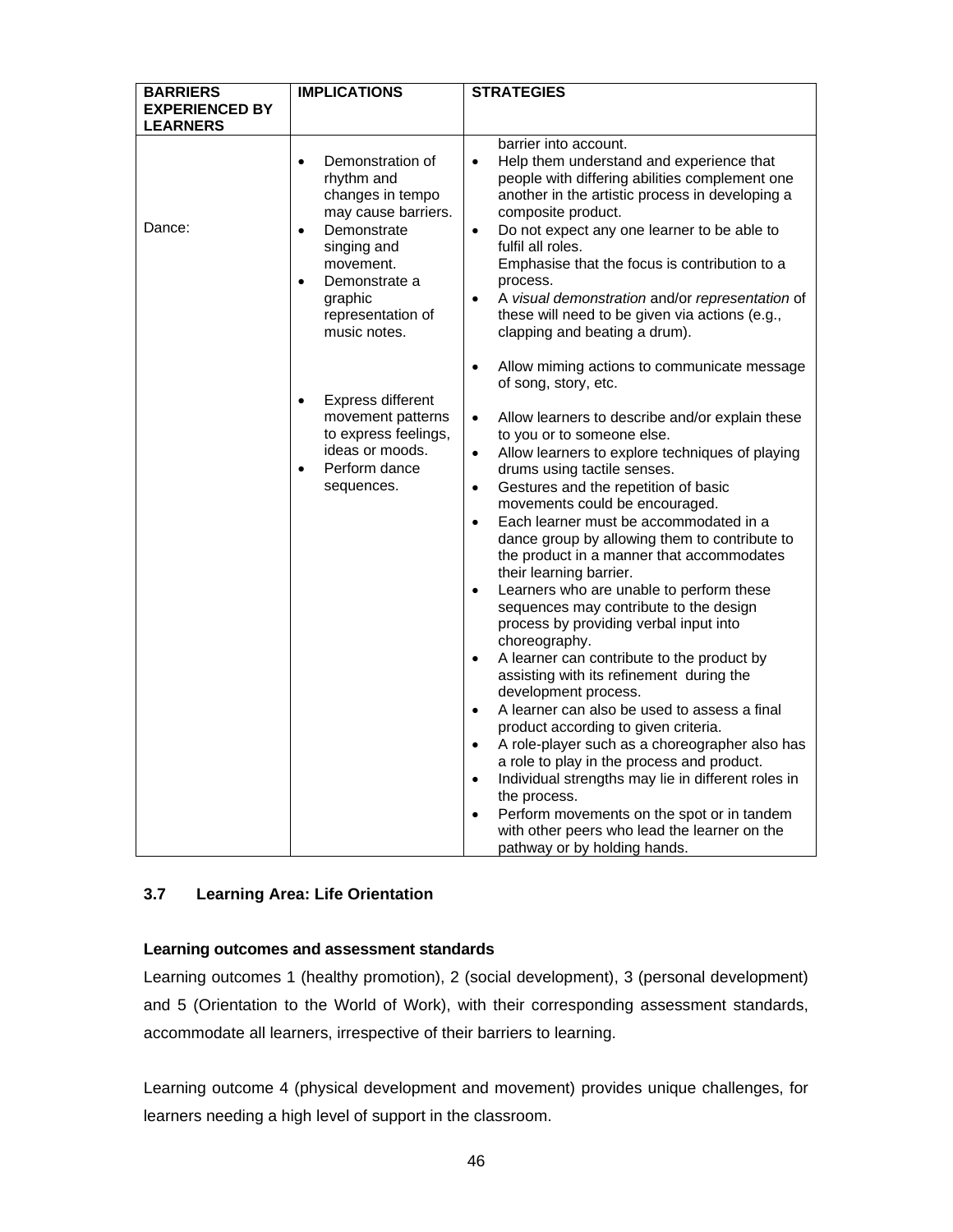The assessment of life orientation activities will require the teacher to *observe* the learners to determine how they behave and handle situations.

# **Recommendations**

The following recommendations are made with respect to these learning outcomes:

- Activities may need to be scaffolded to guide learners to achieve assessment standards.
- Some instructions and responses will need to occur in a one-on-one situation, whether between the learner and teacher or the learner and peer.
- The teacher cannot expect all learners to respond in exactly the same way. A variety of learner response modes must be allowed for, to cater for different barriers to learning and paces. For example, where a learner is expected to investigate an issue and is unable to write a response, this learner must be able to convey his or her findings via speech. The teacher must be flexible and allow the learner to communicate in the mode(s) most suited to his level of development and/or learning barrier. This is applicable to assessment standards where the learners are required to describe, explain, suggest, discuss, express, demonstrate , name, identify, draw up information, list, tell, reflect, debate, comment, propose, report, and/or respond.
- Assessment standards that require the learner to *demonstrate certain behaviour* can be assessed by observing how learners act and react in certain situations in the classroom. Such assessments should not be once-off, but should be made on an ongoing basis..
- Where certain behaviours are difficult for a learner to demonstrate, case studies or roleplay could be used to determine how a learner would react or behave by getting him or her to respond in another mode.

Assessment standards that require the learner to draw and colour could be adapted to allow the learner to describ*e* the product (e.g., a flag) to be drawn, and /or work with a peer as an assistant who follows verbal instructions to draw the product on behalf of the learner with the barrier. Alternatively, the pieces of the flag could be provided in the form of a jigsaw puzzle, for correct placement.

When working with assessment standards that require the identification of visual signs:

#### Example: Road signs

- $\triangleright$  The teacher needs to adapt classroom methodology to allow all learners to engage in the activity by providing some learners with actual visuals while explaining the shape and colours of the signs and their features to learners.
- $\triangleright$  In other words, the teacher must involve all learners in the same assessment standard, but the mode in which an instruction and information is given to the learners will differ according to barriers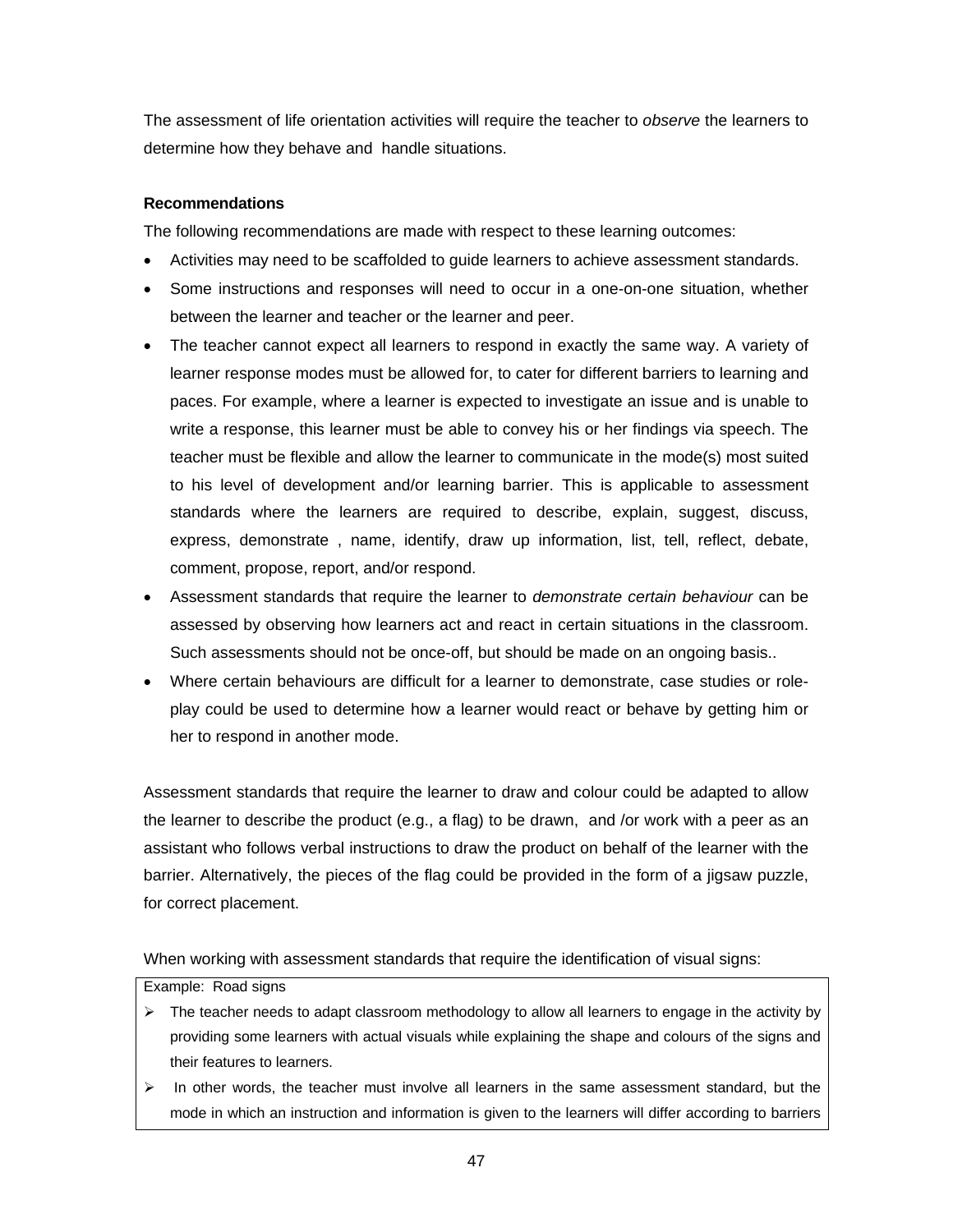to learning.

- $\triangleright$  This is applicable for assessment standards where learners are required to identify, distinguish, recognise, sequence pictures, interpret, consider, select, apply information, implement a method, evaluate, plan, analyse, examine, match and compare.
- $\triangleright$  Providing learning, teaching and assessment in a variety of media (e.g., print, visual, audio) afford all learners with access to information.

**Objects provided must be age and developmentally appropriate for each learner, so a variety of one type of object may be necessary in the classroom. One learner may require a larger object than other learners, or a brighter colour.** 

- The learning context must be the same for all learners, with variances in activity to cater for diversity – this is important so that learners all feel they belong in a class.
- Learners should be grouped according to the focus of the activity. Group learners according to ability / barrier for the *learning of skills*. Group learners in mixed groups when applying skills. They can participate in any mixed group activity where the application of a particular skill is the activity's main focus.

Example: Hitting a target

- 1. Descriptors for each criterion for the activity must be differentiated to accommodate the specific barrier – where the sighted child may be required to throw a ball at a hoop, the blind child may be required to throw a ball in the direction of an auditory stimulus.
- 2. Learners need to display accuracy.
- 3. The target at which learners are aiming will differ.
- Scaffold the learning of a skill from basic parts to the complete skill.
- Where learners experience barriers to learning, practice skills as isolated units, not in a sequence, with isolated body parts, not whole body actions. Allow such learners to first imitate the technique, then add objects later.
- Engage in group or class activities and games where learners with barriers fulfil specific roles according to their abilities and barriers.

Example: A game of "Rounders"

- 1. A learner can catch a ball at the end of the field.
- 2. The learner could also record the team's goals.
- 3. The games can accommodate a variety of skills.
- Provide appropriate learning and teaching support material:
	- o Objects (e.g. balls) in different sizes.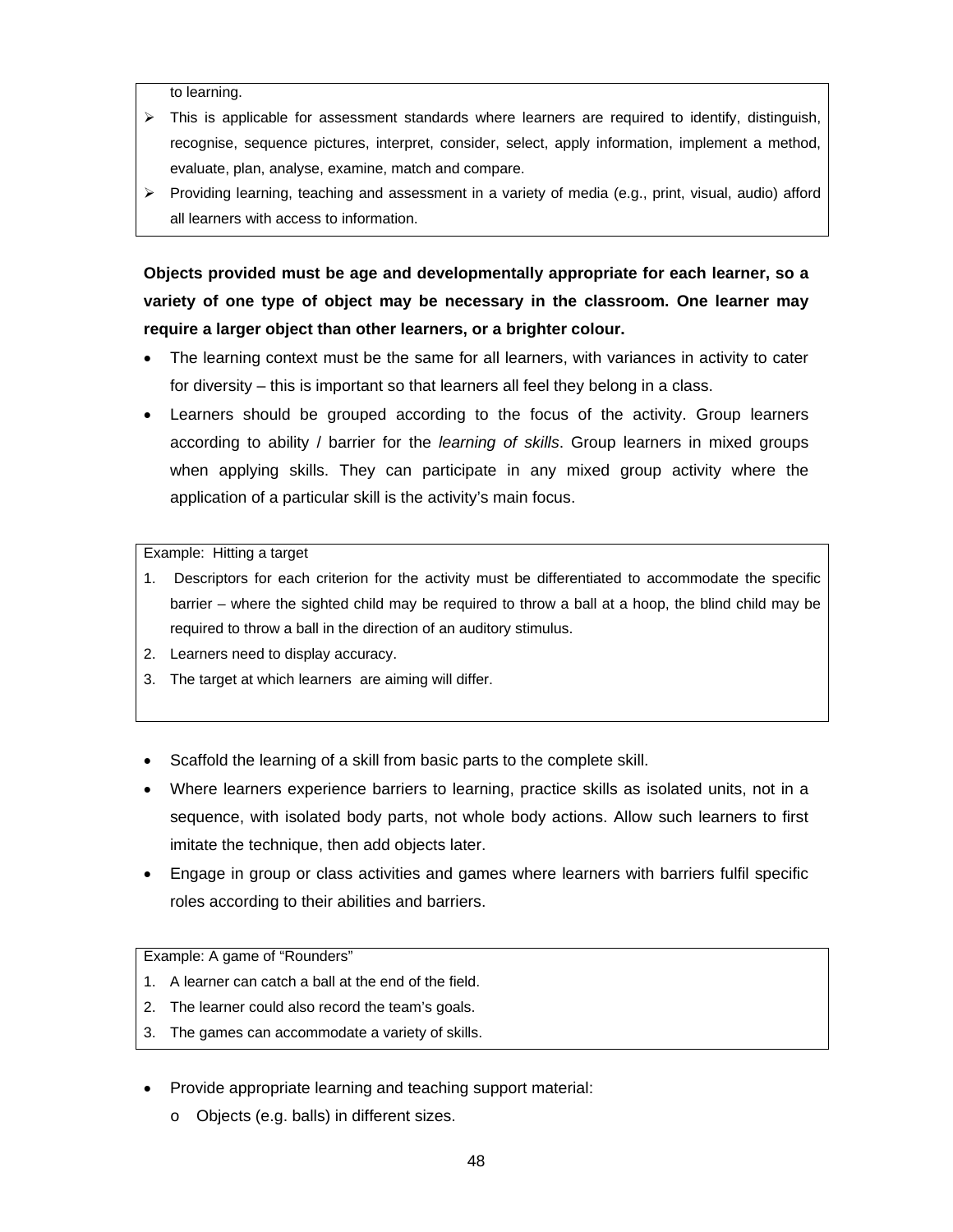- o Brightly coloured objects.
- o Objects which emit sounds when they move.
- o Tees for striking and kicking.
- $\circ$  The safety of the playing area is imperative, especially when partially sighted or blind learners are present.
- Make use of a buddy system:
	- o Blind learners especially, require a partner to guide them around the playing area (use a wrist leash), or in a particular direction, or through providing verbal cues.
	- o Cooperative work.
	- o Peer teaching.
- Adapt the skills, rules and equipment or the use thereof to cater for all learners.
- Methodology:
	- $\circ$  Verbal instructions accompanied by visuals pictures, demonstration, cue words.
	- o Physical guidance of a learner through a skill where allowed to kinaesthetically experience the skill by another learner . The teacher can actually help guide body parts through a skill.

# **3.8 Learning Area: Languages**

# **3.8.1 Learning outcomes and assessment standards**

Learning outcomes 1 (listening), 2 (speaking), 3 (reading and viewing, 4 (writing), 5 (thinking and reasoning) and 6 (language structure and use) all need differentiation to accommodate all learners, irrespective of the nature of barriers to learning.

- It is important to obtain background information regarding language development. An interview with the learner's parents will reveal information about home language, at what ages other languages were introduced, who speaks which language to whom, exposure to television and radio, etc.
- Parent guidance is very important regarding stimulation. Home languages should not be discouraged but rather supplemented by additional interaction in the language of teaching and learning (TV, radio, reading, discussion, school work, etc.).
- For individual tasks, the teacher may have a number of activities that the learner enjoys and can manage on his or her own so that other learners are not distracted. A tape-recorder with earphones may be useful for a learner if reading lessons or learning texts are recorded by a parents or teacher. The learner can then listen and follow in his or her reader or study his or her mind maps A tape recorder can also be used with phonics and spelling skills.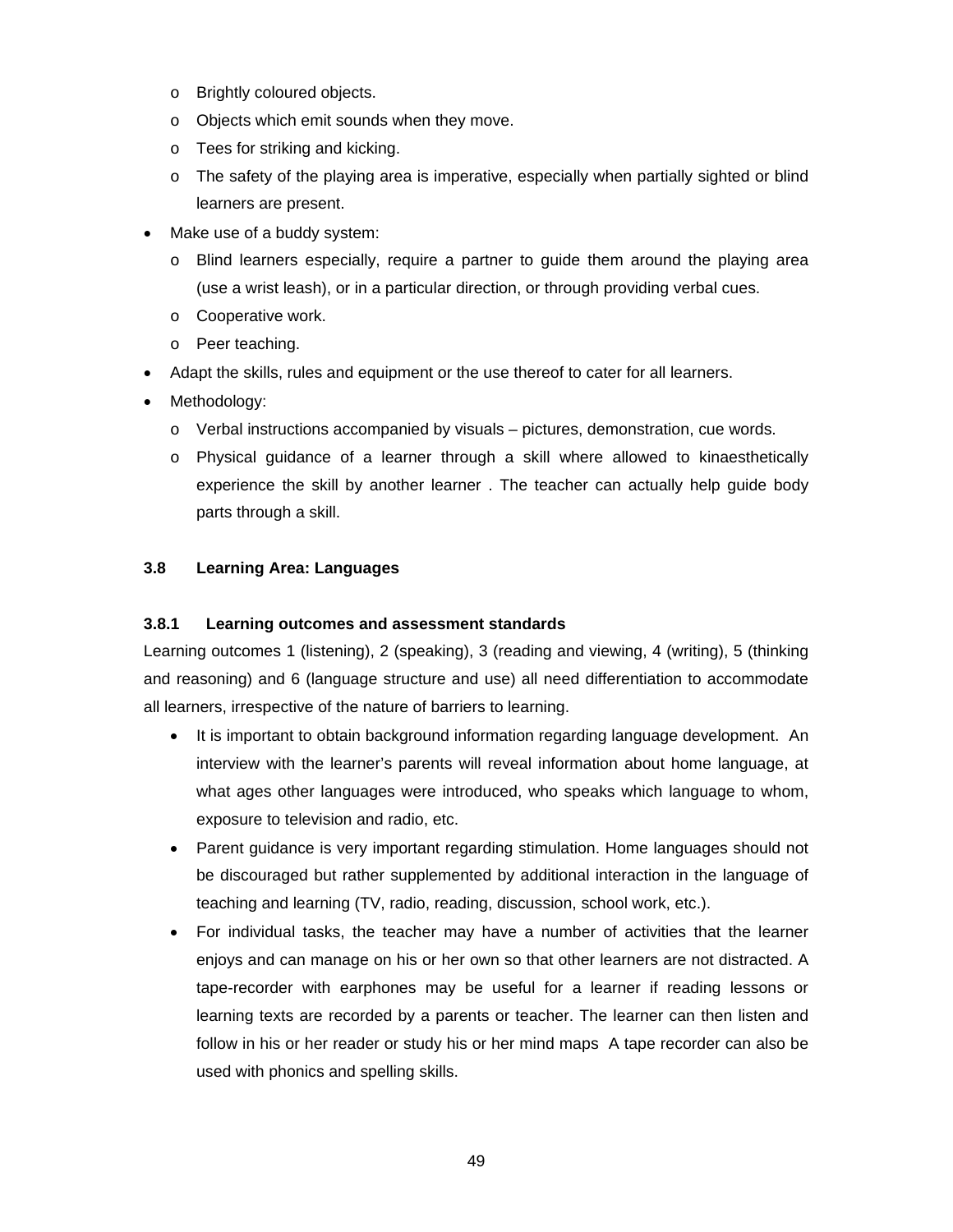# **3.8.2 Recommendation**

| <b>Areas of difficulty</b> | <b>Implications for</b>                   | <b>Educational strategies</b>                                                                                   |
|----------------------------|-------------------------------------------|-----------------------------------------------------------------------------------------------------------------|
|                            | learning                                  |                                                                                                                 |
| Listening                  |                                           | Place the learner near the front of the class to<br>$\bullet$                                                   |
| Auditory<br>perception     |                                           | minimise distractions.                                                                                          |
| (listening skills) is      |                                           | Background noise should be eliminated. Keep<br>$\bullet$                                                        |
| an integral part of        |                                           | the learner's desk clear.                                                                                       |
| the language               |                                           | The positions of the teacher or another learner<br>$\bullet$<br>speaking and that of the learner experiencing a |
| learning process.          | Learners may:                             | barrier are very important.                                                                                     |
| To successfully            | Elicit only parts of<br>$\bullet$         | The position and source of light needs attention.<br>$\bullet$                                                  |
| interpret what             | what has been said.                       | Visual distraction (pollution) (e.g., classes that<br>$\bullet$                                                 |
| learners hear, they        | Show frustration<br>$\bullet$             | are too full) should be eliminated.                                                                             |
| should be able to:         | associated with the                       | Assistance may be given by a person or by<br>$\bullet$                                                          |
| Discriminate<br>$\bullet$  | inability to                              | using a technological device (e.g., hearing and                                                                 |
| what is said.              | communicate.                              | FM system).                                                                                                     |
| Remember<br>$\bullet$      | <b>Experience difficulty</b><br>$\bullet$ | Listening can be supported with non-verbal cues<br>$\bullet$                                                    |
| what is said               | in retrieving the                         | such as gestures, sign, lip-reading, facial                                                                     |
| (memory).                  | appropriate words                         | expressions (don't overdo or exaggerate) and                                                                    |
| Form<br>$\bullet$          | from memory.                              | pictures to assist with comprehension of                                                                        |
| associations               | Not have a language<br>$\bullet$          | vocabulary or concepts. Never assume that the                                                                   |
| between<br>concepts.       | as sophisticated as<br>that of his or her | learner understood what you said. Check by                                                                      |
| Divide the<br>$\bullet$    | peers.                                    | asking questions.                                                                                               |
| message into               | Have difficulty in<br>$\bullet$           | Ask the learner to repeat the instruction to you.<br>$\bullet$                                                  |
| parts                      | understanding the                         | Rephrase questions and sentences rather than<br>$\bullet$<br>merely repeating.                                  |
| (sentences,                | general level of                          | Do not discourage translations by other<br>$\bullet$                                                            |
| words).                    | language.                                 | learners.                                                                                                       |
| combine or                 |                                           | Learners who use SASL as a medium of<br>$\bullet$                                                               |
| complete it<br>(analysis,  |                                           | communication or first language receive visual                                                                  |
| synthesis,                 |                                           | messages rather than auditory messages.                                                                         |
| closure).                  |                                           | When giving instructions, the following is key:<br>$\bullet$                                                    |
|                            |                                           | speech tempo and clarity shorter sentences,                                                                     |
|                            |                                           | less information per sentence (not too wordy),                                                                  |
|                            |                                           | longer pauses between sentences. Gaining eye                                                                    |
|                            |                                           | contact and lowering your body to the learner's<br>eye level are also helpful.                                  |
|                            |                                           | Break verbal instructions down to two or more<br>$\bullet$                                                      |
|                            |                                           | steps at a time.                                                                                                |
|                            |                                           | Have one learner at a time speak, rather than<br>$\bullet$                                                      |
|                            |                                           | overlapping speaking turns.                                                                                     |
|                            |                                           | Encourage learners to ask questions in order to<br>$\bullet$                                                    |
|                            |                                           | attain clarity and meaning.                                                                                     |
|                            |                                           | In some cases, you may have to use extended<br>$\bullet$                                                        |
|                            |                                           | sentences for learners.                                                                                         |
|                            |                                           | Frequently used non-verbal signs could be<br>$\bullet$                                                          |
|                            |                                           | placed on the classroom walls.                                                                                  |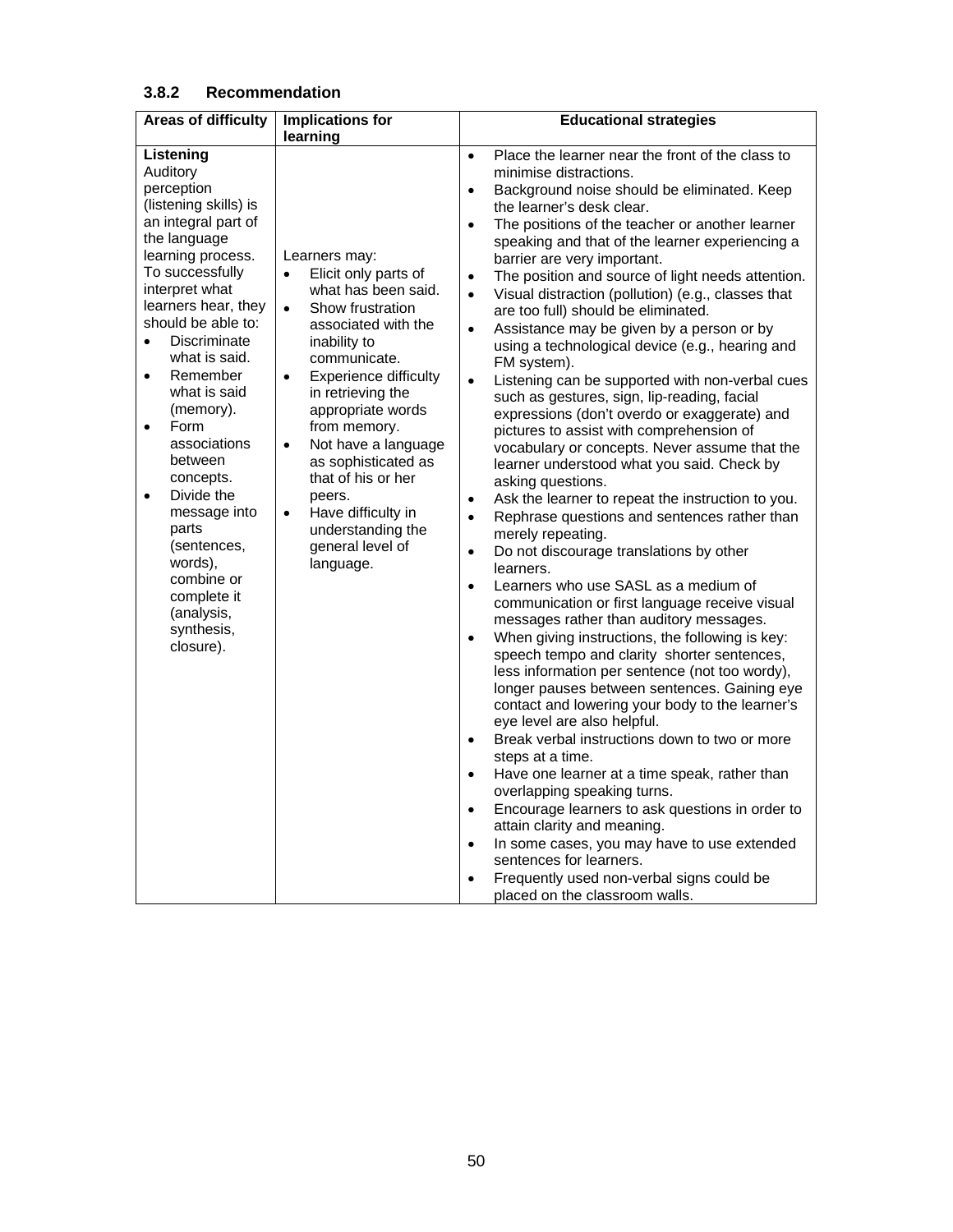| Speaking:        | Learners may:                       | $\bullet$                                                       |
|------------------|-------------------------------------|-----------------------------------------------------------------|
| Learners need to | Show frustration<br>$\bullet$       | Simple questions can be used to promote<br>speech.              |
| express          | associated with the                 | Provide the correct model of speech without<br>$\bullet$        |
| themselves       | inability to                        | highlighting the error. For example, if the learner             |
| meaningfully.    | communicate.                        |                                                                 |
|                  | $\bullet$                           | asks, "I bathroom?" the teacher can reply, "Yes,                |
|                  | <b>Experience difficulty</b>        | you may go to the bathroom."                                    |
|                  | in retrieving the                   | Expand the learner's language by providing<br>$\bullet$         |
|                  | appropriate words<br>from memory.   | more advanced vocabulary. For example, if the                   |
|                  |                                     | learner says, "I hate that book" the teacher can                |
|                  | Have language<br>$\bullet$          | reply, "You think that book is boring, do you?"                 |
|                  | usage that is not as                | Use the present tense to simplify you<br>$\bullet$              |
|                  | sophisticated as that               | sentences.                                                      |
|                  | of their peers.                     | Introduce new vocabulary at the beginning of a<br>$\bullet$     |
|                  | Have difficulty<br>$\bullet$        | new theme. Pay special attention to abstract                    |
|                  | understanding the                   | concepts (e.g., summarise, measure). Teaching                   |
|                  | general level of                    | categories also develops vocabulary.                            |
|                  | language.                           | Provide learners with opportunities to<br>$\bullet$             |
|                  | Have difficulty<br>$\bullet$        | communicate and discourage peers from                           |
|                  | describing pictures or              | speaking for the learner.                                       |
|                  | experiences.                        | Concrete resources will assist the learner in<br>$\bullet$      |
|                  | Have little variety in<br>$\bullet$ | talking on a given topic and will provide visual                |
|                  | language usage.                     | cues to assist in the understanding and                         |
|                  | Seem excessively<br>$\bullet$       | feedback to the learner.                                        |
|                  | shy and non-verbal                  | Teachers and peers need to have an<br>$\bullet$                 |
|                  | Point to things rather<br>$\bullet$ | expectation of what the learner will contribute to              |
|                  | than ask for them.                  | conversations and group discussion.                             |
|                  | Speak in isolated<br>$\bullet$      | Provide the learner with enough opportunity to<br>$\bullet$     |
|                  | words or sentence                   | communicate, and discourage peers from                          |
|                  | fragments.                          | speaking for the learner.                                       |
|                  |                                     | Focus on what the learner is telling you, and just<br>$\bullet$ |
|                  |                                     | on the language he or she uses.                                 |
|                  |                                     | If the learner is not being understood, say,<br>$\bullet$       |
|                  |                                     | "Show me and tell me about it." The following                   |
|                  |                                     | may also help you understand the learner:                       |
|                  |                                     | "Repeat, slow down, tell me another way, show                   |
|                  |                                     | me, ask peers to translate"                                     |
|                  |                                     | Encourage social interaction during break times.<br>$\bullet$   |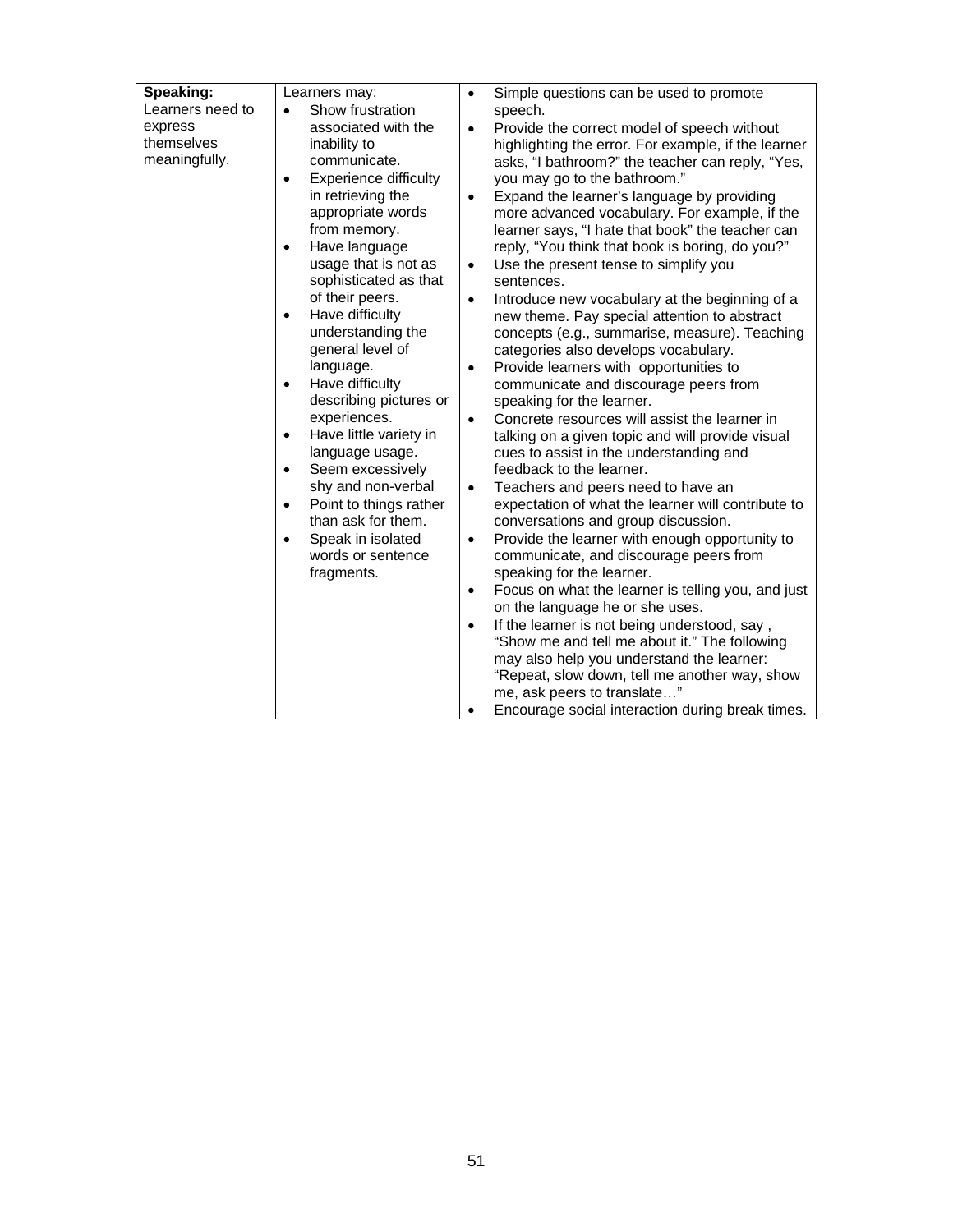| <b>Reading and</b> | Learners may:                                       | Visual cues (e.g., pictures) should be explained<br>$\bullet$                                                          |
|--------------------|-----------------------------------------------------|------------------------------------------------------------------------------------------------------------------------|
| viewing as a       | Display behaviours<br>$\bullet$                     | descriptively.                                                                                                         |
| learning barrier   | such as tilting the                                 | A reader could read the text to the learner.<br>٠                                                                      |
|                    | head back or bringing                               | The learner could listen to a tape of the reading<br>$\bullet$<br>lesson.                                              |
|                    | his head too close to                               | The reading material must be placed on a flat<br>٠                                                                     |
|                    | a book.<br>Display coordination<br>$\bullet$        | surface.                                                                                                               |
|                    | difficulties.                                       | Enlarge print.<br>٠                                                                                                    |
|                    | Have difficulty<br>$\bullet$                        | Print on a contrasting background (e.g., yellow).<br>$\bullet$                                                         |
|                    | managing the                                        | Ensure appropriate sitting and lighting (e.g., feet<br>$\bullet$<br>flat on ground, chair and knees at 90°, hips right |
|                    | routine of wearing<br>glasses.                      | to the back of the chair, shoulders and upper                                                                          |
|                    | Be doing random<br>$\bullet$                        | back in the correct position, proper eye-hand                                                                          |
|                    | visual scanning.                                    | distance, hands in the correct position (straight,                                                                     |
|                    | Find it difficult to keep<br>$\bullet$              | not hooked). Place a paper and pencil at the<br>learner's midline (centre of his or her body).                         |
|                    | up with the pace and<br>place while reading         | Implement a coordination programme (e.g.<br>$\bullet$                                                                  |
|                    | and viewing.                                        | cross-lateral march, ball play, sport).                                                                                |
|                    | Have difficulty in<br>$\bullet$                     | Encourage a routine for wearing, cleaning, and<br>$\bullet$                                                            |
|                    | selecting relevant key                              | storing glasses and other aids.<br>Movement of eyes (left to right, top to bottom)<br>٠                                |
|                    | information.<br>Have difficulties with<br>$\bullet$ | must be taught, generalised and maintained.                                                                            |
|                    | articulation, rhythm,                               | Provide the class with a pre-reading activity to<br>٠                                                                  |
|                    | timing and intonation.                              | introduce new vocabulary and place the story in<br>context.                                                            |
|                    |                                                     | For example, focus the learners' attention on a<br>$\bullet$                                                           |
|                    |                                                     | reading page. This allows them to skim the                                                                             |
|                    |                                                     | pages, to visually focus on words, and to                                                                              |
|                    |                                                     | become familiar with material on the page<br>before they read.                                                         |
|                    |                                                     | Discuss the picture:                                                                                                   |
|                    |                                                     | What is happening?                                                                                                     |
|                    |                                                     | What time of the day is it?                                                                                            |
|                    |                                                     | What will happen next?<br>How do they feel?                                                                            |
|                    |                                                     | How many people do you see?                                                                                            |
|                    |                                                     | Asking the children to swiftly find:                                                                                   |
|                    |                                                     | A specific word.<br>$\circ$<br>A question mark.<br>$\circ$                                                             |
|                    |                                                     | A period.<br>$\circ$                                                                                                   |
|                    |                                                     | The first word on the page.<br>O                                                                                       |
|                    |                                                     | The last word on the page.<br>$\circ$                                                                                  |
|                    |                                                     | o Asking the children to quickly point to<br>$\circ$<br>a word that:                                                   |
|                    |                                                     | Begins with the sound of ____.<br>$\circ$                                                                              |
|                    |                                                     | Ends with the sound of _____.<br>$\circ$                                                                               |
|                    |                                                     | Means.<br>$\circ$<br>Means the opposite of _______.<br>$\circ$                                                         |
|                    |                                                     | Is the name of a girl, boy, animal, etc.<br>$\circ$                                                                    |
|                    |                                                     | Is a colour word.<br>$\circ$                                                                                           |
|                    |                                                     | Tells what time of day it is.<br>$\circ$<br>Tells how the feel.                                                        |
|                    |                                                     | $\circ$<br>Highlight key words.                                                                                        |
|                    |                                                     | If the learner struggles with the volume of text<br>$\bullet$                                                          |
|                    |                                                     | (novels), use of DVDs, videos or audio tapes.                                                                          |
|                    |                                                     | Talk the learner through a passage to help<br>$\bullet$<br>ensure comprehension.                                       |
|                    |                                                     | Utilise group discussion or peer discussion of<br>$\bullet$                                                            |
|                    |                                                     | text.                                                                                                                  |
|                    |                                                     | Paired reading encourages fluency in reading.                                                                          |
|                    |                                                     | The reading assignment can be shortened, e.g.,<br>$\bullet$<br>Photocopy a small portion.                              |
|                    |                                                     |                                                                                                                        |
|                    |                                                     | Highlight the important words or sentences.                                                                            |
|                    |                                                     | 52<br>Summarise the story's main points.<br>Rewrite the story in shorter sentences and                                 |

Differentiation of comprehension: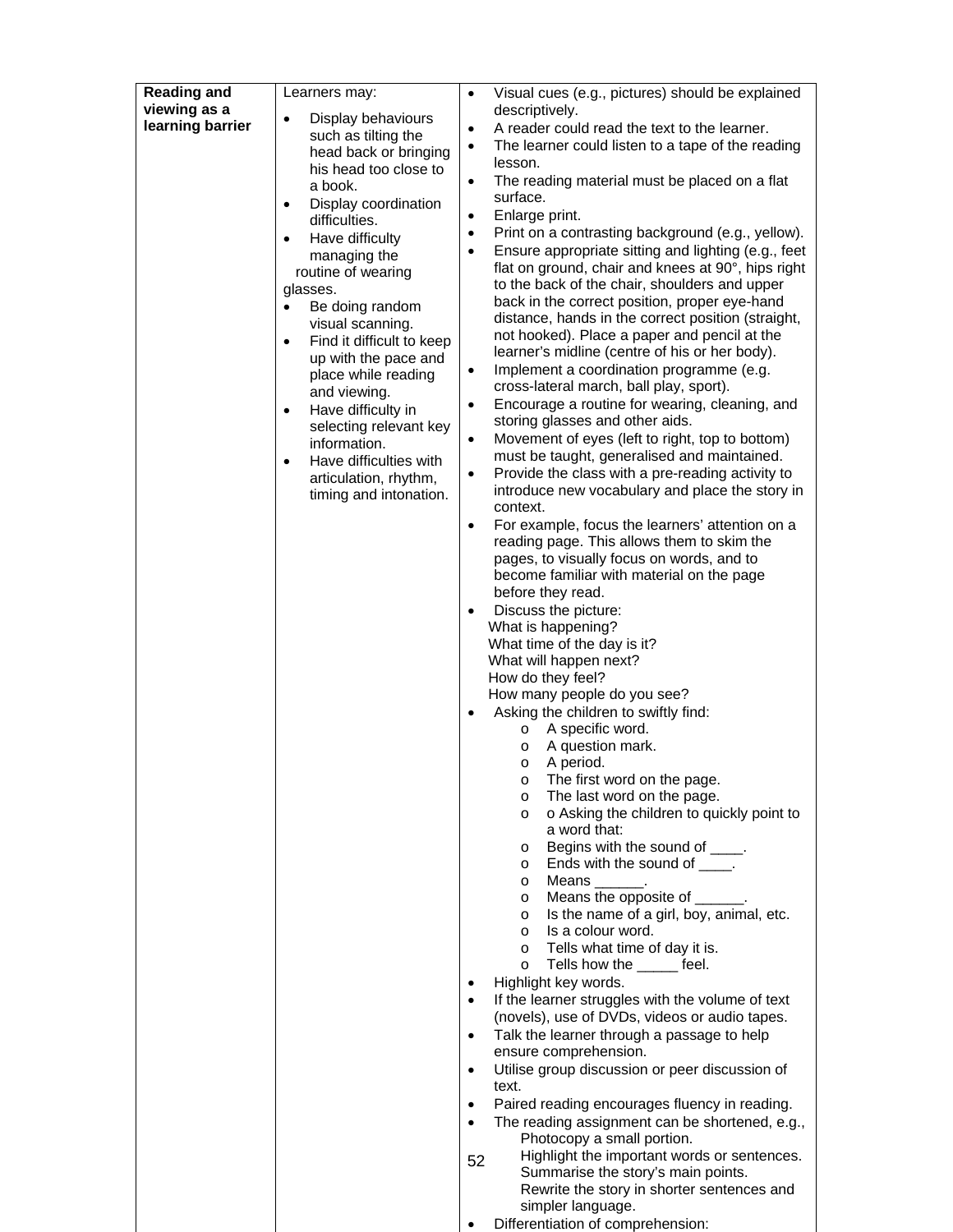| Writing | Learners may:<br>Experience<br>difficulty<br>$\bullet$ | Braille printers, computers, typewriters and<br>$\bullet$<br>other assistive devices should be made |
|---------|--------------------------------------------------------|-----------------------------------------------------------------------------------------------------|
|         | with the mechanics of                                  | available.                                                                                          |
|         | writing,<br>which may                                  | When the learner needs to write, describe or<br>$\bullet$                                           |
|         | reduce<br>the<br>writing                               | compile, the learner should be allowed to make                                                      |
|         | speed and volume.                                      | use of a scribe.                                                                                    |
|         | Have<br>difficulty<br>in<br>$\bullet$                  | Reduce written work.<br>$\bullet$                                                                   |
|         | the<br>organising                                      | Use worksheets where learners could tick or<br>$\bullet$                                            |
|         | presentation of their                                  | cross.                                                                                              |
|         | work.                                                  | The skill of writing needs to be divided into small<br>$\bullet$                                    |
|         | Lack creativity.<br>$\bullet$                          | steps. Teach each step systematically. Have the                                                     |
|         | Experience<br>difficulty<br>$\bullet$                  | learner start with what he or she can do before                                                     |
|         | in sequencing ideas                                    | starting more difficult activities. If the learner                                                  |
|         | in a logical order.                                    | encounters problems, return to the lower levels                                                     |
|         |                                                        | of work.                                                                                            |
|         |                                                        | Wide lined books, graph papers and A3<br>$\bullet$                                                  |
|         |                                                        | worksheets will assist learners with handwriting.                                                   |
|         |                                                        | Generalising the learner's learning: The learner<br>$\bullet$                                       |
|         |                                                        | will sometimes need to practice the concept with                                                    |
|         |                                                        | different materials. For example, writing can be                                                    |
|         |                                                        | practiced in the sand, with finger paint, with                                                      |
|         |                                                        | crayons, pencil and pen.                                                                            |
|         |                                                        | Sequences may need to be supported with<br>$\bullet$                                                |
|         |                                                        | visual and descriptive representation of the                                                        |
|         |                                                        | steps required to complete the task.                                                                |
|         |                                                        | Allow more time for the learner to complete his<br>$\bullet$                                        |
|         |                                                        | or her task.                                                                                        |
|         |                                                        | Provide learners with formats or examples of the<br>$\bullet$                                       |
|         |                                                        | required layout.                                                                                    |
|         |                                                        | Brainstorm words, develop sentences with<br>$\bullet$                                               |
|         |                                                        | words, order sentences, and then write out the<br>final copy.                                       |
|         |                                                        | Peer and cross-age tutors are useful as scribes.<br>$\bullet$                                       |
|         |                                                        | Allow the learner to copy notes from a peer or<br>$\bullet$                                         |
|         |                                                        | from a photocopy on the desk next to him or                                                         |
|         |                                                        | her.                                                                                                |
|         |                                                        | Provide the learner with a copy of the notes to<br>$\bullet$                                        |
|         |                                                        | paste into his or her book.                                                                         |
|         |                                                        | Discussion should always precede any writing<br>$\bullet$                                           |
|         |                                                        | activity. Start by discussing experiences,                                                          |
|         |                                                        | thoughts, feelings and events. Follow the                                                           |
|         |                                                        | following procedure:                                                                                |
|         |                                                        | Experience (do it).                                                                                 |
|         |                                                        | Auditory language (talk about it).                                                                  |
|         |                                                        | Written language (write about it).                                                                  |
|         |                                                        | Proceed from the concrete to the abstract:<br>$\bullet$                                             |
|         |                                                        | <b>Concrete descriptive:</b><br>The learner writes a simple description of                          |
|         |                                                        | the things he or she can perceive, such as                                                          |
|         |                                                        | the names of objects, colours and shapes.                                                           |
|         |                                                        | The sentences can gradually become                                                                  |
|         |                                                        | longer.                                                                                             |
|         |                                                        | Concrete imaginative:                                                                               |
|         |                                                        | Use imagination When using a picture of a                                                           |
|         |                                                        | boy walking, let the learner write about                                                            |
|         |                                                        | where he or she thinks the boy is going.                                                            |
|         |                                                        | <b>Abstract descriptive:</b>                                                                        |
|         |                                                        | Descriptions become more detailed. More                                                             |
|         |                                                        | particulars are added, and attention is paid                                                        |
|         |                                                        | to the sequence of events. Comic strips                                                             |
|         |                                                        | work well for this exercise.<br><b>Abstract imaginative:</b>                                        |
|         |                                                        | 53 Now the story consists of a plot, an imaginative                                                 |
|         |                                                        | setting, occasional figures of speech, and                                                          |
|         |                                                        | connotations of moral values. Discuss                                                               |
|         |                                                        | keywords, place names, names of persons                                                             |
|         |                                                        | and sequences.                                                                                      |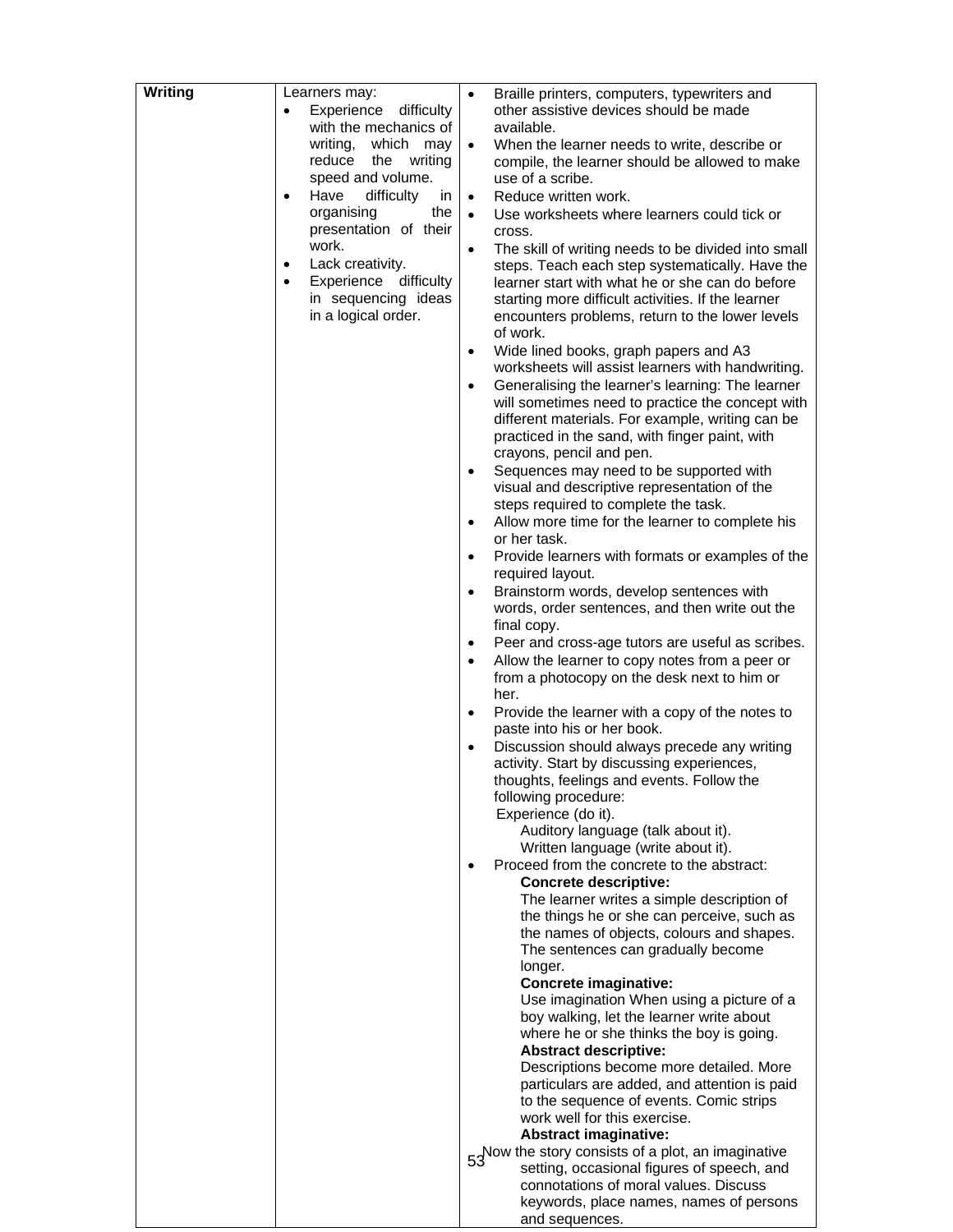| <b>Thinking and</b><br>reasoning | Learners may:<br>Experience<br>$\bullet$<br>barriers<br>that are often the<br>delayed<br>result<br>οf<br>language and speech<br>development.<br>Experience<br>barriers<br>$\bullet$<br>with<br>abstract<br>concepts.<br>difficulty<br>Have<br>in.<br>$\bullet$<br>solving problems.<br>Receive<br>fewer<br>$\bullet$<br>opportunities<br>to<br>engage in language<br>conversation due to<br>poor language skills.<br>Experience<br>greater<br>$\bullet$<br>difficulty in asking for<br>help. | Teach or demonstrate new skills using a variety<br>$\bullet$<br>of approaches or contexts.<br>Reinforce abstract concepts with a variety of<br>$\bullet$<br>concrete examples. For example, visual cues<br>(pictures, concrete objects) give the learner<br>memory 'hooks' to better grasp abstract<br>concepts and stimulate the learner's thinking<br>and reasoning skills.<br>Encourage and teach problem-solving skills.<br>$\bullet$<br>Encourage learners to verbalise how they have<br>$\bullet$<br>solved the problem.<br>Provide time and opportunities for the repetition<br>$\bullet$<br>and reinforcement of new skills.<br>Teach new skills, but ensure that previously<br>$\bullet$<br>learnt skills have not been lost.<br>Develop strategies to assist the learner's<br>$\bullet$<br>language development.<br>Provide games that stimulate thinking and<br>$\bullet$<br>reasoning (e.g. chess).<br>Where possible, use visual cues to reinforce<br>$\bullet$<br>thinking and reasoning.<br>Divide the task into small steps or learning<br>$\bullet$<br>objectives. Let the learner start with what he or<br>she can do before proceeding to more difficult<br>activities. |
|----------------------------------|----------------------------------------------------------------------------------------------------------------------------------------------------------------------------------------------------------------------------------------------------------------------------------------------------------------------------------------------------------------------------------------------------------------------------------------------------------------------------------------------|--------------------------------------------------------------------------------------------------------------------------------------------------------------------------------------------------------------------------------------------------------------------------------------------------------------------------------------------------------------------------------------------------------------------------------------------------------------------------------------------------------------------------------------------------------------------------------------------------------------------------------------------------------------------------------------------------------------------------------------------------------------------------------------------------------------------------------------------------------------------------------------------------------------------------------------------------------------------------------------------------------------------------------------------------------------------------------------------------------------------------------------------------------------------------------------------|
| Language                         |                                                                                                                                                                                                                                                                                                                                                                                                                                                                                              | Teach spelling by doing sounds, blends, etc.                                                                                                                                                                                                                                                                                                                                                                                                                                                                                                                                                                                                                                                                                                                                                                                                                                                                                                                                                                                                                                                                                                                                               |
| structure:                       |                                                                                                                                                                                                                                                                                                                                                                                                                                                                                              | Start by teaching consonant sounds before<br>$\bullet$                                                                                                                                                                                                                                                                                                                                                                                                                                                                                                                                                                                                                                                                                                                                                                                                                                                                                                                                                                                                                                                                                                                                     |
| <b>Spelling</b>                  | Learners may:<br>Not hear the<br>Ċ<br>differences between<br>language sounds and<br>different vowels.<br>Confuse letters and<br>$\bullet$<br>their sounds.<br>Find it difficult to put<br>$\bullet$<br>sounds together in<br>the right order to<br>make up words while<br>spelling.<br>Struggle to sound out<br>$\bullet$<br>words.<br>Be unsure of the<br>$\bullet$<br>sounds of the<br>language and make<br>many spelling<br>mistakes.                                                     | moving to vowels.<br>Use word families to teach phonics (e.g., mat,<br>$\bullet$<br>sat, hat, fat).<br>Teach learners a specific method to learn<br>$\bullet$<br>spelling words (e.g., Look, say, cover, write,<br>check).<br>Keep a few simple multilingual dictionaries in<br>$\bullet$<br>class. Encourage the learners to look up words<br>for themselves.<br>Encourage the learner to use all his or her<br>$\bullet$<br>senses to learn how to spell words. Use one<br>sense at a time and to start with vision. For<br>example:<br>o What can you discover by just looking at<br>the word? (For example, size, number of<br>letters, configuration, small words, familiar<br>sounds?)<br>o Trace the word (with his or her fingers on<br>the table). What does it feel like?<br>o Read the word aloud and listen to it while<br>you read it.<br>o Close your eyes and visualise the object<br>the word names. What does it look like?<br>What does it feel like?<br>o Hear the word inside your head. What                                                                                                                                                                          |
|                                  | Be slow to learn to<br>٠<br>spell new words.                                                                                                                                                                                                                                                                                                                                                                                                                                                 | does it sound like? Does the object the<br>word refers to make any sound?                                                                                                                                                                                                                                                                                                                                                                                                                                                                                                                                                                                                                                                                                                                                                                                                                                                                                                                                                                                                                                                                                                                  |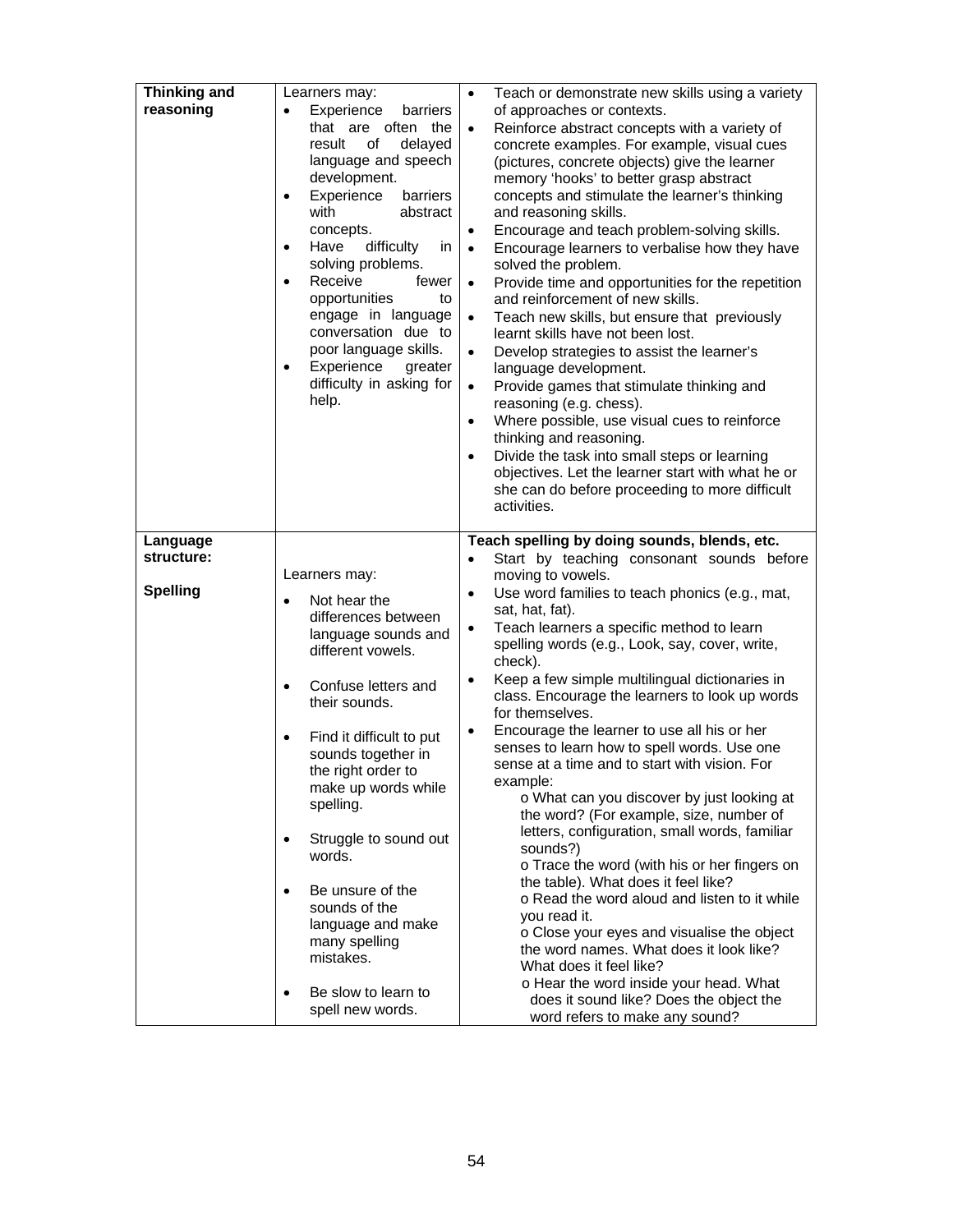| <b>Teaching syllables:</b>                             |
|--------------------------------------------------------|
| Words can be divided into parts. Using body            |
|                                                        |
| movements to emphasise the concept may help.           |
| Say a compound two-syllable word and ask the           |
| learners to say it with you. Tell the learners to      |
|                                                        |
| imagine two body movements to go with the word. It     |
| is important that they find their own movements with   |
| ease. Explain that they have just divided the word     |
|                                                        |
| into syllables. Write the word on the board, showing   |
| the divisions by colour-coding each part.              |
| <b>Vertical writing:</b>                               |
|                                                        |
| Vertical writing organises the letters of the word so  |
| that the learners can deal with them comfortably.      |
| Write the word on the black, letter by letter, from    |
| top to bottom. The learners say the sound of           |
|                                                        |
| each letter and name the word. When you have           |
| repeated this several times, have the learners         |
| write the words vertically and horizontally on         |
|                                                        |
| their papers.                                          |
| <b>Flashlight tracking:</b>                            |
| Use the flashlight to write shapes, letters, or        |
|                                                        |
| words on the ceiling or blackboard. Have the           |
| learner track the light with their eyes and the        |
| pointing finger of their writing hand while they       |
| repeat the number, word or letter.                     |
|                                                        |
| The learners will be forced to visualise the           |
| symbol you are drawing and will activate the           |
| haptic system with the arm movement.                   |
|                                                        |
| To reinforce spelling, write the word with the         |
| flashlight on the blackboard and have the              |
| children tell you the word.                            |
|                                                        |
| Use the flashlight to speed up the learners'           |
| reading. Write a story on the blackboard or chart      |
| and move the light along the line at the speed at      |
| which you want the learners to learn. This             |
|                                                        |
| method can be used to pace reading, teach              |
| phrasing, or to reinforce left-to-right progression.   |
|                                                        |
| <b>Magazine tracking:</b>                              |
|                                                        |
| Once learners have learnt to focus on individual       |
| words while reading, it is often difficult for them to |
| progress to reading across a line smoothly.            |
| Magazine tracking not only corrects word-by-           |
|                                                        |
| word reading but also helps eliminate problems         |
| with directionality, reversals, omissions and          |
| fixations. Tear a page from a magazine (the            |
|                                                        |
| larger the print, the better). Adverts are good to     |
| start with. Have the children loop each vowel in       |
| each word. Ensure that they do not lift their          |
|                                                        |
| pencils except at the end of each line. Limit the      |
| activity to no more than ten minutes.                  |
| This activity may be used to reinforce any             |
| concept. Try the following activities:                 |
|                                                        |
| • Loop the alphabet in order.                          |
| • Loop punctuation marks.                              |
| • Loop the b and the d.                                |
|                                                        |
| • Loop nouns, verbs or adjectives.                     |
| • Loop word families.                                  |
| • Loop all the words you know.                         |
| • Loop the letters in your name.                       |
|                                                        |
| • Loop the first letter of each word.                  |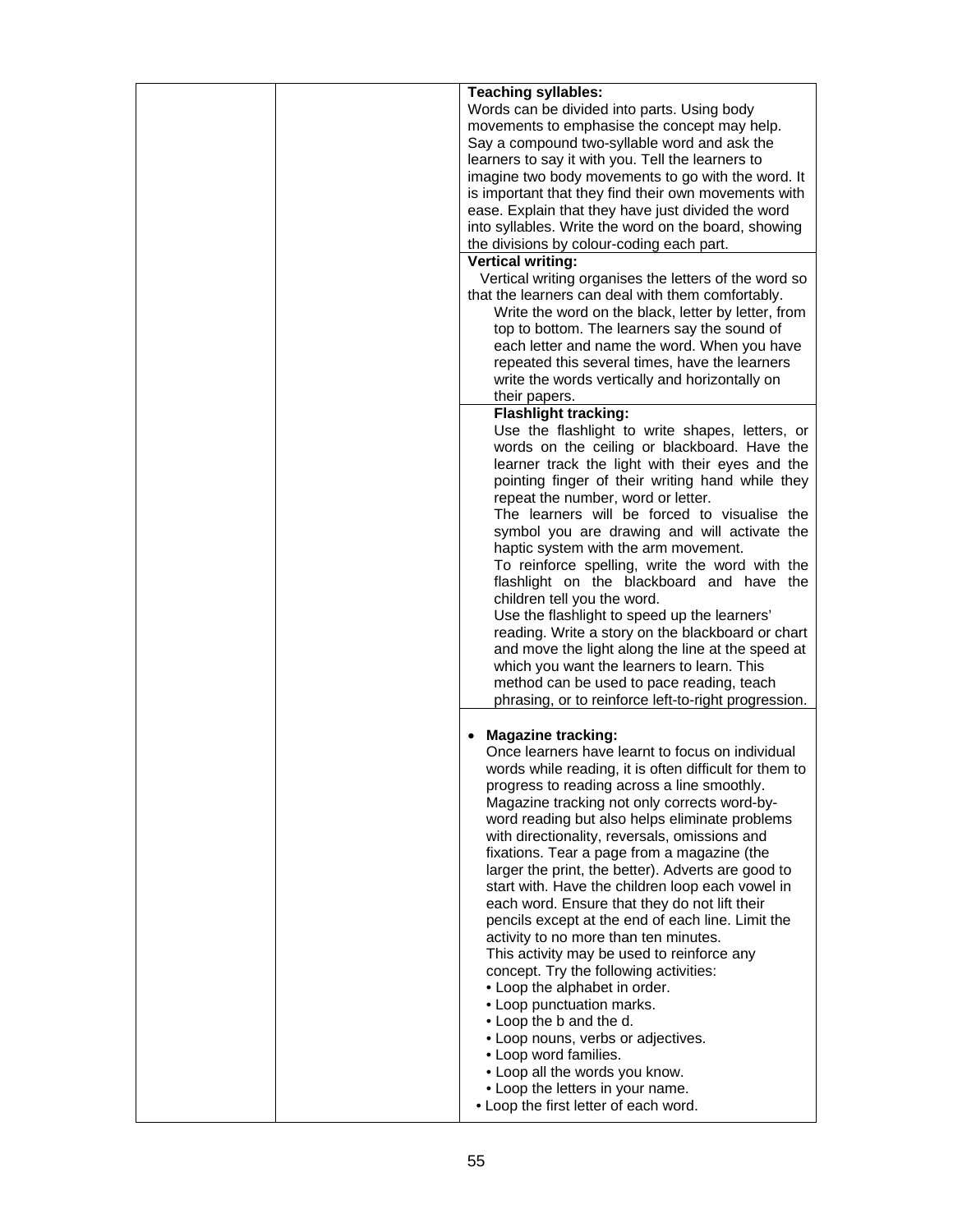| Grammar<br>Grammar<br>underpins the<br>ability to<br>understand a<br>sentence and<br>process it<br>accurately. | have<br>Learners<br>may<br>particular difficulties with:<br>Prepositions.<br>The use of<br>past<br>$\bullet$<br>tense.<br>Agreement<br>the<br>of<br>٠<br>pronoun and<br>verb<br>(e.g., he plays,<br>we<br>play).<br>Active versus passive<br>٠<br>construction<br>(e.g.,<br>The boy kicked the<br>ball; the ball is kicked<br>by the boy)<br>The use of personal<br>٠ | Teach grammar specifically through meaningful<br>context and in practical situations.<br>Teach grammar visually by using<br>pictures,<br>$\bullet$<br>concrete objects, Rebus symbols, Makaton<br>signs or gestures, and the written word. |
|----------------------------------------------------------------------------------------------------------------|-----------------------------------------------------------------------------------------------------------------------------------------------------------------------------------------------------------------------------------------------------------------------------------------------------------------------------------------------------------------------|--------------------------------------------------------------------------------------------------------------------------------------------------------------------------------------------------------------------------------------------|
|                                                                                                                | pronouns (e.g.,<br>he,<br>himself,<br>she,<br>his,<br>hers).                                                                                                                                                                                                                                                                                                          |                                                                                                                                                                                                                                            |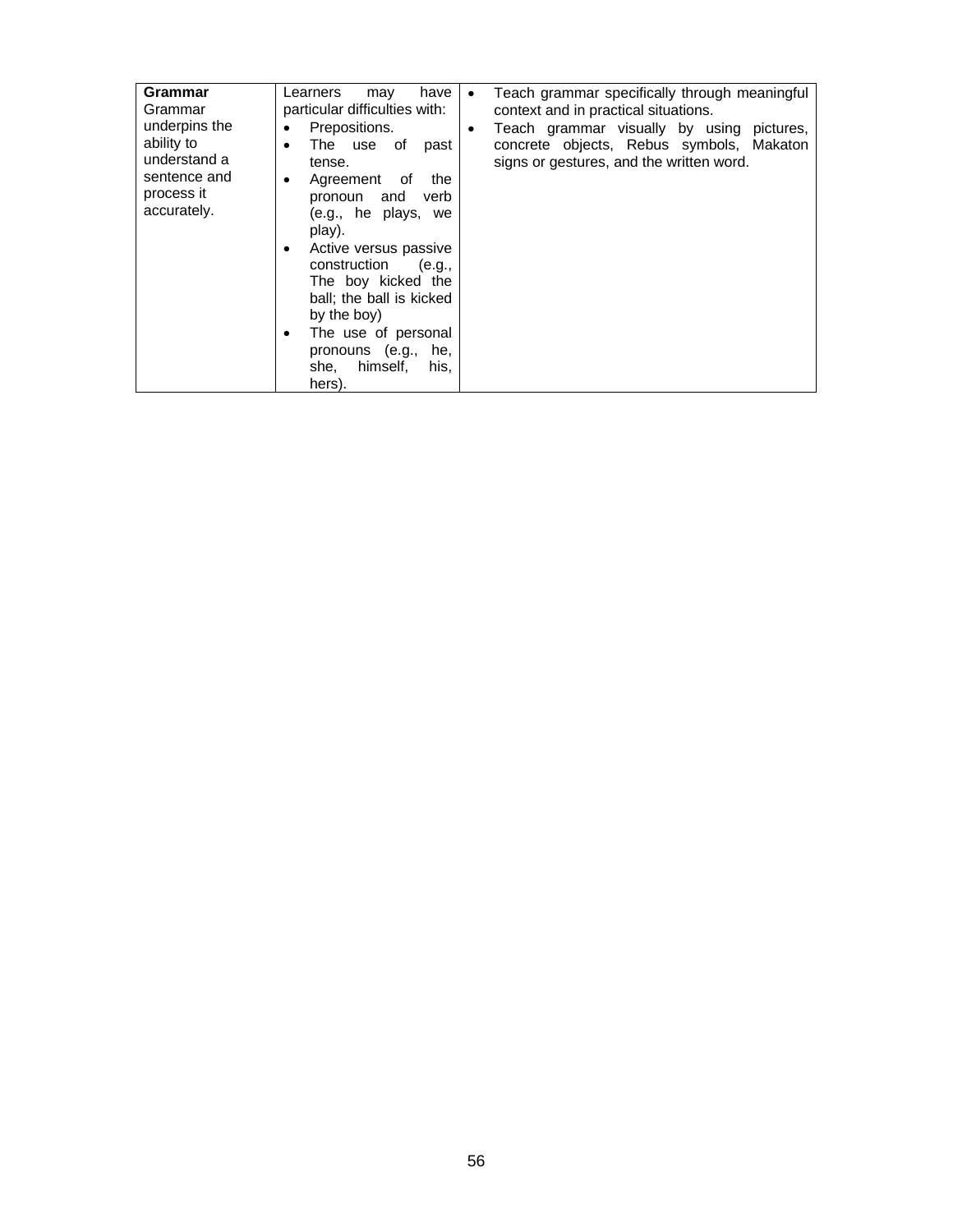# **SECTION 4**

# **TEACHING METHODOLOGIES AND INCLUSIVE EDUCATION**

### **4.1 Introduction**

Education White Paper 6 on inclusive education provides clear directions regarding the importance of curriculum flexibility in meeting the full range of learning needs. The policy states that: *Central to the accommodation of diversity in our schools, colleges, and adult and early childhood learning centres and higher education institutions, is a flexible curriculum and assessment policy that is accessible to all learners, irrespective of the nature of their needs* . In addressing the divers needs of the learners, the curriculum needs to be understood in its entirety. This includes:

- The content (i.e., what is taught).
- The language or medium of instruction.
- How the classroom is organised and managed.
- Teaching methods and processes.
- The pace of teaching and the time available to complete the curriculum.
- The learning materials and equipment that is used.
- How learning is assessed.

These aspects need to be considered in making the curriculum accessible to all learners.

This section will pay particular attention to the teaching methodology component. However, in the discussion of the teaching methodologies, other factors such as classroom management, the content of teaching and learning, the pace of teaching and learning, learning and teaching support material, will also come into play.

# **4.2 Framework for teaching methodologies**

All teaching methodologies should be underpinned by the following principles:

- The learner is the focal point of all teaching, learning and assessment.
- All learners are equally valuable.
- Lessons encourage the (full or partial) participation of all learners.
- Learner differences are an important resource for teaching, learning and assessment.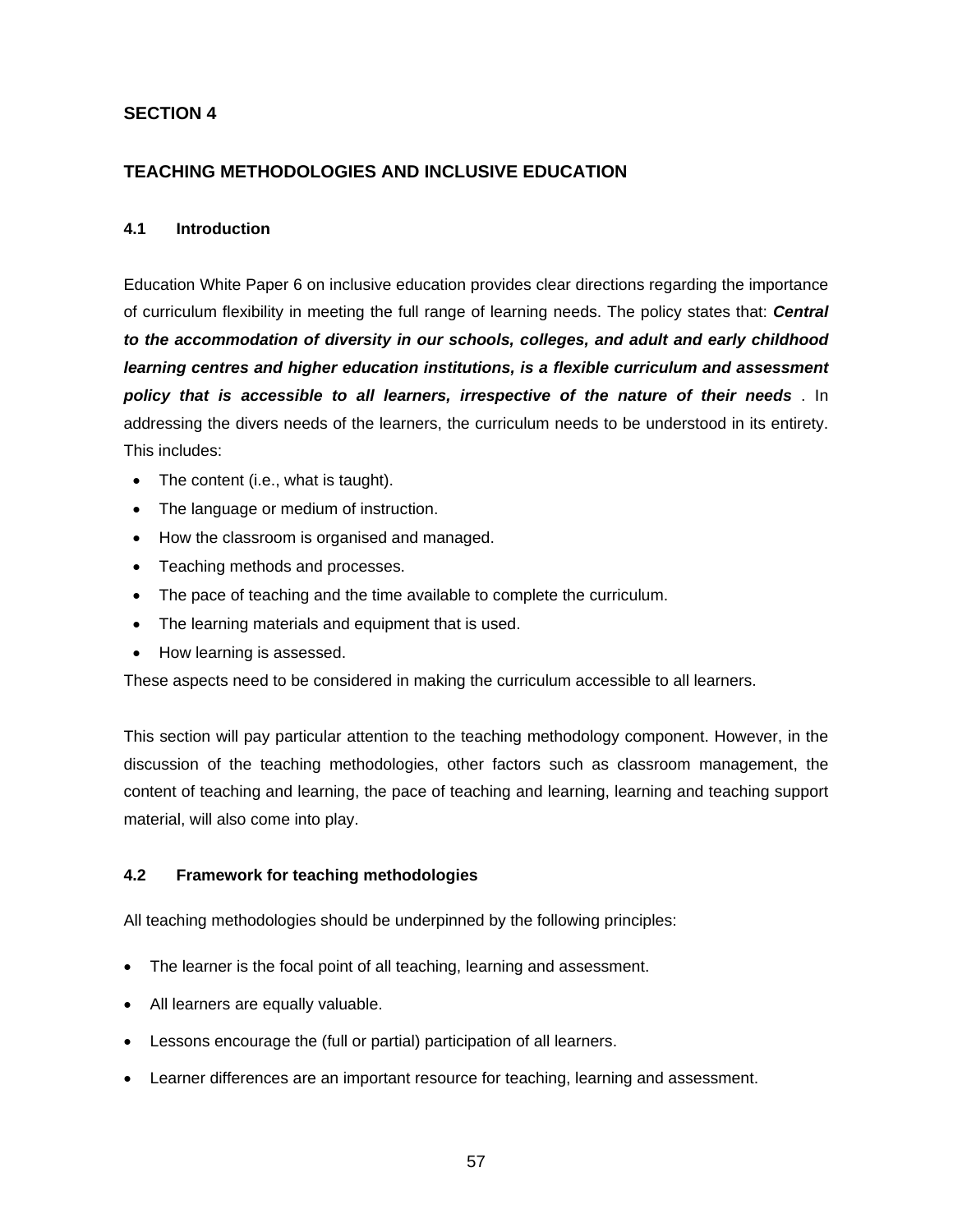- All teaching learning and assessment should be adapted to suit the needs of learners, and not the other way round.
- Appreciation of people who are from different backgrounds (cultures, languages, religions, etc.).
- Give learners the opportunity to record their work in different ways.
- High expectations for all learners.
- Clear expectations (clarity of focus).
- The interests of the learners are considered.
- Individual learner levels.
- How learners learn best.
- The pace at which learners learn.

The implications of these principles for the delivery of teaching methodologies are crucial to this section. Effective teaching methodologies will have these principles as their point of departure.

While there are several methodologies, one methodology  $-$  cooperative learning  $-$  has been selected to illustrate how the different needs of learners could be catered for in one lesson, and that is cooperative learning.

In applying teaching methodologies, teachers should bear in mind that there is no single classroom where all learners will be exactly the same, or learn in the same way and at the same pace. As a result, teachers are required to be creative in the use of a variety of teaching methodologies to reach learners who are at different levels. Multilevel teaching is of vital importance in addressing the different needs of the learners. Multi-level teaching is not a methodology as such, but a golden thread that should run through the implementation of all methodologies to reach learners at different levels.

# **4.3 Multilevel teaching**

#### **4.3.1 What is multilevel teaching?**

Multilevel teaching is an approach that assumes the principles of individualisation, flexibility and inclusion for all learners, regardless of their personal skills levels. Teachers should unconditionally accept learners who experience barriers and involve all learners in all classroom activities.

In contrast to preparing different lessons for different learners, multilevel teaching advocates for one lesson with varying methods of learning, teaching and assessment. The lesson must include a variety of teacher techniques aimed at reaching learners at all levels. This means: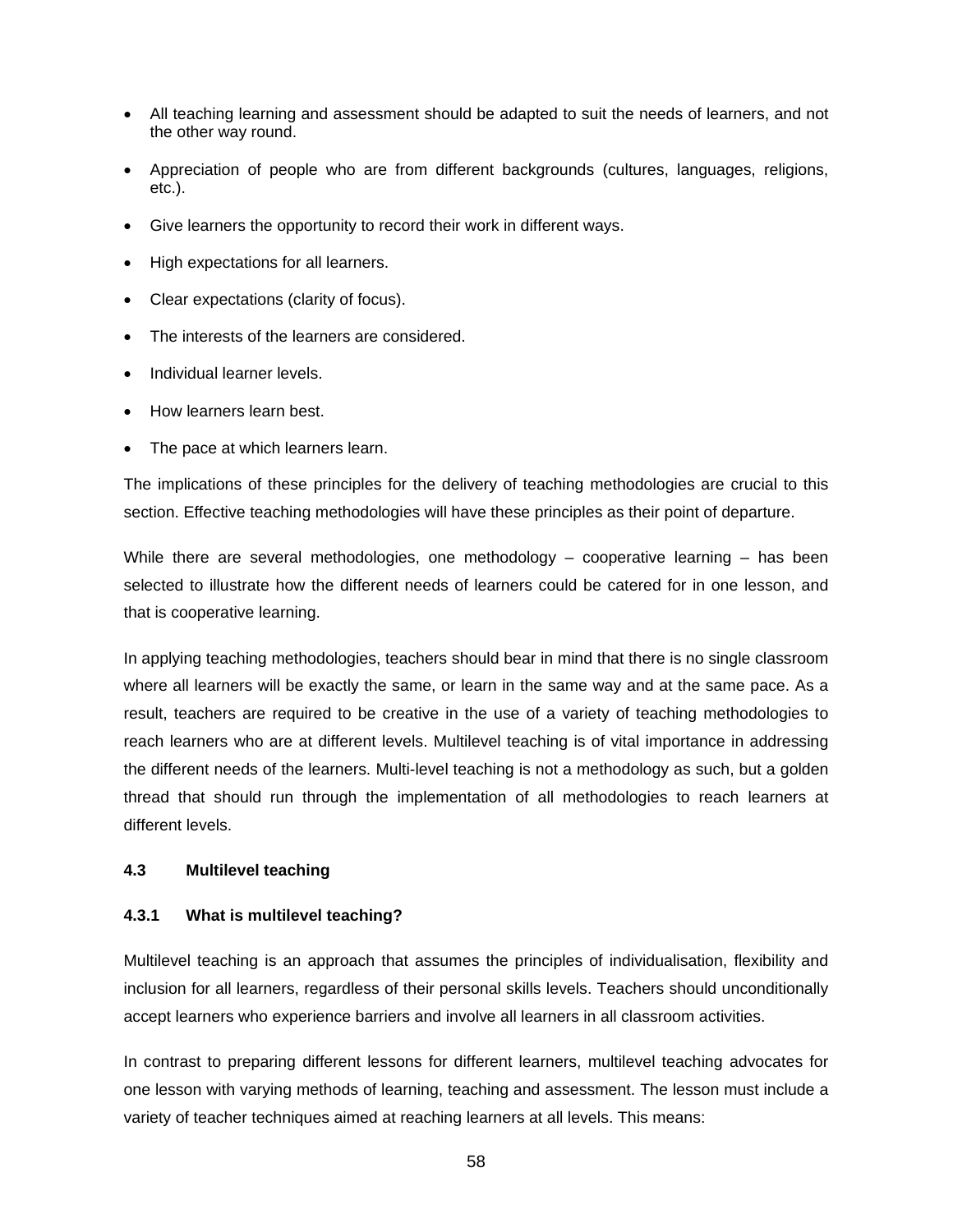- Considering learners' learning style when planning presentation methods.
- Involving learners in the lesson through questioning aimed at different levels of thinking (Bloom's Taxonomy).
- Acknowledging that some learners will need adjusted expectations.
- Allowing learners to choose a method of their preference or competence in demonstrating knowledge, skills and values.
- Accepting that these different methods are of equal value.
- Assessing learners in terms of their differences.

#### **4.3.2 The three-step process in developing a lesson to accommodate diversity**

Please also refer to the heading, **Differentiated Lesson Planning**, in **Section 2**.

For teachers to develop lessons that accommodate the different levels of learners, the following steps are important:

# **Step 1: Identify what you want to teach (content) together with the underlying knowledge, skills and values.**

Identify the assessment standard(s) you are working towards and the knowledge, skills and values that you want to convey. Then clearly communicate to learners what they are expected to achieve by the end of the lesson. The teacher can reflect on how relevant the content of the lesson is to the life experience and level of competence of individual learners. Remember that some learners coming from different backgrounds may react differently to a specific text. While some of them may not have mastered English as a first additional language fully, they may still understand the key concepts. Also, the text may not be of interest to them and this may affect their behaviour during the activity. Finally, certain learners have the skill of communicating without necessarily having mastered the language, for others some of the abstract content needs to be simplified or made more practical and functional.

#### **Step 2: Determine the teacher's methods of presentation**

The lesson cannot be presented in one way to all learners. The teacher's methods of presentation should consider the learners' learning styles, levels of thinking, and levels of participation. In order to reach all learners, material can be adapted and the method of presentation can be differentiated. Some examples of this is to ensure lesson material is available in large print or Braille, using reading texts with visual prompts, adding graphic organisers and guided writing,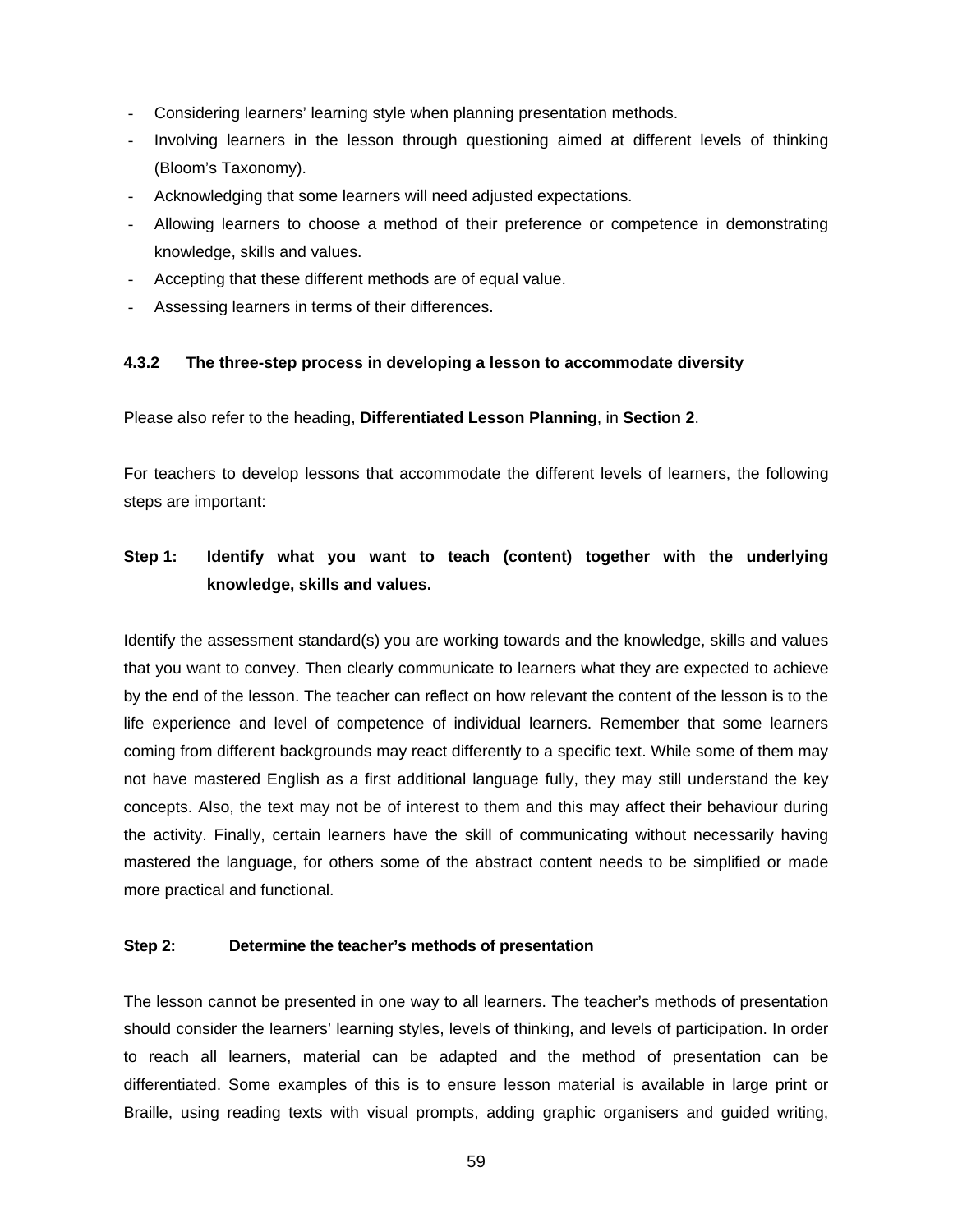simplifying pictures or diagrams or show differently, replacing picture or diagram by written description, supplementing picture or diagram by written explanation or replacing with a real item or model, reducing the amount of information, etc.

### **Bloom's Taxonomy**

Bloom's taxonomy is one of the useful tools for reaching learners who are at various levels. All learners are involved in the lesson. The teacher asks questions suitable for the different levels, in order to allow maximum participation of all learners. The following table gives examples of how to apply the tool, in order to enhance participation.

This example – on recycling – could be applied to the lesson on the South African flag.

| <b>Areas</b>       | <b>Definition</b>                                   | <b>Examples of</b><br>questions                                                | <b>Key verbs</b>                                                                                                                                                  | <b>Classroom</b><br>products                                                                                                               |
|--------------------|-----------------------------------------------------|--------------------------------------------------------------------------------|-------------------------------------------------------------------------------------------------------------------------------------------------------------------|--------------------------------------------------------------------------------------------------------------------------------------------|
| Knowledge          | Knowing and<br>remembering facts                    | What does<br>recycling mean?                                                   | Match, recognise,<br>list, describe,<br>name, define,<br>show, record,<br>select, identity.                                                                       | Report, map,<br>worksheet chart.                                                                                                           |
| Comprehension      | Understanding                                       | Explain recycling in<br>your own words.                                        | Explain, locate,<br>inquire,<br>demonstrate,<br>discover.                                                                                                         | Diagram, model,<br>game, picture,<br>teach a lesson,<br>time line.                                                                         |
| <b>Application</b> | Doing, making use<br>of what is known               | How can you<br>recycle?                                                        | Model, apply, code,<br>collect, organise,<br>construct, report,<br>experiment, sketch,<br>paint, draw, group.                                                     | Survey, diary,<br>code, scrapbook,<br>photographs,<br>cartoons, model,<br>illustration,<br>sculpture,<br>learning centre,<br>construction. |
| <b>Analysis</b>    | Explaining what is<br>known                         | Give reasons why<br>recycling is<br>important in South<br>Africa.              | Categorise, take<br>part, analyse,<br>separate, dissect,<br>compare, and<br>contrast.                                                                             | Graph, survey,<br>report, time line,<br>family tree,<br>commercial, fact,<br>file,<br>questionnaires.                                      |
| <b>Synthesis</b>   | Putting together the<br>known into<br>something new | Design<br>programmes to<br>improving recycling<br>at school and at<br>home.    | Add to, create,<br>imagine, combine,<br>suppose, predict,<br>role-play, change,<br>hypothesise, what<br>if? design, invent,<br>infer, improve,<br>adapt, compose. | Story, poem,<br>play, song, news<br>article, invention,<br>radio, show,<br>dance, comic<br>strip.                                          |
| <b>Evaluation</b>  | Judging the<br>outcome                              | Evaluate the<br>benefits of the<br>school and home<br>recycling<br>programmes. | Justify, debate,<br>solve, recommend,<br>judge, criticise,<br>prove, dispute.                                                                                     | Survey, panels,<br>self-evaluation,<br>conclusion,<br>recommendation.                                                                      |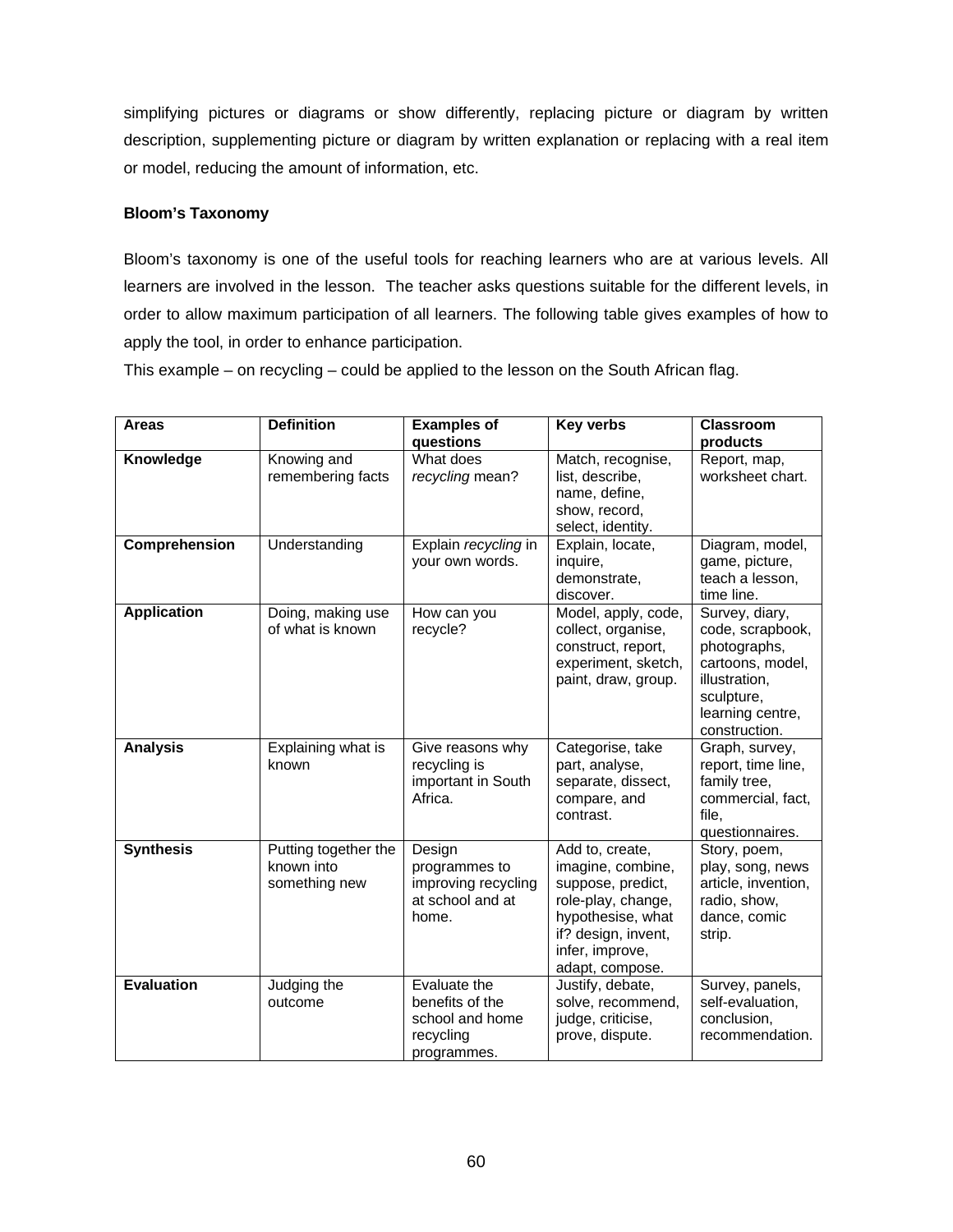While the teacher does not need to use all the levels in all lessons, there should always be possibilities for several levels of cognitive skills. The next example combines some of the levels:

The teacher may choose to use the research method. Learners are given a list of questions to guide research projects. The levels of questions are varied from simple to complex. For example:

- 1. How many colours does the flag have?
- 2. Identify shapes on the flag.
- 3. Which colours are there?
- 4. Draw the flag.
- 5. Compare the SA flag with the American flag.
- 6. What are the differences?
- 7. What are the similarities?
- 8. Why is it important for every country to have a flag?

The different levels of questions will allow participation by all learners.

Learning styles: Make the flag available for the visual learners to see. Explaining the flag will be necessary for the learners with visual barriers. Allow the oral presentations to accommodate the auditory learners. This should be accompanied by sign language to accommodate learners with auditory barriers.

# **Step 3: Determine the assessment standards that will determine the learners' method of practice**

The teacher should allow and encourage learners to demonstrate their attainment of knowledge,

skills and values in terms of their own abilities.

# **Example**

With learners with strong linguistic intelligence, do a literature review on flags. Let them explain to the other learners what they have learnt about flags in the literature. Learners with a strong logical mathematical intelligence will analyse flag patterns and their relationships. Learners with a strong musical or rhythmical intelligence may compose a song about the South African flag.

Use different strategies to assess the evidence of a learner's performance. Equal value should be attached to all assessment strategies. Evidence can be collected of oral, written, and/or art work; one is not more valuable than the other. (Please refer to the section on supportive and alternative assessment.)

# **4.4 Cooperative learning as a teaching strategy**

#### **4.4.1 What is cooperative learning**?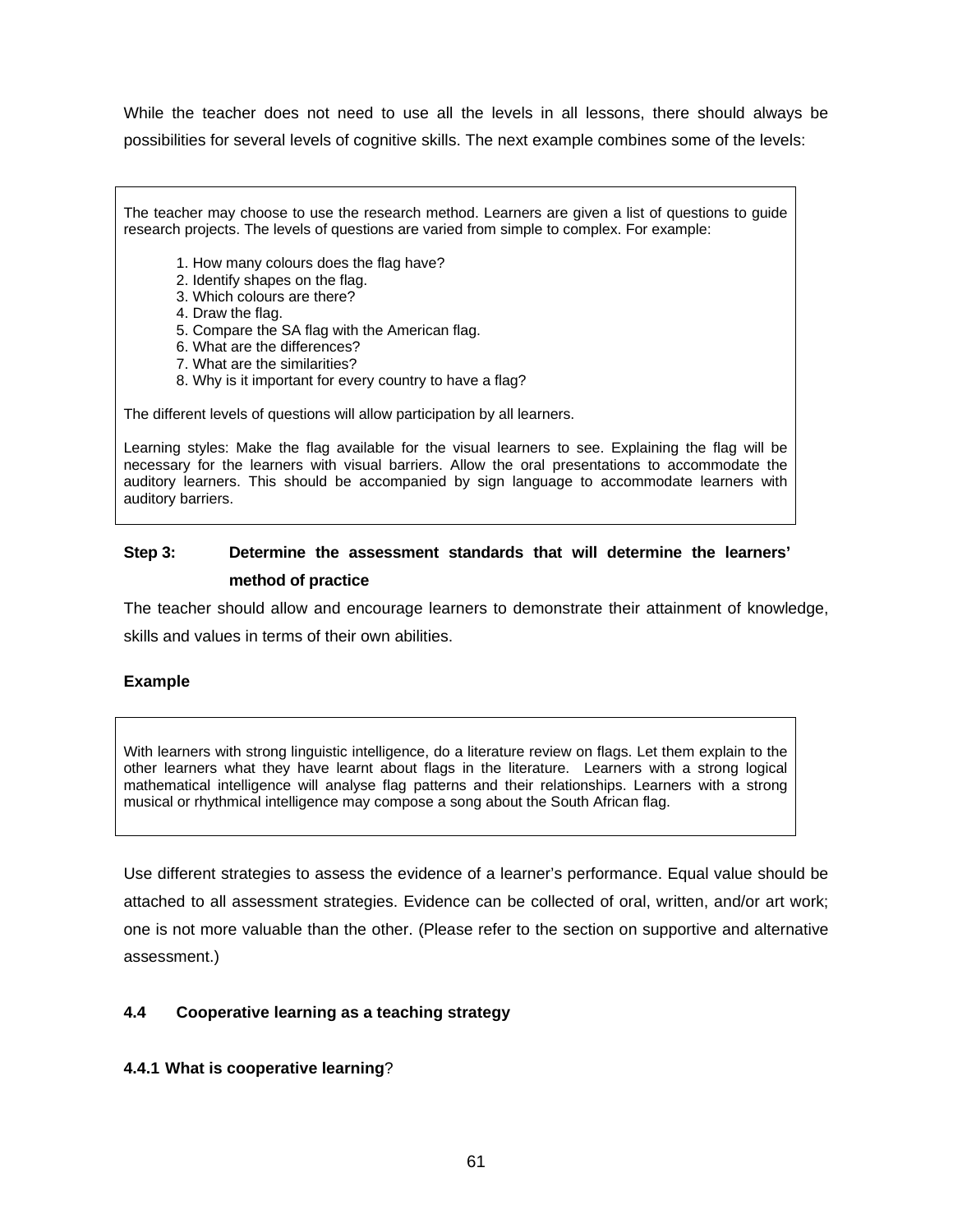Cooperative learning is a way of teaching in which learners work together to ensure that all members in the group has learnt the same content. In cooperative learning, groups are organised and tasks are structured for learners to work together to reach a goal, solve a problem, make a decision, or produce a product.

# **4.4.2 Grouping**

Flexibility and variety in groupings should be encouraged. Although heterogeneous groups are recommended, there are times when it is appropriate to group learners in homogeneous groups.

| Type of                      | Possible uses                                                                                                                                                                                                                                                                                                                                                                                                                                                                                                                                                                                                                                                                                                               | <b>Points to consider</b>                                                                                                                                                                                                                                               |
|------------------------------|-----------------------------------------------------------------------------------------------------------------------------------------------------------------------------------------------------------------------------------------------------------------------------------------------------------------------------------------------------------------------------------------------------------------------------------------------------------------------------------------------------------------------------------------------------------------------------------------------------------------------------------------------------------------------------------------------------------------------------|-------------------------------------------------------------------------------------------------------------------------------------------------------------------------------------------------------------------------------------------------------------------------|
| grouping                     |                                                                                                                                                                                                                                                                                                                                                                                                                                                                                                                                                                                                                                                                                                                             |                                                                                                                                                                                                                                                                         |
| Whole class -<br>large group | Promotes belonging, reduces isolation<br>Discussions and sharing information and experiences.<br>$\circ$<br>Introducing new topics, themes, units.<br>$\circ$<br>Developing new concepts, skills and understandings.<br>$\Omega$<br>Developing and refining classroom expectations, rules<br>$\Omega$<br>and procedures.                                                                                                                                                                                                                                                                                                                                                                                                    | Physical inclusion<br>does not guarantee<br>instructional<br>inclusion!                                                                                                                                                                                                 |
| Small group<br>instruction   | Can be facilitated by the teacher, a learner or the group<br>o A group with the same ability or skill can help the teacher<br>focus on developing a particular skill. Learners with a<br>specific disability could also work around certain skills in a<br>'same disability' group (e.g., Braille, sign language,<br>mobility, life-skills instruction).<br>A group with mixed abilities or skills is useful for project<br>$\circ$<br>work, learning a new skill or practicing one recently learnt,<br>discussing an assignment, problem-solving - different<br>objectives and sub-tasks can be assigned to different<br>learners; this promotes cooperation, peer support and the<br>valuing of individual contributions. | A group with the<br>same ability or skill<br>should not become<br>permanent, and they<br>should not be<br>composed of same<br>learners all the time,<br>in order to avoid<br>labelling and<br>isolation. They<br>should only be used<br>to learn a particular<br>skill. |
| Paired groups                | Two learners work together. This offers opportunities to<br>enhance social and communication skills and<br>friendships; it can provide direct instruction and build<br>self-esteem<br>o Can be formed on the basis of the same or mixed skill,<br>ability or interest, etc.<br>o Could pair a disabled and non-disabled learner.<br>o Can be grade mates or cross-grade mates.<br>o One learner is designated the 'tutor' based on his or her<br>skill, ability or experience.                                                                                                                                                                                                                                              | This way of working<br>needs some practice<br>so that 'tutors' will<br>not just pass on<br>'correct answers'.<br>Pairing needs to be<br>grounded on<br>learning for both,<br>and the tutor should<br>not always be non-<br>disabled learner.                            |
| Interest group               | Paired or small group where learners share the same<br>interest.<br>o Interest can be a topic, a learning area, a specific skill.<br>Encourage learners to learn more about their specific<br>$\circ$<br>interest – at their own level                                                                                                                                                                                                                                                                                                                                                                                                                                                                                      | o Usually highly<br>motivational.<br>o Learning<br>outcome should<br>be shared with<br>other learners to<br>increase all<br>learners' learning.                                                                                                                         |
| Cooperative                  | All groups are given the same topic but each learner in                                                                                                                                                                                                                                                                                                                                                                                                                                                                                                                                                                                                                                                                     | It is important to<br>$\circ$                                                                                                                                                                                                                                           |
| expert groups                | the group is given one part of the topic to learn                                                                                                                                                                                                                                                                                                                                                                                                                                                                                                                                                                                                                                                                           | ensure that each                                                                                                                                                                                                                                                        |

# **GROUPING OF LEARNERS**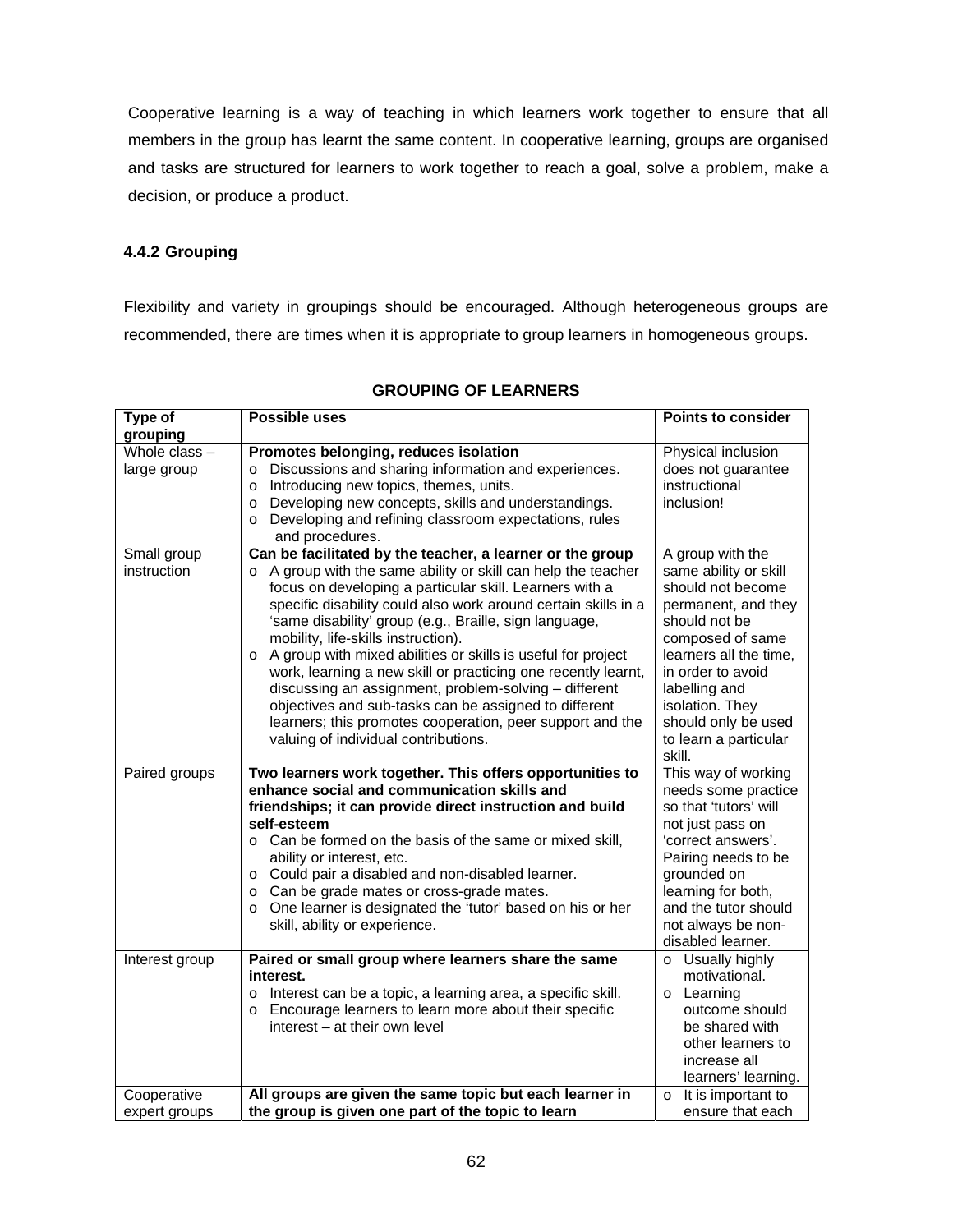| Type of        | <b>Possible uses</b>                                                                                                                                                                                                                                                                                                                                                                                                                                                                                                                                                                                                                                                                                                    | <b>Points to consider</b>                                                                                                                                                                                                                                                                   |
|----------------|-------------------------------------------------------------------------------------------------------------------------------------------------------------------------------------------------------------------------------------------------------------------------------------------------------------------------------------------------------------------------------------------------------------------------------------------------------------------------------------------------------------------------------------------------------------------------------------------------------------------------------------------------------------------------------------------------------------------------|---------------------------------------------------------------------------------------------------------------------------------------------------------------------------------------------------------------------------------------------------------------------------------------------|
| grouping       |                                                                                                                                                                                                                                                                                                                                                                                                                                                                                                                                                                                                                                                                                                                         |                                                                                                                                                                                                                                                                                             |
| (jigsaw)       | (according to his or her level, interest, etc.)<br>It is the responsibility of each member to learn his or her<br>$\Omega$<br>part, thus becoming an 'expert'.<br>After studying individual parts, the group comes together<br>$\circ$<br>and each learner presents his or her part to complement<br>the whole.<br>Another possibility: A topic and its sub-topics are<br>$\circ$<br>identified. In each group, each member is assigned with a<br>sub-topic. New groups get together according to sub-<br>topics. These groups are now 'experts'. In the expert<br>groups, learners study about the sub-topic. They then get<br>back to their original group and share what they have<br>learned in the 'expert' group. | member gets to<br>his or her work<br>$done - support$<br>might be needed<br>here.<br>Allows for<br>$\Omega$<br>individual and<br>group activity.<br>Feedback –<br>$\Omega$<br>sharing in the<br>groups is<br>essential. This<br>might require<br>support.                                   |
| Cluster groups | A cluster group is a grouping of all learners within a<br>class into small instructional groups, based on one or<br>more learner characteristics.<br>Usually learners stay in the cluster group for a longer<br>$\Omega$<br>period for a specific instructional reason (e.g., accelerated<br>mathematics, community projects, second- or third-<br>language tuition).                                                                                                                                                                                                                                                                                                                                                   | Cluster groups<br>$\circ$<br>should not be<br>used for anything<br>else than for an<br>instructional<br>purpose.<br>Groupings should<br>$\Omega$<br>not encourage<br>negative<br>labelling.<br>Learners can<br>$\Omega$<br>belong to several<br>clusters in<br>different learning<br>areas. |

# **4.5.2 Characteristics of effective cooperative learning activities**

| <b>Characteristics</b>                  | <b>Explanation</b>                                                                                                                                                                                                           | How to achieve                                                                                                                                                                                  | <b>Examples</b>                                                                                                                                                                                                                                                                                                                                                  |
|-----------------------------------------|------------------------------------------------------------------------------------------------------------------------------------------------------------------------------------------------------------------------------|-------------------------------------------------------------------------------------------------------------------------------------------------------------------------------------------------|------------------------------------------------------------------------------------------------------------------------------------------------------------------------------------------------------------------------------------------------------------------------------------------------------------------------------------------------------------------|
| Face-to-face<br>interaction             | Learners should<br>interact directly<br>with one another<br>when carrying out<br>collaborative<br>activities.<br>Interaction needs<br>to take place<br>among learners,<br>not between<br>learners and<br>learning materials. | The seating<br>arrangement<br>should allow face-<br>to-face interaction<br>(e.g., a circle).<br>Various modes of<br>communication<br>should be provided<br>to facilitate proper<br>interaction. | Auditory barriers:<br>Learners who lip-read will benefit from<br>the circle-seating arrangement.<br>Visual barriers:<br>Excessive or inadequate light should<br>guide the sitting arrangement in the<br>classroom.<br>The modes may include and are not<br>limited to: SASL, AAC, spoken,<br>computers with voice recognition<br>software, gestures and symbols. |
| <b>Equal opportunity</b><br>for success | All learners should<br>have a chance to<br>contribute to the<br>success of the<br>group.                                                                                                                                     | For learners who<br>experience<br>barriers to<br>learning, the<br>teacher should<br>adapt the criteria<br>for success and<br>expectations<br>according to their                                 | Learners who must perform specific<br>tasks should be provided with the<br>necessary support and resources. For<br>example:<br>For learners who experience<br>communication barriers (specifically<br>auditory), the telephone may not be<br>an appropriate means of making<br>appointments. Writing, faxing, posting                                            |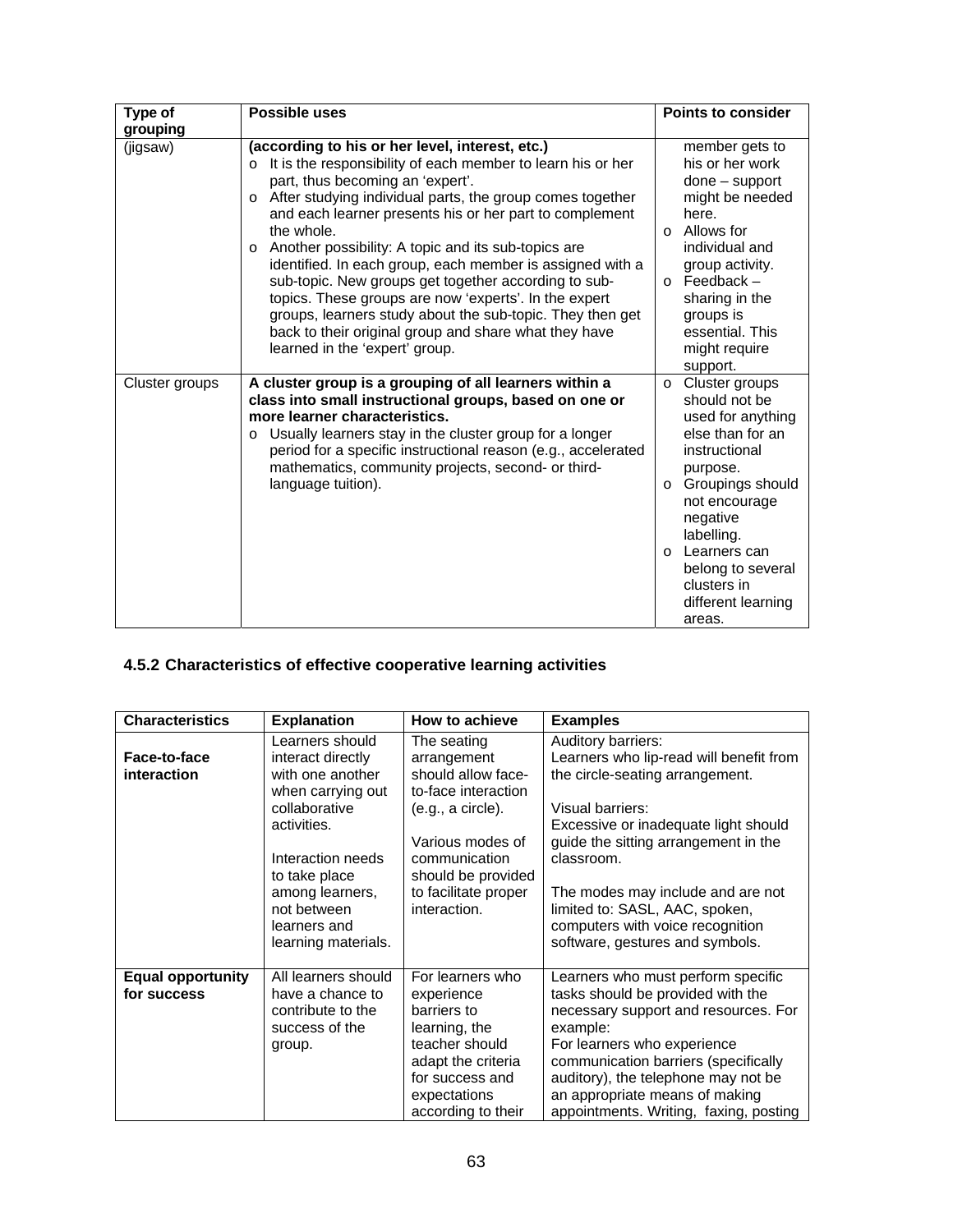| <b>Characteristics</b>              | <b>Explanation</b>                                                                                                                                                                                                                             | How to achieve                                                                                                                                                                                                                                                                             | <b>Examples</b>                                                                                                                                                                                                                                                                                                                                  |
|-------------------------------------|------------------------------------------------------------------------------------------------------------------------------------------------------------------------------------------------------------------------------------------------|--------------------------------------------------------------------------------------------------------------------------------------------------------------------------------------------------------------------------------------------------------------------------------------------|--------------------------------------------------------------------------------------------------------------------------------------------------------------------------------------------------------------------------------------------------------------------------------------------------------------------------------------------------|
|                                     |                                                                                                                                                                                                                                                | needs.                                                                                                                                                                                                                                                                                     | or hand-delivery could be viable<br>options.                                                                                                                                                                                                                                                                                                     |
| <b>Individual</b><br>accountability | All learners should<br>be held individually<br>responsible for<br>learning the<br>material and<br>contributing to the<br>group.                                                                                                                | Learners are<br>allocated various<br>tasks, such as<br>conducting<br>interviews,<br>consulting<br>literature, visiting<br>polluted sites, and<br>visiting<br>municipality offices<br>to investigate<br>costs of cleaning<br>up.                                                            | The teacher looks at the ability of the<br>tasks in task allocation.<br>Learners experiencing visual barriers<br>may need audio-tapes, Braille,<br>computers with voice synthesisers<br>when they are allocated the task of<br>recording information when<br>conducting interviews, in order to<br>enhance participation.                        |
| Interpersonal<br>skills             | To ensure that<br>members learn a<br>range of<br>interpersonal and<br>social skills (e.g.,<br>communication<br>skills, leadership<br>skills, decision-<br>making skills,<br>building trust, time<br>management and<br>conflict<br>management). | Learners should<br>be encouraged to<br>value other<br>learners'<br>contributions.<br>Learners should<br>be encouraged to<br>listen to each<br>other, and not to<br>outsmart each<br>other.<br>Learners should<br>be encouraged to<br>take turns in<br>discussions, and<br>not to dominate. | When visiting dumping sites, learners<br>who experience mobility barriers may<br>be assisted by others (e.g., pushing<br>wheel-chairs.<br>Where shelves are too high, learners<br>may help by bringing the books<br>nearer.<br>At the dumping site, learners with<br>visual barriers may be offered sighted<br>guidance.                         |
| <b>Learner reflection</b>           | At the end of the<br>activity, learners<br>evaluate how well<br>their group<br>functioned and<br>whether their goals<br>were achieved.                                                                                                         | Learners raise<br>problems<br>experienced and<br>what they learnt<br>from the exercise.<br>Learners write<br>about the<br>challenges and<br>how they<br>overcame the<br>obstacles.                                                                                                         | Communication barrier:<br>Learners entitled to SASL were not<br>accommodated.<br>Physical barrier:<br>Appropriate transport was not<br>provided.<br>Visual barrier:<br>At the dumping site, there was nobody<br>to explain to learners.<br>Social barriers:<br>Lack of cooperation among learners.                                               |
| <b>Positive</b><br>interdependence  | The<br>accomplishment of<br>the group goal<br>should depend on<br>all group members<br>working together<br>and coordinating<br>their actions.                                                                                                  | Each learner<br>should be<br>encouraged to<br>participate fully or<br>partially in group<br>activities.                                                                                                                                                                                    | Identify the strengths of learners<br>within the group (logical-<br>mathematical, linguistic, spatial, inter<br>interpersonal, musical, bodily-<br>kinesthetic and visual intelligences).<br>For example: The information<br>gathered from interviews or field work<br>presented in Braille, tape-recorder<br>and computer, where possible. They |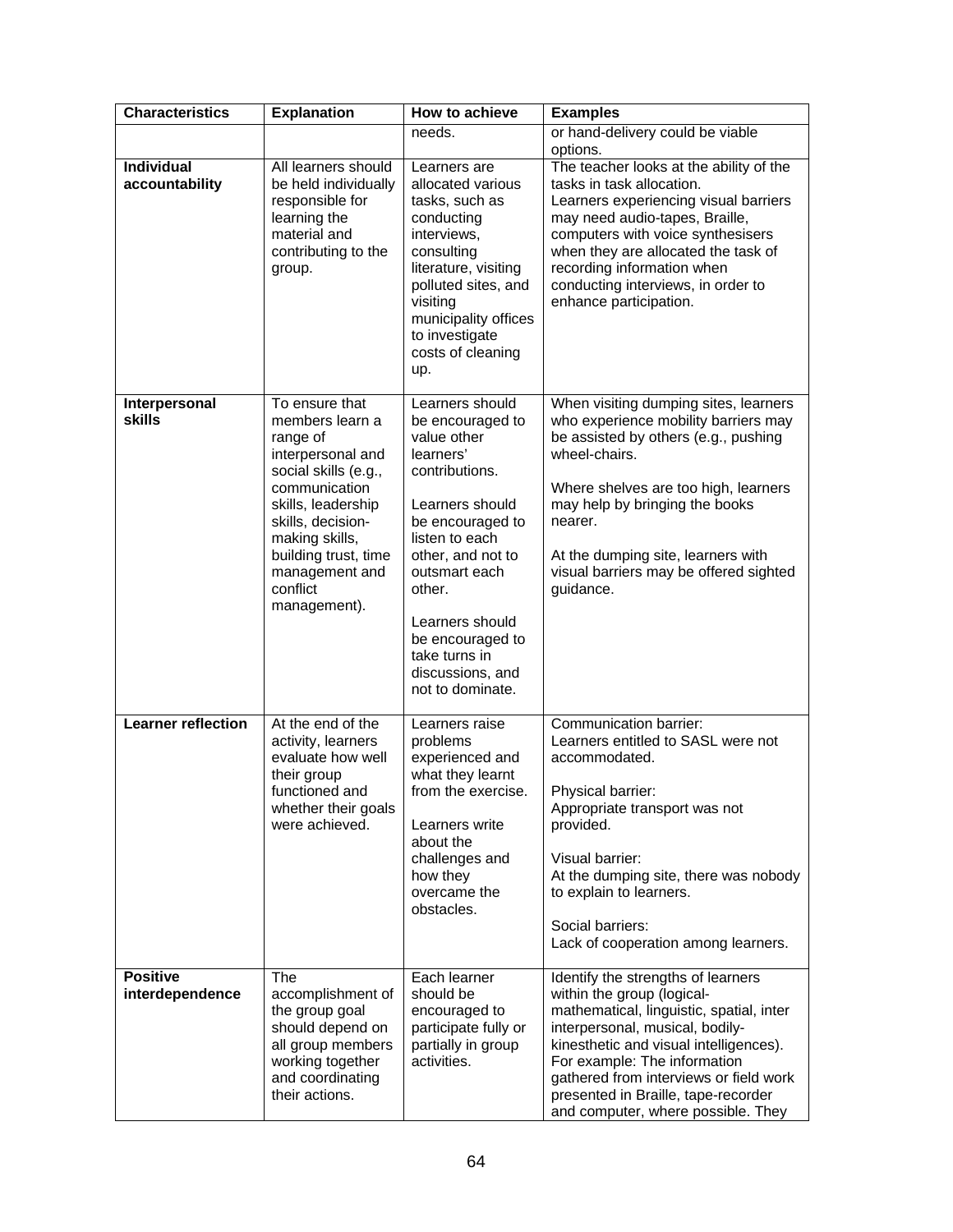| <b>Characteristics</b> | <b>Explanation</b> | How to achieve | <b>Examples</b>                                                                                                                                                                                                                                                                                                                                                                                                                                                                             |
|------------------------|--------------------|----------------|---------------------------------------------------------------------------------------------------------------------------------------------------------------------------------------------------------------------------------------------------------------------------------------------------------------------------------------------------------------------------------------------------------------------------------------------------------------------------------------------|
|                        |                    |                | may also conduct interviews. Learners<br>with strong linguistic intelligence can<br>write reports. Learners with a strong<br>mathematical intelligence can<br>interpret graphs and calculate truck<br>loads and costs. Learners with strong<br>musical intelligence can compose<br>and/or record a song about recycling<br>and pollution. A learner with little<br>written language skills may be<br>expected to do an oral presentation<br>that is shorter than that of other<br>learners. |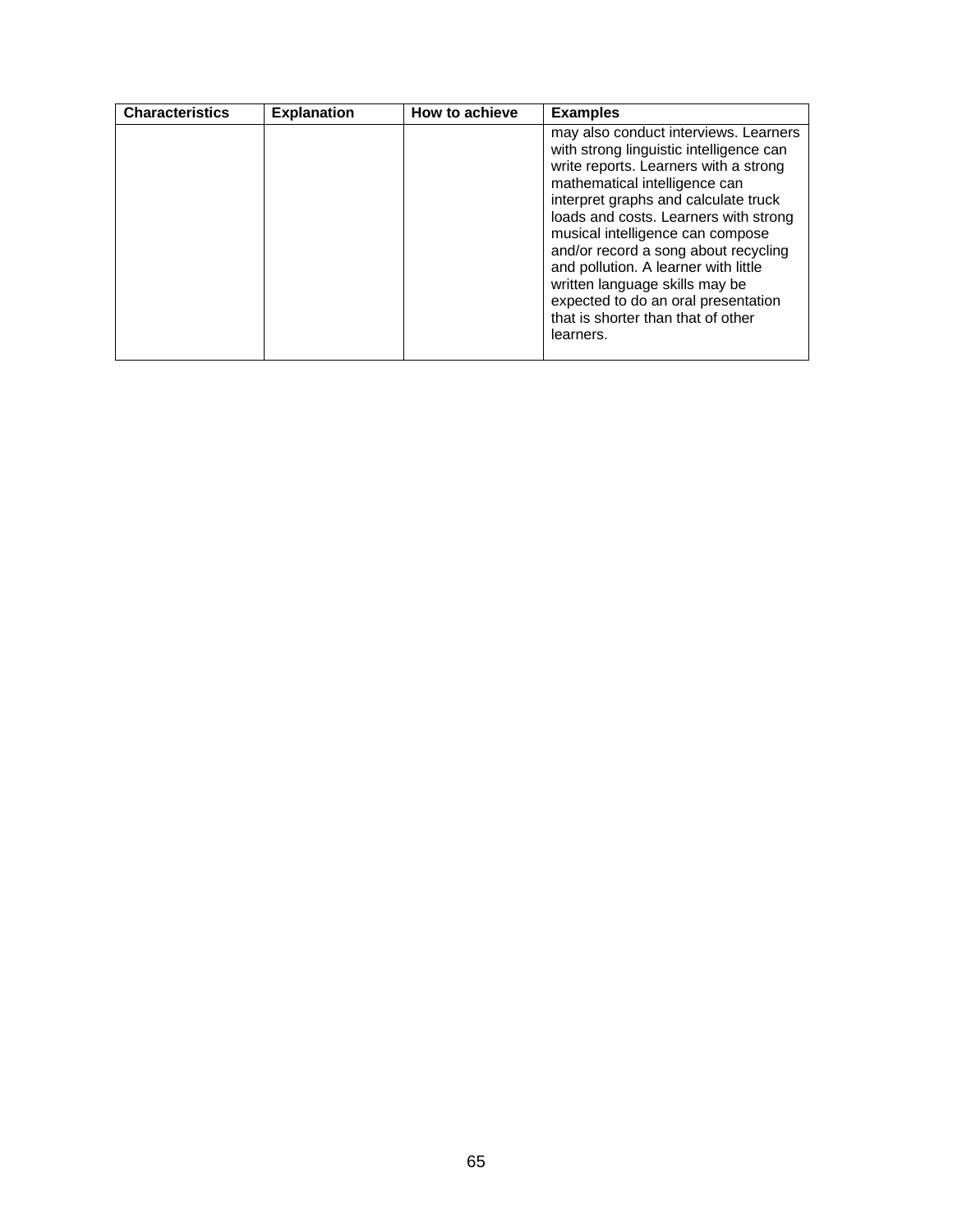# **SECTION 5**

# **INCLUSIVE STRATEGIES FOR LEARNING, TEACHING AND ASSESSMENT**

#### **5.1 Introduction**

Inclusive strategies for learning, teaching and assessment allow learners to demonstrate a level of competence and to achieve an outcome in a way which suits their individual needs. All assessment practices should be in line with the RNCS guidelines. Assessment should be adapted according to the level of support that each learner needs. The curriculum emphasises the principles of social justice, healthy environment, human rights and inclusivity (DOE, 2003: Teacher's Guide for the development of Learning Programmes, p 5). Thus, regarding assessment, (i) More time can be provided for assessment (DOE, 2003: Teacher's Guide for the development of Learning Programmes, p 11) and (ii) Methods of assessment are flexible (DOE, 2003: Teacher's Guide for the development of Learning Programmes, p 1). There are many practical ways in which teachers can adapt the way in which activities and assessment are planned, structured and conducted.

- Teachers should be aware that some learners might experience more than one learning barrier. In order to determine the nature and extent of support in terms of assessment, each learner will have to be individually assessed. Some learners may need to be monitored regularly and encouraged to complete activities.
- It is important to bear in mind that inclusive assessment strategies cannot be separated from learning and teaching, and that, taken together, these strategies form part of a continuous process. Inclusive assessment strategies cannot to be limited to formal assessment situations but are to be included in everyday learning and teaching.
- The following will be dealt with:
	- o What are inclusive strategies for learning, teaching and assessment?
	- o What are the necessary logistic arrangements for implementing these inclusive strategies?
	- o How will learners be assessed to determine the nature and level of support they need?
	- o What is the role of the teacher?
	- o Which barriers need to be addressed through inclusive learning, teaching and assessment strategies?
	- o How can inclusive learning, teaching and assessment strategies be applied in the six main learning outcomes?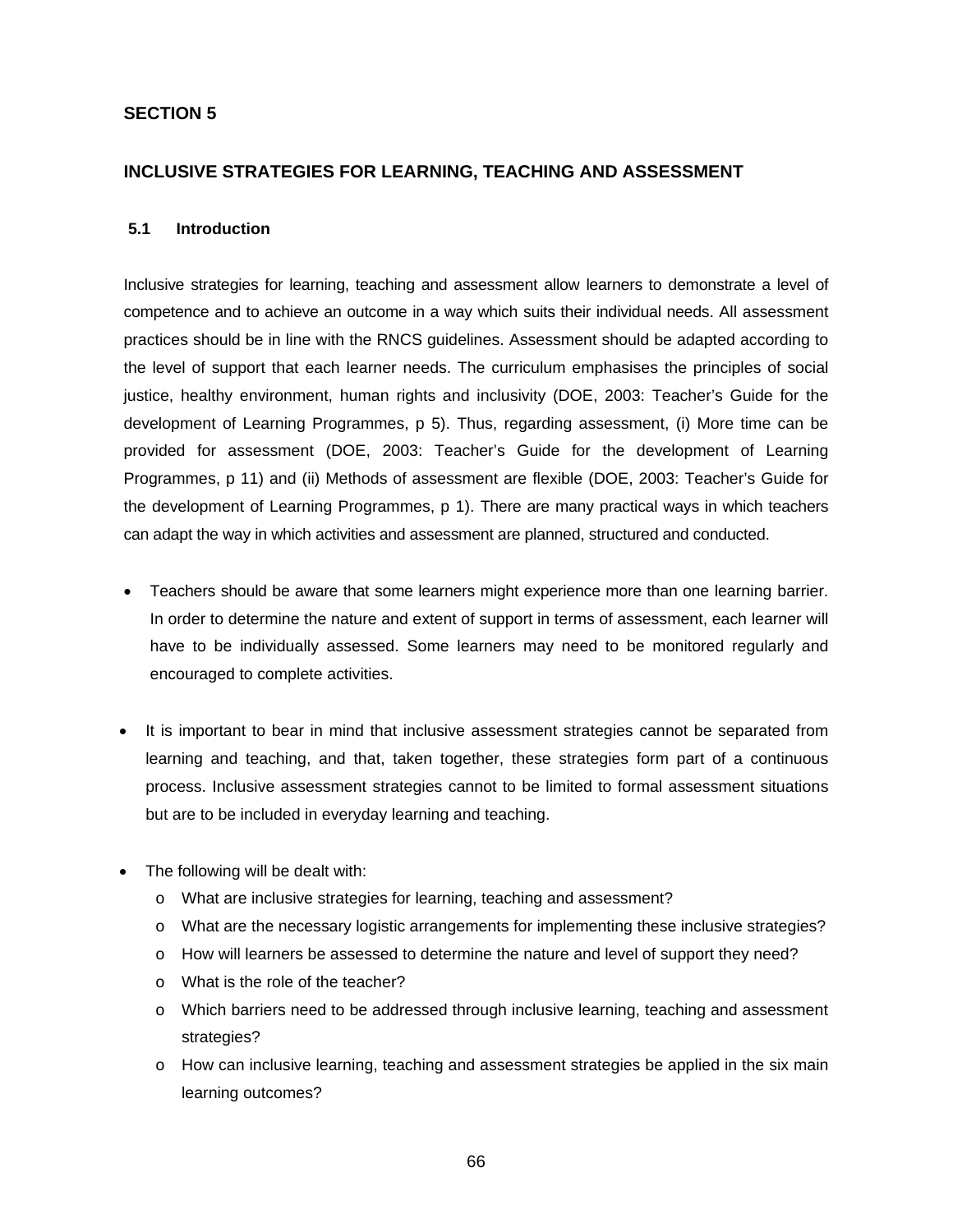- o Formal assessment tasks: venues and specific interventions.
- o Terminology for clarification.

# **5.2 What are inclusive strategies for learning, teaching and assessment?**

- Inclusive strategies of learning, teaching and assessment allow learners to demonstrate a level of competence and to achieve an outcome in a way that suits their individual needs. All assessment strategies should be in line with the RNCS guidelines. Assessment, including CASS, should be adapted according to the level of support that each learner needs. Different types of barriers will have to be addressed through different inclusive methods of assessment. A specific barrier might require more than one adaptation. Strategies to be applied will vary according to whether the barrier is long-standing, recently acquired, fluctuating, intermittent or temporary.
- These general strategies apply to all learning outcomes:
	- o Some learners may need to write in a separate venue so that a teacher or trained person can help them settle, and to structure the task and time allocation. This could be a temporary arrangement.
	- o Long assessment tasks could be divided into smaller chunks, on separate blocks of paper. Provide clear deadlines and checkpoints to measure progress.
	- o Some learners may need minimised visual distractions in the environment.
	- $\circ$  Some learners may need to work in short units of time with controlled breaks.
	- o Demonstrate tasks or activities to learners and provide them with a checklist.
	- o Emphasise detail or important information through colour-coding or isolation.
	- o For some learners, drawings should be embossed or made in such a way that they can feel them in order to respond.
	- $\circ$  Provide visual auditory reminders indicating the amount of time left for activities.
- Inclusive learning, teaching and assessment strategies may be dictated by factors such as time, mode and necessity for substitution.
- Inclusive learning, teaching and assessment strategies will be indicated in terms of the six language learning outcomes identified in the RNCS. With the exception of language structure and use, all the outcomes can be applied to all learning areas.
	- Listening
	- Speaking
	- Reading and viewing
	- **Writing**
	- Thinking and reasoning
	- Language structure and use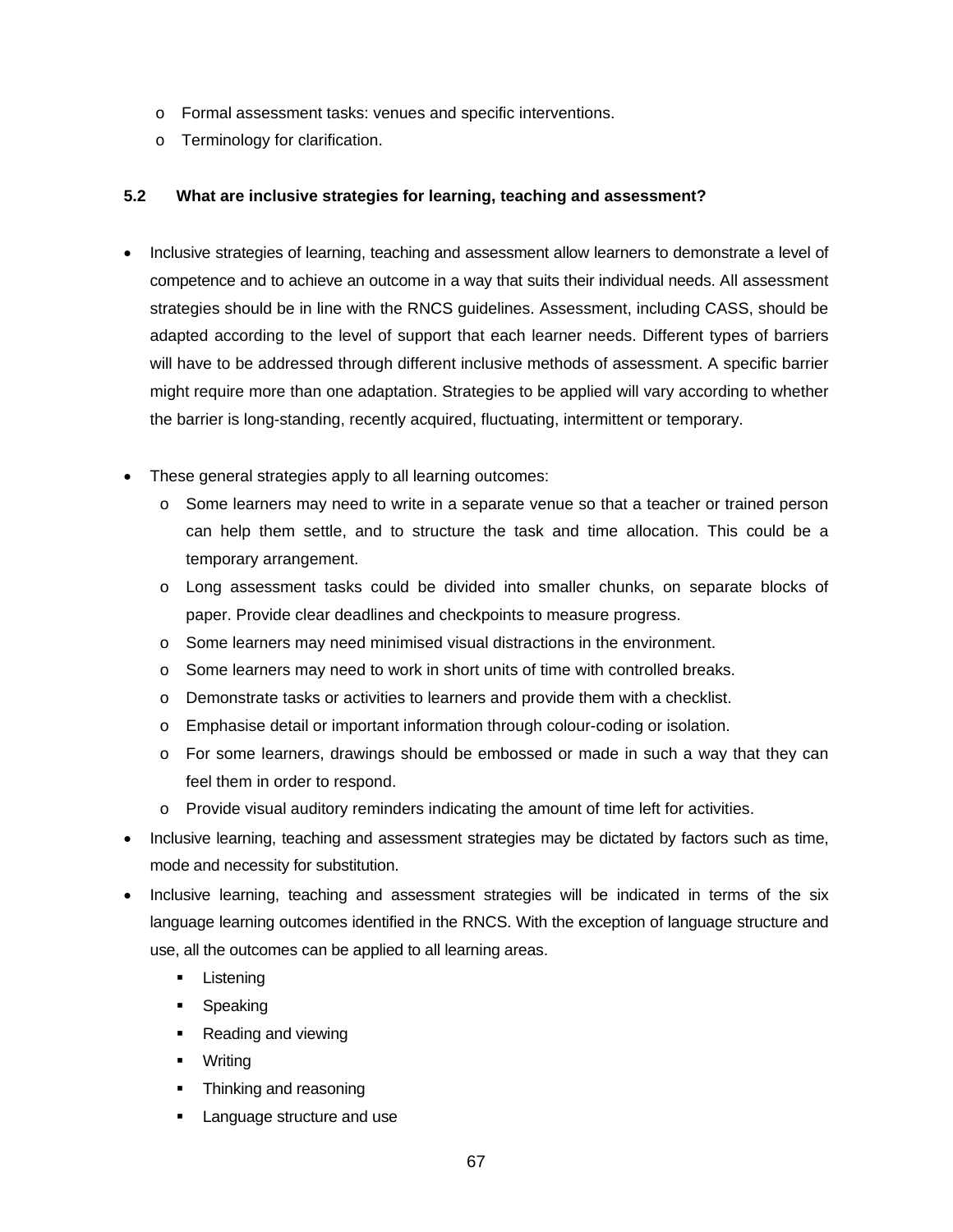**Mathematics learning outcomes.** 

# **5.3 Curriculum differentiation ladder**

The following curriculum differentiation ladder is offered especially to facilitate differentiation for learners with varying intellectual and linguistic capacity.

|             | Ask                                                       | Example                         |
|-------------|-----------------------------------------------------------|---------------------------------|
|             | 1. Can the learner do the same as his or her peers?       | Spelling.                       |
| If not, can | 2. Can the learner do the same activity, but with         | Fewer words.                    |
|             | adapted expectations?                                     |                                 |
| If not, can | 3. Can the learner do the same activity, but with         | Matching the words to           |
|             | adapted expectations and materials?                       | pictures.                       |
| If not, can | 4. Can the learner do a similar activity, but with        | In the learner's daily          |
|             | adapted expectations?                                     | environment.                    |
| If not, can | 5. Can the learner do a similar activity, but with        | Computer spelling program?      |
|             | adapted materials?                                        |                                 |
| If not, can | 6. Can the learner do a different, parallel activity?     | Learn a computer-typing         |
|             |                                                           | programme, learn word           |
|             |                                                           | processing with a spell-        |
|             |                                                           | check, write or put pictures in |
|             |                                                           | a journal?                      |
| If not, can | 7. Can the learner do a practical and functional activity | Play or work with a word        |
|             | with assistance?                                          | puzzle, game, flashcards        |
|             |                                                           | etc., assisted by a buddy or    |
|             |                                                           | class aid?                      |

This ladder suggests that the amount of work, the difficulty level of the work, the level of support needed, and the participation of the learner in the task must be adjusted in order to meet individual learner needs.

Participatory and collaborative learning gives learners experiencing barriers opportunities to learn to contribute to tasks and activities at a level appropriate to their level of development. Highly gifted learners will contribute differently, according to their strengths and interests. Joint planning, discussion and reflection will stretch some learners and add value to the learning of all participants.

A range of tasks and activities should be designed or simplified to meet the range of needs within a particular class. These can include worksheets, large print and constructions. Adaptations usually require little extra equipment but plenty of creative thinking on the part of the teacher.

The principle of high expectation for learners with barriers to learning should always be at the forefront of the teacher's mind, in order to assist learners in reaching their full potential. Challenges should be carefully graded so as not to discourage learners.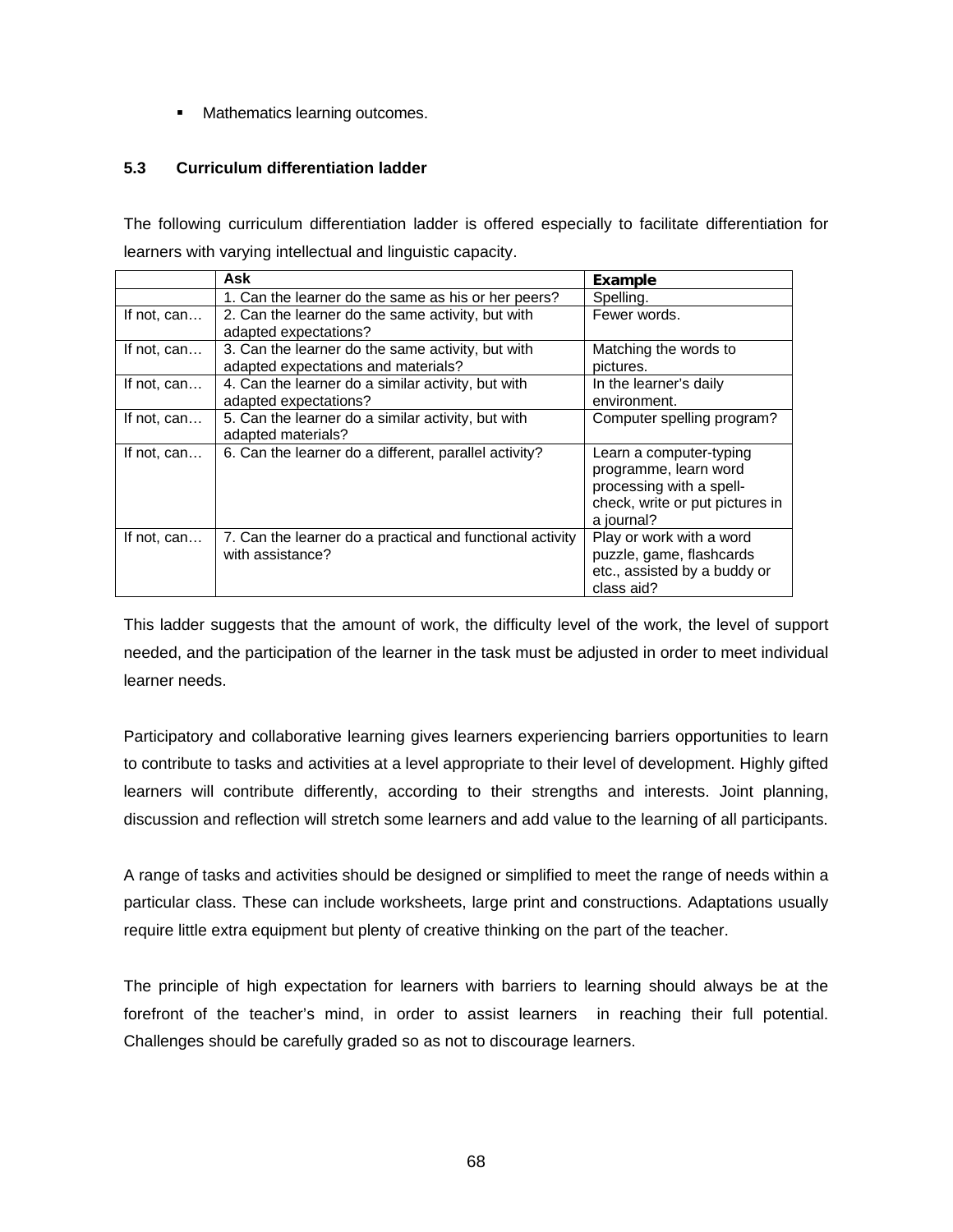# **SECTION 6**

# **LEARNING STYLES AND MULTIPLE INTELLIGENCES**

# **6.1 Introduction**

The diversity of learners dictates the manner of implementing the curriculum. Recognition of the fact that learners possess different or multiple intelligences is crucial for an inclusive classroom. The learners' intelligence and accompanying learning styles are a starting point in determining the teaching methodologies and assessment procedures to be applied.

# **LEARNING STYLES**



All learners seem to possess these intelligences to a greater or lesser degree.<sup>2</sup> Teachers must be aware of learners' different multiple intelligences and must be able to identify them. These different intelligences must guide the choice of appropriate teaching and learning strategies.

 $\overline{a}$ 

<sup>&</sup>lt;sup>1</sup> Gardner

<sup>&</sup>lt;sup>2</sup> Armstrong 2003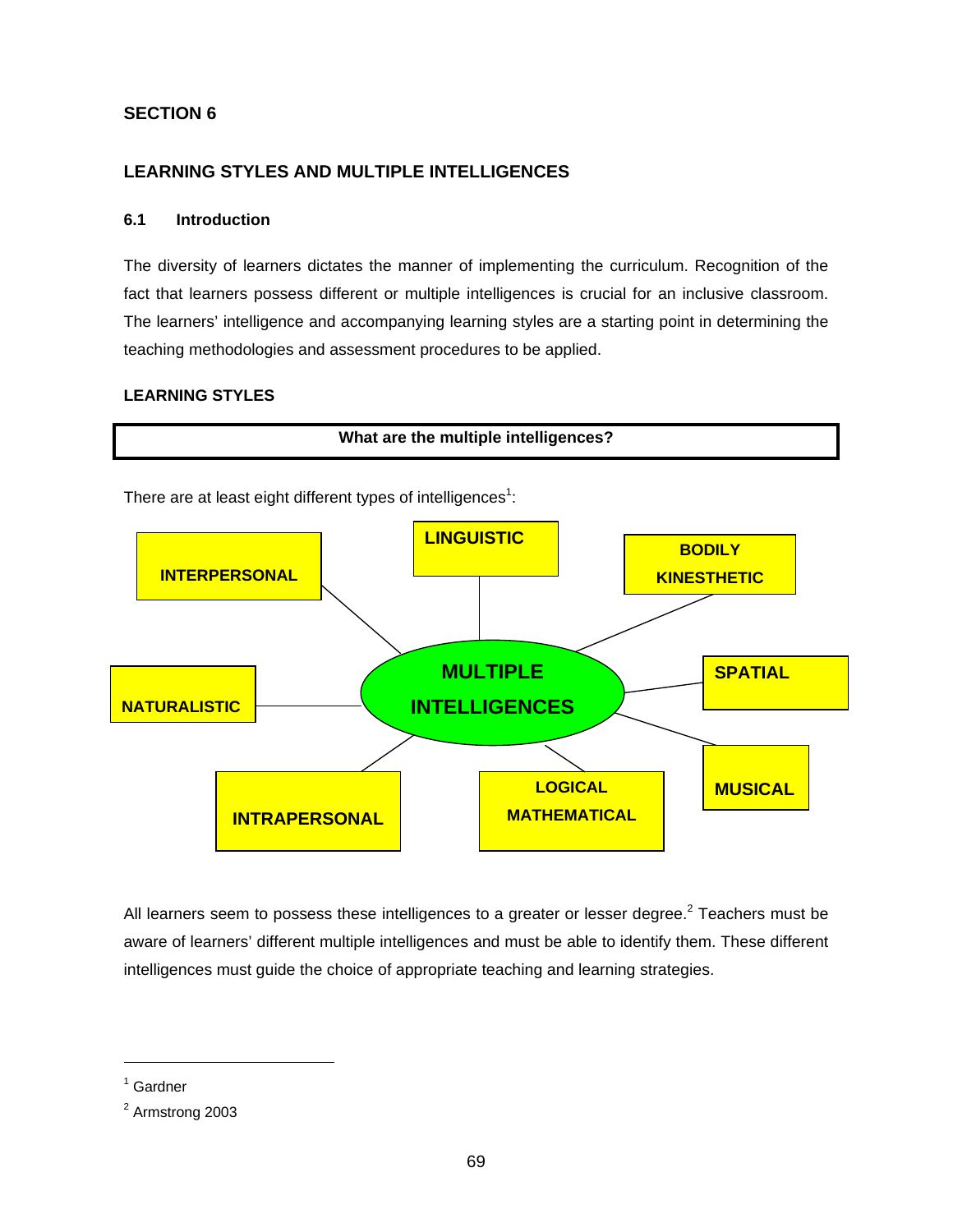# **6.2 How do we recognise the way in which different intelligences process information, and how do we link this to different learning styles?**

| <b>SOLVING MATHEMATICAL PROBLEMS:</b><br>Logical-<br>Strong at<br>The highly<br>mathematical<br>mathematics and<br>logical-<br>- Problems should relate to social and<br>mathematical<br>intelligence<br>problem-solving<br>environmental situations.<br>skills.<br>learners will be<br>- Ensure that problems presented are varied<br>in terms of complexity to address difference<br>Ability to discern<br>interested in<br>logical or numerical<br>problem solving<br>in abilities.<br>and hypothesis-<br>patterns.<br>- All barriers to learning should be<br>Ability to pursue<br>testing strategies.<br>addressed.<br>extended lines of<br>- Tactile shapes could be used for some<br>logic and<br>learners, word-problems for others, etc.<br>Special attention should be paid to the<br>reasoning.<br>Asks why and how<br>language competence of highly<br>questions, wants to<br>mathematical learners.<br>Ensure that learners are adequately<br>reason things out,<br>wants to know<br>involved in reading and writing activities as |  |
|-------------------------------------------------------------------------------------------------------------------------------------------------------------------------------------------------------------------------------------------------------------------------------------------------------------------------------------------------------------------------------------------------------------------------------------------------------------------------------------------------------------------------------------------------------------------------------------------------------------------------------------------------------------------------------------------------------------------------------------------------------------------------------------------------------------------------------------------------------------------------------------------------------------------------------------------------------------------------------------------------------------------------------------------------|--|
|                                                                                                                                                                                                                                                                                                                                                                                                                                                                                                                                                                                                                                                                                                                                                                                                                                                                                                                                                                                                                                                 |  |
|                                                                                                                                                                                                                                                                                                                                                                                                                                                                                                                                                                                                                                                                                                                                                                                                                                                                                                                                                                                                                                                 |  |
|                                                                                                                                                                                                                                                                                                                                                                                                                                                                                                                                                                                                                                                                                                                                                                                                                                                                                                                                                                                                                                                 |  |
|                                                                                                                                                                                                                                                                                                                                                                                                                                                                                                                                                                                                                                                                                                                                                                                                                                                                                                                                                                                                                                                 |  |
|                                                                                                                                                                                                                                                                                                                                                                                                                                                                                                                                                                                                                                                                                                                                                                                                                                                                                                                                                                                                                                                 |  |
|                                                                                                                                                                                                                                                                                                                                                                                                                                                                                                                                                                                                                                                                                                                                                                                                                                                                                                                                                                                                                                                 |  |
|                                                                                                                                                                                                                                                                                                                                                                                                                                                                                                                                                                                                                                                                                                                                                                                                                                                                                                                                                                                                                                                 |  |
|                                                                                                                                                                                                                                                                                                                                                                                                                                                                                                                                                                                                                                                                                                                                                                                                                                                                                                                                                                                                                                                 |  |
|                                                                                                                                                                                                                                                                                                                                                                                                                                                                                                                                                                                                                                                                                                                                                                                                                                                                                                                                                                                                                                                 |  |
|                                                                                                                                                                                                                                                                                                                                                                                                                                                                                                                                                                                                                                                                                                                                                                                                                                                                                                                                                                                                                                                 |  |
|                                                                                                                                                                                                                                                                                                                                                                                                                                                                                                                                                                                                                                                                                                                                                                                                                                                                                                                                                                                                                                                 |  |
|                                                                                                                                                                                                                                                                                                                                                                                                                                                                                                                                                                                                                                                                                                                                                                                                                                                                                                                                                                                                                                                 |  |
|                                                                                                                                                                                                                                                                                                                                                                                                                                                                                                                                                                                                                                                                                                                                                                                                                                                                                                                                                                                                                                                 |  |
|                                                                                                                                                                                                                                                                                                                                                                                                                                                                                                                                                                                                                                                                                                                                                                                                                                                                                                                                                                                                                                                 |  |
|                                                                                                                                                                                                                                                                                                                                                                                                                                                                                                                                                                                                                                                                                                                                                                                                                                                                                                                                                                                                                                                 |  |
| well as discussion.<br>what's coming up                                                                                                                                                                                                                                                                                                                                                                                                                                                                                                                                                                                                                                                                                                                                                                                                                                                                                                                                                                                                         |  |
| Provide opportunities for learners to read<br>next - sequential                                                                                                                                                                                                                                                                                                                                                                                                                                                                                                                                                                                                                                                                                                                                                                                                                                                                                                                                                                                 |  |
| stories involving mathematical word-<br>thinking.                                                                                                                                                                                                                                                                                                                                                                                                                                                                                                                                                                                                                                                                                                                                                                                                                                                                                                                                                                                               |  |
| problems.                                                                                                                                                                                                                                                                                                                                                                                                                                                                                                                                                                                                                                                                                                                                                                                                                                                                                                                                                                                                                                       |  |
| Provide learners with the opportunities for                                                                                                                                                                                                                                                                                                                                                                                                                                                                                                                                                                                                                                                                                                                                                                                                                                                                                                                                                                                                     |  |
| solving word-problems.                                                                                                                                                                                                                                                                                                                                                                                                                                                                                                                                                                                                                                                                                                                                                                                                                                                                                                                                                                                                                          |  |
| Examples:                                                                                                                                                                                                                                                                                                                                                                                                                                                                                                                                                                                                                                                                                                                                                                                                                                                                                                                                                                                                                                       |  |
| Jane has three bags of oranges. In each                                                                                                                                                                                                                                                                                                                                                                                                                                                                                                                                                                                                                                                                                                                                                                                                                                                                                                                                                                                                         |  |
| bag there are six oranges. How many                                                                                                                                                                                                                                                                                                                                                                                                                                                                                                                                                                                                                                                                                                                                                                                                                                                                                                                                                                                                             |  |
| oranges does she have?                                                                                                                                                                                                                                                                                                                                                                                                                                                                                                                                                                                                                                                                                                                                                                                                                                                                                                                                                                                                                          |  |
| Some learners may have to see or feel the                                                                                                                                                                                                                                                                                                                                                                                                                                                                                                                                                                                                                                                                                                                                                                                                                                                                                                                                                                                                       |  |
| oranges, others will relate to the word, and                                                                                                                                                                                                                                                                                                                                                                                                                                                                                                                                                                                                                                                                                                                                                                                                                                                                                                                                                                                                    |  |
| others may want to draw an orange. It may                                                                                                                                                                                                                                                                                                                                                                                                                                                                                                                                                                                                                                                                                                                                                                                                                                                                                                                                                                                                       |  |
| be useful to re-word the problem in a                                                                                                                                                                                                                                                                                                                                                                                                                                                                                                                                                                                                                                                                                                                                                                                                                                                                                                                                                                                                           |  |
| different context for some learners, or make                                                                                                                                                                                                                                                                                                                                                                                                                                                                                                                                                                                                                                                                                                                                                                                                                                                                                                                                                                                                    |  |
| it more complex. For example:                                                                                                                                                                                                                                                                                                                                                                                                                                                                                                                                                                                                                                                                                                                                                                                                                                                                                                                                                                                                                   |  |
| My father has lost six of his cattle and now                                                                                                                                                                                                                                                                                                                                                                                                                                                                                                                                                                                                                                                                                                                                                                                                                                                                                                                                                                                                    |  |
| has six at his place and another six at his                                                                                                                                                                                                                                                                                                                                                                                                                                                                                                                                                                                                                                                                                                                                                                                                                                                                                                                                                                                                     |  |
| brother's place. How many cattle did my                                                                                                                                                                                                                                                                                                                                                                                                                                                                                                                                                                                                                                                                                                                                                                                                                                                                                                                                                                                                         |  |
| father have at the beginning?                                                                                                                                                                                                                                                                                                                                                                                                                                                                                                                                                                                                                                                                                                                                                                                                                                                                                                                                                                                                                   |  |
| <b>COMPUTER TIME:</b>                                                                                                                                                                                                                                                                                                                                                                                                                                                                                                                                                                                                                                                                                                                                                                                                                                                                                                                                                                                                                           |  |
| - Where possible, all learners need to have                                                                                                                                                                                                                                                                                                                                                                                                                                                                                                                                                                                                                                                                                                                                                                                                                                                                                                                                                                                                     |  |
| the opportunity to spend independent time                                                                                                                                                                                                                                                                                                                                                                                                                                                                                                                                                                                                                                                                                                                                                                                                                                                                                                                                                                                                       |  |
| with computers.                                                                                                                                                                                                                                                                                                                                                                                                                                                                                                                                                                                                                                                                                                                                                                                                                                                                                                                                                                                                                                 |  |
| - Provide Braille keyboards and printers.                                                                                                                                                                                                                                                                                                                                                                                                                                                                                                                                                                                                                                                                                                                                                                                                                                                                                                                                                                                                       |  |
| - Ensure that voice synthesizer programmes                                                                                                                                                                                                                                                                                                                                                                                                                                                                                                                                                                                                                                                                                                                                                                                                                                                                                                                                                                                                      |  |
| are available.                                                                                                                                                                                                                                                                                                                                                                                                                                                                                                                                                                                                                                                                                                                                                                                                                                                                                                                                                                                                                                  |  |
| - The teacher moves around to assist                                                                                                                                                                                                                                                                                                                                                                                                                                                                                                                                                                                                                                                                                                                                                                                                                                                                                                                                                                                                            |  |
| learners with different needs.                                                                                                                                                                                                                                                                                                                                                                                                                                                                                                                                                                                                                                                                                                                                                                                                                                                                                                                                                                                                                  |  |
| - Ensure that computer tables are of                                                                                                                                                                                                                                                                                                                                                                                                                                                                                                                                                                                                                                                                                                                                                                                                                                                                                                                                                                                                            |  |
| appropriate height for wheelchair -users.                                                                                                                                                                                                                                                                                                                                                                                                                                                                                                                                                                                                                                                                                                                                                                                                                                                                                                                                                                                                       |  |
| OTHER WAYS TO REACH:                                                                                                                                                                                                                                                                                                                                                                                                                                                                                                                                                                                                                                                                                                                                                                                                                                                                                                                                                                                                                            |  |
| Objects to sort, classifying, writing                                                                                                                                                                                                                                                                                                                                                                                                                                                                                                                                                                                                                                                                                                                                                                                                                                                                                                                                                                                                           |  |
| applications, gadgets to take apart or fix,                                                                                                                                                                                                                                                                                                                                                                                                                                                                                                                                                                                                                                                                                                                                                                                                                                                                                                                                                                                                     |  |
| magnets, exploring, solving mysteries, word                                                                                                                                                                                                                                                                                                                                                                                                                                                                                                                                                                                                                                                                                                                                                                                                                                                                                                                                                                                                     |  |
| problems, museum trips, riddles, analysing                                                                                                                                                                                                                                                                                                                                                                                                                                                                                                                                                                                                                                                                                                                                                                                                                                                                                                                                                                                                      |  |
| information, outlining, grouping and<br>calculation activities.                                                                                                                                                                                                                                                                                                                                                                                                                                                                                                                                                                                                                                                                                                                                                                                                                                                                                                                                                                                 |  |
| - Provide learners with opportunities to<br>Spatial<br>Strong visual<br>Learners who are                                                                                                                                                                                                                                                                                                                                                                                                                                                                                                                                                                                                                                                                                                                                                                                                                                                                                                                                                        |  |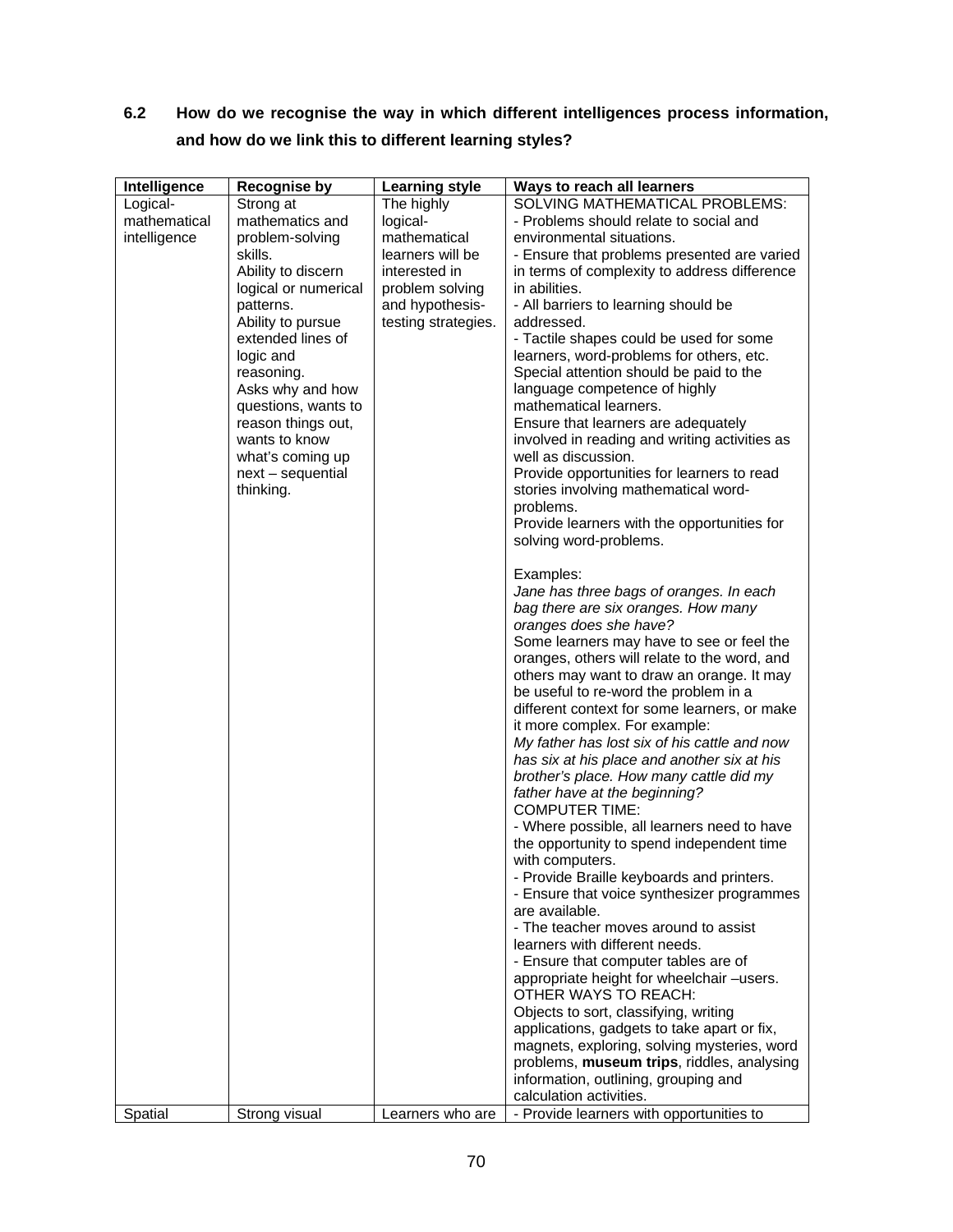| Intelligence  | <b>Recognise by</b>                       | <b>Learning style</b>               | Ways to reach all learners                                                           |
|---------------|-------------------------------------------|-------------------------------------|--------------------------------------------------------------------------------------|
| intelligence  | imagination and                           | visually-spatially                  | visualise and sketch as they read.                                                   |
|               | other spatial                             | strong learn best                   | - Integrate painting or any other visual art                                         |
|               | abilities.                                | from information                    | form with learning experiences.                                                      |
|               | Likes to design,                          | that they see or                    | - Unfamiliar words may be explained by                                               |
|               | draw, read graphics                       | read. They have                     | drawing pictures or by finding relevant                                              |
|               | and posters.                              | strong visual                       | images on the Internet or in SASL and                                                |
|               | Needs pictures to                         | imaginations and                    | Braille.                                                                             |
|               | understand, likes                         | are inclined to be                  | - Allow the use of colored pencils and                                               |
|               | puzzles, mazes,                           | involved in spatial                 | supply paper in a range of shapes and                                                |
|               | organising space,                         | activities.                         | sizes.                                                                               |
|               | objects and areas.                        |                                     | - Learners should be allowed to illustrate                                           |
|               | Has the ability to                        |                                     | their writing by drawing.                                                            |
|               | mentally                                  |                                     | - Use pictures from magazines.                                                       |
|               | manipulate forms,                         |                                     | - Introduce the drawing of cartoons with<br>captions.                                |
|               | objects or people in<br>space or transfer |                                     | - Use television shows or videos that allow                                          |
|               | them to other                             |                                     | one to see the action, hear the words, and                                           |
|               | locations or into                         |                                     | read the subtitles.; use a SASL interpreter if                                       |
|               | other elements.                           |                                     | there are learners with SASL needs in your                                           |
|               | Has the capacity to                       |                                     | class.                                                                               |
|               | recognise forms,                          |                                     | - Allow learners to use colored background                                           |
|               | shapes and how                            |                                     | (on computers) and/or to highlight any                                               |
|               | they relate and                           |                                     | component of the reading texts.                                                      |
|               | interact with one                         |                                     | OTHER ACTIVITIES                                                                     |
|               | another.                                  |                                     | Art, changing locations, stacking objects,                                           |
|               | Is sensitive to the                       |                                     | putting pieces together, sport, large pieces                                         |
|               | balance and                               |                                     | of paper, trying things from a different                                             |
|               | composition of                            |                                     | angle, movement, mind-mapping, video,                                                |
|               | shapes.                                   |                                     | films, map-making, charts, theatre,                                                  |
|               |                                           |                                     | windsurfing, sculpture, roller-blading,                                              |
|               |                                           |                                     | drawing and painting.                                                                |
| Interpersonal | Strong people                             | <b>Highly</b>                       | - Provide opportunities to read out loud, or                                         |
| intelligence  | skills.                                   | interpersonal                       | sign and think out loud, or sign about the                                           |
|               | Ability to make                           | learners enjoy                      | text learners are reading. Some readers                                              |
|               | distinctions,                             | engaging in                         | may need SASL intervention in order to                                               |
|               | amongst others in<br>their moods,         | learning                            | engage with written texts.                                                           |
|               | feelings, biases,                         | experiences in a<br>social setting. | - Allow group discussions (with a SASL<br>interpreter for learners with SASL needs). |
|               | thoughts and                              |                                     | Ensure that the discussion topic doesn't                                             |
|               | values.                                   |                                     | disadvantage learners on the basis of their                                          |
|               | Has the ability to                        |                                     | socioeconomic background.                                                            |
|               | act appropriately,                        |                                     | - It is essential for some learners to talk out                                      |
|               | using knowledge of                        |                                     | loud or finger-spell words as they write.                                            |
|               | others.                                   |                                     | - Encourage learners to create text directly                                         |
|               | Loves to talk and                         |                                     | from their spoken language or SASL.                                                  |
|               | influence, usually a                      |                                     | <b>OTHER ACTIVITIES:</b>                                                             |
|               | group leader, an                          |                                     | Promote friendships, interactive games,                                              |
|               | organiser.                                |                                     | teams, pair up with partner, one-on-one                                              |
|               | Communicates                              |                                     | discussion, peer teaching, group work,                                               |
|               | well.                                     |                                     | collaboration and empathy.                                                           |
|               | Good at conflict                          |                                     |                                                                                      |
|               | resolution,                               |                                     |                                                                                      |
|               | listening,                                |                                     |                                                                                      |
|               | negotiating and                           |                                     |                                                                                      |
|               | persuading.                               |                                     |                                                                                      |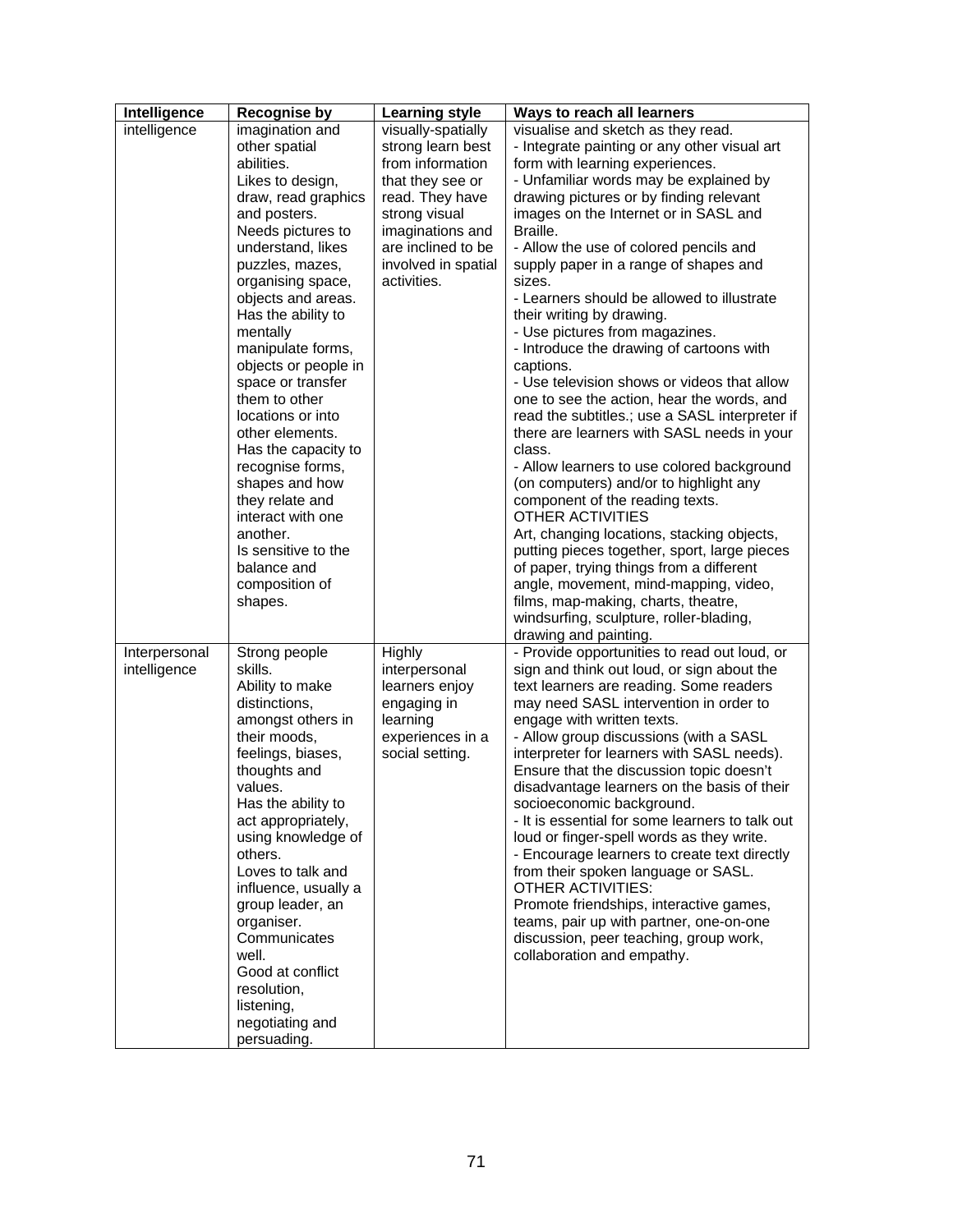| Intelligence                                | <b>Recognise by</b>                                                                                                                                                                                                                                                                                                                                                    | <b>Learning style</b>                                                                                                                                                                               | Ways to reach all learners                                                                                                                                                                                                                                                                                                                                                                                                                                                                                                                                                                                                                                                                                                                                                                                                                                                                                                                                                                                                                                                                                                                                                                              |
|---------------------------------------------|------------------------------------------------------------------------------------------------------------------------------------------------------------------------------------------------------------------------------------------------------------------------------------------------------------------------------------------------------------------------|-----------------------------------------------------------------------------------------------------------------------------------------------------------------------------------------------------|---------------------------------------------------------------------------------------------------------------------------------------------------------------------------------------------------------------------------------------------------------------------------------------------------------------------------------------------------------------------------------------------------------------------------------------------------------------------------------------------------------------------------------------------------------------------------------------------------------------------------------------------------------------------------------------------------------------------------------------------------------------------------------------------------------------------------------------------------------------------------------------------------------------------------------------------------------------------------------------------------------------------------------------------------------------------------------------------------------------------------------------------------------------------------------------------------------|
| Bodily-<br>kinesthetic<br>intelligence      | $\overline{H}$ as the ability to<br>handle objects<br>skilfully, either fine<br>or gross motor<br>movements.<br>Has the ability to<br>control own<br>movements for<br>function or<br>expression.<br>Desire to move!<br>Constant<br>movement or<br>commitment to<br>comfort.<br>Wants to get up,<br>move around, tap,<br>touch, fiddle with<br>things and do<br>things. | Learners who are<br>highly bodily-<br>kinesthetic enjoy<br>learning while<br>moving about<br>freely and<br>touching. They<br>also learn best<br>from handling<br>materials, writing<br>and drawing. | - Allow learners to read standing up, lying<br>down or in another posture that is<br>comfortable for the learner.<br>- Provide learners with opportunities to read<br>and move at the same time. For example,<br>an older learner can read while on an<br>exercise bike.<br>Learners should be allowed to use their<br>hands and fingers while they read.<br>Touching the words that they read<br>increases kinesthetic connection to the<br>material.<br>- Whenever possible, learners should be<br>allowed to write in the books (not<br>workbooks) they are reading from. This<br>improves the kinesthetic involvement with a<br>book.<br>- The use of pens and pencils, as well as<br>textured paper, provide tactile stimulation.<br>- Physical exercise designed for relaxation<br>may precede or follow reading and/or<br>writing exercises.<br>OTHER ACTIVITIES:<br>Stretching, role-play, Simon Says games,<br>new games, building models,<br>demonstrations, changing seating, drama,<br>exercise, body sculpture, crafts and<br>hobbies, dancing, games and sport events.<br>Ensure that the chosen activities do not<br>exclude some learners; use parallel<br>activities for this purpose. |
| Verbal-<br>linguistic<br>intelligence       | Ability to use the<br>core operations of<br>language.<br>Is sensitive to the<br>meaning, sound,<br>inflection and order<br>of words.<br>Loves language,<br>reads and loves to<br>talk.<br>Constant talking, a<br>good memory for<br>dates and names.<br>Likes to tell and<br>listen to stories.<br>Likes a variety of<br>voices and<br>remembers jokes.                | Learners with<br>strong oral or<br>SASL language<br>abilities like to<br>read and think<br>out loud or sign.                                                                                        | Provide opportunities for presentations,<br>speeches, role-play, dialogue, interactive<br>games, writing, group work, doing reports,<br>discussion, listening to tapes and reading,<br>especially books with dialogue.<br>Ensure that topics and activities do not<br>exclude some learners on the basis of<br>barriers identified in White Paper 6.                                                                                                                                                                                                                                                                                                                                                                                                                                                                                                                                                                                                                                                                                                                                                                                                                                                    |
| Intrapersonal<br>emotional)<br>intelligence | Has a good<br>understanding of<br>own strengths and<br>weaknesses.                                                                                                                                                                                                                                                                                                     | Learners who are<br>highly<br>emotionally<br>sensitive enjoy                                                                                                                                        | - Encourage learners to correspond with<br>pen-pals to improve personal relationships.<br>Teacher should be available to learners<br>who request assistance.                                                                                                                                                                                                                                                                                                                                                                                                                                                                                                                                                                                                                                                                                                                                                                                                                                                                                                                                                                                                                                            |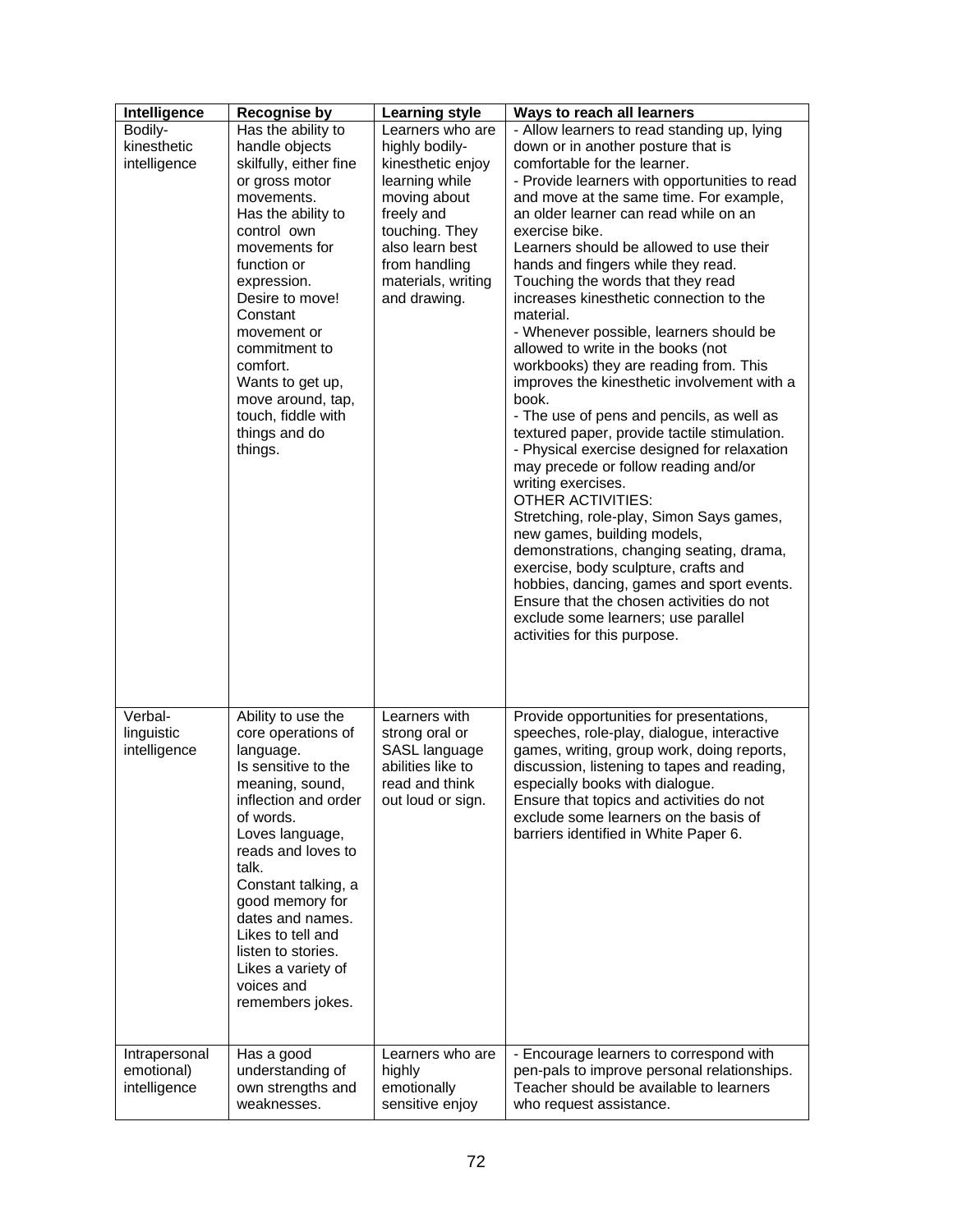| Intelligence | <b>Recognise by</b> | <b>Learning style</b> | Ways to reach all learners                      |
|--------------|---------------------|-----------------------|-------------------------------------------------|
|              | Is able to exercise | solitude, like        | - Promote writing contexts and other events     |
|              | self-control.       | thinking and are      | where the learners' writing will be read in a   |
|              | Is good at goal-    | happy to work         | public setting.                                 |
|              | setting and is      | alone.                | - Learners should be given the freedom to       |
|              | comfortable with    |                       | choose their books or texts. Where              |
|              | being alone.        |                       | possible, they should own these books so        |
|              | Makes choices in    |                       | that they can write in them whenever they       |
|              | favour of long-term |                       | want, talk back to them or, in some cases,      |
|              | benefit.            |                       | throw them on the floor if they disagree with   |
|              | Has the ability to  |                       | what is written.                                |
|              | develop successful  |                       | - Learners should be provided with              |
|              | working models.     |                       | opportunities for unstructured writing in their |
|              | Can learn and       |                       | diaries or anywhere they can record their       |
|              | develop new         |                       | dreams, poems and reflections of their inner    |
|              | behaviours based    |                       | lives. Such entries should not be evaluated     |
|              | on self-knowledge.  |                       | or even read by the teacher.                    |
|              |                     |                       | - The teacher should help learners discover     |
|              |                     |                       | what it takes to get them in the mood of        |
|              |                     |                       | work, reading or writing.                       |
|              |                     |                       | - Learners experiencing emotional barriers      |
|              |                     |                       | (e.g., those whose self-worth is threatened     |
|              |                     |                       | by continual failure) should be assisted to     |
|              |                     |                       | regain their self-worth.                        |
|              |                     |                       | - Provide opportunities for learners to taste   |
|              |                     |                       | success, master new skills and experience       |
|              |                     |                       | a feeling of competence.                        |
|              |                     |                       | - Keep failure to a minimum. Learners           |
|              |                     |                       | should be given credit for doing a task in the  |
|              |                     |                       | correct manner, even if the answer is           |
|              |                     |                       | incorrect.                                      |
|              |                     |                       | Use art, dance, and music to promote            |
|              |                     |                       | learners' emotional involvement.                |
|              |                     |                       | <b>OTHER ACTIVITIES:</b>                        |
|              |                     |                       | Activities promoting thinking and               |
|              |                     |                       | imagination, journal writing, relaxation,       |
|              |                     |                       | learning about oneself, focusing and            |
|              |                     |                       | concentration exercises, self-assessment,       |
|              |                     |                       | reflection and time to be alone and process.    |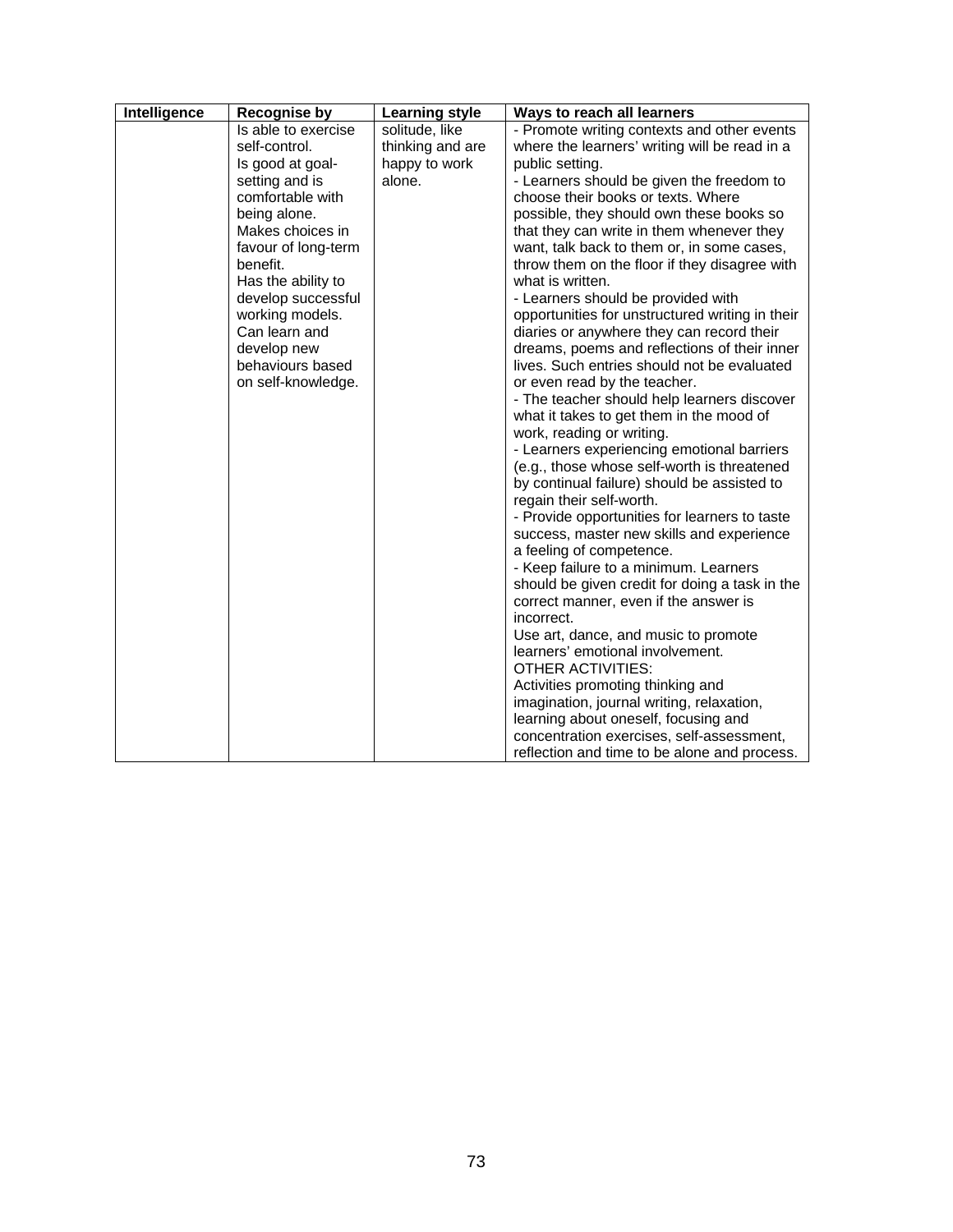# **SECTION 7**

# **COMMON DISABILITIES, LEARNING DIFFICULTIES AND CHRONIC MEDICAL CONDITIONS IN CHILDREN**

# **7.1 Introduction**

The policy on inclusion of learners has made a difference in communities. Parents have chosen to approach community schools for admission of learners with learning difficulties, chronic medical conditions and disabilities. This section addresses the needs of teachers in full-service schools and mainstream schools in all provinces. The information presented here on various medical conditions, disabilities and other barriers is in no way exhaustive. This information should be seen in the context of the strategy for early identification of barriers to learning ; it is meant to assist institution-based or site-based support teams in providing support to learners, educators and parents. The overall aim is to increase the knowledge base of educators as well as to demystify disability, medical conditions, chronic illnesses, disorders and syndromes.

In each case, a brief definition is provided, as well as the impact on the learner's learning ability and possible educational strategies. Because disabilities are heterogeneous within a group, these definitions describe a syndrome or condition, rather than a specific child. The information is not provided for the purposes of diagnosis, which remains the responsibility of professionals.

The sole purpose of this information is to broaden knowledge and facilitate understanding.

# **7.1.1 Intellectual disabilities**

These may be termed as mild, moderate, severe and profound, depending on the level of impairment. Below-average intellectual functioning, which coexists with deficits in adaptive behaviour (adjustment to everyday life) during the developmental period, adversely affects a child's educational performance. Intellectual disability is not disease or illness. http://www.safmh.org.za/

| <b>Characteristics</b>     | <b>Implication for learning</b>   | <b>Educational strategies</b>        |
|----------------------------|-----------------------------------|--------------------------------------|
| - Delayed speech and       | - Different academic, social, and | - Set realistic and functional goals |
| language development.      | vocational skills, depending on   | with family support and              |
| - Delayed concrete         | the impairment level.             | coordination.                        |
| thinking.                  | - Difficulties with the following | - Use concrete, age-appropriate      |
| - Delayed motor skills.    | areas:                            | materials, avoiding totally abstract |
|                            | Learning                          | levels of presentation.              |
| Social barriers, including | Communication                     | - Divide learning tasks into smaller |
| low expectations and       | Social skills                     | sequential steps with frequent       |
| social exclusion.          | Academic issues                   | review, going from simple to         |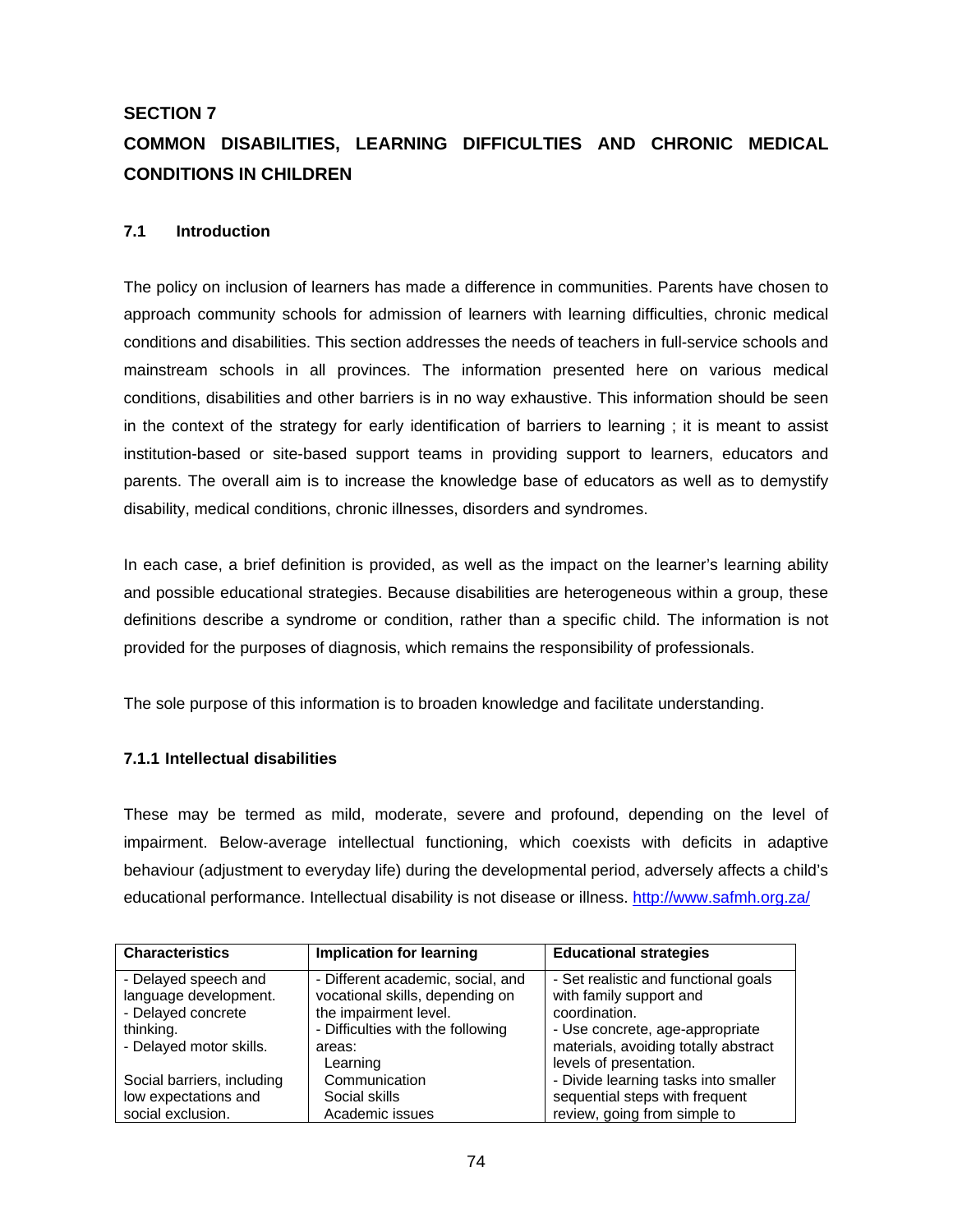|                      | <b>Vocational concerns</b>          | complex, and concentrating upon       |
|----------------------|-------------------------------------|---------------------------------------|
| Low literacy levels. | Learning occurs, but at a           | strengths.                            |
|                      | slower rate                         | - Use consistent, age-appropriate     |
| Low numeracy skills. | Short-term memory impairment        | rewards.                              |
|                      | Unable to form generalisations.     | - Help learners generalise and        |
|                      |                                     | apply learning from one situation to  |
|                      |                                     | the next through teacher modeling.    |
|                      |                                     | - Alternate means of assessment       |
|                      |                                     | (more verbal and less written).       |
|                      | It may take longer for a learner to | - The learner needs to be permitted   |
|                      | achieve assessment standards        | to take longer than other children in |
|                      | for a learning programme.           | the class. This can be achieved       |
|                      |                                     | through promotion with his or her     |
|                      |                                     | age group and grade straddling.       |

# **7.1.2 Autism Spectrum Disorders (ASD) – Autism**

A pervasive developmental disorder, Autism could be summed up as the inability to make sense of the world. A neurological disorder, usually diagnosed at the age of 2 to 3, Autism has an estimated prevalence of 1:100, and affects four times as many boys as girls. Autism is characterised by what is commonly referred to as a **triad of impairments:** 

- **Social interaction** difficulties in understanding and interpreting social situations, displaying inappropriate and odd behaviours, and a seeming unwillingness to make friends.
- **Communication**  difficulties in using and making sense of both verbal and non-verbal information. Some people with autism use language but interpret it too literally, while others never develop speech. Talk tends to involve repetition of learned phrases and is often inappropriate for the situation.
- **Thought and imagination** difficulties in thinking flexibly and changing mental sets for a new task. Responses are repetitive and obsessive, with fixation on certain objects.

For more information visit: http://www.autismsouthafrica.org/

| <b>Characteristics</b>           | <b>Implications</b>                                                                                                                                                                                                                                                                                                                                      | <b>Strategies</b>                                                                                                                                                                                                                                                                                                                                                                                                                   |
|----------------------------------|----------------------------------------------------------------------------------------------------------------------------------------------------------------------------------------------------------------------------------------------------------------------------------------------------------------------------------------------------------|-------------------------------------------------------------------------------------------------------------------------------------------------------------------------------------------------------------------------------------------------------------------------------------------------------------------------------------------------------------------------------------------------------------------------------------|
|                                  |                                                                                                                                                                                                                                                                                                                                                          |                                                                                                                                                                                                                                                                                                                                                                                                                                     |
| Lacking in social<br>relatedness | • May seem isolated, solitary and<br>withdrawn.<br>• Seems to be unaware of social<br>conventions.<br>• Difficulty in interpreting social cues,<br>body language, gestures and<br>contexts. Does not use these to<br>regulate social interaction.<br>• Inappropriate, odd interaction<br>attempts.<br>• Inappropriate responses to social<br>situations. | • Join in with the learner's focus of<br>attention. Comment on and become<br>involved with the activities the<br>learner engages with, to cultivate<br>social connectedness.<br>• Make explicit the rules of social<br>situations. Use visuals whenever<br>possible.<br>• Structure social situations (e.g.,<br>interactive board games) rather than<br>expecting the learner to<br>spontaneously take part in<br>interactive play. |

### **7.1.2.1 Strategies for differentiation**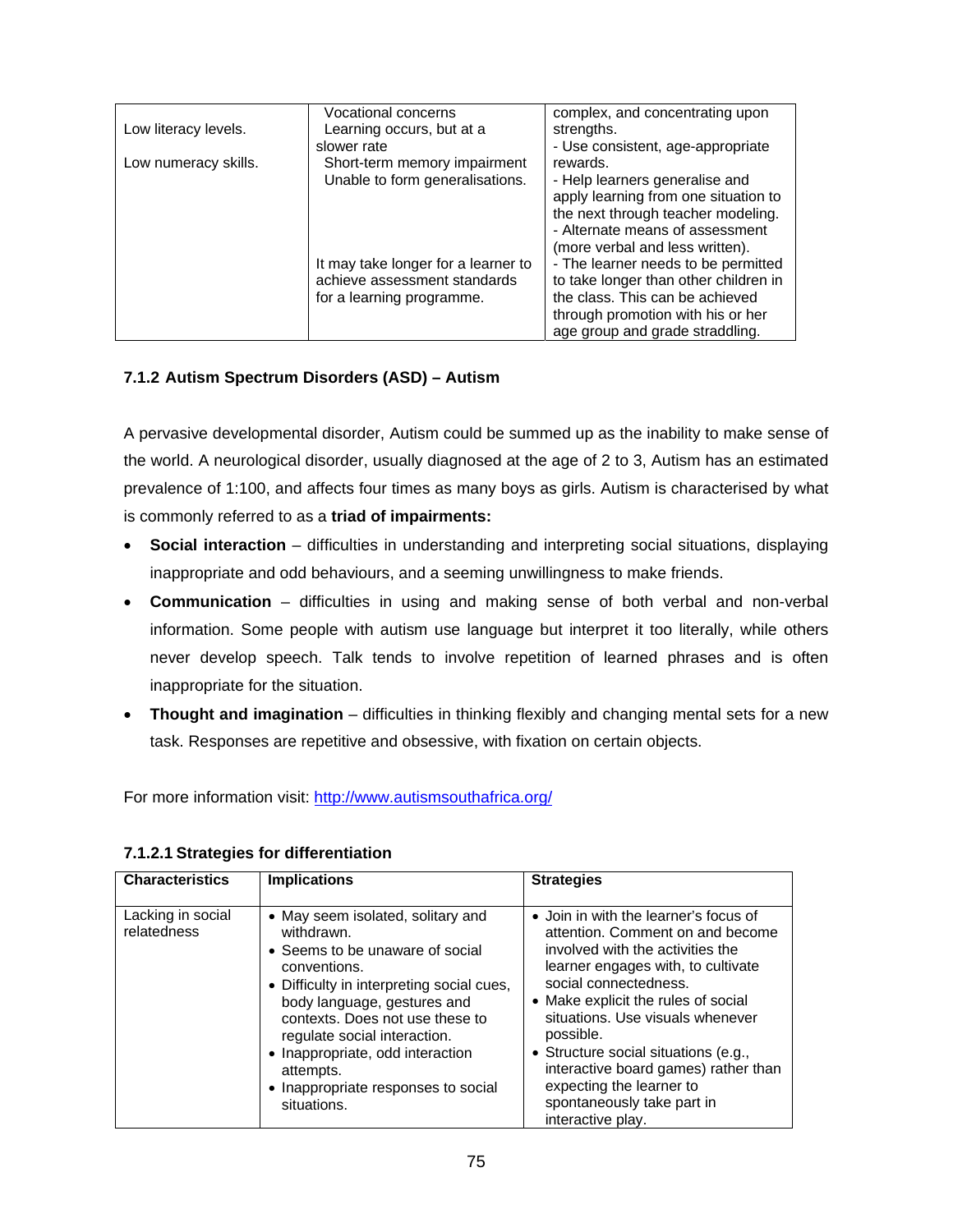|                                                  | • Difficulty in sharing (e.g., toys,<br>enjoyment).<br>• Difficulty in directing another<br>person's attention by pointing or<br>looking at objects (joint attention).<br>• Difficulty in taking another person's<br>perspective.<br>• May lack empathy.<br>• Sometimes does not realise that<br>what is being said or signed, needs<br>to be directed to someone.<br>• May avoid eye contact.<br>• Difficulty making friends.                                                                                                                                                                                                                                                                                                                                                                                                                                                                                                                                                                                                                                         | • Role-play social interactive<br>situations. Reverse roles.<br>• Develop scripts for common social<br>conventions.<br>• Teach the interpretation of social<br>cues directly. Use picture strips and<br>sequences.<br>• Teach a learner with ASD to look at,<br>mention another person's name, get<br>the other person's attention by a<br>gentle touch (should the context<br>allow it), before attempting to share<br>information. Teach having to wait<br>for a response.<br>• Use social stories to teach<br>perspective-taking.<br>• Insistence on learning in<br>collaborative groups may be<br>counter-productive.<br>• Teach signs and rules of friendship<br>behaviour. Use comic strips and<br>speech bubbles.<br>• Teach other learners that a learner<br>with ASD does not intend to be<br>hurtful or rude. Teach tolerance of<br>someone who is often a very<br>unsatisfactory social partner.                                                                                                                                                                                                                  |
|--------------------------------------------------|------------------------------------------------------------------------------------------------------------------------------------------------------------------------------------------------------------------------------------------------------------------------------------------------------------------------------------------------------------------------------------------------------------------------------------------------------------------------------------------------------------------------------------------------------------------------------------------------------------------------------------------------------------------------------------------------------------------------------------------------------------------------------------------------------------------------------------------------------------------------------------------------------------------------------------------------------------------------------------------------------------------------------------------------------------------------|------------------------------------------------------------------------------------------------------------------------------------------------------------------------------------------------------------------------------------------------------------------------------------------------------------------------------------------------------------------------------------------------------------------------------------------------------------------------------------------------------------------------------------------------------------------------------------------------------------------------------------------------------------------------------------------------------------------------------------------------------------------------------------------------------------------------------------------------------------------------------------------------------------------------------------------------------------------------------------------------------------------------------------------------------------------------------------------------------------------------------|
| Difficulty with<br>communication and<br>language | • May appear to be deaf as there<br>could be minimal response to<br>verbal input (even when calling the<br>learner's name).<br>• May show very limited<br>communicative intent.<br>• Some learners with ASD do not<br>speak.<br>• Seems to have a limited need to<br>compensate for lack of speech with<br>non-verbal communication.<br>• When adequate speech is present,<br>often has difficulty with the social<br>use of language. May seem to be<br>blunt or rude in language use.<br>• Understands language literally.<br>Finds it difficult to grasp abstract<br>language use (e.g., metaphors,<br>idioms or sarcasm) and thus often<br>misses the point.<br>• Difficulty in sustaining a topic and<br>holding a reciprocal conversation<br>over extended exchanges.<br>• May repeat words, questions or<br>phrases over and over.<br>• May echo what another person has<br>said rather than responding to the<br>content (echolalia).<br>• May speak clearly and properly but<br>often lacks intonation patterns in<br>speech (monotone quality to<br>speech). | • Use alternative and augmentative,<br>visually-based communication<br>systems.<br>• Use short, clear sentences.<br>• Allow enough time to process verbal<br>input.<br>• Use signing like Makaton to support<br>verbal communication to learners<br>with ASD.<br>• Use objects, photographs, pictures,<br>drawings, line drawings and text<br>(select what is appropriate to the<br>representational level of the learner)<br>to support communication.<br>• Stimulate communicative intent by<br>manipulating the environment<br>sensitively so that the learner<br>experiences the need to involve a<br>communicative partner. Put a<br>favourite toy or food out of the<br>learner's reach, for example.<br>• Teach turn-taking. Use a visual cue<br>card to indicate 'wait' to the learner.<br>• Teach topic maintenance using<br>visuals. For example: Two<br>competent speakers get an equal<br>number of blocks. One might get red<br>blocks, the other green. A<br>conversational topic is chosen. Only<br>a comment related to the topic<br>warrants the placement of a block<br>on the table. As the communicative |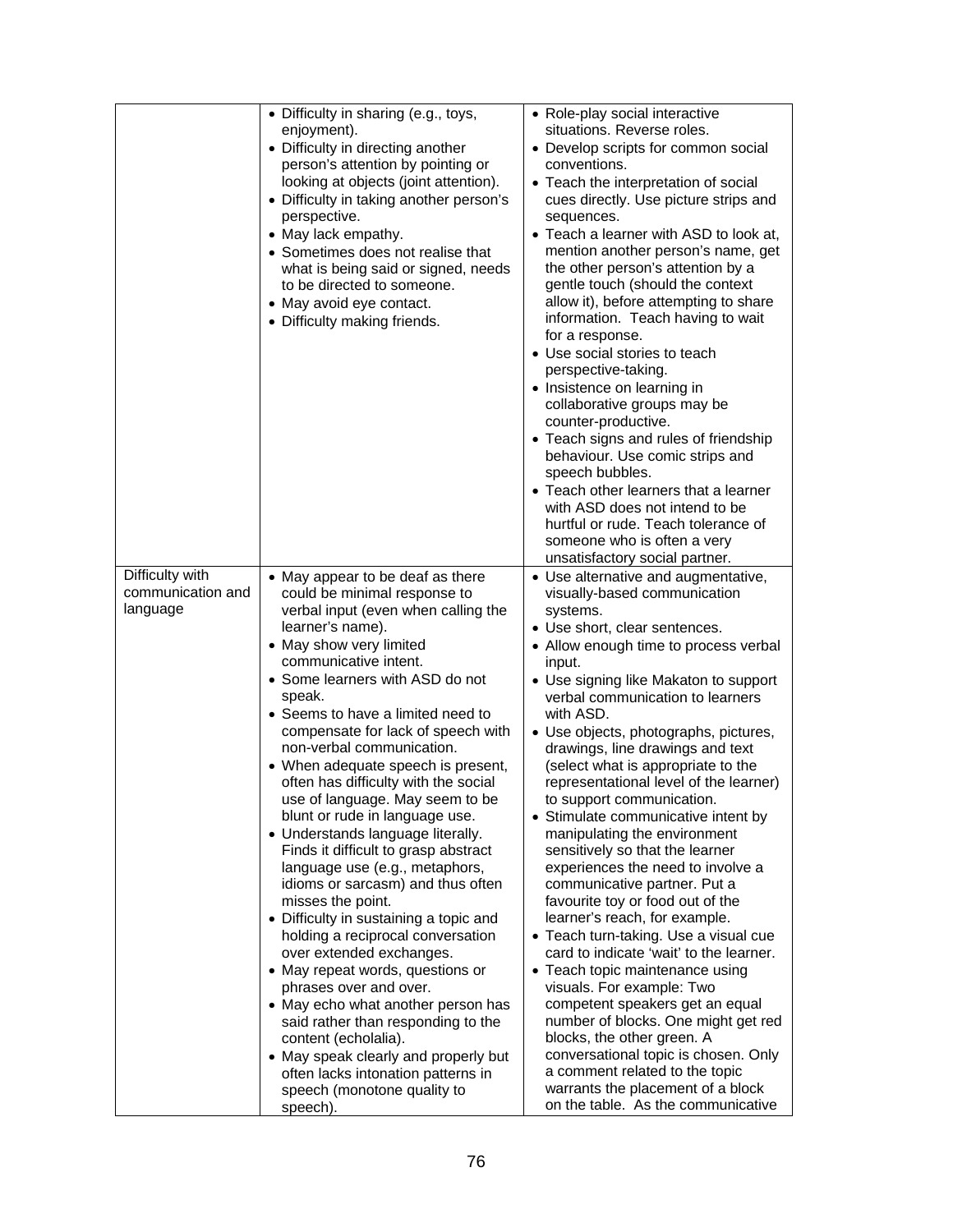|                                                                                             | • May hear intonation patterns in<br>speech but finds it difficult to use<br>these to add meaning to what is<br>being said.                                                                                                                                                                                                                                                                                                                                                                                                                                                                                                                                                                                                                                                                                                                                                                                                                                                                                                                                                                                                                                                                                                                                                                                                            | partners take turns to exchange<br>relevant comments, there is a visual<br>demonstration of reciprocal<br>communication on the table.<br>• Limit the use of abstract language<br>with learners with ASD who get<br>confused with language nuances.<br>• Use topics of interest to the learner<br>to produce personalised readers for<br>language development and fostering<br>comprehension.<br>• Use a camera and/or video recorder<br>to accumulate visuals of<br>experiences and events to employ in<br>curriculum delivery.                                                                                                                                                                                                                                                                                                                                                                                                                                                                                                                                                                                                                                                                                                                                                                                                                                                                                                                                                                                                                                                                                                                                    |
|---------------------------------------------------------------------------------------------|----------------------------------------------------------------------------------------------------------------------------------------------------------------------------------------------------------------------------------------------------------------------------------------------------------------------------------------------------------------------------------------------------------------------------------------------------------------------------------------------------------------------------------------------------------------------------------------------------------------------------------------------------------------------------------------------------------------------------------------------------------------------------------------------------------------------------------------------------------------------------------------------------------------------------------------------------------------------------------------------------------------------------------------------------------------------------------------------------------------------------------------------------------------------------------------------------------------------------------------------------------------------------------------------------------------------------------------|--------------------------------------------------------------------------------------------------------------------------------------------------------------------------------------------------------------------------------------------------------------------------------------------------------------------------------------------------------------------------------------------------------------------------------------------------------------------------------------------------------------------------------------------------------------------------------------------------------------------------------------------------------------------------------------------------------------------------------------------------------------------------------------------------------------------------------------------------------------------------------------------------------------------------------------------------------------------------------------------------------------------------------------------------------------------------------------------------------------------------------------------------------------------------------------------------------------------------------------------------------------------------------------------------------------------------------------------------------------------------------------------------------------------------------------------------------------------------------------------------------------------------------------------------------------------------------------------------------------------------------------------------------------------|
|                                                                                             |                                                                                                                                                                                                                                                                                                                                                                                                                                                                                                                                                                                                                                                                                                                                                                                                                                                                                                                                                                                                                                                                                                                                                                                                                                                                                                                                        | • The mantra for learners with ASD<br>should be: Look rather than listen.                                                                                                                                                                                                                                                                                                                                                                                                                                                                                                                                                                                                                                                                                                                                                                                                                                                                                                                                                                                                                                                                                                                                                                                                                                                                                                                                                                                                                                                                                                                                                                                          |
| Inflexible thinking<br>manifested in<br>restricted patterns<br>of interest and<br>behaviour | • May not play with toys appropriately<br>(e.g., will spin the wheels of toy<br>cars or will line them up).<br>• Difficulty engaging in varied and<br>spontaneous pretend play. Play<br>behaviour often has a repetitive<br>quality (e.g., will pour water from<br>one container to the next for long<br>periods if there is no intervention).<br>• Might cling to a specific object or<br>toy with intensity and will show<br>strong reaction of distress when it is<br>removed. Narrow interests and not<br>easily interested in alternative<br>objects or activities.<br>• Might insist on sameness (e.g.<br>wants to follow the same routines<br>and often non-functional rituals).<br>Has a compulsive quality.<br>Disturbance in routines may lead to<br>stress, and sometimes challenging<br>behaviour.<br>• Finds it very difficult to cope with<br>transitions.<br>• Learners with adequate language<br>will often talk about their particular<br>interests incessantly and<br>repetitively without seeming to take<br>listeners into account. Will resist<br>change.<br>• Might show a strong reaction,<br>should anyone break the rules.<br>• Rigidity in thinking complicates<br>transfer of what was learnt in one<br>situation to another. Reliance on<br>same cues being present to<br>remember and trigger a response. | • Develop play kits that include<br>objects representing the real thing<br>(e.g., small cars and animals that<br>might reflect the learner's particular<br>interests). Present a simple storyline<br>and use objects to visually<br>demonstrate the story. Repeat the<br>story in the same order over a<br>period of time. Encourage the<br>learner to become involved and to<br>eventually tell parts of or the whole<br>story using the visuals as cues.<br>Foster exchanges and turn-taking<br>between teacher and learner in<br>telling the story to develop the ability<br>to involve a partner in play. Involve<br>peers.<br>• Use visual schedules to explain the<br>order of the daily programme. This is<br>essential to make the environment<br>more predictable for the learner with<br>ASD and to reduce anxiety. Use<br>favourite objects or activities as<br>rewards in the schedule. In this way,<br>the learner will be more willing to<br>take part in other learning activities,<br>as it is visually clear to the learner<br>that there will be times to engage in<br>preferred activities and even non-<br>functional routines.<br>• Introduce an element of surprise by<br>unexpectedly using a 'surprise card'<br>on the schedule. However artificial,<br>this type of strategy helps create<br>some flexibility in thinking. The use<br>of a card as visual support can have<br>a surprisingly dramatic effect.<br>• Use transition cards to support<br>learners when they have to move<br>from one area to another in the<br>school. A transition card is a picture<br>representing the area the learner<br>has to move to. It can have an |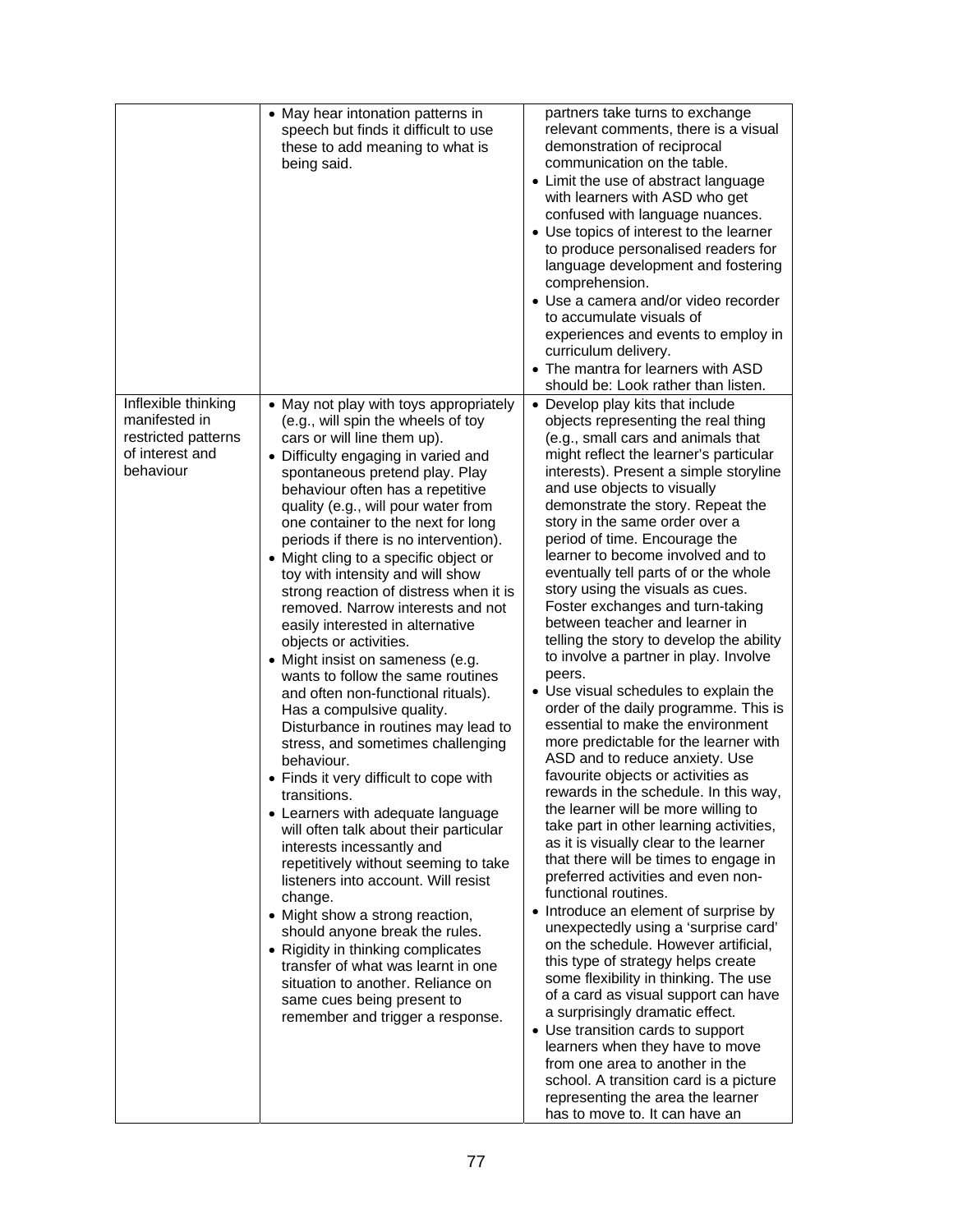|                      |                                                            | equally dramatic effect as a 'wait' or<br>'surprise' card as it aids<br>understanding of what is expected<br>and can be used as a visual<br>reminder.<br>• Give consideration to limiting the<br>time spent on all absorbing narrow<br>interests. Use a choice board,<br>visually demonstrating other<br>possible activities for the learner to<br>choose from.<br>Attempt to use restricted interests<br>functionally. Should the learner be<br>especially interested in and<br>motivated by lawnmowers, for<br>example, use this interest to deliver<br>the curriculum. |
|----------------------|------------------------------------------------------------|---------------------------------------------------------------------------------------------------------------------------------------------------------------------------------------------------------------------------------------------------------------------------------------------------------------------------------------------------------------------------------------------------------------------------------------------------------------------------------------------------------------------------------------------------------------------------|
| Sensory difficulties | • May cover ears or put fingers in                         |                                                                                                                                                                                                                                                                                                                                                                                                                                                                                                                                                                           |
|                      | ears.                                                      |                                                                                                                                                                                                                                                                                                                                                                                                                                                                                                                                                                           |
|                      | • May be distressed by particular                          |                                                                                                                                                                                                                                                                                                                                                                                                                                                                                                                                                                           |
|                      | sounds.                                                    |                                                                                                                                                                                                                                                                                                                                                                                                                                                                                                                                                                           |
|                      | • May put fingers in eyes.                                 |                                                                                                                                                                                                                                                                                                                                                                                                                                                                                                                                                                           |
|                      | • May be sensitive to light.                               |                                                                                                                                                                                                                                                                                                                                                                                                                                                                                                                                                                           |
|                      | • May continuously seek reflection in                      |                                                                                                                                                                                                                                                                                                                                                                                                                                                                                                                                                                           |
|                      | mirror or other object.                                    |                                                                                                                                                                                                                                                                                                                                                                                                                                                                                                                                                                           |
|                      | • May continuously switch lights on                        |                                                                                                                                                                                                                                                                                                                                                                                                                                                                                                                                                                           |
|                      | and off.                                                   |                                                                                                                                                                                                                                                                                                                                                                                                                                                                                                                                                                           |
|                      | • May continuously rock or spin own                        |                                                                                                                                                                                                                                                                                                                                                                                                                                                                                                                                                                           |
|                      | body or wriggle fingers.                                   |                                                                                                                                                                                                                                                                                                                                                                                                                                                                                                                                                                           |
|                      | • May smell other people                                   |                                                                                                                                                                                                                                                                                                                                                                                                                                                                                                                                                                           |
|                      | compulsively.                                              |                                                                                                                                                                                                                                                                                                                                                                                                                                                                                                                                                                           |
|                      | • May touch certain objects or                             |                                                                                                                                                                                                                                                                                                                                                                                                                                                                                                                                                                           |
|                      | textures compulsively.<br>• Can sometimes not bear walking |                                                                                                                                                                                                                                                                                                                                                                                                                                                                                                                                                                           |
|                      | without shoes. Some learners can't                         |                                                                                                                                                                                                                                                                                                                                                                                                                                                                                                                                                                           |
|                      | tolerate shoes or labels of clothes                        |                                                                                                                                                                                                                                                                                                                                                                                                                                                                                                                                                                           |
|                      | against their skins.                                       |                                                                                                                                                                                                                                                                                                                                                                                                                                                                                                                                                                           |
|                      | • May be fussy eaters and have a                           |                                                                                                                                                                                                                                                                                                                                                                                                                                                                                                                                                                           |
|                      | very limited diet because of oral                          |                                                                                                                                                                                                                                                                                                                                                                                                                                                                                                                                                                           |
|                      | sensitivity to food texture.                               |                                                                                                                                                                                                                                                                                                                                                                                                                                                                                                                                                                           |
|                      | • May have a high pain threshold.                          |                                                                                                                                                                                                                                                                                                                                                                                                                                                                                                                                                                           |
|                      | • May find it difficult to negotiate way                   |                                                                                                                                                                                                                                                                                                                                                                                                                                                                                                                                                                           |
|                      | around objects, and may bump into                          |                                                                                                                                                                                                                                                                                                                                                                                                                                                                                                                                                                           |
|                      | everything.                                                |                                                                                                                                                                                                                                                                                                                                                                                                                                                                                                                                                                           |
|                      | • May experience a sense of                                |                                                                                                                                                                                                                                                                                                                                                                                                                                                                                                                                                                           |
|                      | disorientation in space and lose                           |                                                                                                                                                                                                                                                                                                                                                                                                                                                                                                                                                                           |
|                      | sense of direction easily, or have a                       |                                                                                                                                                                                                                                                                                                                                                                                                                                                                                                                                                                           |
|                      | very astute sense of direction.                            |                                                                                                                                                                                                                                                                                                                                                                                                                                                                                                                                                                           |

# **7.1.2.2 Asperger's syndrome**

While Asperger's syndrome is regarded by some as a distinctive condition, others place it at the higher-ability end of the autism disorder spectrum. Although the disorder is characterised by the same triad of impairments as autism, these are less profound. Such children find it hard to interact successfully with others and make friends. Although they can speak fluently, they tend to be poor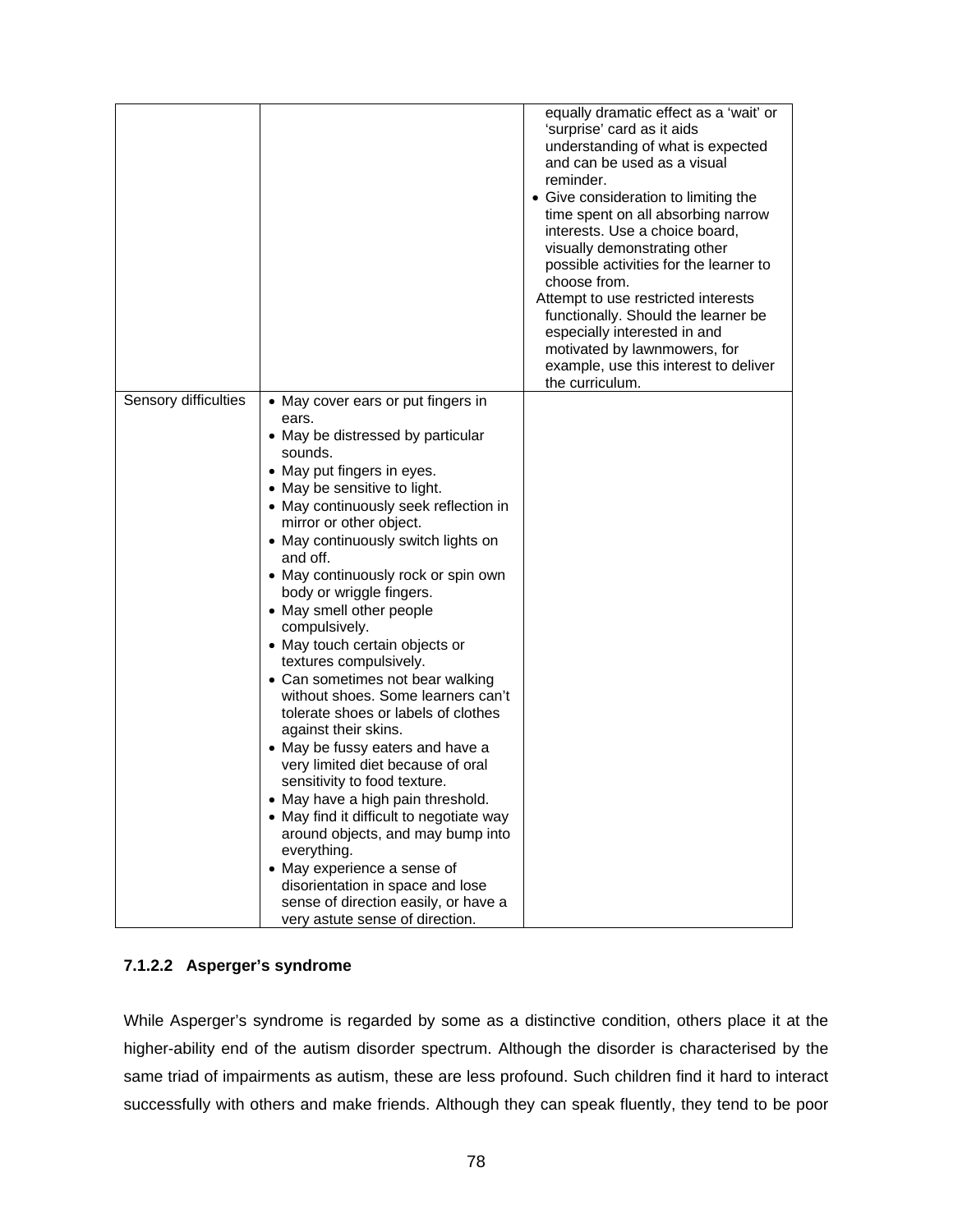listeners, appearing insensitive to others. Asperger's syndrome children demonstrate the same literal understanding as autistic children. While often excelling at learning facts and figures, people with AS have major social problems, which often result in exclusion. What follows is a brief summary of strategies for social behaviour for learners with Asperger's Syndrome:

Learner with Asperger's syndrome need to learn how to:

- Start, maintain and end social play.
- Be flexible, cooperative and share.
- Maintain solitude without offending others.
- Encourage a friend to play with the child at home.
- **Enrol the learner in clubs and societies.**
- Teach the learner to observe other learners to find out what to do.
- Encourage cooperative and competitive games.
- Model how to relate to the learner.
- Explain alternative means of seeking assistance.
- Encourage prospective friendships.
- Use social stories to understand the cues and actions for specific social situations.

Run social skills groups for adolescents with Asperger's syndrome to:

- Rehearse more appropriate options.
- Demonstrate inappropriate social behaviour.
- Use poetry and autobiographies to encourage self-disclosure and empathy.

Provide guidance and practice in body language (Tony Attwood: Asperger's Syndrome, 2006).

# **7.1.3 Traumatic brain injury (TBI)**

Traumatic brain injury refers to acquired injury to the brain caused by an external force. It does not include congenital or degenerative brain injuries. Frequent causes of TBI include motor vehicle accidents, falls, sport accidents, physical abuse or assault.

Types of injuries vary and can range from mild to severe. Sudden, unexpected onset makes TBI differ from other disabilities because parents and children have not had time to emotionally deal with the disability and must suddenly learn how to manage and accept changes.

| <b>Possible characteristics</b> |                                    | <b>Educational strategies</b>   |
|---------------------------------|------------------------------------|---------------------------------|
| Physical                        | Speech, vision, hearing, sensory   | Careful planning for school re- |
|                                 | impairments, headaches, difficulty | entry is essential.             |
|                                 | with fine and/or gross motor       | Keep the environment as         |
|                                 | balance, coordination may be       | distraction-free as possible.   |
|                                 | affected.                          | Provide the learner with rest   |
|                                 |                                    | breaks if stamina is lower.     |
| Cognitive                       | Short-term and long-term memory    | Teach compensatory memory       |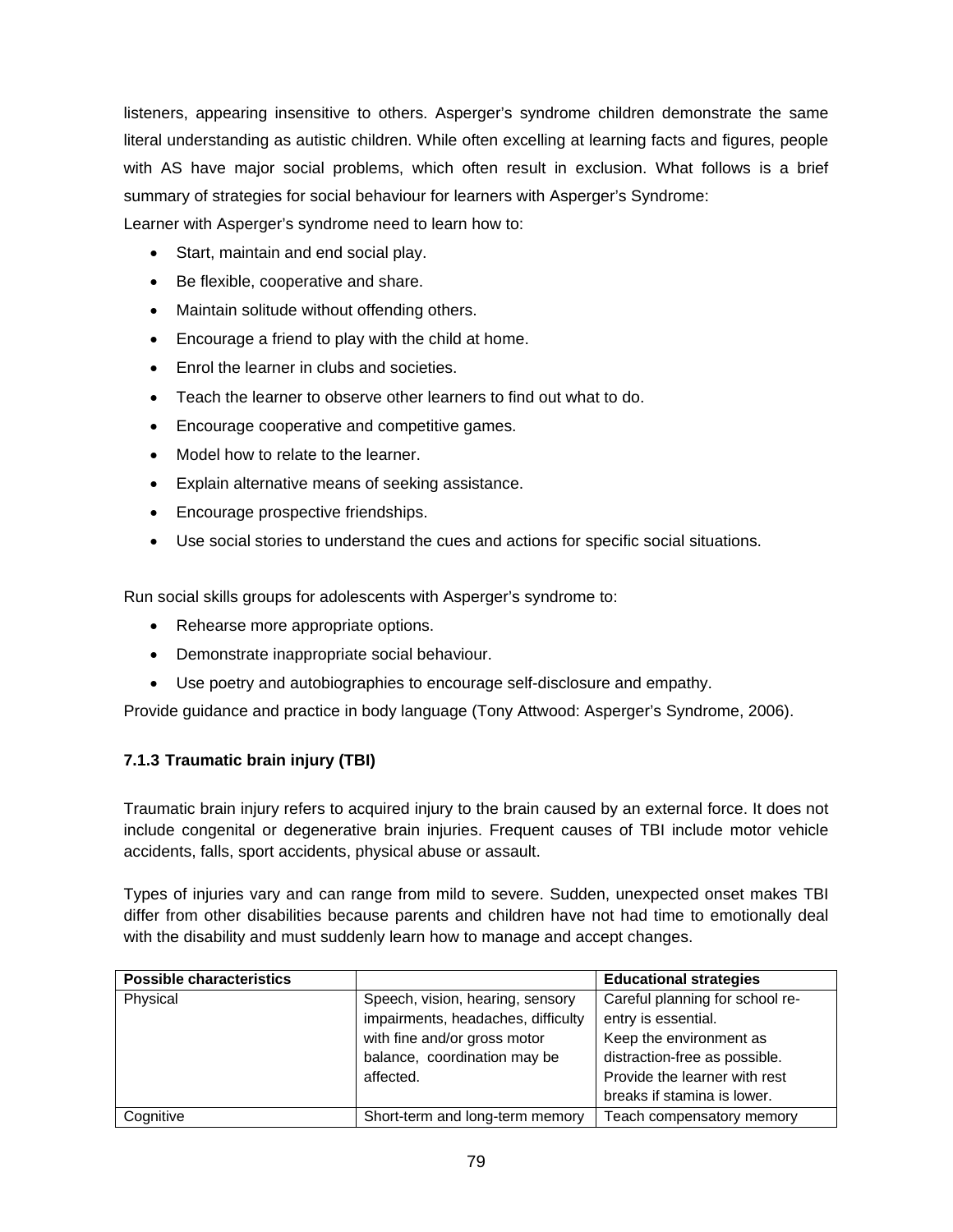|                            |             |    | deficits, concentration problems,<br>slowness of thinking and/or<br>judgment, perceptual<br>disorganization with academic<br>difficulties such as learning new<br>information.                          | strategies.<br>Repeated practice.<br>Explain figurative language.<br>Provide concrete examples to<br>illustrate new concepts. |
|----------------------------|-------------|----|---------------------------------------------------------------------------------------------------------------------------------------------------------------------------------------------------------|-------------------------------------------------------------------------------------------------------------------------------|
| Psychosocial,<br>emotional | behavioural | or | Fatigue, mood swings, denial,<br>self-centeredness, depression,<br>inability to self-monitor, agitation,<br>excessive laughing or crying,<br>difficulty relating to others and<br>poor impulse control. | Family support and sharing of<br>educational strategies for<br>reinforcement at home.                                         |

www.biausa.org

# **7.1.4 Auditory loss**

### **7.1.4.1 Deafness**

| <b>AUDITORY BARRIER - DEAFNESS</b>        |                                                                                                                                                                                                                                                                                                                     |                                                                                                                                                                                                                                                                                                                                                                                                                                                                                                                                                                                                                                                                                                                                                                                                                                                                                                                                                                                                                                                                                                                                                                                                                                                                                                                                                                                                                                                                                                                                                                                                                                                                      |
|-------------------------------------------|---------------------------------------------------------------------------------------------------------------------------------------------------------------------------------------------------------------------------------------------------------------------------------------------------------------------|----------------------------------------------------------------------------------------------------------------------------------------------------------------------------------------------------------------------------------------------------------------------------------------------------------------------------------------------------------------------------------------------------------------------------------------------------------------------------------------------------------------------------------------------------------------------------------------------------------------------------------------------------------------------------------------------------------------------------------------------------------------------------------------------------------------------------------------------------------------------------------------------------------------------------------------------------------------------------------------------------------------------------------------------------------------------------------------------------------------------------------------------------------------------------------------------------------------------------------------------------------------------------------------------------------------------------------------------------------------------------------------------------------------------------------------------------------------------------------------------------------------------------------------------------------------------------------------------------------------------------------------------------------------------|
| <b>Characteristics</b>                    | <b>Implications</b>                                                                                                                                                                                                                                                                                                 | <b>Strategies</b>                                                                                                                                                                                                                                                                                                                                                                                                                                                                                                                                                                                                                                                                                                                                                                                                                                                                                                                                                                                                                                                                                                                                                                                                                                                                                                                                                                                                                                                                                                                                                                                                                                                    |
| A LEARNER<br><b>CANNOT</b><br><b>HEAR</b> | Learners may:<br>Elicit only parts of<br>what has been said.<br>Show frustration<br>associated with the<br>inability to<br>communicate.<br>Experience difficulty in<br>$\bullet$<br>retrieving the<br>appropriate words<br>from memory.<br>Have difficulty in<br>understanding the<br>general level of<br>language. | • Place the learner near the front of the class to<br>minimise distractions.<br>Stand where the student can lip-read.<br>Face the student when talking.<br>Background noise should be eliminated. Keep the<br>learner's desk clear.<br>The positions of the teacher, or another learner<br>who is speaking, and the learner experiencing a<br>barrier, are very important.<br>The position and source of light need attention.<br>$\bullet$<br>Visual distraction (pollution) (e.g., classes that are<br>$\bullet$<br>too full) should be minimised.<br>Assistance can be given by a person or by using a<br>technological device (e.g. hearing aid and FM<br>system).<br>Listening can be supported with non-verbal cues.<br>For example, gestures, signing, lip-reading, facial<br>expressions (don't overdo it) and pictures to assist<br>with comprehension of vocabulary and concepts.<br>Never assume that the learner has understood<br>what you said; check by asking questions.<br>Ask the learner to repeat the instruction back to<br>you.<br>• Rephrase questions and sentences rather than<br>merely repeating.<br>Do not discourage translations by other learners.<br>$\bullet$<br>• Learners who use SASL as a first language receive<br>visual messages, and not auditory messages.<br>When giving instructions, the tempo and clarity of<br>speech is important. Use shorter sentences, less<br>information per sentence (not too wordy), and<br>increase the length of pauses between sentences.<br>Gaining eye contact and lowering the body to the<br>learner's eye level will also help.<br>• Verbal instructions may be broken down in two or |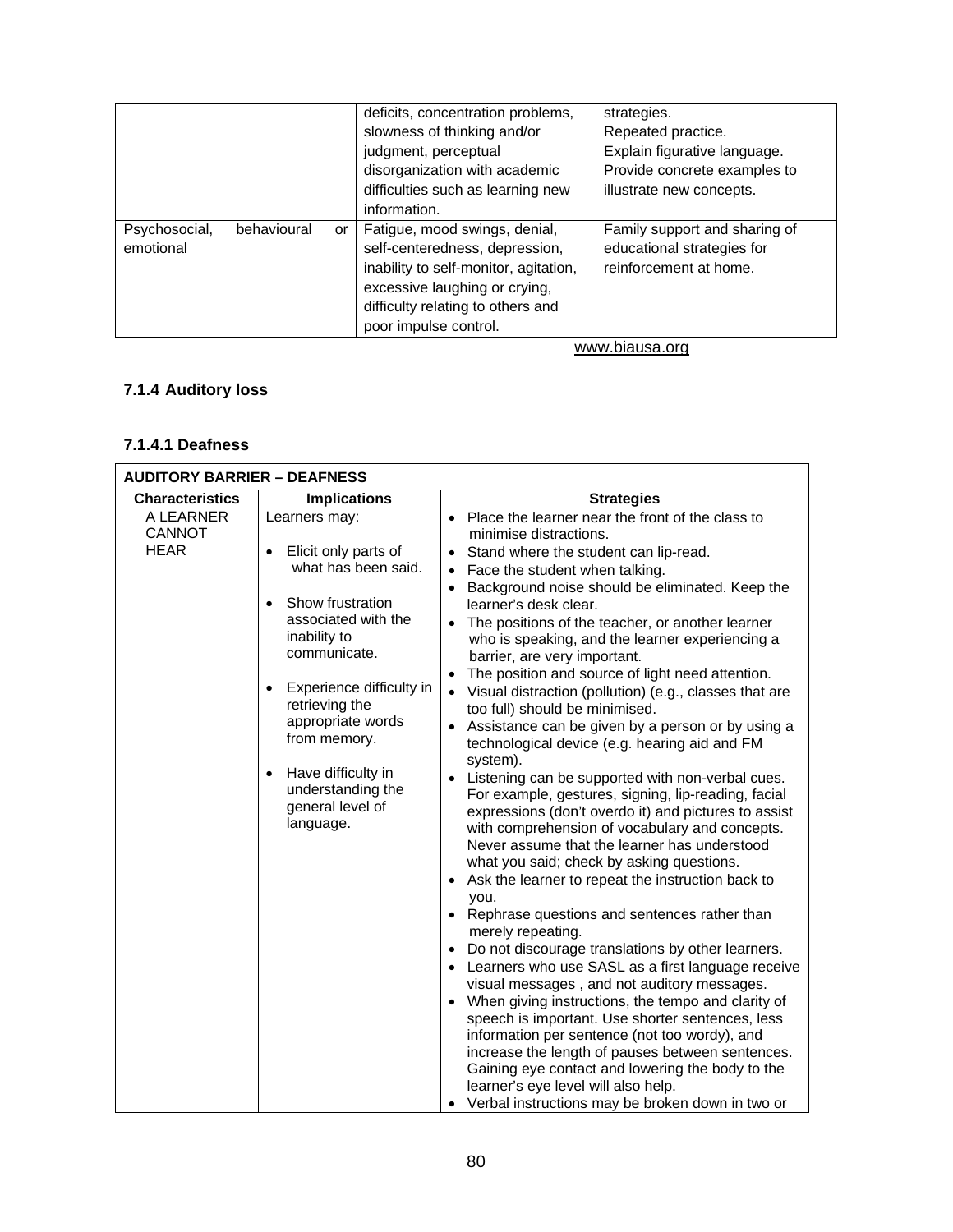| <b>AUDITORY BARRIER - DEAFNESS</b> |                     |                                                                                   |
|------------------------------------|---------------------|-----------------------------------------------------------------------------------|
| <b>Characteristics</b>             | <b>Implications</b> | <b>Strategies</b>                                                                 |
|                                    |                     | more steps at a time.                                                             |
|                                    |                     | • Show the learner what you want him or her to do,                                |
|                                    |                     | rather than simply telling.                                                       |
|                                    |                     | • One learner speaks at a time; no overlapping of                                 |
|                                    |                     | speaking turns.<br>• Encourage learners to ask questions for clarity and          |
|                                    |                     | meaning.                                                                          |
|                                    |                     | • In some cases, you may have to use extended                                     |
|                                    |                     | sentences for learners.                                                           |
|                                    |                     | Frequently used non-verbal signs could be placed on                               |
|                                    |                     | the classroom walls.                                                              |
|                                    |                     | • When you sign, do not sign with a book or cup in                                |
|                                    |                     | your hands.                                                                       |
|                                    |                     | • Communicate through your facial expression,<br>gestures and body language.      |
|                                    |                     | • Do not chew or eat while communicating.                                         |
|                                    |                     | • When notes need to be taken during the lesson,                                  |
|                                    |                     | appoint note-takers, as the deaf learner cannot                                   |
|                                    |                     | watch the teacher and the interpreter at the same                                 |
|                                    |                     | time.                                                                             |
|                                    |                     | • Provide a copy of your notes, if possible.                                      |
|                                    |                     | • Highlight key words or concepts in printed material.                            |
|                                    |                     | • Provide a list of key concepts or vocabulary for new<br>material.               |
|                                    |                     | • Use concise statements or simplified vocabulary.                                |
|                                    |                     | • For learners who need SASL, use an SASL                                         |
|                                    |                     | interpreter. Present information with subtitles or in                             |
|                                    |                     | SASL format. If necessary, learners can rewind the                                |
|                                    |                     | video to clarify. Subtitles also improve learners'                                |
|                                    |                     | reading skills.                                                                   |
|                                    |                     | • SASL interpreter will provide voice-over for                                    |
|                                    |                     | learners who use SASL.<br>• The voice-over will then be recorded on an audio      |
|                                    |                     | tape for assessment purposes if the task requires                                 |
|                                    |                     | this.                                                                             |
|                                    |                     | • Please take note that a SASL interpreter cannot                                 |
|                                    |                     | interpret and act as a scribe as the same time.                                   |
|                                    |                     | • When a learner who uses SASL presents a written                                 |
|                                    |                     | task, it is essential that the assessor understand                                |
|                                    |                     | the structure of SASL in order to verify and to                                   |
|                                    |                     | assess the task fairly.<br>• In order to enable learners to improve their writing |
|                                    |                     | skills, the teacher should be able to explain the                                 |
|                                    |                     | difference in structure between SASL and the                                      |
|                                    |                     | LOLT of the learning site.                                                        |
|                                    |                     | • Learners seated in a horse shoe or half circle are                              |
|                                    |                     | able to observe the teacher as well as each other                                 |
|                                    |                     | while communicating.                                                              |
|                                    |                     | • Use peer tutoring.<br>• Use games for drill and practice.                       |
|                                    |                     | • Use DVDs with subtitles or interpret in SASL.                                   |
|                                    |                     | • Use boards, pictures, posters with words and/or                                 |
|                                    |                     | pictures, overhead projectors, and signs.                                         |
|                                    |                     | • Repeat information verbally or in writing.                                      |
|                                    |                     | • Use interest inventories to identify positive                                   |
|                                    |                     | reinforcements for each individual.                                               |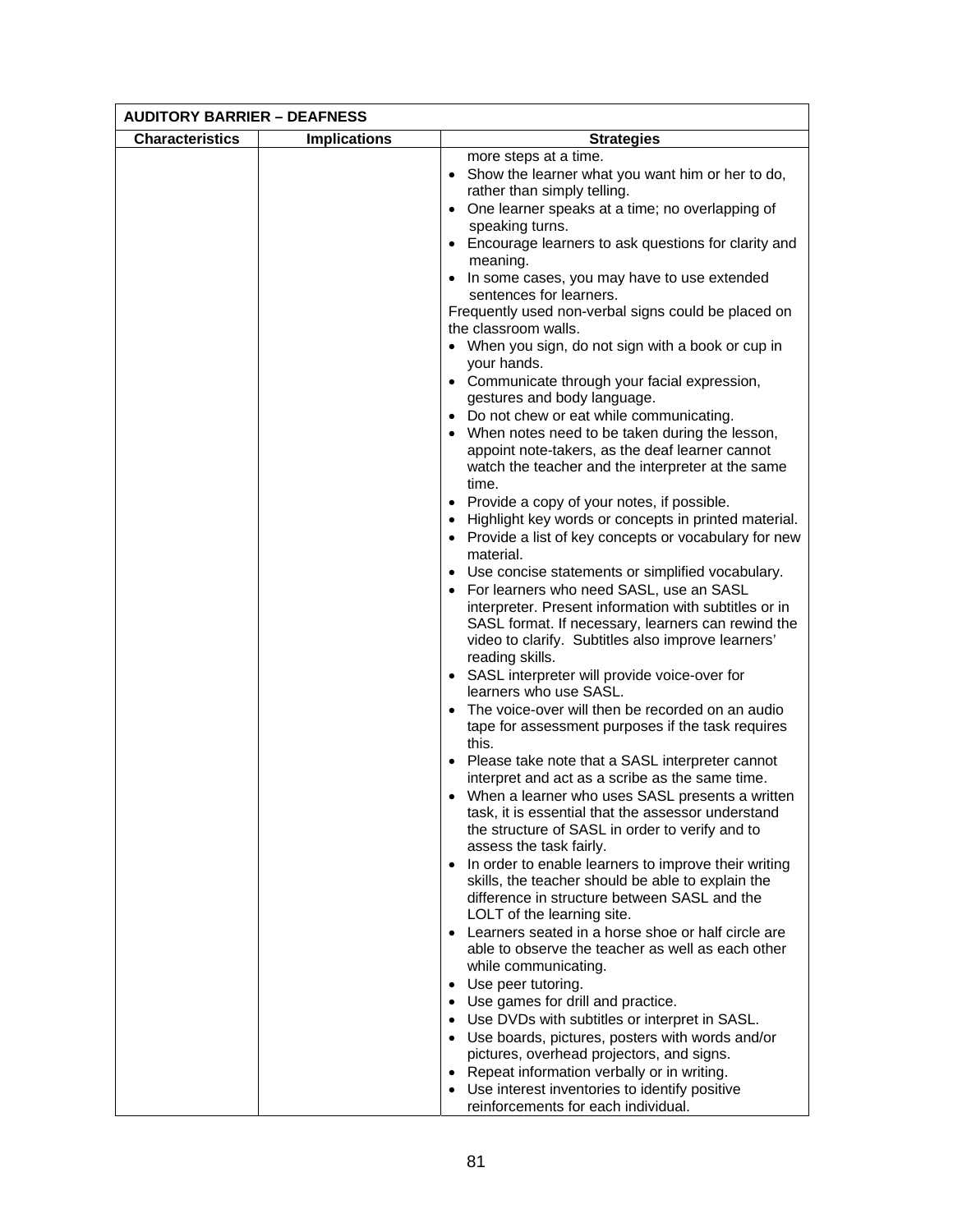| <b>AUDITORY BARRIER - DEAFNESS</b>                         |                                                                                                                                                                                                                                                                                                                                                                                                                                                                                                                                                                                                                                                    |                                                                                                                                                                                                                                                                                                                                                                                                                                                                                                                                                                                                                                                                                                                                                                                                                                                                                                                                                                                                                                                                                                                                                                                                                                                                                                                                                                                                                                                                                                                                                                                                                                                                                                                                                                                                                                                                                                                                                                                                                                                                                                                                                                                                                                                                                                                                                                                                                                                                                                          |
|------------------------------------------------------------|----------------------------------------------------------------------------------------------------------------------------------------------------------------------------------------------------------------------------------------------------------------------------------------------------------------------------------------------------------------------------------------------------------------------------------------------------------------------------------------------------------------------------------------------------------------------------------------------------------------------------------------------------|----------------------------------------------------------------------------------------------------------------------------------------------------------------------------------------------------------------------------------------------------------------------------------------------------------------------------------------------------------------------------------------------------------------------------------------------------------------------------------------------------------------------------------------------------------------------------------------------------------------------------------------------------------------------------------------------------------------------------------------------------------------------------------------------------------------------------------------------------------------------------------------------------------------------------------------------------------------------------------------------------------------------------------------------------------------------------------------------------------------------------------------------------------------------------------------------------------------------------------------------------------------------------------------------------------------------------------------------------------------------------------------------------------------------------------------------------------------------------------------------------------------------------------------------------------------------------------------------------------------------------------------------------------------------------------------------------------------------------------------------------------------------------------------------------------------------------------------------------------------------------------------------------------------------------------------------------------------------------------------------------------------------------------------------------------------------------------------------------------------------------------------------------------------------------------------------------------------------------------------------------------------------------------------------------------------------------------------------------------------------------------------------------------------------------------------------------------------------------------------------------------|
| <b>Characteristics</b>                                     | <b>Implications</b>                                                                                                                                                                                                                                                                                                                                                                                                                                                                                                                                                                                                                                | <b>Strategies</b>                                                                                                                                                                                                                                                                                                                                                                                                                                                                                                                                                                                                                                                                                                                                                                                                                                                                                                                                                                                                                                                                                                                                                                                                                                                                                                                                                                                                                                                                                                                                                                                                                                                                                                                                                                                                                                                                                                                                                                                                                                                                                                                                                                                                                                                                                                                                                                                                                                                                                        |
|                                                            |                                                                                                                                                                                                                                                                                                                                                                                                                                                                                                                                                                                                                                                    | • Provide regular feedback and check progress<br>often.                                                                                                                                                                                                                                                                                                                                                                                                                                                                                                                                                                                                                                                                                                                                                                                                                                                                                                                                                                                                                                                                                                                                                                                                                                                                                                                                                                                                                                                                                                                                                                                                                                                                                                                                                                                                                                                                                                                                                                                                                                                                                                                                                                                                                                                                                                                                                                                                                                                  |
| A LEARNER HAS<br><b>DIFFICULTY WITH</b><br><b>RESPONSE</b> | Learners may:<br>Show frustration<br>$\bullet$<br>associated with the<br>inability to<br>communicate.<br>Experience difficulty in<br>retrieving the<br>appropriate words<br>from memory.<br>Have language usage<br>that is not as<br>sophisticated as that<br>of their peers.<br>Have difficulty in<br>understanding the<br>general level of<br>language.<br>Have difficulty<br>describing pictures or<br>experiences.<br>Have little variety in<br>$\bullet$<br>language usage.<br>• Seem excessively shy<br>and non-verbal.<br>Point to things rather<br>$\bullet$<br>than ask for them.<br>Speak in isolated<br>words or sentence<br>fragments. | • Use of alternative or augmentative communication<br>modes (e.g., signing, miming, gestures, facial<br>expressions, writing, pictures, graphics and any<br>technological devices)<br>• Recommend appropriate speech services by a<br>trained professional or speech therapist.<br>The learner may need time to organise his or her<br>thoughts prior to giving a response. Allow sufficient<br>time for the learner to respond. Wait for the learner<br>to recall the words from memory. Don't try to hurry<br>him or her along. If there is no response, wait<br>before modelling the response.<br>• Formulate simple questions.<br>Provide the correct model of speech without<br>highlighting the error. For example:<br>If the learner asks, "I bathroom?" the teacher<br>can respond, "Yes, you may go to the<br>bathroom."<br>• Expand the learner's language by providing more<br>advanced vocabulary. If the learner says, "I hate<br>that book" the teacher can say, "You think that<br>book is boring, do you?"<br>Use the present tense to simplify your sentences.<br>Introduce new vocabulary at the beginning of a<br>$\bullet$<br>new theme. Pay special attention to abstract<br>concepts (e.g., summarize, measure). Teaching<br>categories also develops vocabulary.<br>• Provide the learner with enough opportunities to<br>communicate, and discourage peers from speaking<br>on behalf of the learner.<br>• Concrete resources will assist the learner in<br>speaking about a given topic and will provide visual<br>aids to assist in understanding and feedback.<br>Teachers and peers need to have an expectation of<br>what the learner will contribute to conversations and<br>group discussions. The group should be small, with<br>members facing each other.<br>Focus on what the learner is telling you, rather<br>than just on the language being used.<br>If the learner is not understood, say, "Show me and<br>$\bullet$<br>tell me about it." The following may help to interpret<br>the learner: Repeat. Slow down. Tell me another<br>way You can ask peers to translate.<br>Allow more time to complete assignments and<br>٠<br>tests.<br>Allow learners to make models, role-play, develop<br>$\bullet$<br>skills, and create art projects to demonstrate their<br>understanding of the information.<br>Allow written or drawn responses to serve as an<br>٠<br>alternative to oral presentations.<br>• Allow learners to use a computer or word-<br>processor. |
|                                                            |                                                                                                                                                                                                                                                                                                                                                                                                                                                                                                                                                                                                                                                    | Encourage social interaction during break times.                                                                                                                                                                                                                                                                                                                                                                                                                                                                                                                                                                                                                                                                                                                                                                                                                                                                                                                                                                                                                                                                                                                                                                                                                                                                                                                                                                                                                                                                                                                                                                                                                                                                                                                                                                                                                                                                                                                                                                                                                                                                                                                                                                                                                                                                                                                                                                                                                                                         |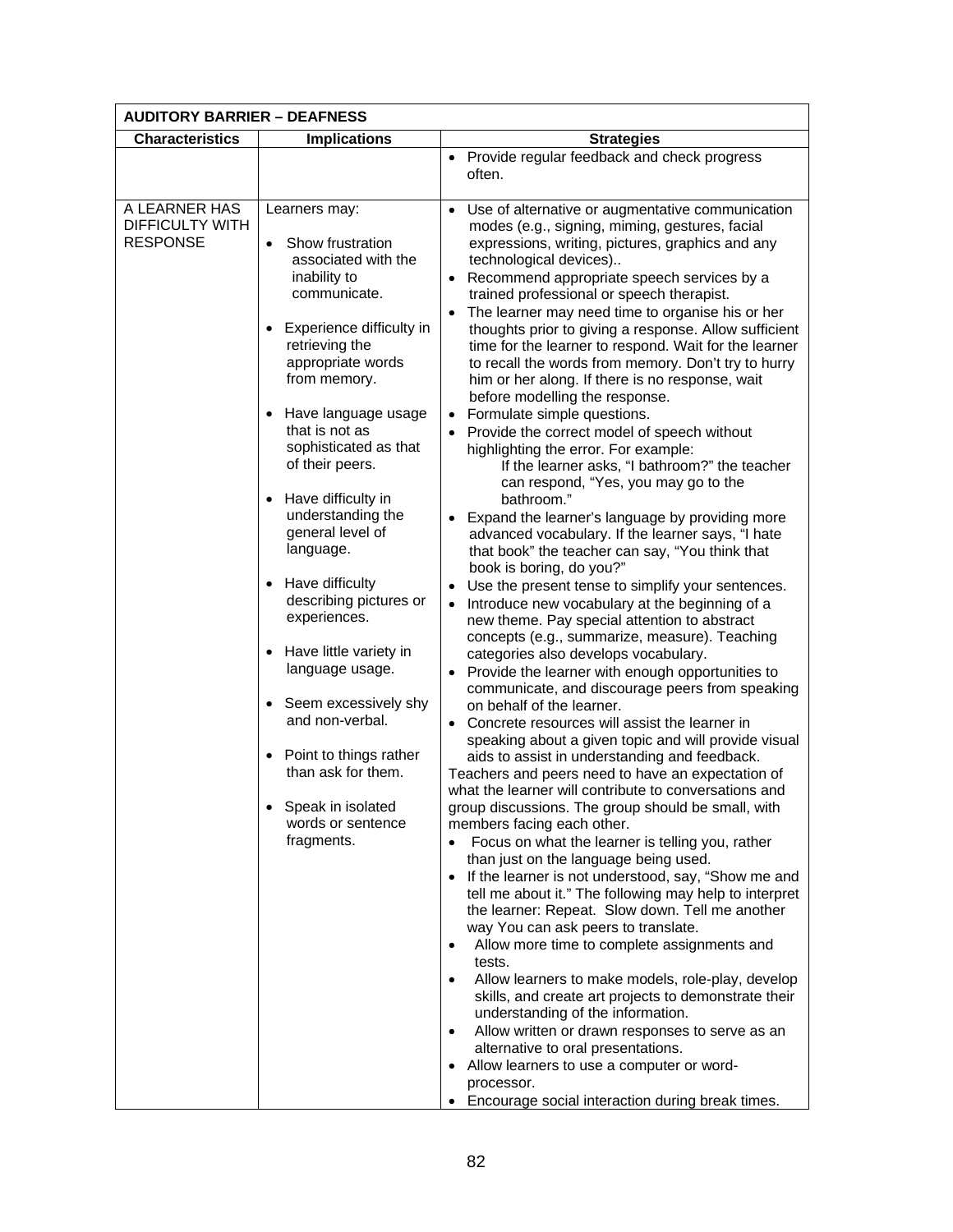| <b>AUDITORY BARRIER - DEAFNESS</b>                          |                                                                                    |                                                                                                                                                                                                                                                                                                                                                                                                                                                                                                                                                                                                    |
|-------------------------------------------------------------|------------------------------------------------------------------------------------|----------------------------------------------------------------------------------------------------------------------------------------------------------------------------------------------------------------------------------------------------------------------------------------------------------------------------------------------------------------------------------------------------------------------------------------------------------------------------------------------------------------------------------------------------------------------------------------------------|
| <b>Characteristics</b>                                      | <b>Implications</b>                                                                | <b>Strategies</b>                                                                                                                                                                                                                                                                                                                                                                                                                                                                                                                                                                                  |
| A LEARNER HAS<br>A DIFFICULTY<br>WITH<br><b>SOCIALISING</b> | Learners may:<br>Withdraw from the<br>$\bullet$<br>group.<br>• Isolate themselves. | Teach hearing learners to sign.<br>$\bullet$<br>Make books available about hearing loss and<br>deafness.<br>Invite deaf adults to come to the school and share<br>stories.<br>Implement a circle of friends programme.<br>• Structure activities and experiences for deaf and<br>hearing students to work together.<br>• Teach a unit on specific topics (e.g., friendship,<br>avoiding fights, emotions, stealing, dating, dealing<br>with divorce).<br>• Provide direct instruction on specific social skills<br>(e.g., starting conversations, giving compliments,<br>responding to criticism). |

For more information visit: http://www.deafsa.co.za/

# **7.1.4.2 Partial Hearing Loss**

| <b>AUDITORY BARRIER - PARTIAL HEARING LOSS (hard of hearing)</b>                                                 |                                                                                                                                                                                                                                                                                                                                 |                                                                                                                                                                                                                                                                                                                                                                                                                                                                                                                                                                                                                                                                                                                                                                                                                                                                                                                                                                                                                                  |  |
|------------------------------------------------------------------------------------------------------------------|---------------------------------------------------------------------------------------------------------------------------------------------------------------------------------------------------------------------------------------------------------------------------------------------------------------------------------|----------------------------------------------------------------------------------------------------------------------------------------------------------------------------------------------------------------------------------------------------------------------------------------------------------------------------------------------------------------------------------------------------------------------------------------------------------------------------------------------------------------------------------------------------------------------------------------------------------------------------------------------------------------------------------------------------------------------------------------------------------------------------------------------------------------------------------------------------------------------------------------------------------------------------------------------------------------------------------------------------------------------------------|--|
| <b>CHARACTERISTICS</b>                                                                                           | <b>IMPLICATIONS:</b>                                                                                                                                                                                                                                                                                                            | <b>STRATEGIES:</b>                                                                                                                                                                                                                                                                                                                                                                                                                                                                                                                                                                                                                                                                                                                                                                                                                                                                                                                                                                                                               |  |
| A LEARNER<br><b>MIGHT HAVE</b><br><b>DIFFICULTY IN</b><br><b>HEARING-SHE</b><br><b>MAY BE HARD</b><br>OF HEARING | Learners may:<br>• Elicit only parts of<br>what has been<br>said.<br>Show frustration<br>$\bullet$<br>associated with the<br>inability to<br>communicate.<br>• Experience<br>difficulty in<br>retrieving the<br>appropriate words<br>from memory.<br>• Have difficulty in<br>understanding the<br>general level of<br>language. | Place the learner near the front of the class to<br>minimise distractions.<br>• Stand where the student can lip-read<br>Face the student when talking.<br>Background noise should be eliminated. Keep<br>the learner's desk clear.<br>The position of the teacher or another learner<br>speaking, and the learner experiencing a<br>barrier is<br>very important.<br>• The position and source of light need<br>attention.<br>• Visual distraction (pollution) (e.g., classes that<br>are<br>too full) should be eliminated.<br>• Assistance can be given by a person or by<br>using<br>a technological device (e.g., hearing aid and FM<br>system).<br>Listening can be supported with non-verbal<br>cues.<br>Gestures, lip-reading, facial expressions (don't<br>over-<br>do it) and pictures, for example, can assist with<br>comprehension of vocabulary and concepts.<br>Never assume that the learner understood<br>what you said; check by asking questions.<br>Ask the learner to repeat the instruction back<br>to you. |  |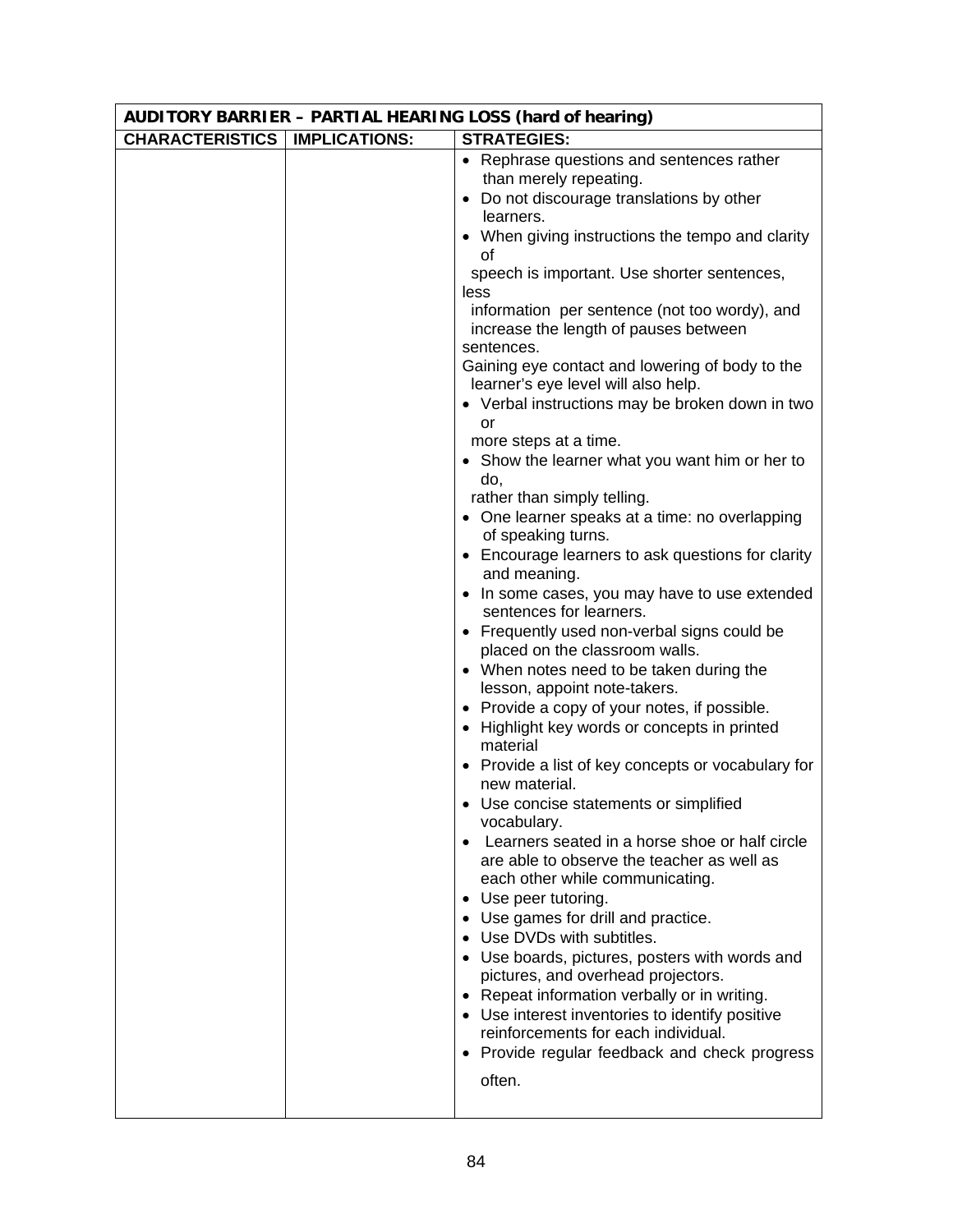|                                                                   | <b>AUDITORY BARRIER - PARTIAL HEARING LOSS (hard of hearing)</b>                                         |                                                                                                                                                                                                                                                                                                                                                                                                                                                                              |  |  |
|-------------------------------------------------------------------|----------------------------------------------------------------------------------------------------------|------------------------------------------------------------------------------------------------------------------------------------------------------------------------------------------------------------------------------------------------------------------------------------------------------------------------------------------------------------------------------------------------------------------------------------------------------------------------------|--|--|
| <b>CHARACTERISTICS</b>                                            | <b>IMPLICATIONS:</b>                                                                                     | <b>STRATEGIES:</b>                                                                                                                                                                                                                                                                                                                                                                                                                                                           |  |  |
| A LEARNER MIGHT<br><b>HAVE DIFFICULTY</b><br><b>WITH RESPONSE</b> | Learners may:<br>Show<br>$\bullet$<br>frustration<br>associated with<br>the inability to<br>communicate. | The use of alternative or augmentative<br>$\bullet$<br>communication modes (e.g., miming,<br>gestures, facial expressions, writing, pictures,<br>graphics and any technological devices).<br>• Recommend appropriate speech services by a<br>trained professional or speech therapist.                                                                                                                                                                                       |  |  |
|                                                                   | Experience<br>difficulty in<br>retrieving the<br>appropriate words<br>from memory.                       | The learner may need time to organise his or<br>$\bullet$<br>her thoughts prior to giving a response. Allow<br>sufficient time for the learner to respond. Wait<br>for the learner to recall the words from<br>memory. Don't try to hurry him or her along. If<br>there is no response wait before modelling the<br>response.                                                                                                                                                |  |  |
|                                                                   | Have language<br>usage that is not<br>as sophisticated<br>as that of their<br>peers.                     | • Formulate simple questions.<br>• Provide the correct model of speech without<br>highlighting the error. For example:<br>If the learner asks, "I bathroom?" the<br>educator can respond, "Yes, you may go<br>to the bathroom."                                                                                                                                                                                                                                              |  |  |
|                                                                   | Have difficulty in<br>understanding the<br>general level of<br>language.                                 | • Expand the learner's language by providing<br>more advanced vocabulary.<br>If the learner says, "I hate that book" the<br>educator can say, "You think that book is<br>boring, do you?"                                                                                                                                                                                                                                                                                    |  |  |
|                                                                   | Have difficulty<br>describing<br>pictures or<br>experiences.                                             | • Use the present tense to simplify your<br>sentences.<br>Introduce new vocabulary at the beginning of<br>a new theme. Pay special attention to abstract<br>concepts (e.g., summarize, measure).                                                                                                                                                                                                                                                                             |  |  |
|                                                                   | Have little variety<br>in language<br>usage.                                                             | Teaching categories also develops<br>vocabulary.<br>Provide the learner with enough opportunities<br>$\bullet$<br>to communicate, and discourage peers from                                                                                                                                                                                                                                                                                                                  |  |  |
|                                                                   | Seem excessively<br>shy and non-<br>verbal.                                                              | speaking for the learner.<br>Concrete resources will assist the learner in<br>speaking about a given topic and will provide<br>visual aids to assist in understanding and                                                                                                                                                                                                                                                                                                    |  |  |
|                                                                   | Point to things<br>rather than ask for<br>them.                                                          | feedback.<br>Teachers and peers need to have an expectation<br>of what the learner will contribute to<br>conversations and group discussions. The group                                                                                                                                                                                                                                                                                                                      |  |  |
|                                                                   | Speak in isolated<br>words or sentence<br>fragments.                                                     | should be small, with members facing each<br>other.<br>Focus on what the learner is telling you,<br>$\bullet$<br>rather than just on the language being used.<br>Allow learners to make models, role-play,<br>$\bullet$<br>develop skills, and create art projects to<br>demonstrate their understanding of the<br>information.<br>Allow written or drawn responses to serve as<br>٠<br>an alternative to oral presentations.<br>• Allow learners to use a computer or word- |  |  |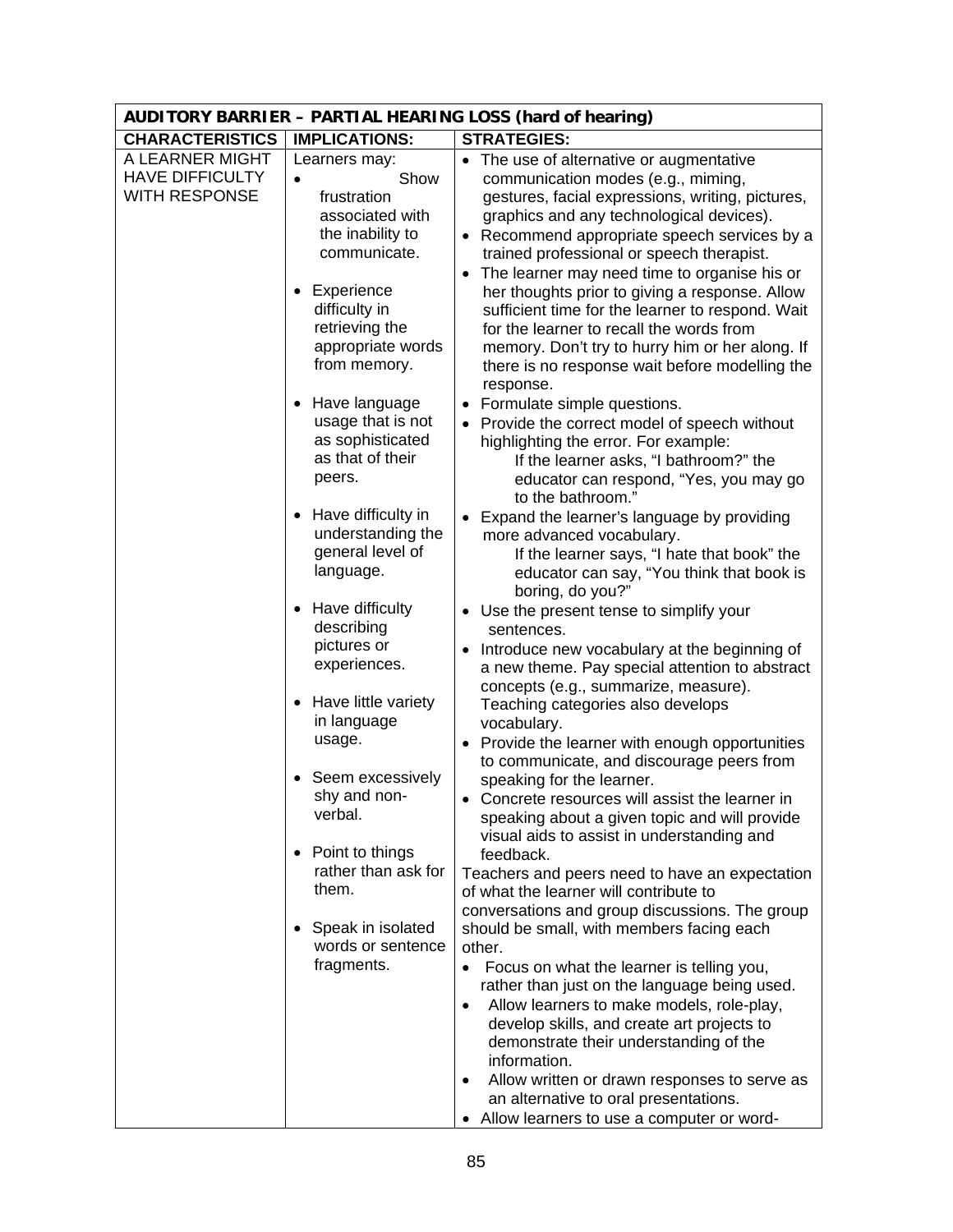| <b>AUDITORY BARRIER - PARTIAL HEARING LOSS (hard of hearing)</b>     |                                                                                |                                                                                                                                                                                                                                                                                                                                                                                                                                                                                                                                                                                     |
|----------------------------------------------------------------------|--------------------------------------------------------------------------------|-------------------------------------------------------------------------------------------------------------------------------------------------------------------------------------------------------------------------------------------------------------------------------------------------------------------------------------------------------------------------------------------------------------------------------------------------------------------------------------------------------------------------------------------------------------------------------------|
| <b>CHARACTERISTICS   IMPLICATIONS:</b>                               | <b>STRATEGIES:</b>                                                             |                                                                                                                                                                                                                                                                                                                                                                                                                                                                                                                                                                                     |
|                                                                      |                                                                                | processor.<br>• Encourage social interaction during break<br>times.                                                                                                                                                                                                                                                                                                                                                                                                                                                                                                                 |
| A LEARNER MIGHT<br><b>HAVE DIFFICULTY</b><br><b>WITH SOCIALISING</b> | Learners may:<br>Withdraw<br>from the<br>group<br><b>Isolate</b><br>themselves | Make hearing learners aware then they should<br>speak slowly and clearly.<br>Make books available about hearing loss and<br>deafness.<br>Implement a circle of friends programme.<br>Structure activities and experiences for<br>hearing-impaired learners and hearing<br>learners to work together.<br>• Teach a unit on specific topics (e.g.,<br>friendship, avoiding fights, emotions, stealing,<br>dating, dealing with divorce).<br>• Provide direct instruction on specific social<br>skills (e.g., starting conversations, giving<br>compliments, responding to criticism). |

For more information on early hearing detection and intervention visit: http://www.ehdi.co.za/ and http://www.trinity.edu/org/sensoryimpairments/index.htm

### **7.1.5 Visual loss**

### **7.1.5.1 What is visual impairment?**

Visual or vision impairment is vision loss that constitutes a significant limitation of visual capability resulting from disease, trauma, or a congenital or degenerative condition, that cannot be corrected by conventional means, including refractive correction (contact lenses or spectacles), medication, or surgery. For some learners who are wearing contact lenses or spectacles, even the best attempts at correction (maximum correction) by an eye specialist are not sufficient for those learners to be able to function in a classroom without special intervention and support. What does this mean? How does one identify a learner who needs special intervention and support because of a specific degree of loss of vision?

### **7.1.5.2 Identifying visual loss in learners**

Learners with **complete visual loss or blindness** (visual acuity <3/60 Snellen) are not difficult to identify. They will not be able to read any ordinary print, write normally, or move independently. Such learners should immediately be referred to an ophthalmologist if there is no medical report.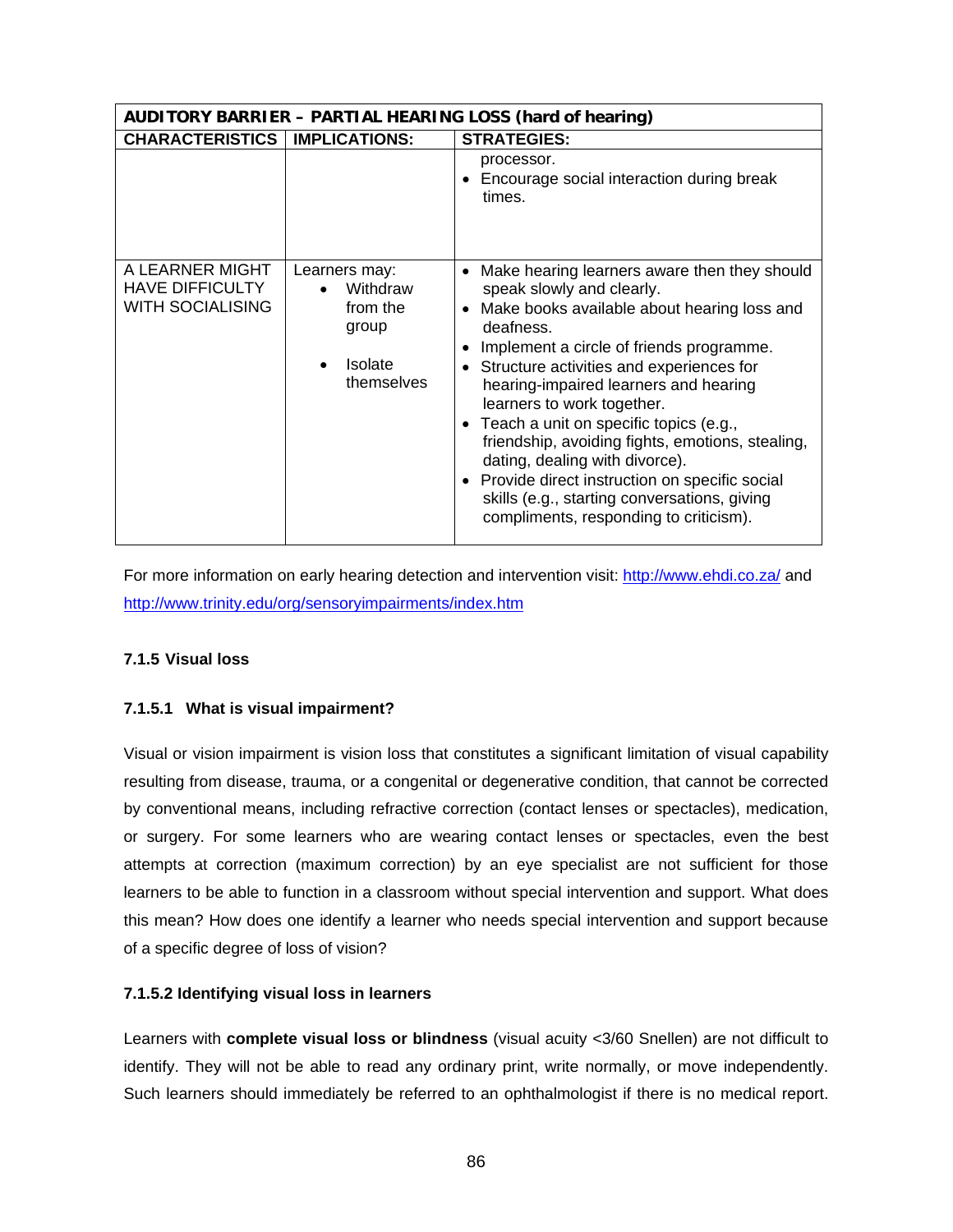Evaluation of such learners can be done at some special schools with the support staff and facilities and where evaluation is done in cooperation with an ophthalmologist and optometrist.

The identification of learners who experience **partial loss of vision** is more complex, because there are so many causes and combinations of causes leading to varying degrees of vision loss. Generally speaking, learners with visual acuity between 6/18 and 6/60 Snellen are classified as moderately impaired, while learners with acuity between 6/60 and 3/60 Snellen are severely impaired and have no vision or almost no vision. They will show signs of:

- tilting the head back or bringing the book too close to the eyes;
- random scanning of the text and visual material;
- falling behind and losing the place when reading or writing;
- bending right down to the paper to write;
- light sensitivity or needing more light;
- spelling problems, lack of creativity, confusing letters, confusing colours;
- not being able to see on the blackboard;
- not being able to read ordinary print or read swiftly;
- being unable to use feint-lined exercise books or read their own handwriting;
- Not being able to understand 'busy' drawings and graphs.

A learner's visual acuity t and any other possible eye conditions should be done by an ophthalmologist. After such evaluation and consultation, the institution-level support team, the teachers and the learner will – by close monitoring and observation in the classroom – be able to establish the learner's practical needs and determine intervention strategies Such strategies will include:

- font size and format of learning support material;
- suitable stationery;
- assistive devices:
- seating in the classroom.

Partially sighted learners have diverse individual needs because of the many degrees and combinations of contributing factors.

For more information visit: http://www.sancb.org.za/

### **7.1.5.3 General principles of making learning accessible**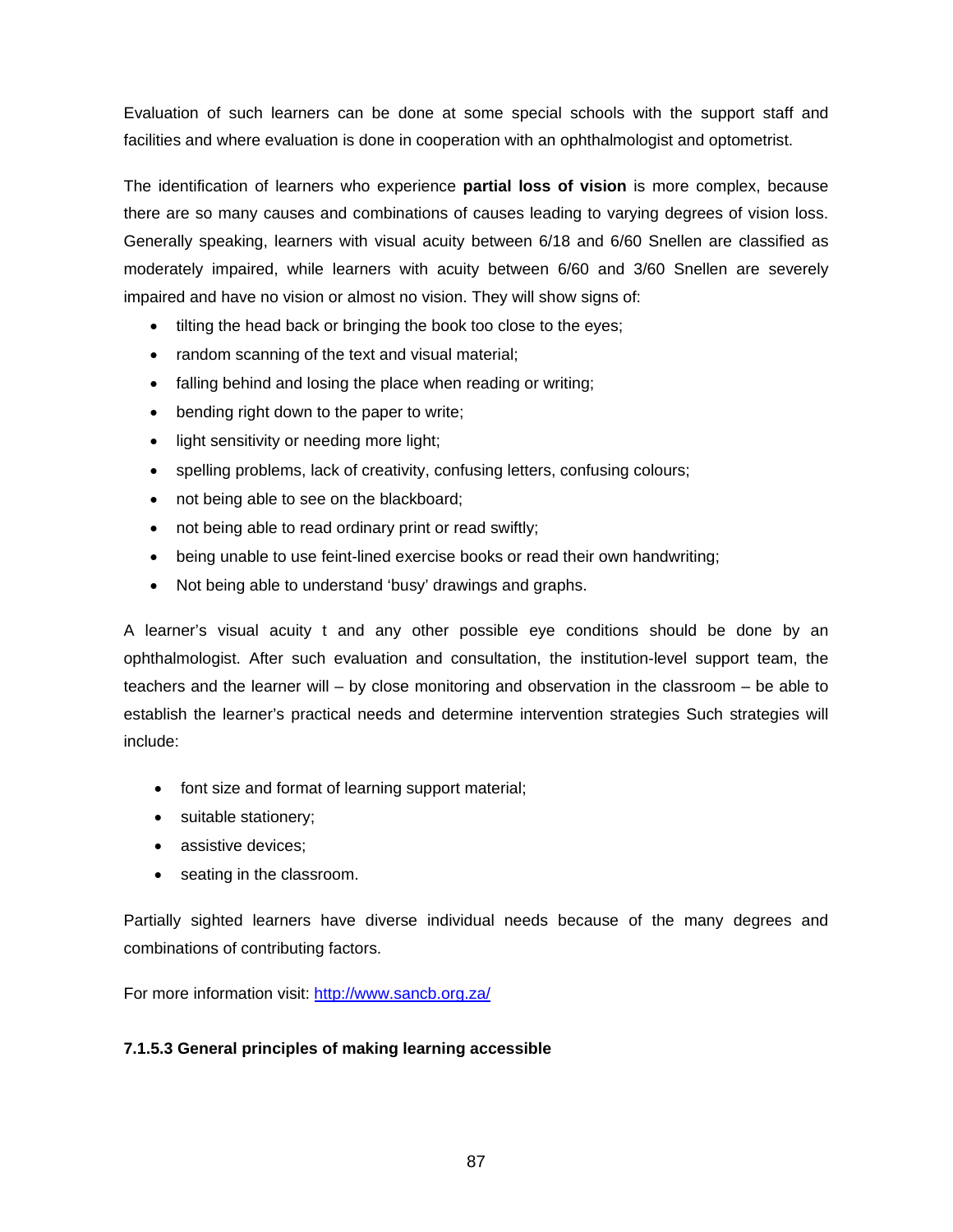All learners experiencing significant loss of vision will need special intervention and support to access learning material and learning support material. (Please refer to the table below.) If there are no cognitive barriers, visually impaired learners follow exactly the same curriculum as mainstream learners. Adaptation is only done to make the curriculum, assessment and learning support material accessible. The underlying principle for special adaptation for visually impaired learners is to enable them to access knowledge and information to the same level as other learners as well as to demonstrate their knowledge, skills and understanding on an equal footing with learners without such barriers. In the process of removing disadvantage, care should be taken not to create unfair advantages.

#### **7.1.5.4 Reasons for adaptation**

- To make tasks, activities, assessment, and learning support material accessible.
- To make tasks, activities, assessment, and learning support material meaningful.
- To give the learner with partial or complete loss of vision, an equal opportunity to learning.

# **7.1.5.6 Principles governing the adaptation of tasks, activities, assessment, and learning support material**

As far as possible, the aim should always be to maintain the purpose of the learning outcomes or assessment standards. Adaptation or modification should only happen when the understanding and/or visual skills of the learner are compromised as a result of a significant degree of visual loss. The following principles should be adhered to in the adaptation and/or modification of tasks, activities, assessment, learning and support material:

- Adaptation should only be done when it is necessary to provide access to a visually impaired learner.
- The same skills, knowledge and concepts as are contained in the original document, task, activity or assessment should be addressed.
- The same level of difficulty or should be maintained.
- The balance of the material should be preserved in terms of weighting, content and time allocation.
- In some instances, the replacement of questions, tasks or activities is justified. This should only be done if essential to enable the visually impaired learner to reach the same objective.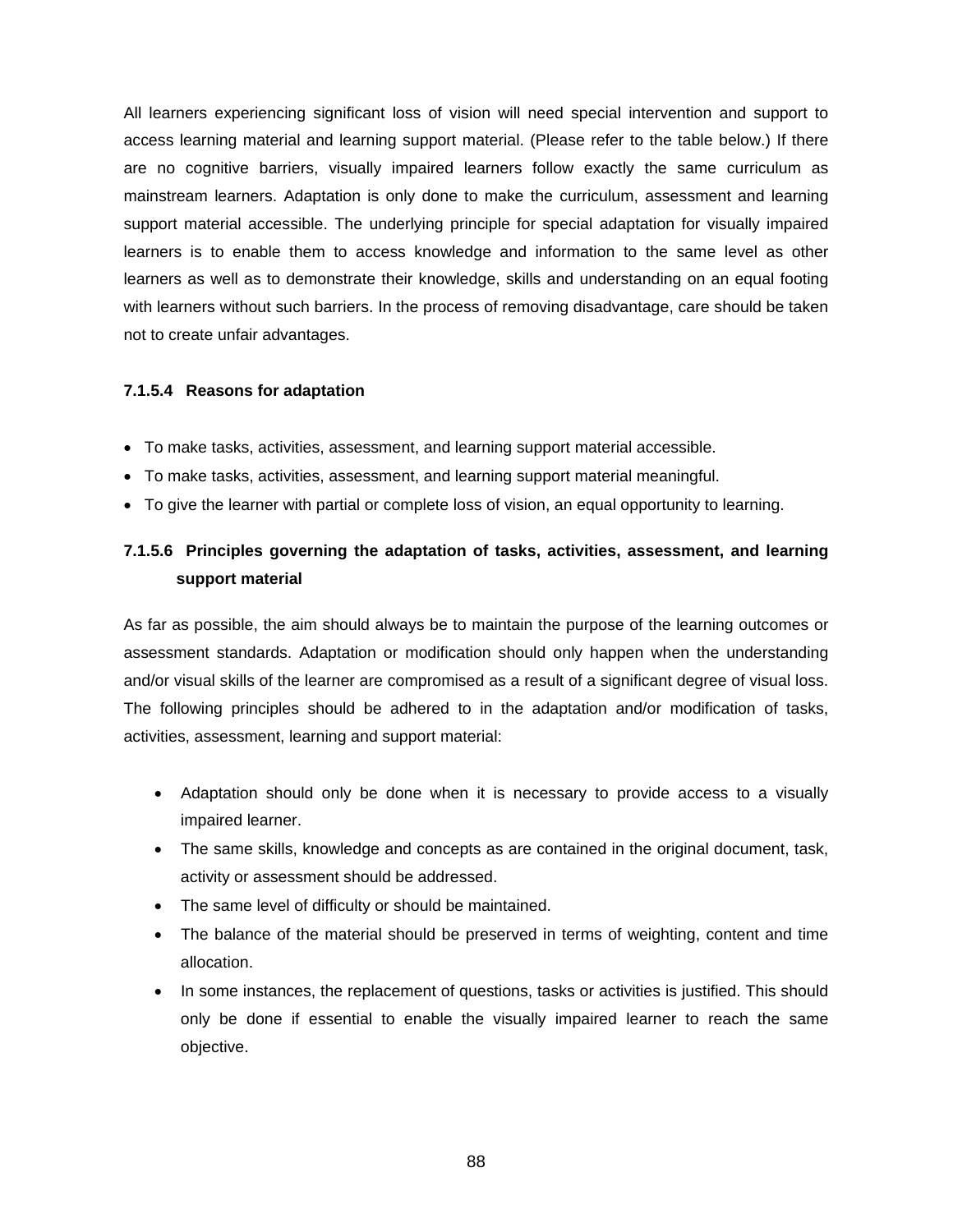The complete removal of visual material should only be considered when such material does not constitute an integral part of the purpose of learning, or when it is possible to replace the visual material with a description.

# **7.1.5.7 Approaches to adaptation of visual material**

A picture or diagram can be:

- simplified or shown differently;
- replaced by a written description;
- supplemented by a written explanation;
- replaced by a real object or model;
- removed, if considered unnecessary;
- Altered to compensate for accurate measuring.

Visual material can as such be replaced with equivalent non-visual material. Tasks where drawing is required could be adapted within the constraints of the learning area, available resources, the complexity of the task and the learners' grade, age and/or skills. The amount of information can also be reduced.

The following table seeks to cover the approaches to intervention and/or adaptation for learners with partial or complete visual loss, generally referred to as partially sighted learners, low-vision learners and blind learners. The visual loss of these learners cannot be corrected with prescription lenses or spectacles.

**Blindness** refers to loss of useful sight. Blindness can be temporary or permanent. Damage to any portion of the eye, the optic nerve, or the area of the brain responsible for vision can lead to blindness. <3/60 in the better eye, after maximum correction.

**Low vision** is impairment of visual functioning even after treatment, for example an operation and/or standard refractive correction (has been given glasses or lenses) and has a visual acuity of less than 6/18 to light perception, or a visual field of less than 10° from the point of fixation (i.e. 20° across) but who uses, or is potentially able to use, vision for the planning and/or execution of a task

| <b>CHARACTERISTICS OF</b><br><b>BARRIER TO LEARNING (SEE</b><br><b>SIAS DOCUMENT)</b> | <b>IMPLICATIONS OF BARRIER</b><br><b>TO LEARNING</b> | <b>STRATEGIES FOR</b><br><b>OVERCOMING BARRIER TO</b><br><b>LEARNING OR</b> |
|---------------------------------------------------------------------------------------|------------------------------------------------------|-----------------------------------------------------------------------------|
|                                                                                       |                                                      | <b>APPROACHES FOR</b>                                                       |
|                                                                                       |                                                      | ADAPTATION                                                                  |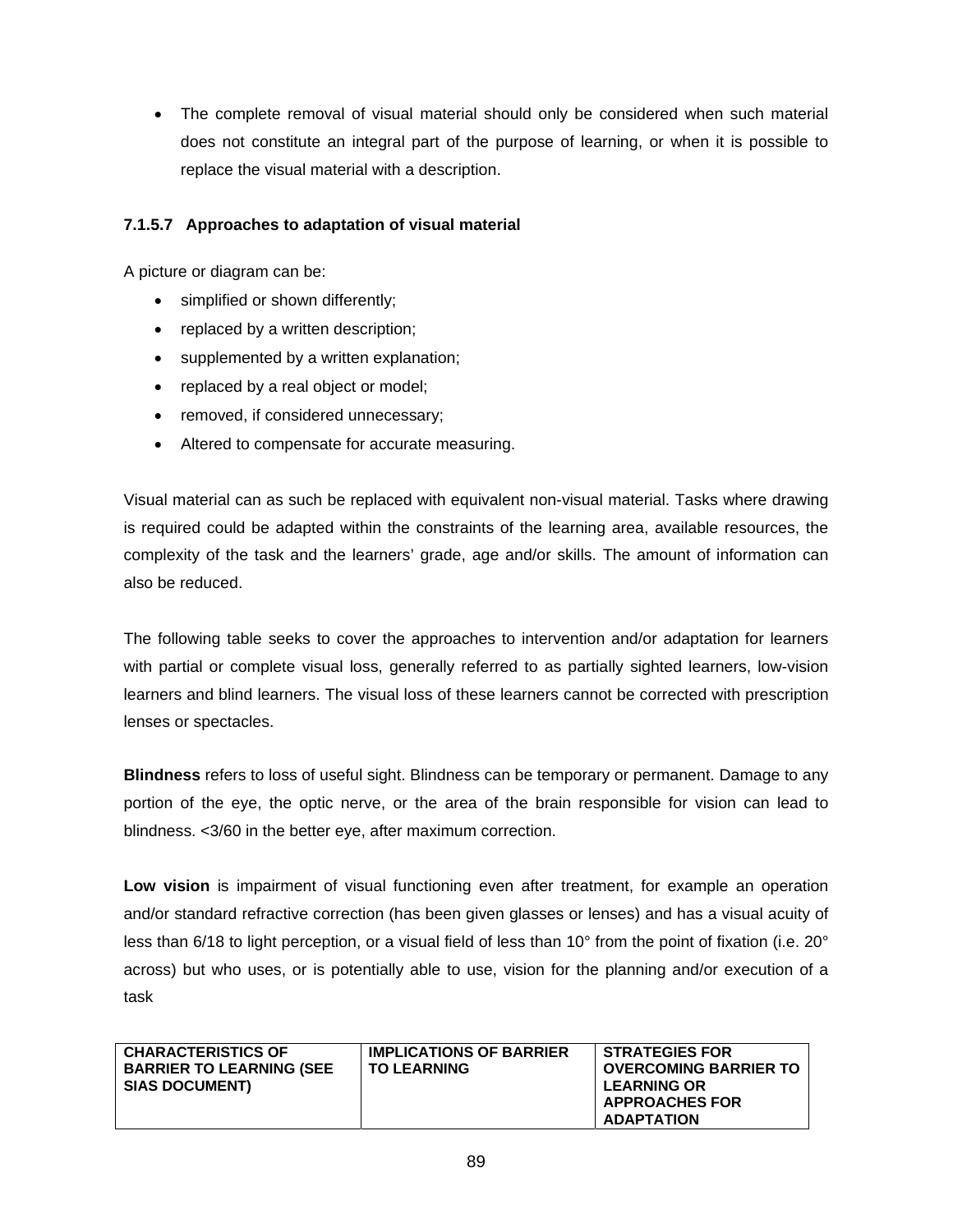| Generally speaking, <3/60 Snellen in the better eye, after maximum correction, constitutes blind. There<br>are, however, many complicating eye conditions and prognoses, which could result in a learner being                                                                                                                                                                                                           |                                                                                                                                                                                                                                                                                                                                                                                                                                                                                                                                    |                                                                                                                                                                                                                                                                                                                                                                                                                                                                                                                          |  |  |
|--------------------------------------------------------------------------------------------------------------------------------------------------------------------------------------------------------------------------------------------------------------------------------------------------------------------------------------------------------------------------------------------------------------------------|------------------------------------------------------------------------------------------------------------------------------------------------------------------------------------------------------------------------------------------------------------------------------------------------------------------------------------------------------------------------------------------------------------------------------------------------------------------------------------------------------------------------------------|--------------------------------------------------------------------------------------------------------------------------------------------------------------------------------------------------------------------------------------------------------------------------------------------------------------------------------------------------------------------------------------------------------------------------------------------------------------------------------------------------------------------------|--|--|
| accommodated as a blind learner, but these can and should only be confirmed by a medical specialist. A                                                                                                                                                                                                                                                                                                                   |                                                                                                                                                                                                                                                                                                                                                                                                                                                                                                                                    |                                                                                                                                                                                                                                                                                                                                                                                                                                                                                                                          |  |  |
| number of examples are addressed here.<br>The learner is:<br>The learner cannot:                                                                                                                                                                                                                                                                                                                                         |                                                                                                                                                                                                                                                                                                                                                                                                                                                                                                                                    |                                                                                                                                                                                                                                                                                                                                                                                                                                                                                                                          |  |  |
| • unable to see light or<br>differentiate between light<br>and dark;<br>• unable to distinguish or<br>recognise objects, but has<br>light perception;<br>• able to perceive objects as<br>silhouettes or outlines;<br>• able to count fingers up to a<br>distance of one metre or a<br>visual acuity of 1/60<br>Snellen;<br>• able to count fingers up to a<br>distance of three metres or<br>a visual acuity of 2/60 or | • read ordinary print learning<br>support material;<br>• write in ordinary writing;<br>• see and interpret diagrams,<br>maps and graphs in ordinary<br>print;<br>• draw all types of graphs and<br>diagrams, etc.;<br>• see and interpret cartoons<br>and comic strips;<br>• see and read multimedia text<br>such as videos and DVDs;<br>• understand and interpret<br>inherently visual material and<br>concepts;                                                                                                                 | All learning support<br>material must be translated<br>and printed in Braille.<br>• A Perkins Brailler is used<br>to write in Braille. A learner<br>may use a computer to<br>respond.<br>• Diagrams, maps and<br>graphs need to be simplified<br>(i.e., unnecessary detail or<br>information must be removed)<br>and printed in Braille. Tactile<br>material should be introduced<br>at pre-school age. For<br>younger learners, real objects                                                                            |  |  |
| 3/60 Snellen.<br>The learner has:<br>• a visual acuity of 4/60 to<br>6/60 Snellen if the test is<br>confirmed by a near vision<br>test; or<br>• A visual acuity of 6/60<br>Snellen (confirmed by a<br>near vision test) and<br>anomalies of the eyes, or<br>signs of a progressive eye<br>condition and a prognosis<br>that the visual acuity may<br>decrease substantially<br>during the school years.                  | • complete tasks and<br>assessments in the same time<br>as mainstream learners;<br>• read and scan text and<br>graphics as fast as learners<br>reading ordinary print.<br>Learners in the last two<br>categories in the first column of<br>this table may have to be treated<br>as both blind and partially<br>sighted. It is important to<br>preserve any level of vision for as<br>long as possible, but also not to<br>delay introducing Braille skills too<br>late. Specialists in the field of<br>visual impairment should be | can be used to build graphs,<br>maps or diagrams.<br>• Information often needs to<br>be reduced for the diagram or<br>graph to fit on a Braille page.<br>The level of difficulty, learning<br>outcome, assessment<br>standard and necessary<br>information to perform the<br>task or assessment must be<br>retained.<br>It is possible to learn to<br>$\bullet$<br>draw certain, but not all, types<br>of graphs without assistance.<br>Learners should be<br>introduced to graphs in a<br>concrete and creative way. In |  |  |
| Additional barriers to learning<br>should also be considered before<br>deciding on intervention strategies<br>for such multiply disabled learners.                                                                                                                                                                                                                                                                       | consulted.<br>In this transitional period, it is<br>often helpful to provide the<br>learner with both Braille and large<br>print material.                                                                                                                                                                                                                                                                                                                                                                                         | formal assessment, questions<br>should be reversed where<br>necessary (i.e, provide the<br>graph and relevant<br>information to make intelligent<br>deductions and<br>interpretations, preserving the<br>same outcomes and<br>assessment standards).<br>• Comic strips and cartoons<br>cannot be printed in Braille. A                                                                                                                                                                                                   |  |  |
| Advice:<br>All teachers should be trained to<br>read Braille, to adapt learning<br>support material and assignments,<br>to produce suitable learning<br>support material and to deal with<br>assistive devices and equipment.<br>Staff members who are capable of<br>solving problems with equipment<br>should be immediately available.                                                                                 |                                                                                                                                                                                                                                                                                                                                                                                                                                                                                                                                    | written description of the<br>cartoon or comic strip must be<br>given instead of the drawing.<br>If it is not possible without<br>giving away the answer, or<br>the reading of the description<br>takes more time than the<br>mark allocation justifies, the<br>task or question should be<br>replaced with something<br>theoretical, based on the<br>same knowledge and skills.                                                                                                                                         |  |  |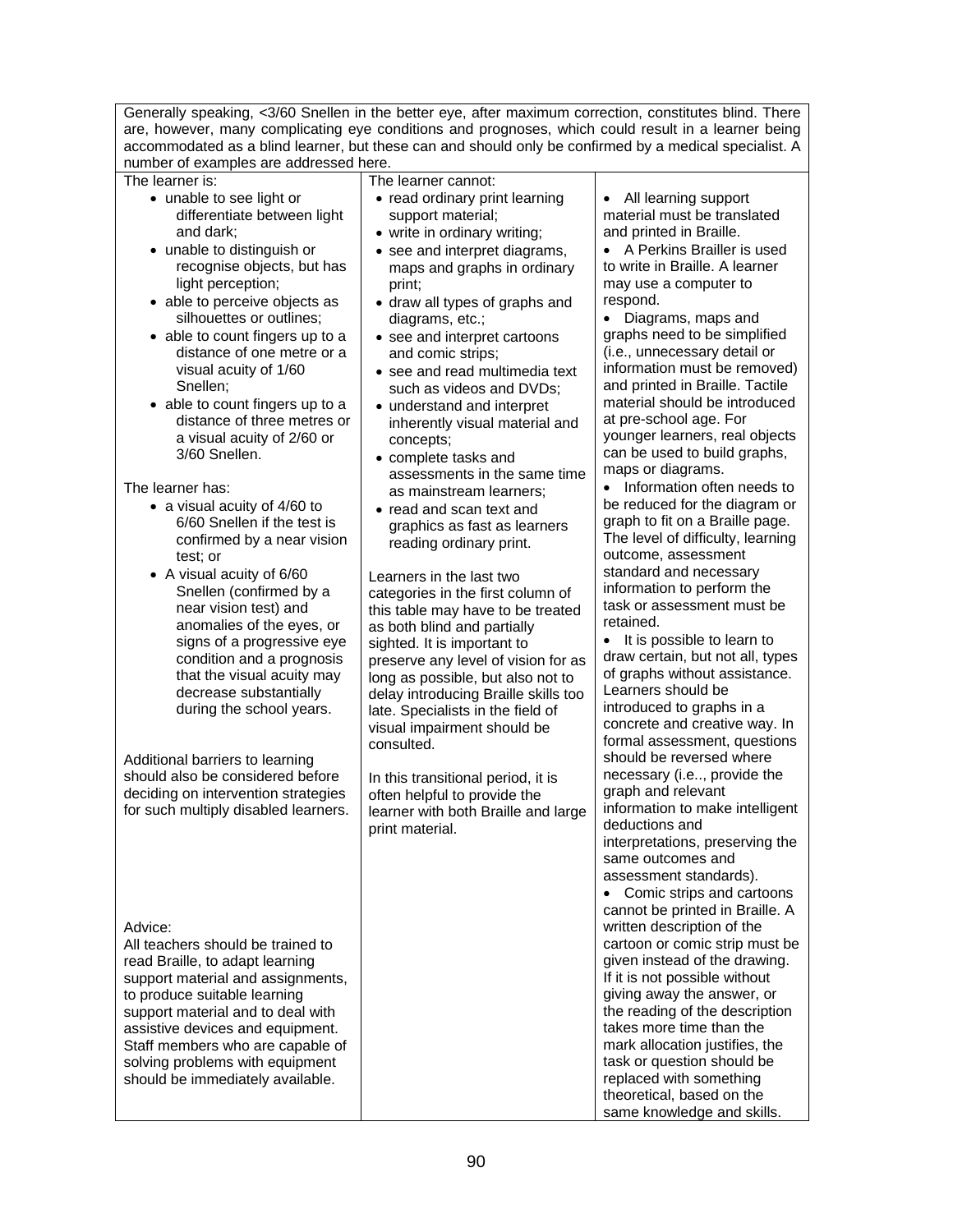|                                                                                               | The learner should not be               |
|-----------------------------------------------------------------------------------------------|-----------------------------------------|
|                                                                                               | denied the understanding and            |
|                                                                                               | interpretation of visual                |
|                                                                                               | concepts.                               |
|                                                                                               | The visual material in<br>$\bullet$     |
|                                                                                               | multimedia text must be                 |
|                                                                                               |                                         |
|                                                                                               | explained to blind learners. If         |
|                                                                                               | this is introduced from a               |
|                                                                                               | young age, film studies can             |
|                                                                                               | successfully be selected as             |
|                                                                                               | one of the prescribed set               |
|                                                                                               | works for FET.                          |
|                                                                                               | Extra time should be                    |
|                                                                                               | allowed for teaching, reading           |
|                                                                                               |                                         |
|                                                                                               | and for learners to finish              |
|                                                                                               | tasks. During long                      |
|                                                                                               | assessment tasks with extra             |
|                                                                                               | time added, a short period of           |
|                                                                                               | rest might be needed.                   |
|                                                                                               | Use speaking calculators.<br>$\bullet$  |
|                                                                                               | Instructions should be<br>$\bullet$     |
|                                                                                               | simplified and relevant, and            |
|                                                                                               |                                         |
|                                                                                               | should consider inherent                |
|                                                                                               | Braille problems (e.g., "Write"         |
|                                                                                               | 25 lines," "Write neatly," or           |
|                                                                                               | "Mark your answer with a                |
|                                                                                               | cross.". Supply the number of           |
|                                                                                               | words to be written and ask             |
|                                                                                               | the learner to write down the           |
|                                                                                               | answer down, rather than                |
|                                                                                               | mark the answer on an                   |
|                                                                                               |                                         |
|                                                                                               | answer sheet.                           |
|                                                                                               | • Group work, with blind                |
|                                                                                               | learners grouped with sighted           |
|                                                                                               | learners, is a good way to              |
|                                                                                               | make visual work more                   |
|                                                                                               | accessible and to form better           |
|                                                                                               | understanding,                          |
|                                                                                               | It is advisable to consult<br>$\bullet$ |
|                                                                                               |                                         |
|                                                                                               | the policy on concessions for           |
|                                                                                               | external assessment in order            |
|                                                                                               | to understand acceptable                |
|                                                                                               | measures for reaching                   |
|                                                                                               | equality in education of                |
|                                                                                               | special needs learners.                 |
|                                                                                               | Use screen-reading<br>$\bullet$         |
|                                                                                               | software when learners use              |
|                                                                                               | computers.                              |
|                                                                                               |                                         |
|                                                                                               | • Ensure that learners have             |
|                                                                                               | enough space for mobility, the          |
|                                                                                               | Perkins Brailler, Braille books         |
|                                                                                               | (much larger than normal                |
|                                                                                               | textbooks), blank Braille               |
|                                                                                               | paper, and answers.                     |
|                                                                                               | Do not expect learners to               |
|                                                                                               |                                         |
|                                                                                               | copy down notes in class.               |
|                                                                                               | Prepare notes in advance.               |
| Classification of visual impairment after maximum correction:<br>$6/6 - 6/18 =$ normal vision |                                         |

6/18 to 6/60 Snellen = moderate visual loss (partially sighted learner);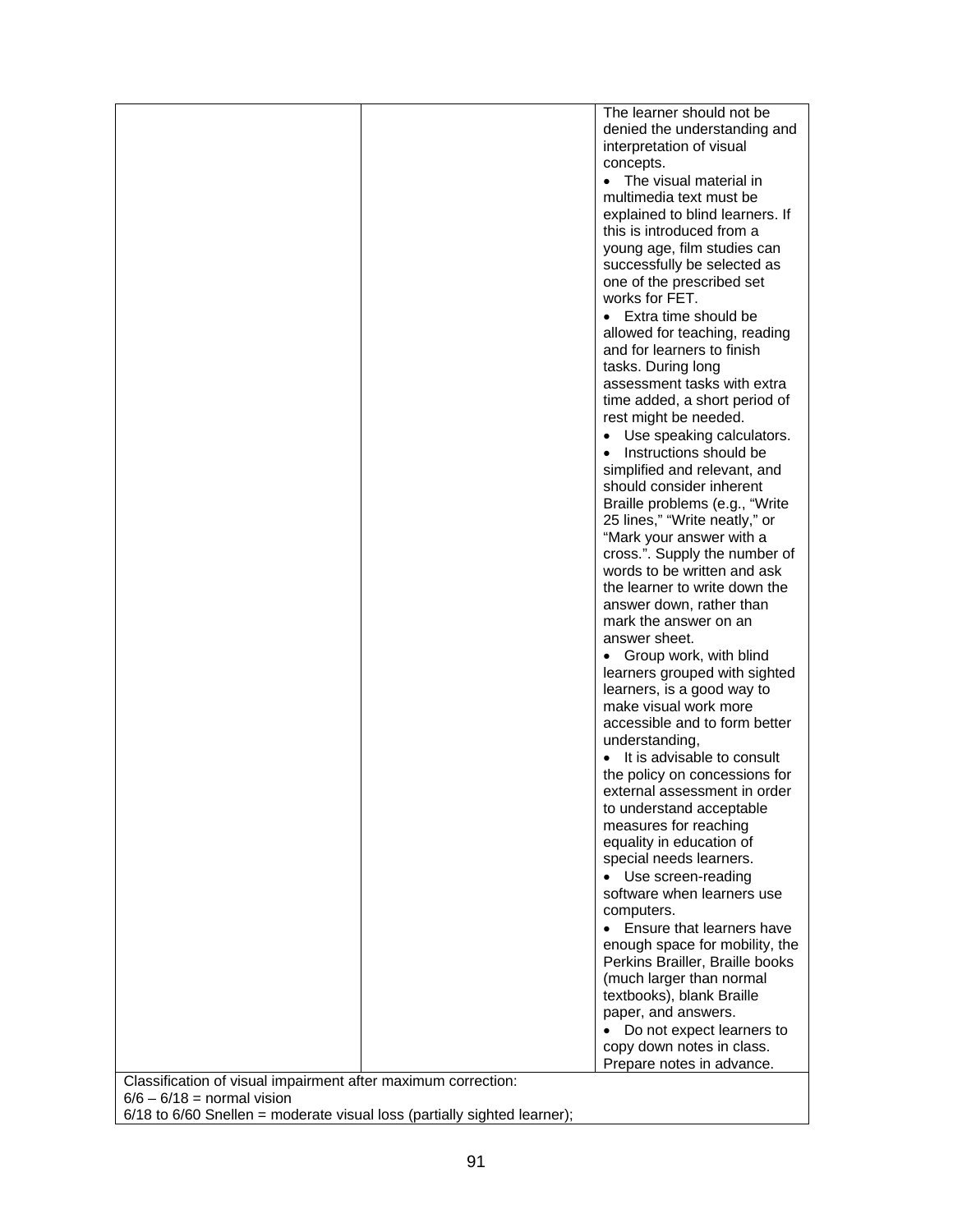| $6/60$ to $3/60$ Snellen in the better eye = severe visual loss (partially sighted learner, sometimes |                                                                       |                                                             |  |  |
|-------------------------------------------------------------------------------------------------------|-----------------------------------------------------------------------|-------------------------------------------------------------|--|--|
| considered blind, depending on complicating specific eye conditions).                                 |                                                                       |                                                             |  |  |
| Partially sighted learners could                                                                      | Learners show signs of:                                               |                                                             |  |  |
| have:                                                                                                 |                                                                       | • Learning support material<br>should be provided in a      |  |  |
| • visual acuity in the best eye after                                                                 | •tilting the head back or bringing<br>the book too close to the eyes; | suitable font size and type to                              |  |  |
| correction of no better than 6/18                                                                     | •random scanning of text and                                          | suit the individual learner.                                |  |  |
| Snellen;                                                                                              | visual material;                                                      | Arial, font size 18, printed in                             |  |  |
| • substantial central or peripheral                                                                   | •falling behind and losing the                                        | bold, is a starting point, but                              |  |  |
| loss:                                                                                                 | place when reading or writing;                                        | does not suit all learners.                                 |  |  |
| • additional impeding factors for                                                                     | ·light sensitivity;                                                   | • Very few textbooks can be                                 |  |  |
| example, nystagmus, deficient                                                                         | •needing more light;                                                  | successfully enlarged to A3 or                              |  |  |
| binocular vision, defective colour                                                                    | •spelling problems;                                                   | even A4 size. Contrast is very                              |  |  |
| vision high myopia;                                                                                   | • lack of creativity;                                                 | important for the partially                                 |  |  |
| • A progressive eye condition                                                                         | • confusing letters;                                                  | sighted learner, and the print<br>styles and background     |  |  |
| and a prognosis that the                                                                              | • Confusing colours.                                                  | colours of new textbooks are                                |  |  |
| visual acuity will decrease<br>during the school years                                                |                                                                       | not conducive to this end.                                  |  |  |
| (last two categories                                                                                  | Learners cannot:                                                      | Electronic or other optical                                 |  |  |
| above).                                                                                               |                                                                       | reading devices can be used                                 |  |  |
|                                                                                                       | • read small (textbook size)<br>print;                                | to make text accessible for                                 |  |  |
|                                                                                                       | • read as fast as normally                                            | individual learners. Most                                   |  |  |
| Additional barriers to learning                                                                       | sighted persons;                                                      | learners do not have access                                 |  |  |
| should also be considered before                                                                      | • see on the blackboard;                                              | to such technology at home,                                 |  |  |
| deciding on intervention strategies                                                                   | • accurately copy from the                                            | and would need enlarged<br>material.                        |  |  |
| for such multiply disabled learners.                                                                  | blackboard or dictation;                                              | Provide worksheets and<br>$\bullet$                         |  |  |
|                                                                                                       | • use feint-lined exercise                                            | exercise books with lining                                  |  |  |
|                                                                                                       | books;                                                                | darker than feint.                                          |  |  |
|                                                                                                       | • Read diagrams and                                                   | Classrooms can be<br>$\bullet$                              |  |  |
|                                                                                                       | graphic material that are                                             | equipped with electronic                                    |  |  |
|                                                                                                       | too 'busy.'                                                           | magnifying systems to replace                               |  |  |
|                                                                                                       | Learners have varying degrees of                                      | the blackboard. Such systems                                |  |  |
|                                                                                                       | difficulty with:                                                      | can be used for magnification                               |  |  |
|                                                                                                       |                                                                       | of graphic material for the<br>group or to better see       |  |  |
|                                                                                                       | • writing;                                                            | dissections and science                                     |  |  |
|                                                                                                       | • organising the presentation                                         | experiments.                                                |  |  |
|                                                                                                       | of their work;                                                        | Individual reading lamps<br>$\bullet$                       |  |  |
|                                                                                                       | • reading back their own                                              | can be used for better lighting.                            |  |  |
|                                                                                                       | handwriting;                                                          | Light-sensitive learners<br>$\bullet$                       |  |  |
|                                                                                                       | $\bullet$ sequencing ideas in a                                       | should be placed where the                                  |  |  |
|                                                                                                       | logical order;<br>• finding references or words                       | light is not as bright.                                     |  |  |
|                                                                                                       | in reading material for                                               | Avoid using handwritten<br>$\bullet$                        |  |  |
|                                                                                                       | tasks and assignments;                                                | learning support material,                                  |  |  |
|                                                                                                       | • Selecting relevant key                                              | except in the foundation<br>phase, where learners are still |  |  |
|                                                                                                       | information.                                                          | learning to write.                                          |  |  |
|                                                                                                       |                                                                       | Scribes or readers can be<br>$\bullet$                      |  |  |
|                                                                                                       |                                                                       | used for learners who have                                  |  |  |
|                                                                                                       |                                                                       | difficulty writing or reading, or                           |  |  |
|                                                                                                       |                                                                       | an assessment can be done                                   |  |  |
|                                                                                                       |                                                                       | by amanuensis. Such persons                                 |  |  |
|                                                                                                       |                                                                       | need training.                                              |  |  |
|                                                                                                       |                                                                       | Simplify overly 'busy'<br>$\bullet$                         |  |  |
|                                                                                                       |                                                                       | graphic material by removing<br>unnecessary lines, shading, |  |  |
|                                                                                                       |                                                                       | etc.                                                        |  |  |
|                                                                                                       |                                                                       | Reduce the amount of<br>$\bullet$                           |  |  |
|                                                                                                       |                                                                       | information in graphs and                                   |  |  |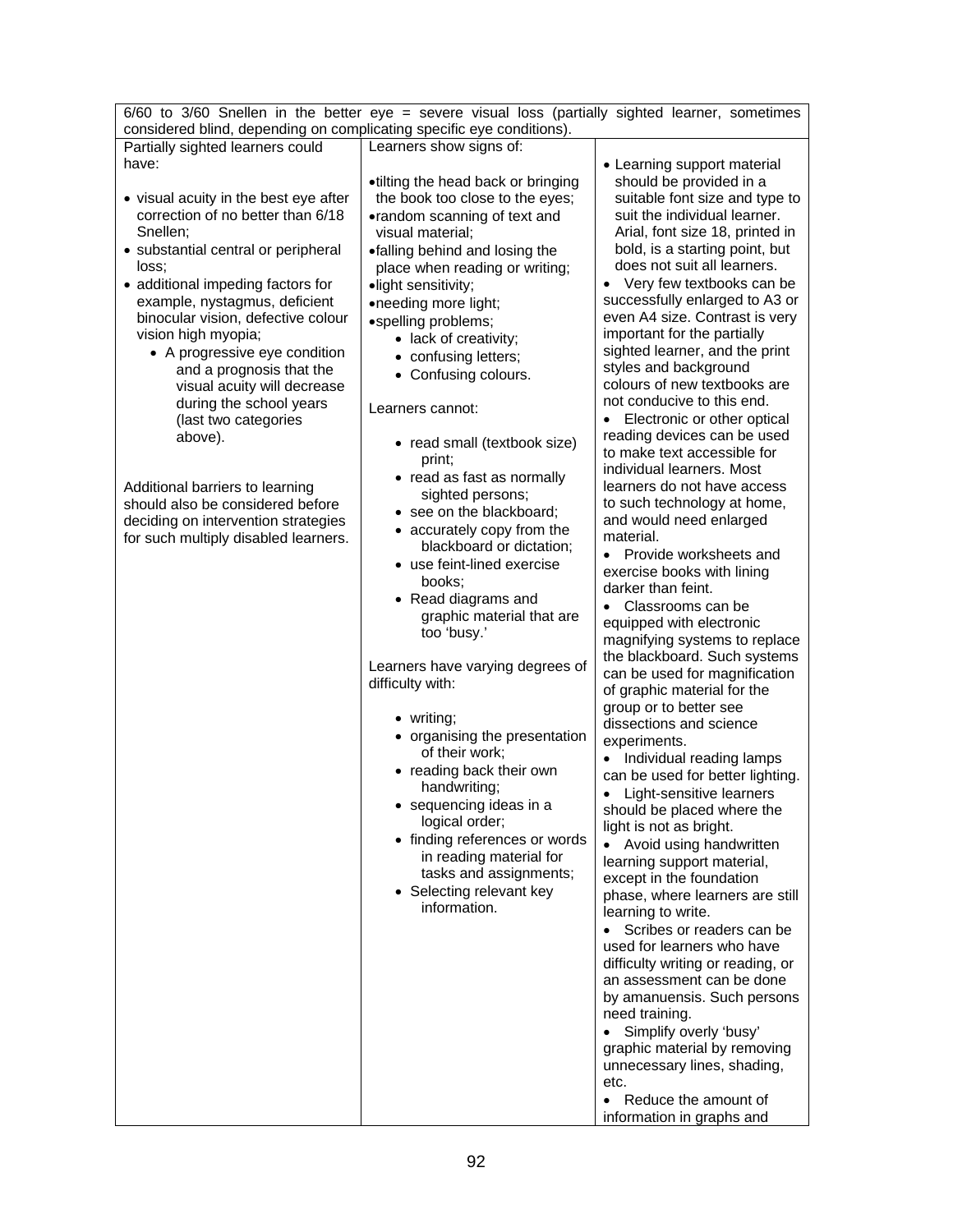| tables without tampering with<br>the outcomes and<br>assessment standards, and<br>without giving unfair<br>advantage by lowering the<br>level of difficulty.<br>Audio books or information |
|--------------------------------------------------------------------------------------------------------------------------------------------------------------------------------------------|
| can be used to supplement                                                                                                                                                                  |
| text, but should not replace it.<br>Use magnification software                                                                                                                             |
| for computers.                                                                                                                                                                             |

# **7.1.6 Dyslexia**

Dyslexia, which literally means "difficulty with words," is the inability to reach expected standards in reading, writing and spelling. It is regarded as a complex neurological condition affecting up to 10% of people, predominantly boys. For more information visit: http://www.dyslexia.com/

| <b>Indicators</b>                                                                                                                                                                                                                                                                  | <b>Implications for learning</b>                                                                                                                                                                                                                                                                                                                                                                                                                                                                                                                                                    | <b>Classroom strategies</b>                                                                                                                                                                                                                                                                                                                                                                                                                                                                                                                                                                                                                                                                                                             |
|------------------------------------------------------------------------------------------------------------------------------------------------------------------------------------------------------------------------------------------------------------------------------------|-------------------------------------------------------------------------------------------------------------------------------------------------------------------------------------------------------------------------------------------------------------------------------------------------------------------------------------------------------------------------------------------------------------------------------------------------------------------------------------------------------------------------------------------------------------------------------------|-----------------------------------------------------------------------------------------------------------------------------------------------------------------------------------------------------------------------------------------------------------------------------------------------------------------------------------------------------------------------------------------------------------------------------------------------------------------------------------------------------------------------------------------------------------------------------------------------------------------------------------------------------------------------------------------------------------------------------------------|
| - Reading is slow.<br>- Problems in blending and<br>segmenting sounds in<br>words due to inadequate<br>phonological processing.<br>Constant errors with<br>words (and,<br>the, but, etc.) and often<br>cope better with difficult<br>words as these are more<br>easily visualised. | Slow information processing for<br>spoken and written word.<br>- Limited short-term memory.<br>- Sequencing and organisational<br>difficulties.<br>- Tiredness.<br>- Uneven performance.<br>- Frustration may lead to bad behaviour<br>- Writing is of an inadequate standard,<br>displaying confusion and distortion.<br>- Clumsiness and awkwardness with<br>hands.<br>-Spelling is often bizarre and the work<br>is very messy.<br>- Often gifted in other areas that do<br>not require strong language skills (e.g.<br>science, mathematics,<br>music, sports and electronics). | - Provide memory maps of the<br>lesson, which are available<br>afterwards on a wall display.<br>- Reduce board work to a<br>minimum and never ask the learner<br>to copy from the blackboard.<br>- Make sure tests are short and<br>frequent rather than long and<br>occasional.<br>- Provide extra help for tests and<br>exams and arrange for extra time<br>for the dyslexic learner.<br>- Provide oral and written tests<br>as the learner does better in these<br>- Allow work on computer (e.g., a<br>small laptop) to help the learner<br>keep up with peers.<br>Provide extra help to allow the<br>learner to develop thinking,<br>processing and expressing skills<br>in both speech and writing.<br>It is essential to develop |
| Note: Hyperlexia is a<br>disorder where students<br>may have high word<br>recognition levels and read<br>at an early age, but have lim<br>comprehension and difficulty<br>with verbal language and<br>verbal issues and social<br>skills (www.hyperlexia.org).                     |                                                                                                                                                                                                                                                                                                                                                                                                                                                                                                                                                                                     | visualising technique.<br>- Use structured reading,<br>spelling and phonics programmes<br>with controlled text that build upon<br>a hierarchy of skills, avoiding small<br>print.<br>- Make modifications such as<br>helping with note-taking or allowing<br>extra time to complete tests.<br>- Choral or echo reading for more<br>difficult words within text not yet<br>learnt.                                                                                                                                                                                                                                                                                                                                                       |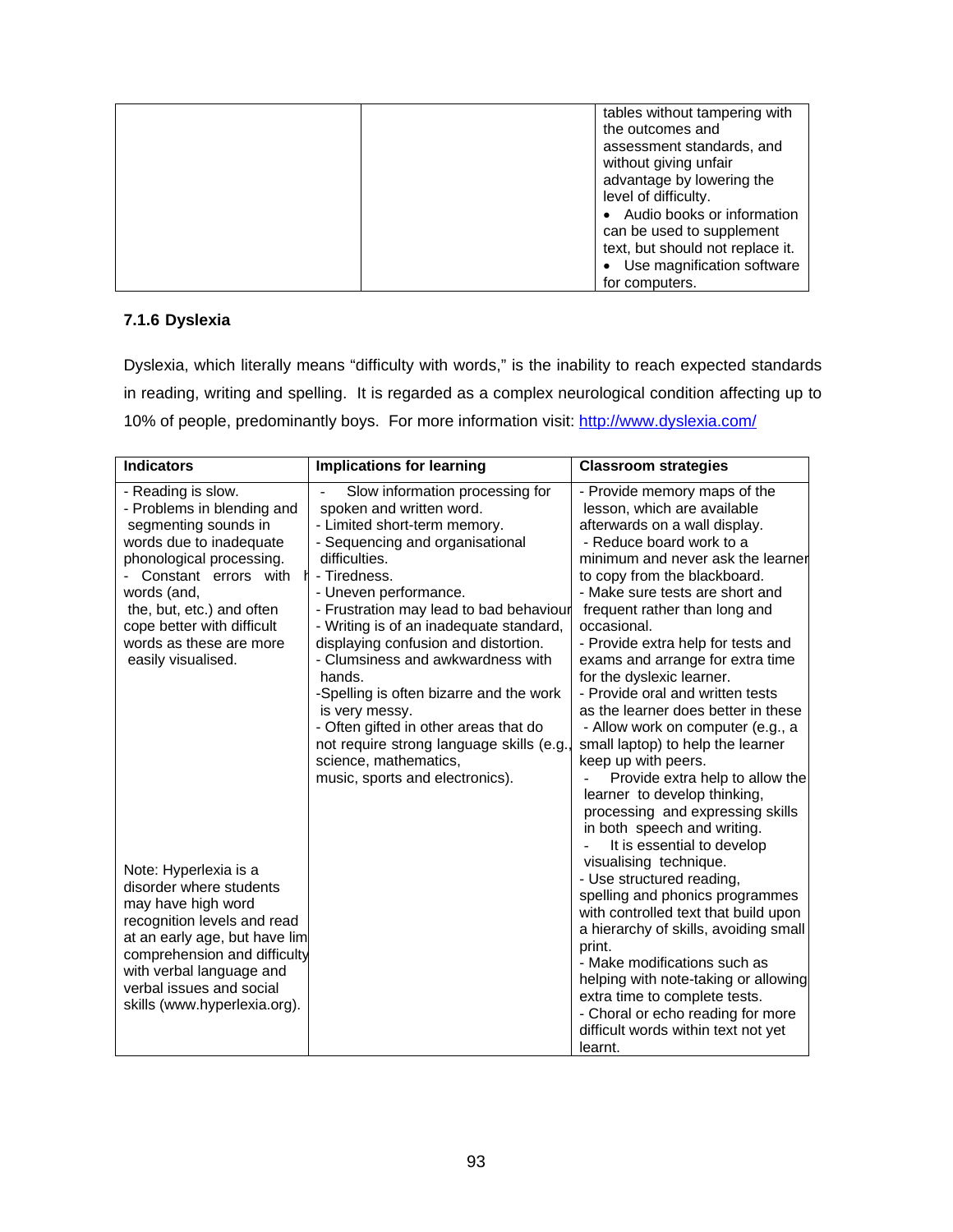# **7.1.7 Attention deficit hyperactivity disorder (ADHD)**

# **7.1.7.1 What is ADHD?**

ADHD is a neurobehavioral disorder of childhood affecting between 3 and 10% of school-age children. It is characterised by age-inappropriate levels of inattention, impulsivity and over- activity that impair functioning at home and at school. Children suffering from ADHD may show difficulties such as oppositional and defiant behaviours, aggressiveness and conduct problems. Children with ADHD are more likely to have developmental delays and cognitive deficits. Early identification and intervention are necessary to offset the development of oppositional defiance disorder (ODD) and conduct disorder (CD). This could contribute towards reducing violent behaviours in schools.

| <b>Characteristics or</b><br>observed behaviours                                                                                                                                                                                                                                                                                                                                               | Implication                                                                                                                                                                                                 | <b>Strategies</b>                                                                                                                                                                                                                                                                                                                                                                                                                                                                                                                                                                                                                                                                                                                                                                                                                                                                                                                                                                                                                                                                                                                                                                                                                                                                                                                                                                                                                                                                               |
|------------------------------------------------------------------------------------------------------------------------------------------------------------------------------------------------------------------------------------------------------------------------------------------------------------------------------------------------------------------------------------------------|-------------------------------------------------------------------------------------------------------------------------------------------------------------------------------------------------------------|-------------------------------------------------------------------------------------------------------------------------------------------------------------------------------------------------------------------------------------------------------------------------------------------------------------------------------------------------------------------------------------------------------------------------------------------------------------------------------------------------------------------------------------------------------------------------------------------------------------------------------------------------------------------------------------------------------------------------------------------------------------------------------------------------------------------------------------------------------------------------------------------------------------------------------------------------------------------------------------------------------------------------------------------------------------------------------------------------------------------------------------------------------------------------------------------------------------------------------------------------------------------------------------------------------------------------------------------------------------------------------------------------------------------------------------------------------------------------------------------------|
| - Has difficulty sustaining<br>attention.<br>- Often makes careless<br>mistakes.<br>- Is often distracted from<br>completing an activity.<br>- Does not seem to listen<br>when spoken to.<br>- Often fidgets with<br>hands and feet.<br>- Often talks excessively<br>- Often cannot remain<br>seated.<br>- Has outbursts and is<br>impatient.<br>- Often interrupts and<br>intrudes on others. | - Handwriting problems -<br>Memory problems.<br>- Concentration difficulties.<br>- Underachievement.<br>- Encoding problems.<br>- Poor behavioural<br>planning.<br>- Disruption of classroom<br>activities. | - Reinforce good behaviour by praise.<br>- Reward every positive behaviour<br>immediately after it occurs.<br>- Divide the work into small steps.<br>- Make the learner sit where you can<br>observe all the time. The child's desk may<br>be not far away from the teacher's table<br>- Allow for a range of activities. These will help<br>keep the hyperactive learner involved<br>in educational activities.<br>- Make the lesson interesting.<br>- Use diagrams, graphs, visual aids (e.g.,<br>projectors, written information, pictures,<br>programmed instruction). These allows for<br>reinforcement and improved self-esteem.<br>- Use alternative strategies to punishment,<br>as punishment may increase the unwanted<br>behaviours.<br>- Give the hyperactive learner a variety of<br>activities to prevent them from becoming<br>bored or lose concentration while doing the<br>same task for a long time.<br>- Teach the learner organisational skills.<br>Establish a structure of what is to be<br>expected and be consistent.<br>- Do not exempt the child from<br>requirements, expectations and planning<br>applicable to other children.<br>- Create an environmental structure along<br>with consistent rules and expected<br>consequences that can help control a<br>variety of problem behaviours.<br>- Have the learner rephrase and/or repeat<br>directions.<br>Colour-code notebooks, folders and text<br>covers for different subjects.<br>- Reinforce study skills. |

### **7.1.7.2 Strategies for inclusion**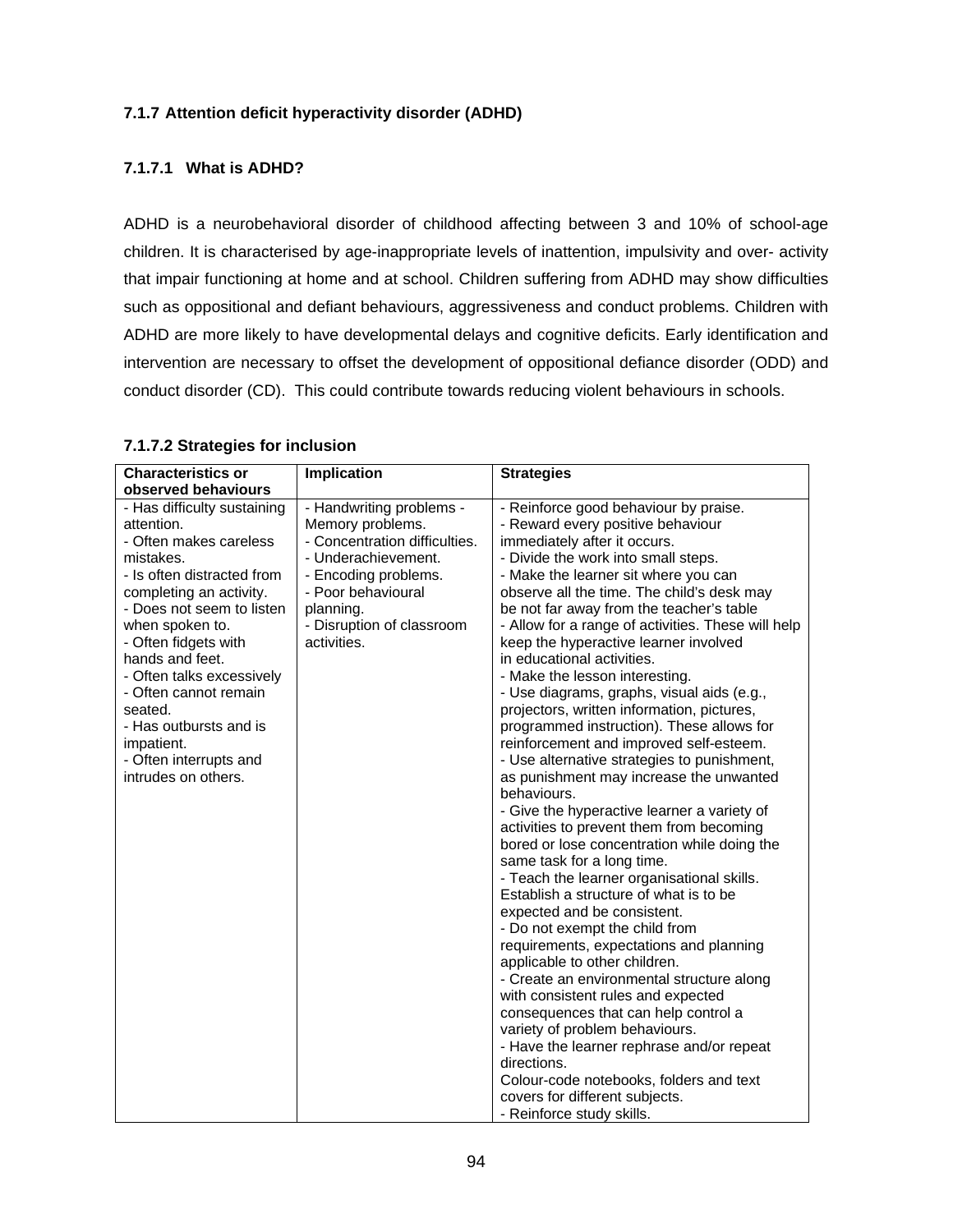| - Provide frequent breaks, combined<br>with stretching activities to channel |
|------------------------------------------------------------------------------|
| motor excess.                                                                |
| -Teach problem-solving, conflict resolution                                  |
| and peer mediation skills.                                                   |
| - Establish a non-threatening classroom                                      |
| environment, using subtle cues for transitions.                              |

# **7.1.8 Specific learning disabilities (SLD)**

SLD is not primarily the result of visual, hearing or motor disabilities or intellectual, environmental or cultural factors. Causes may be linked to neurological or genetic factors. Learning disability is a real disability, rather than laziness!

| <b>Characteristics</b>                                                                                                                                                                                               | <b>Implications for learning</b>                                                                                                                                                         | <b>Educational strategies</b>                                                                                                                                                                                                                                                                                                                                                                                                                                                                                                                                                                                                                                                                                                                                                                                                                 |
|----------------------------------------------------------------------------------------------------------------------------------------------------------------------------------------------------------------------|------------------------------------------------------------------------------------------------------------------------------------------------------------------------------------------|-----------------------------------------------------------------------------------------------------------------------------------------------------------------------------------------------------------------------------------------------------------------------------------------------------------------------------------------------------------------------------------------------------------------------------------------------------------------------------------------------------------------------------------------------------------------------------------------------------------------------------------------------------------------------------------------------------------------------------------------------------------------------------------------------------------------------------------------------|
| Wide range of<br>characteristics that can<br>include the following:<br>- Perceptual<br>impairments.<br>- Inattention.<br>- Impulsiveness.<br>- Low tolerance for<br>frustration.<br>- Poor organisational<br>skills. | Difficulties with:<br>- Reading comprehension<br>and/or word decoding.<br>- Mathematical calculations or<br>concepts.<br>- Social skills.<br>- Reasoning (getting thoughts<br>together). | Use concrete, kinesthetic materials that<br>$\bullet$<br>learners can see and touch.<br>Divide learning tasks into smaller units<br>٠<br>and step-by-step lessons.<br>Capitalise upon the learner's strengths,<br>$\bullet$<br>using multiple intelligences;<br>Use redundancy (repeat, restate,<br>٠<br>reiterate, relate).<br>Vary instruction and assessment with<br>$\bullet$<br>more active involvement and fewer<br>lectures.<br>Offer immediate positive feedback<br>$\bullet$<br>without embarrassment.<br>Emphasise consistent expectations<br>with accountability.<br>Use computers to help with reading,<br>$\bullet$<br>writing and mathematics issues<br>Shorten assignments based on<br>mastery.<br>Instructional level should encourage<br>independence with empowerment<br>under the teacher's auspices.<br>(www.ldanatl.org) |

# **7.2 Chronic conditions that impact on learning**

Learners may have chronic illnesses or conditions that affect the quality of their lives. Such conditions have the potential to cause learning and development barriers. Educators should be aware of these conditions and be able to take appropriate steps to ensure the well-being of the learner while at school. The SIAS process should facilitate this, but it does not preclude consultation with parents, which is valuable for both the learner and the educator.

### **7.2.1 Cerebral Palsy**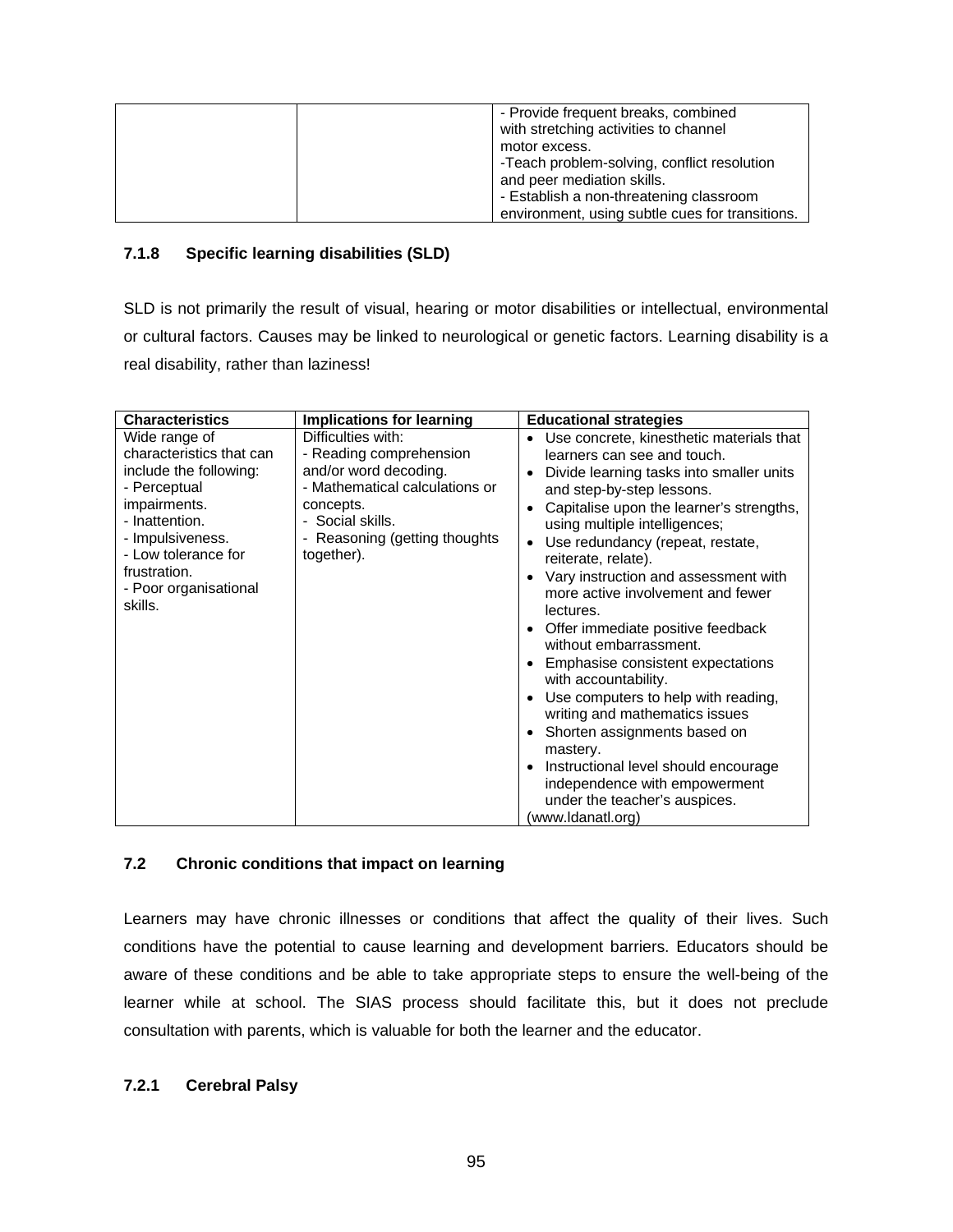While *cerebral* refers to the brain, *palsy* refers to muscle movement that may be stiff, uncontrolled or unbalanced, depending on the type of cerebral palsy. Cerebral palsy is rarely associated with heredity since damage to the brain usually occurs before, during, or shortly after birth.

Cerebral palsy is not a disease. It is a non-progressive condition that is not contagious. The three types of cerebral palsy are:

- Spastic stiff and difficult movement.
- Athetoid involuntary and uncontrolled movement (facial grimaces, drooling).
- Ataxic disturbed sense of balance and depth perception.

| <b>Characteristics</b>                                                                                                                                                                                                                                                                                                                                                                           | <b>Implications for learning</b> | <b>Educational strategies</b>                                                                                                                                                                                                                                                                                                                                                                                                  |
|--------------------------------------------------------------------------------------------------------------------------------------------------------------------------------------------------------------------------------------------------------------------------------------------------------------------------------------------------------------------------------------------------|----------------------------------|--------------------------------------------------------------------------------------------------------------------------------------------------------------------------------------------------------------------------------------------------------------------------------------------------------------------------------------------------------------------------------------------------------------------------------|
| Depending upon which part of the<br>brain has been damaged, and the<br>central nervous system,<br>characteristics can include:<br>• Spasms.<br>• Tonal problems.<br>• Seizures.<br>• Disturbance in gait and<br>mobility.<br>• Abnormal sensation and<br>perception.<br>• Impairment of sight, hearing<br>or speech.<br>• Intellectual disability.<br>• Normal or above-average<br>intelligence. |                                  | - Equal education opportunities.<br>- Technology with assistive<br>equipment (e.g., book-holder,<br>pencil grip, word processor).<br>- Educate other learners about<br>misconceptions.<br>- Involvement and peer support in<br>social and academic activities.<br>- Focus on strengths and<br>interests.<br>- Provide opportunities for<br>success.<br>- Life-skills instructions with<br>appropriate skills for daily living. |
|                                                                                                                                                                                                                                                                                                                                                                                                  |                                  | (www.ucpa.org)                                                                                                                                                                                                                                                                                                                                                                                                                 |

# **7.2.2 Asthma and associated allergic reactions**

Asthma is a chronic (long-term) lung disease that inflames and narrows the airways, and causes difficulty in breathing. Individuals with asthma and those with associated allergies tend to have heightened sensitivity to allergens and irritants.

| <b>Characteristics</b>                                                                              | <b>Implications</b>                                                                                       | <b>Strategies</b>                                                                                                                                                                                                                                                                                                                                                                               |
|-----------------------------------------------------------------------------------------------------|-----------------------------------------------------------------------------------------------------------|-------------------------------------------------------------------------------------------------------------------------------------------------------------------------------------------------------------------------------------------------------------------------------------------------------------------------------------------------------------------------------------------------|
| (whistling)<br>Wheezing<br>when<br>sound<br>breathing).<br>Shortness of breath.<br>Chest tightness. | Lack of energy or non-<br>$\bullet$<br>participation in<br>activities.<br>Frequent absences.<br>$\bullet$ | • Know the triggers and do not expose the<br>learner to them. They include chalk dust,<br>art and craft materials, strong smells,<br>pollen, cold air, over-exertion, anger and<br>anxiety.<br>• Inform classmates about the condition and<br>how to assist. This will also reduce<br>teasing.<br>• Include the learner in physical activities but<br>select appropriate venues for this (avoid |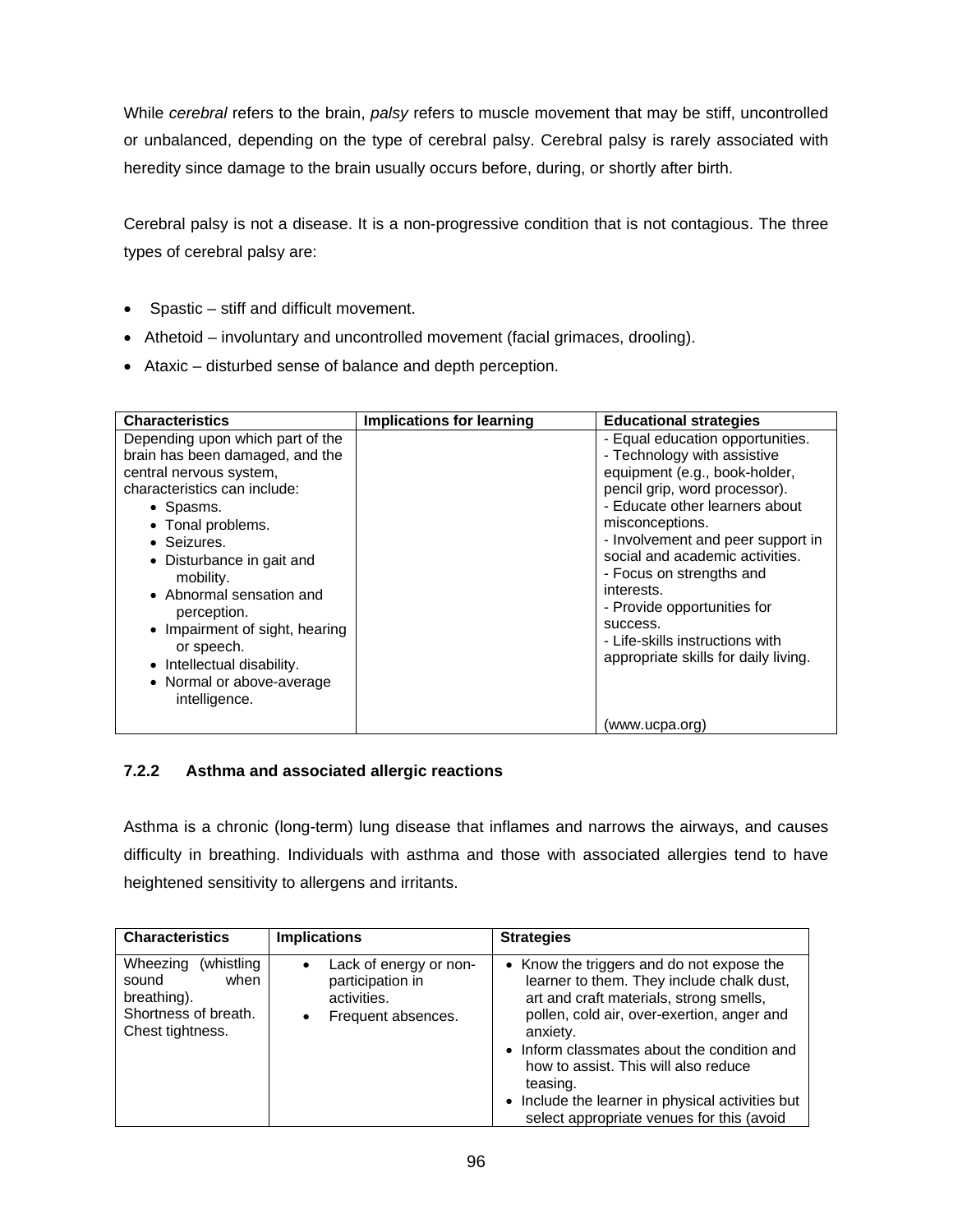| carpets and newly cut grass, avoid being                                     |
|------------------------------------------------------------------------------|
| outdoors on high-pollen days, etc.)<br>• Make allowances for non-involvement |
| and/or incomplete tasks after attacks.                                       |
| • Create a plan to help the learner catch up                                 |
| when they return.                                                            |

#### **7.2.3 Diabetes**

Diabetes is a condition in which the quantity of glucose in the blood is too elevated (hyperglycemia). This is because the body either produces no or insufficient insulin, or has cells that do not respond properly to the insulin produced by the pancreas. This results in a build-up of glucose in the blood. This excess blood glucose eventually passes out of the body through urine. So, even though there is more than sufficient glucose in the blood, the cells cannot access it for their essential energy and growth requirements. Without insulin, the body cannot get the energy it needs from the food eaten, causing high blood sugar levels. If untreated, this may result in diabetic coma and death. Diabetic episodes may result in a learner's inability to function optimally in school, and often call for emergency medical intervention.

#### **7.2.3.1 There are three main types of diabetes:**

Diabetes type 1 – the body produces no insulin at all.

Diabetes type 2s – the body produces insufficient insulin or is unable to utilise insulin effectively.

Gestational diabetes – the individual develops diabetes during pregnancy.

Diabetes types 1 & 2 are chronic medical conditions; this means that they are persistent and perpetual. Gestational diabetes usually resolves itself after the birth of the child.

### **7.2.3.2 Treatment is effective and important**

While there is no cure for Diabetes, all types of diabetes can be managed treated and effective management is possible. If not managed properly, diabetes can lead to complications such as Diabetic Neuropathy, amputations, blindness, hypertension and cardiac conditions.

Most children have Type 1 Diabetes, which is commonly treated with insulin injections. The incidence of Type 2 is reportedly increasing with the rising incidence of obesity among Children. Type 2 Diabetes is often treated with a combination of diet, exercise and Medication.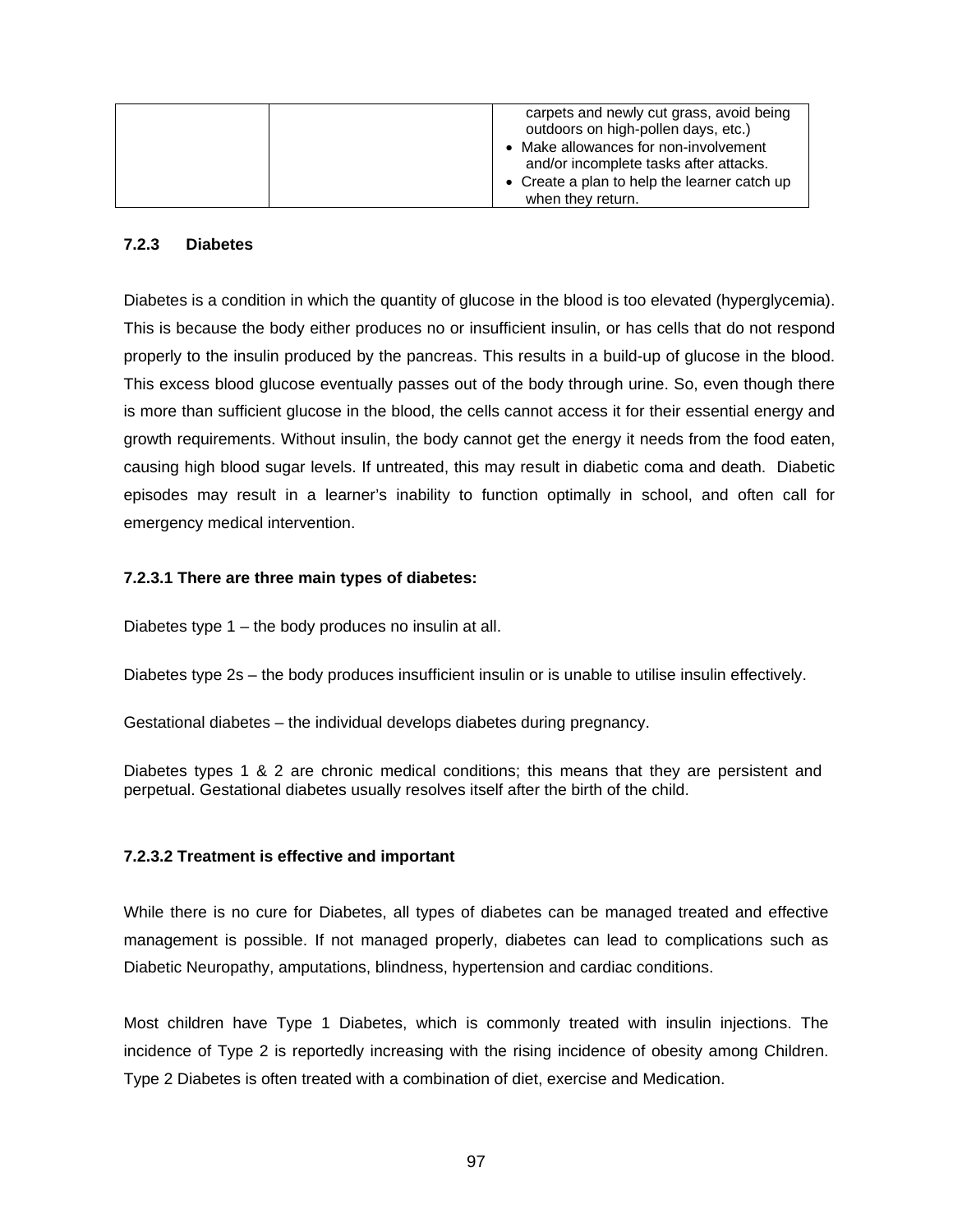It is important that parents communicate with educators so that the learner can be assisted In administering the correct dose of insulin properly at the appropriate time and how to deal with crises such as hypoglycemia incidents, when the blood sugar can drop to such dangerously low levels that the child may need to be given a sugary drink to counter-act the condition and avoid the child slipping into a diabetic coma. The child may also be allowed to lie down for about half an hour to rest, after such an incidence.

The child's lunch time activities may also need to be monitored to ensure that he or she adheres to a low sugar, low carbohydrate diet.

| <b>Characteristics</b>                                                         | <b>Implications</b>                          | <b>Strategies</b>                                                                                              |
|--------------------------------------------------------------------------------|----------------------------------------------|----------------------------------------------------------------------------------------------------------------|
| An undiagnosed or poorly<br>controlled diabetic learner will                   | Poor concentration levels.                   | Allow the learner to have a snack in<br>class if his or her blood sugar level                                  |
| exhibit the following symptoms:<br>Often thirsty.<br>$\bullet$                 | Poor attention in class                      | drops.                                                                                                         |
| Often tired.<br>$\bullet$<br>Frequent urination.<br>$\bullet$                  | Dizziness.                                   | Teach the importance of sticking to a<br>proper diet.                                                          |
| Itching.<br>$\bullet$<br>Numbness in hands and<br>$\bullet$                    | Incomplete tasks.                            | Promote an understanding of the                                                                                |
| feet.<br>Blurred vision.<br>$\bullet$<br>Hypoglycaemic incidents.<br>$\bullet$ | Clumsy handwriting and poor<br>coordination. | importance of maintaining low blood<br>sugar levels through adherence to the<br>prescribed treatment protocol. |
|                                                                                |                                              | Educate the class about condition to<br>reduce teasing.                                                        |

#### **Strategies to manage the condition**

# **7.2.4 Stuttering and stammering**

Stuttering and stammering are speech disorders in which sounds, syllables or words are repeated or prolonged, disrupting the normal flow of speech. These speech disruptions may be accompanied by struggling behaviours, such as rapid eye blinking or lip tremors. Stuttering can complicate communication and can affect a person's quality of life. The condition affects boys more than girls (3:1). Symptoms can vary significantly throughout a day.

| <b>Characteristics</b>                                       | <b>Implications</b>                                           | <b>Strategies</b>                                                                                                                                                                                                                                                                                                                                                                                                                                                                                                                                                                             |
|--------------------------------------------------------------|---------------------------------------------------------------|-----------------------------------------------------------------------------------------------------------------------------------------------------------------------------------------------------------------------------------------------------------------------------------------------------------------------------------------------------------------------------------------------------------------------------------------------------------------------------------------------------------------------------------------------------------------------------------------------|
| Uncontrollable<br>repetition or<br>prolongation of<br>words, | Unwillingness to<br>speak in front of a<br>group.<br>Anxiety. | - Encourage the learner to speak or read in unison.<br>- Singing and reading tend to temporarily reduce stuttering.<br>- Provide a relaxed learning environment that allows many<br>opportunities for the learner to speak.<br>- Refrain from reacting negatively when the learner stutters.<br>- Be less insistent that the learner speak in a certain way or<br>speak in front of people, particularly if the learner experiences<br>difficulty under pressure.<br>- Speak in a slightly slower, relaxed manner. This may help<br>reduce the time pressure the learner may be experiencing. |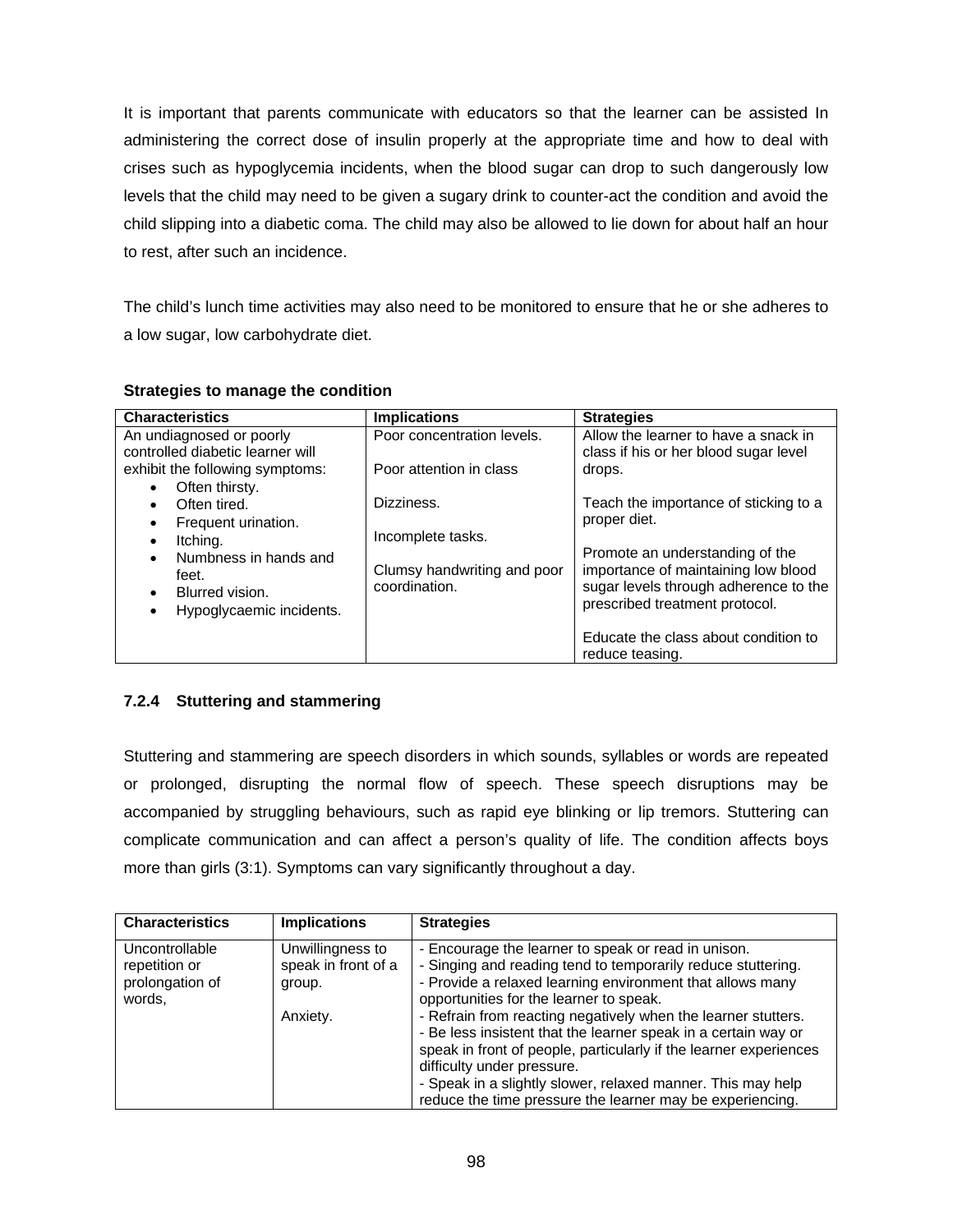| - Listen attentively when the child speaks, and wait for him or<br>her to say the intended word. Don't complete the child's<br>sentences. Help the child understand that a person can<br>communicate successfully even when stuttering occurs. |
|------------------------------------------------------------------------------------------------------------------------------------------------------------------------------------------------------------------------------------------------|
| Speak openly and honestly to the whole class about<br>stuttering, in order to reduce teasing and to ensure that the<br>learner is supported by classmates.                                                                                     |

# **7.2.3 Epilepsy**

Epileptic seizures are sudden, often dramatic "electrical storms" in the brain. Epilepsy is a brain disorder caused by nerve cells or neurons giving abnormal signals. It is not contagious and is not caused by mental illness or mental retardation. There are several different seizure types. Some cause convulsions with loss of consciousness and violent muscle spasms, while others may involve unusual sensations, brief periods of "blanking out" or manifest simply as altered behaviour. The term epilepsy is used when seizures are recurrent over an extended time period.

For more information visit: http://www.epilepsy.org.za/home/

| <b>Characteristics</b>                                                                                                                                                                                                                                                                                                                                                                                                                                                                                                                         | <b>Implications</b>                                                                                                                                                                              | <b>Strategies</b>                                                                                                                                                                                                                                                                                                                                                                                                                                                                                                                                                                                                                                                                                                                                                                                                                                                                                                                               |
|------------------------------------------------------------------------------------------------------------------------------------------------------------------------------------------------------------------------------------------------------------------------------------------------------------------------------------------------------------------------------------------------------------------------------------------------------------------------------------------------------------------------------------------------|--------------------------------------------------------------------------------------------------------------------------------------------------------------------------------------------------|-------------------------------------------------------------------------------------------------------------------------------------------------------------------------------------------------------------------------------------------------------------------------------------------------------------------------------------------------------------------------------------------------------------------------------------------------------------------------------------------------------------------------------------------------------------------------------------------------------------------------------------------------------------------------------------------------------------------------------------------------------------------------------------------------------------------------------------------------------------------------------------------------------------------------------------------------|
| • Convulsion.<br>• Short periods of blackout or<br>confused memory.<br>• Repeated movements that look<br>out of place or unnatural.<br>• Dazed behaviour.<br>• Episodes of blinking or chewing<br>at inappropriate times.<br>• Environmental factors that might<br>bring on a seizure include sudden<br>lighting changes, flashing lights<br>or loud noises.<br>• A single seizure does not mean<br>that a person has epilepsy;<br>seizures can be caused by<br>fevers, imbalance of body fluids,<br>alcohol withdrawal or drug<br>withdrawal. | • Poor concentration.<br>• Memory lapses and/or<br>difficulties.<br>• Post-seizure tiredness or<br>sleepiness.<br>• Difficulty to complete<br>tasks within a given time.<br>• Frequent absences. | • Make plans to help the learner catch<br>up on return.<br>• Make allowances for extra time to<br>complete tasks, if needed.<br>• Repeat instructions and other<br>information to ensure that the<br>learner is not left out.<br>• Teach other children about the<br>condition to raise awareness and to<br>ensure they all know what to do in<br>case of a seizure, and to reduce<br>teasing.<br>• Provide staff and learners with<br>information on seizure recognition<br>and first aid, with specific directions<br>written into the learner's profile.<br>• Be aware of the effects of anti-<br>seizure or anti-anxiety medication.<br>• Ensure good communication<br>between school and home to<br>increase understanding for<br>educators and parents.<br>• Provide the learner with downtime;<br>he or she might be exhausted after<br>a seizure.<br>• Help the learner lead an<br>independent life by teaching<br>transitional skills. |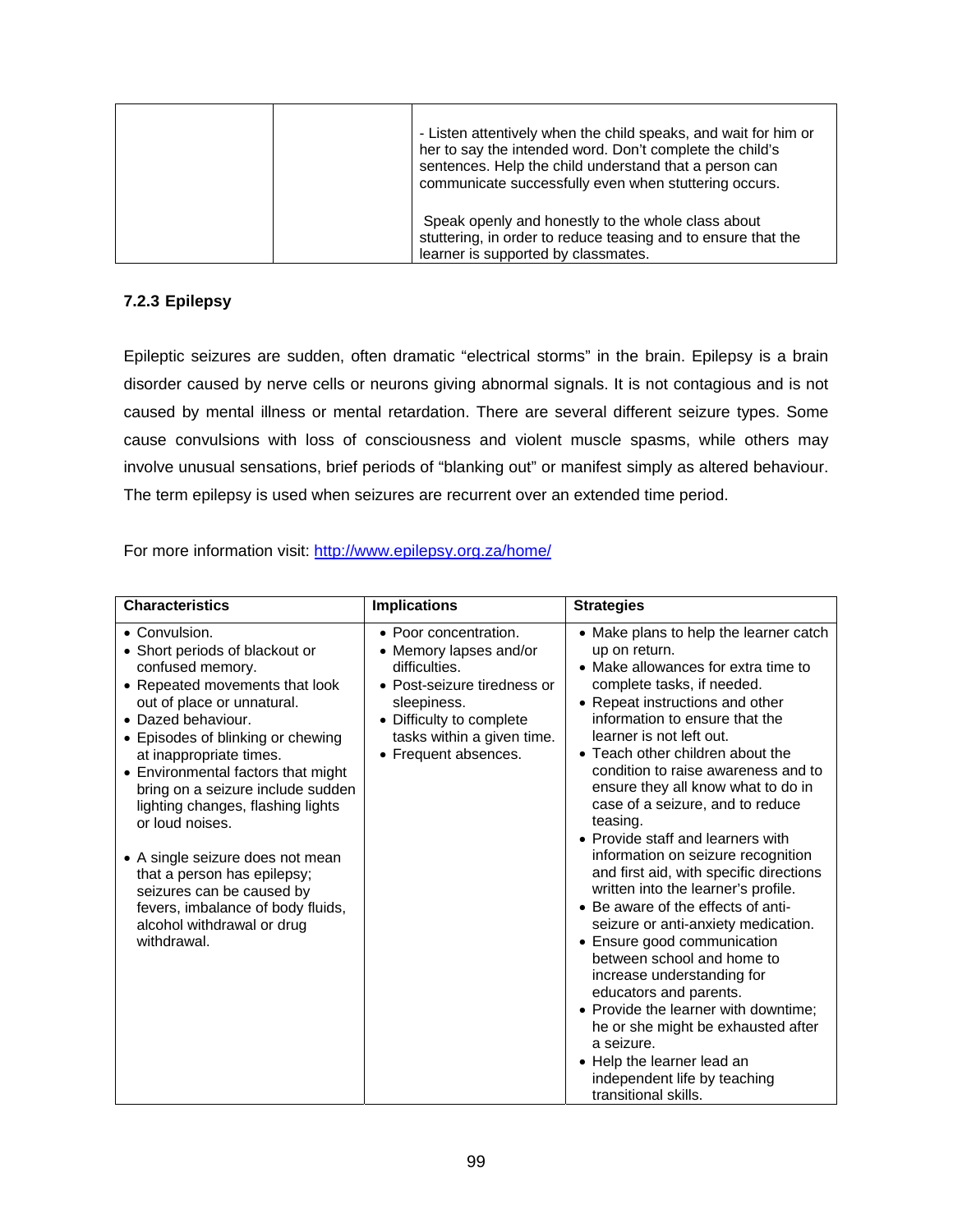### **7.3 Syndromes**

#### **7.3.1 Down syndrome**

A chromosomal disorder, which occurs from an accident in cell development that leaves 47 chromosomes, instead of the usual 46. Down syndrome is one of the leading clinical causes of intellectual disability. Down syndrome does not correlate to race, nationality or socioeconomic status. There is a higher incidence for mothers who give birth over the age of 35.

Learners with Down syndrome can progress with their age peers while work is reduced or simplified to accommodate their academic standard. They thrive in the stimulating environment of an ordinary class and benefit both academically and socially from the interaction with other learners. It is critical that teachers apply latest techniques in reading instruction. Research shows that the speech of children with Down syndrome improves significantly if they are taught to read from a very young age. For more information visit http://www.downsyndrome.org.za/main.aspx

| <b>Possible characteristics</b>                                                                                                                                                                           | <b>Implications for learning</b>                                                                                                                                                                            | <b>Educational strategies</b>                                                                                                                                                                                                                                                                                                                                                                                                                                                                                                                                                                                        |
|-----------------------------------------------------------------------------------------------------------------------------------------------------------------------------------------------------------|-------------------------------------------------------------------------------------------------------------------------------------------------------------------------------------------------------------|----------------------------------------------------------------------------------------------------------------------------------------------------------------------------------------------------------------------------------------------------------------------------------------------------------------------------------------------------------------------------------------------------------------------------------------------------------------------------------------------------------------------------------------------------------------------------------------------------------------------|
| - Lower physical and<br>intellectual growth.<br>- Health-related problems<br>could include heart defects,<br>gastro-intestinal tract<br>problems, visual and hearing<br>impairments.<br>Poor muscle tone. | - Poor memory.<br>- Speech difficulties.<br>- Lower resistance to infection.<br>- Difficulty understanding directions<br>and abstract concepts.<br>- Receptive language better than<br>expressive language. | - Early educational and<br>developmental services and<br>therapies beginning in infancy.<br>- Peer education and sensitivity to<br>reinforce acceptance.<br>- Increase usage of visuals,<br>manipulatives and concrete learning.<br>- Teach in a step-by-step manner<br>with consistent positive feedback,<br>drill and repetition.<br>- Encourage independence under<br>teacher's auspices with realistic yet<br>high expectations.<br>- Concentrate on potential, not<br>limitations.<br>- Relate new content with previously<br>learnt subjects and real-life<br>situations.<br>- Transitional plans with planned |
|                                                                                                                                                                                                           |                                                                                                                                                                                                             | community involvement and<br>functional training for daily living<br>skills.                                                                                                                                                                                                                                                                                                                                                                                                                                                                                                                                         |

#### **7.3.2 Tourette syndrome**

A chronic condition characterised by multiple motor and/or vocal tics. Symptoms tend to last a lifetime, with most people experiencing their worst in early teenage years. For more information visit: http://www.dystonia.org.za/tourettes.htm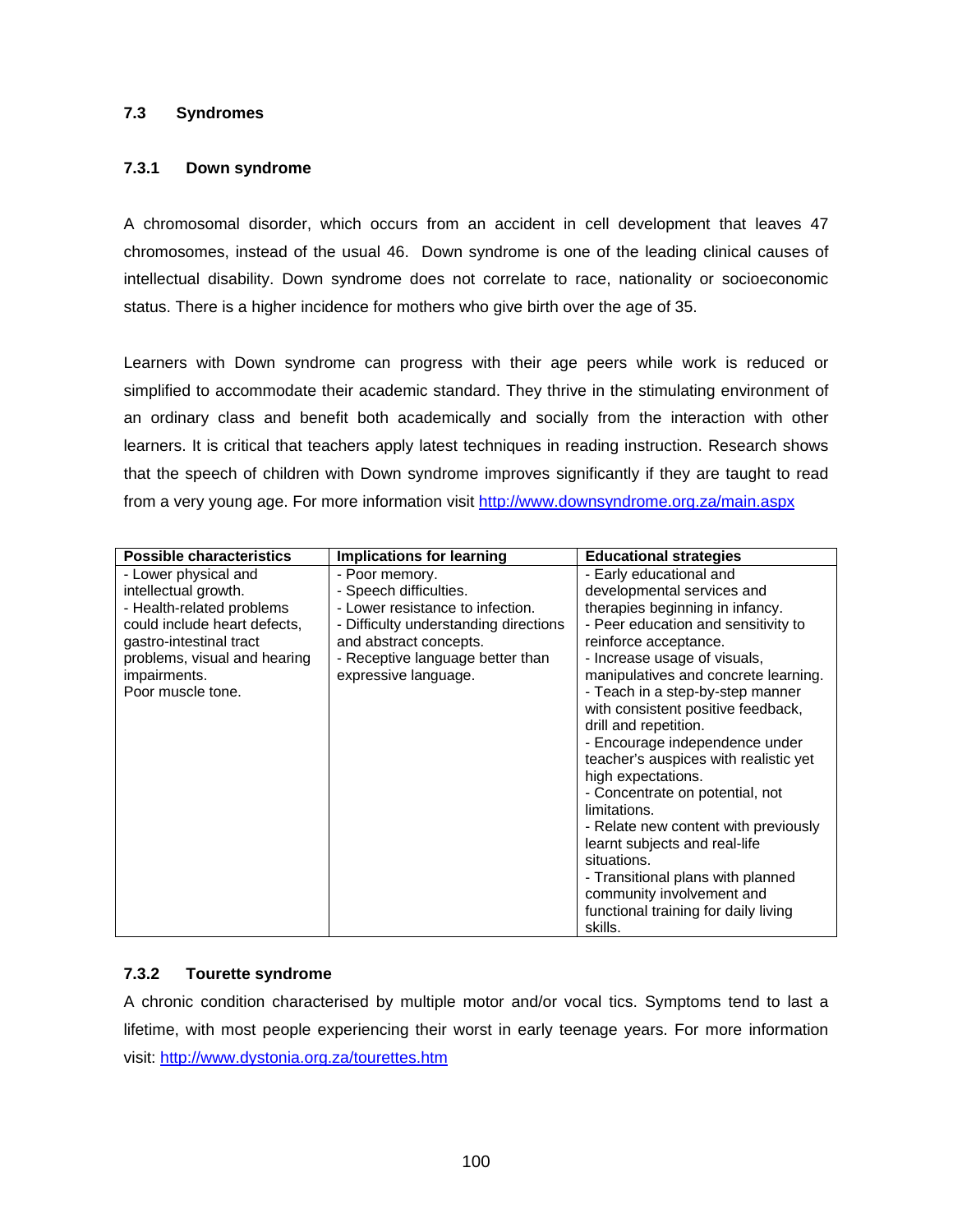| <b>Characteristics</b>            | <b>Implications</b>   | <b>Strategies</b>                            |
|-----------------------------------|-----------------------|----------------------------------------------|
|                                   |                       |                                              |
| There are two types of Tourette   | - Associated with     | - Give the learner more opportunities for    |
| syndrome:                         | impulsivity and       | movement, with frequent breaks outside of    |
| •Simple                           | attention problems    | the classroom setting.                       |
| - Motor: Eye blinking, facial     | (ADHD). and learning  | - Educate peers and other staff.             |
| grimaces, shoulder shrug, head    | and/or perceptual     | - Avoid seating at the front as tics can be  |
| jerking.                          | difficulties.         | embarrassing; even allow the learner a       |
| - Vocal: Noises such as tongue    | - Easily frustrated.  | place to work outside of the classroom. Try  |
| clicking and other throat sounds. | - Misbehaviour due to | to seat the learner away from visual         |
| •Complex                          | neurological          | distractions.                                |
| - Motor: Twirling,                | disturbances.         | - Encourage the use of word processor or     |
| jumping, touching possessions of  |                       | allow alternatives to written assignments.   |
| others. Rarely, self-injurious    |                       | - Allow extra time for class work or shorten |
| behaviour.                        |                       | assignments based upon mastery.              |
| - Vocal: Coprolalia (usage of     |                       | - Cue the learner about learning             |
| obscene language), which is       |                       | expectations before a new lesson; have the   |
| present in less than 15% of the   |                       | learner repeat directions for a task and     |
| Tourette syndrome population.     |                       | signal learner for transitional activities.  |
|                                   |                       | - Be aware of and look for side effects of   |
|                                   |                       | medication.                                  |

(Toby Karten: Inclusion Strategies That Work, 2005)

For more information on disabilities and organizations in South Africa visit:

**http://www.thutong.doe.gov.za/inclusiveeducation/DisabilitiesInformation**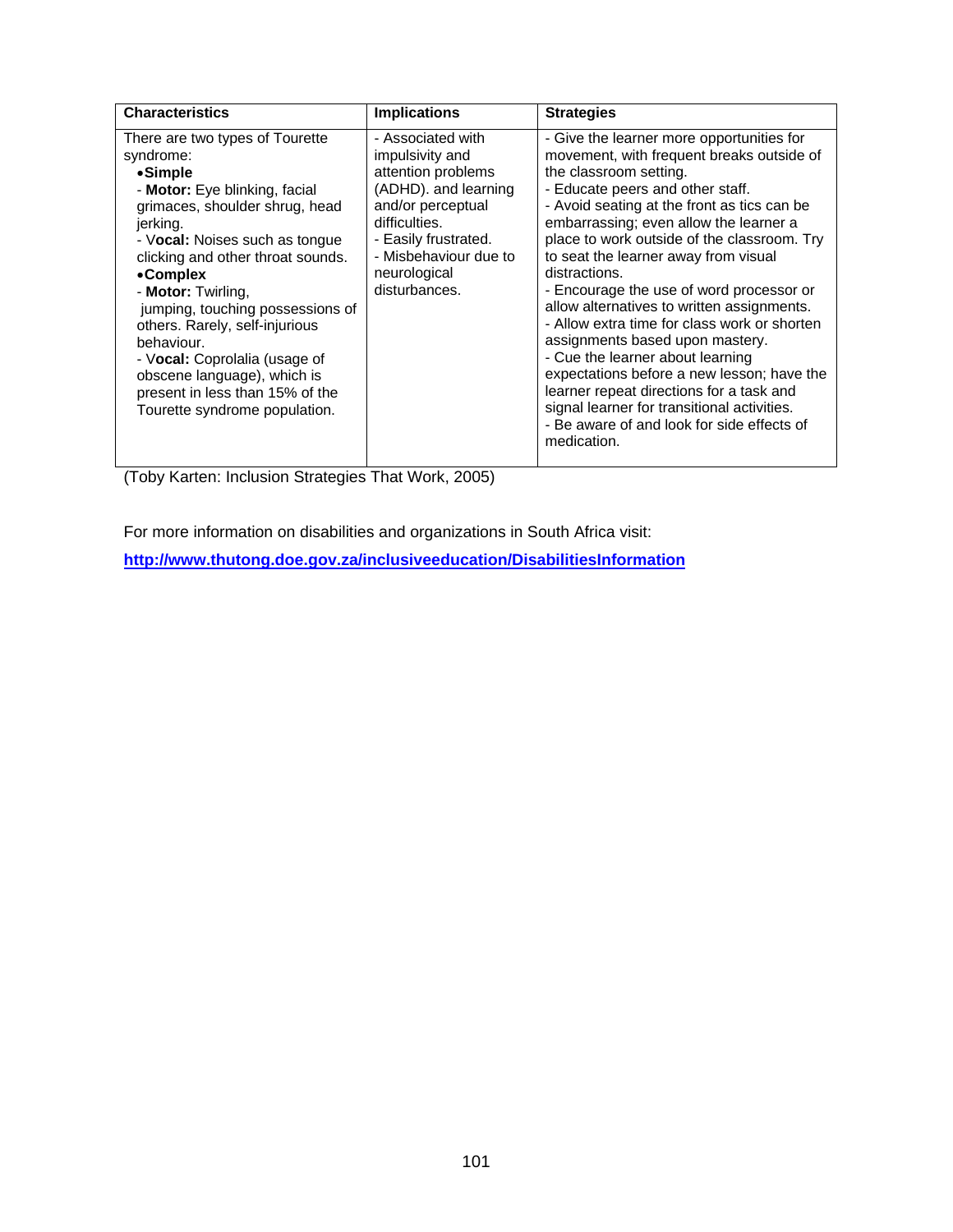# Resources and Further Reading

Blythe, T. and Gardner H. (1990). A school for all Intelligences in: Educational Leadership. 47(7), 33-37.

Byers, R and Rose, R. (2004) *Planning the Curriculum for Pupils with Special Educational Needs: A Practical Guide*. Fulton Publishers, London.

Department of Basic Education (2008) National Strategy *Guidelines for Full-Service/ Inclusive Schools*. Pretoria.

Department of Basic Education (2009) *Guidelines for Full-Service/ Inclusive Schools*. Pretoria.

Fogarty, R., & Stoehr, J. (1995). *Integrating curricula with multiple intelligences. Teams, themes, and threads. K-college*. Palatine, IL: IRI Skylight Publishing Inc.

Gardner, H. and Hatch, T. (1989). Multiple intelligences go to school: Educational implications of the theory of multiple intelligences. *Educational Researcher*, *18*(8), 4-9.

Hayward, Anne (2006) *Making Inclusion Happen: A Practical Guide*. Paul Chapman, London

McNamara, S. and Moreton, G (1997) *Understanding Differentiation: A teacher's Guide*. Fulton Publishers, London.

Mitchell, D (2008) *What really works in Special Needs and Inclusive Education*. Routledge, London Mitchell, David (2008) *What Really Works in Special and Inclusive Education: Using Evidencebased teaching strategies*. Oxon, New York: Routledge

Schaffner, C. B. & Buswell, B. E. (1996) Ten Critical Elements for Creating Inclusive and Effective School Communities. In: Stainback, S. & Stainback, W. (1996) (Eds) *Inclusion. A Guide for Educators.* Baltimore, London, Toronto, Sydney: Paul H. Brookes Publishing Co.

Shaddock, A, Giorcelli, L and Smith, S (2007) *Students with disabilities in mainstream classroom: a resource for teachers*. Canberra: Department of Education, Employment and Workplace Relations, Australia.

Tomlinson, C. (1999). *The Differentiated Classroom: Responding To The Needs Of All Learners*. Alexandria, VA: Association for Supervision and Curriculum Development. ED 429 944.